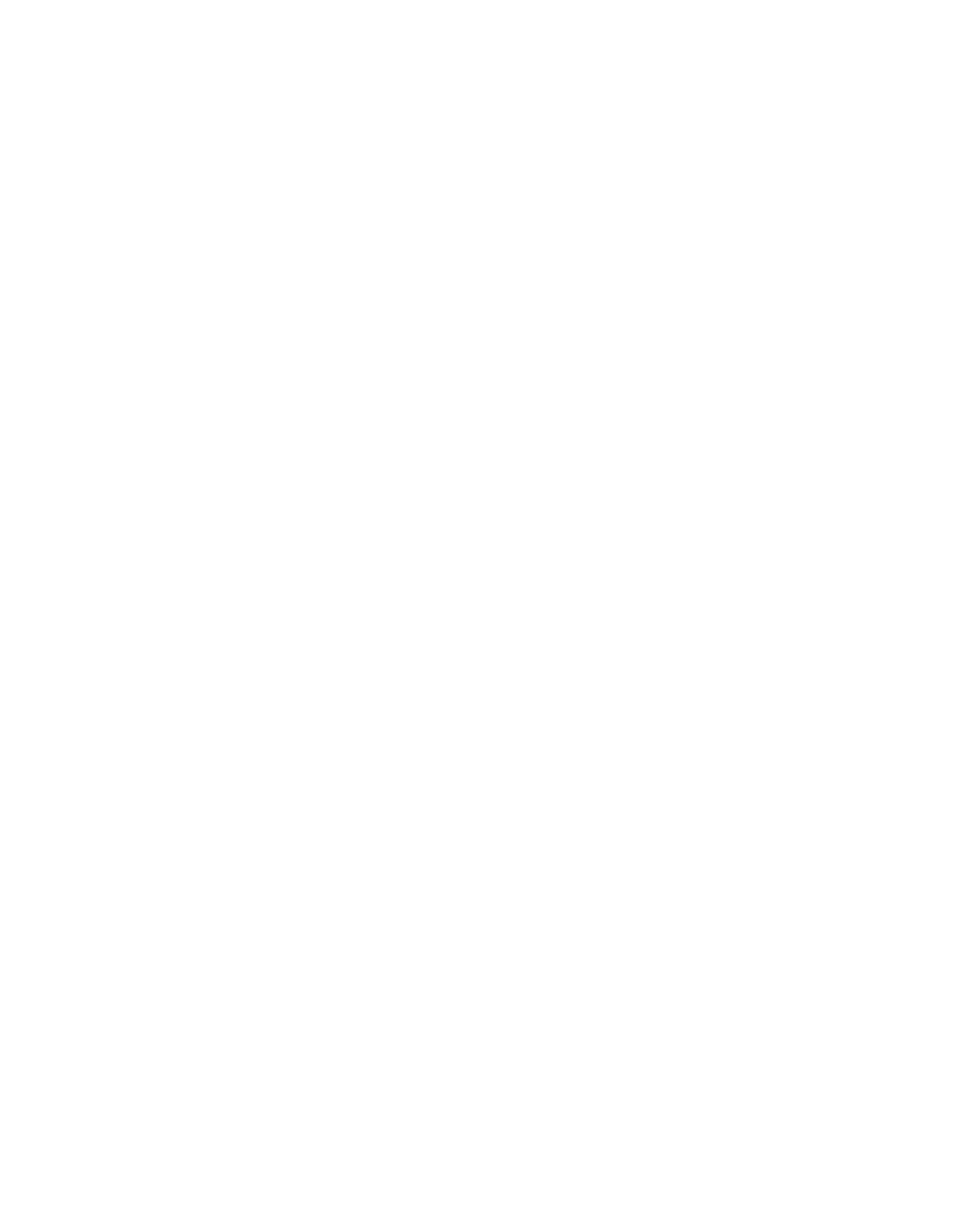# **LIST OF FREQUENTLY USED ACRONYMS AND ABBREVIATIONS**

| AI              | Avian Influenza                                                    |
|-----------------|--------------------------------------------------------------------|
| <b>APEC</b>     | Asia Pacific Economic Cooperation                                  |
| <b>APHIS</b>    | USDA's Animal and Plant Health Inspection Service                  |
| <b>AQSIQ</b>    | China's General Administration of Quality Supervision,             |
|                 | Inspection, and Quarantine                                         |
| <b>BSE</b>      | Bovine Spongiform Encephalopathy                                   |
| <b>CACM</b>     | <b>Central American Common Market</b>                              |
| <b>CAFTA-DR</b> | Dominican Republic-Central America-United States Free              |
|                 | <b>Trade Agreement</b>                                             |
| <b>CAN</b>      | Andean Community                                                   |
| Codex           | <b>Codex Alimentarius Commission</b>                               |
| <b>CU</b>       | Customs Union of Russia, Kazakhstan, and Belarus                   |
| <b>EPA</b>      | U.S. Environmental Protection Agency                               |
| <b>EFSA</b>     | <b>European Food Safety Authority</b>                              |
| EU              | European Union                                                     |
| <b>FAO</b>      | United Nations Food and Agriculture Organization                   |
| FAS             | USDA's Foreign Agricultural Service                                |
| <b>FDA</b>      | U.S. Food and Drug Administration                                  |
| <b>FMD</b>      | Foot and Mouth Disease                                             |
| <b>FSIS</b>     | USDA's Food Safety and Inspection Service                          |
| <b>FTA</b>      | Free Trade Agreement                                               |
| GCC             | <b>Gulf Cooperation Council</b>                                    |
| <b>GE</b>       | Genetically Engineered                                             |
| <b>HACCP</b>    | Hazard Analysis and Critical Control Points                        |
| <b>HPAI</b>     | Highly Pathogenic Avian Influenza                                  |
| <b>IIBI</b>     | Institute of Innovation in Biotechnology and Industry              |
| <b>IICA</b>     | Inter-American Institute for Cooperation on Agriculture            |
| <b>ILRI</b>     | <b>International Livestock Research Institute</b>                  |
| <b>IPPC</b>     | <b>International Plant Protection Convention</b>                   |
| <b>JCCT</b>     | Joint Commission for Commerce and Trade                            |
| <b>LPAI</b>     | Low Pathogenic Avian Influenza                                     |
| <b>MOU</b>      | Memorandum of Understanding                                        |
| <b>MRL</b>      | Maximum Residue Limit                                              |
| MT              | Metric ton                                                         |
| <b>NAFTA</b>    | North American Free Trade Agreement                                |
| <b>NEI</b>      | National Export Initiative                                         |
| <b>NTE</b>      | National Trade Estimate Report on Foreign Trade<br><b>Barriers</b> |
| OIE             | World Organization for Animal Health                               |
| <b>PMWS</b>     | Post-Weaning Multisystemic Wasting Syndrome                        |
| <b>PRA</b>      | <b>Pest Risk Assessment</b>                                        |
| <b>PRRS</b>     | Porcine Reproductive and Respiratory Syndrome                      |
| <b>PRT</b>      | <b>Pathogen Reduction Treatment</b>                                |
| <b>SME</b>      | Small and Medium-sized Enterprises                                 |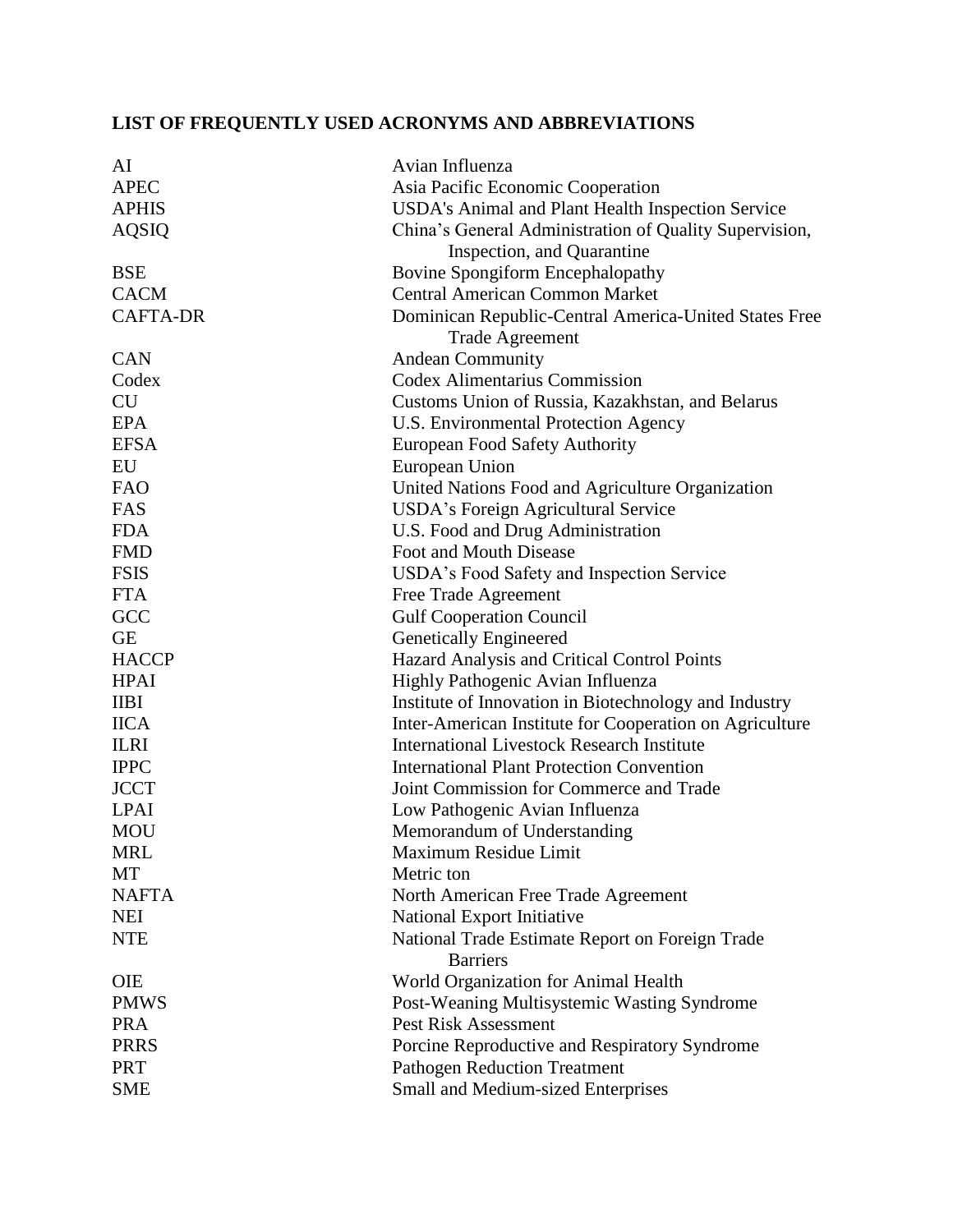| <b>SPS</b>           | Sanitary and Phytosanitary                       |
|----------------------|--------------------------------------------------|
| <b>SPS</b> Agreement | WTO Agreement on the Application of Sanitary and |
|                      | <b>Phytosanitary Measures</b>                    |
| <b>SPS</b> Committee | WTO Committee on Sanitary and Phytosanitary      |
|                      | <b>Measures</b>                                  |
| <b>SRM</b>           | Specified Risk Material                          |
| <b>STDF</b>          | <b>Standards and Trade Development Facility</b>  |
| <b>TBT</b>           | <b>Technical Barriers to Trade</b>               |
| <b>TBT</b> Agreement | WTO Agreement on Technical Barriers to Trade     |
| <b>TCB</b>           | <b>Trade Capacity Building</b>                   |
| <b>TIFA</b>          | Trade and Investment Framework Agreement         |
| <b>TPP</b>           | <b>TransPacific Partnership</b>                  |
| <b>TPSC</b>          | <b>Trade Policy Staff Committee</b>              |
| <b>TRQ</b>           | <b>Tariff Rate Quota</b>                         |
| <b>TWG</b>           | <b>Trade Working Group</b>                       |
| <b>USAID</b>         | U.S. Agency for International Development        |
| <b>USDA</b>          | U.S. Department of Agriculture                   |
| <b>USTR</b>          | Office of the U.S. Trade Representative          |
| <b>WHO</b>           | World Health Organization                        |
| <b>WTO</b>           | <b>World Trade Organization</b>                  |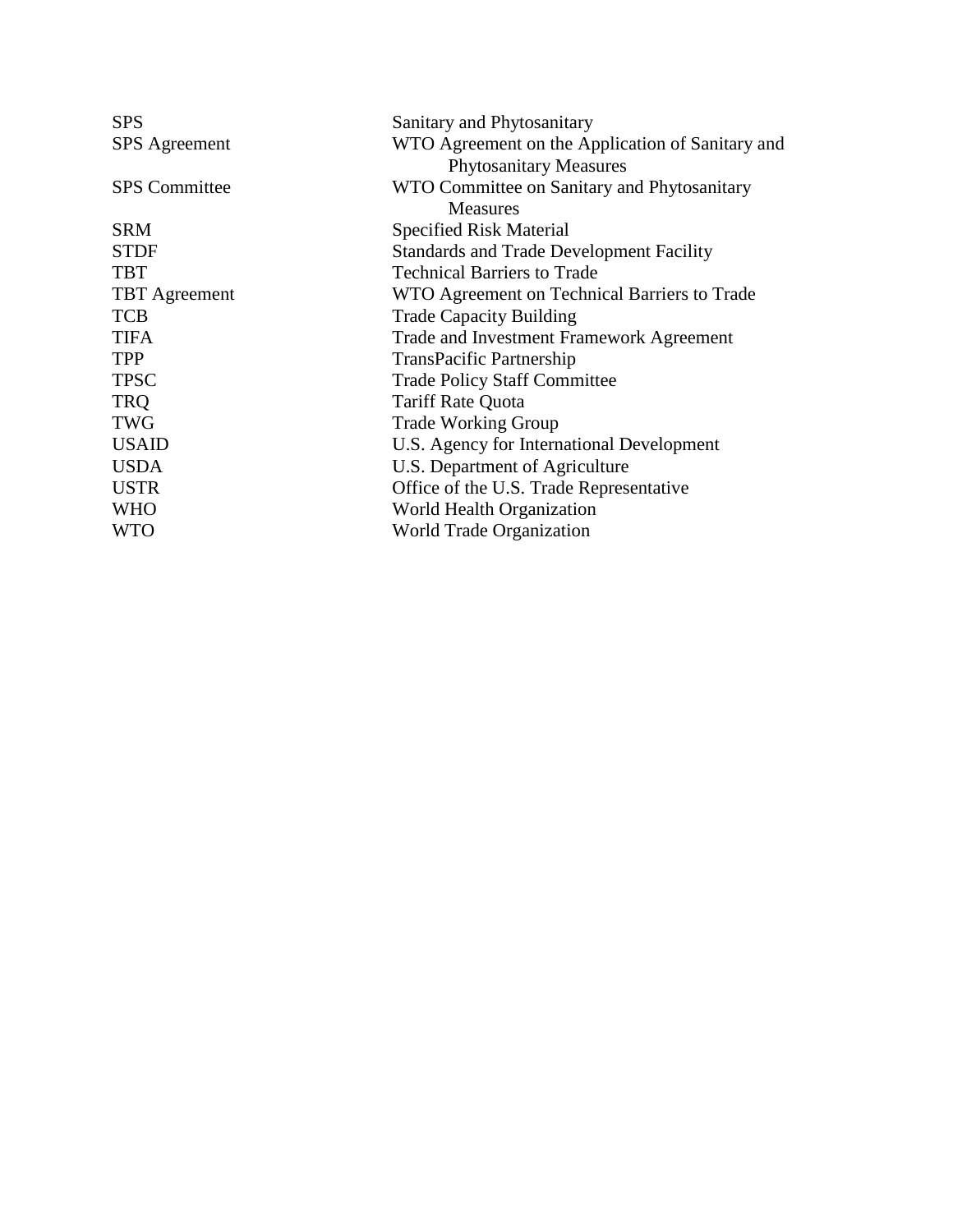#### **FOREWORD**

The Office of the United States Trade Representative (USTR) is pleased to publish its third annual *Report on Sanitary and Phytosanitary Measures* (*SPS Report*). This report was created to respond to the concerns of U.S. farmers, ranchers, manufacturers, and workers who confront SPS trade barriers as they seek to export high-quality American food and agricultural products around the world. SPS measures are rules and procedures that governments use to ensure that foods and beverages are safe to consume and to protect animals and plants from pests and diseases.

Many SPS measures are fully justified, but too often governments cloak discriminatory and protectionist trade measures in the guise of ensuring human, animal, or plant safety. These SPS barriers not only harm U.S. farmers, ranchers, manufacturers, workers, and their families, they also deprive consumers around the world of access to high-quality American food and agricultural goods. USTR is committed to identifying and combating unwarranted SPS barriers to U.S. food and agricultural exports. USTR's efforts to remove unwarranted foreign SPS barriers serve the President's goal of doubling U.S. exports by the end of 2014 through the National Export Initiative.

As discussed in this report, the United States achieved some important successes since the publication of last year's report in dismantling SPS barriers that blocked U.S. agricultural exports. For example, U.S. negotiators removed specific SPS barriers in Japan and Korea for U.S. cherries and citrus, as well as barriers in South Africa and Sri Lanka for apples and seed potatoes. The United States also worked with Kuwait and Taiwan to lift unwarranted restrictions on U.S. exports of poultry and poultry products, and the United States negotiated for full market access for U.S. beef to the United Arab Emirates.

In 2012, USTR will continue to work with colleagues from across the U.S. Government, as well as interested stakeholders, to encourage governments around the world to remove their unwarranted SPS rules. As always, we will engage in all available bilateral, regional, and multilateral fora in our efforts to dismantle these barriers to U.S. food and agricultural exports and strengthen the rules-based trading system to ensure a level playing field abroad for U.S. ranch and farm products. We look forward to making further progress on behalf of America's farmers, ranchers, manufacturers, and workers, as well as families who depend on exportsupported American jobs.

**Ambassador Ron Kirk U.S. Trade Representative March 2012**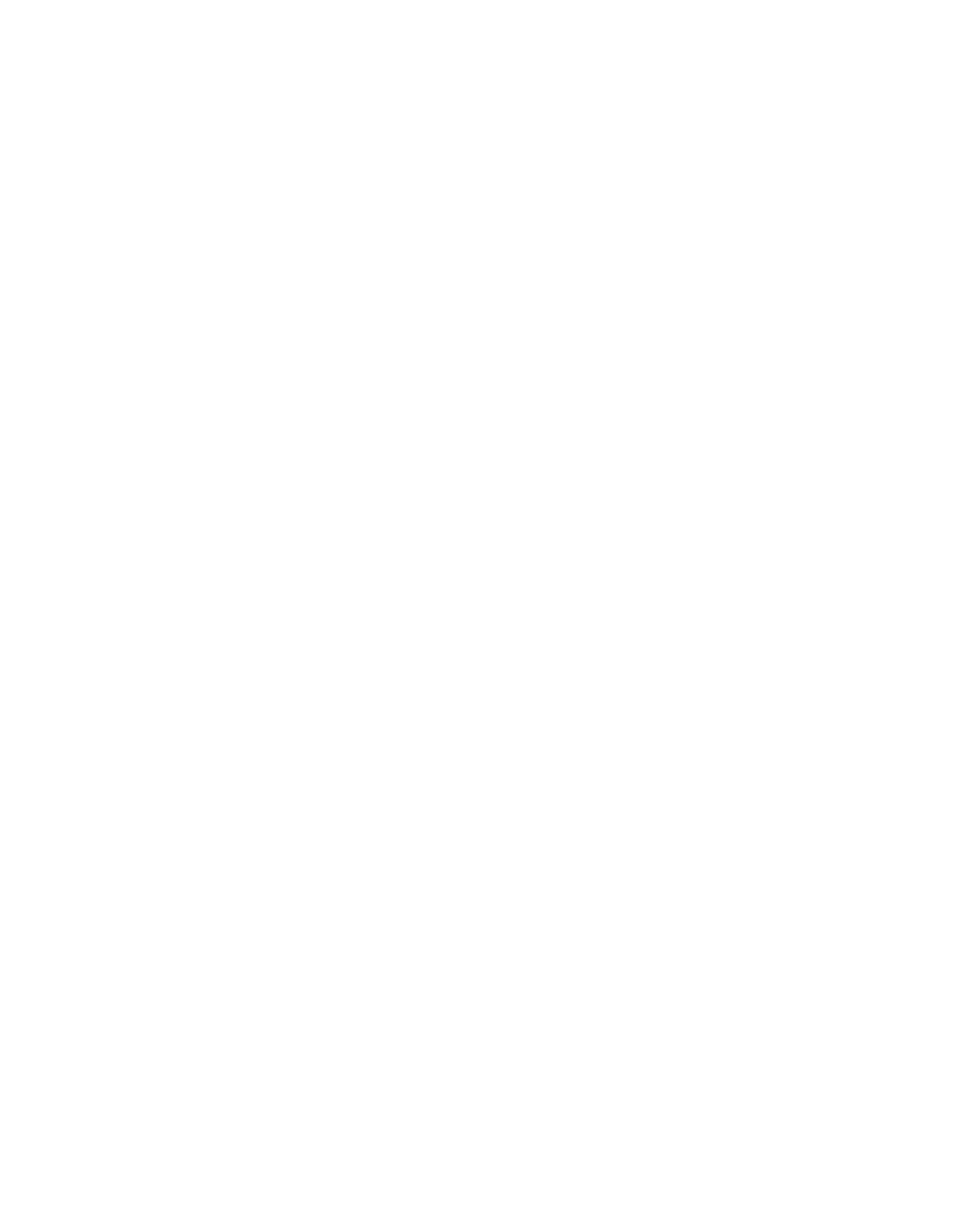# **TABLE OF CONTENTS**

| I. |                                                                              |
|----|------------------------------------------------------------------------------|
| П. |                                                                              |
|    |                                                                              |
|    | B. SPS Measures – What They Are, Why They Are Needed, and When They Become   |
|    | C. The World Trade Organization Agreement on the Application of Sanitary and |
|    |                                                                              |
|    |                                                                              |
|    |                                                                              |
|    |                                                                              |
|    |                                                                              |
|    |                                                                              |
|    |                                                                              |
|    |                                                                              |
|    |                                                                              |
|    |                                                                              |
|    |                                                                              |
|    |                                                                              |
|    |                                                                              |
|    |                                                                              |
|    |                                                                              |
|    |                                                                              |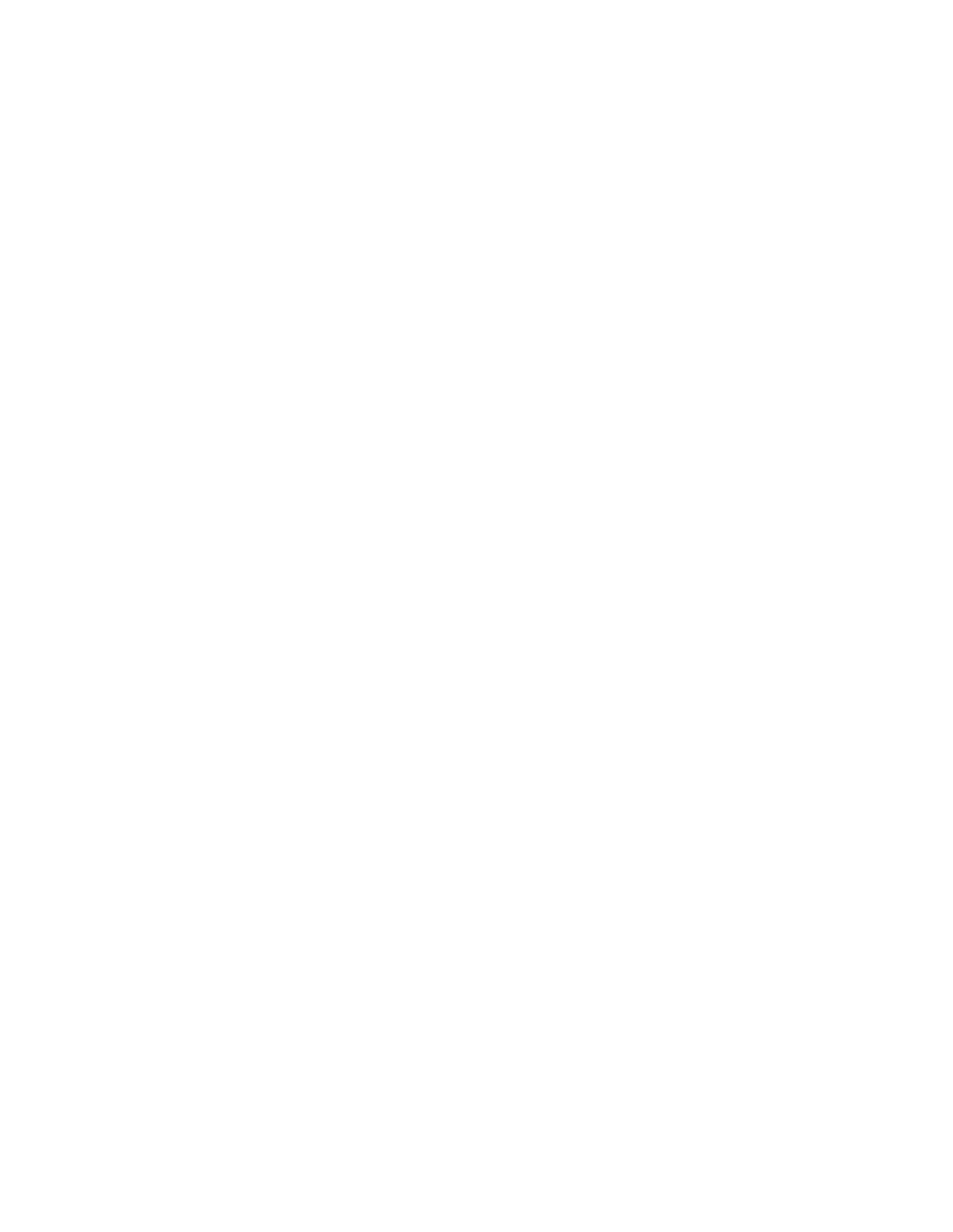#### **I. EXECUTIVE SUMMARY**

The *2012 Report on Sanitary and Phytosanitary Measures* (*SPS Report*) is a specialized report dedicated to describing significant barriers to U.S. food and farm exports arising from measures that foreign governments apply on the grounds that the measures are necessary to protect human, animal, or plant life or health from risks arising from the entry or spread of plant- or animalborne pests or diseases, or from additives, contaminants, toxins, or disease-causing organisms in foods, beverages, or feedstuffs. These measures, known in World Trade Organization (WTO) parlance as "sanitary and phytosanitary (SPS) measures," play an increasingly critical role in shaping the flow of global trade. The United States strongly supports the right of governments through robust regulatory frameworks to protect their people, animals, and plants from health risks of this kind. This report focuses on SPS measures that appear to be unscientific, unduly burdensome, discriminatory, or otherwise unwarranted and create significant barriers to U.S. exports. Many of these measures can present particular challenges for small and medium sized enterprises (SMEs) that typically lack the resources to identify and address such barriers. This report is intended to describe and advance U.S. efforts to identify and eliminate these measures.

Section II of this report presents an overview of SPS measures, describes the relevant international agreements governing these measures, and discusses the U.S. and international mechanisms for addressing them. In particular, section II covers the following topics: (1) the genesis of this report; (2) the growing importance of SPS measures in global trade; (3) rules governing SPS measures under the WTO's *Agreement on the Application of Sanitary and Phytosanitary Measures* (SPS Agreement); (4) rules and mechanisms regarding SPS measures in U.S. free trade agreements (FTAs); (5) international standard setting in the SPS area; (6) the role of various U.S. Government agencies in addressing SPS-related trade issues; (7) sources of information about SPS trade barriers; and (8) U.S. trade policy mechanisms for considering and addressing SPS measures, including bilateral engagement and WTO dispute settlement.

Section III discusses important unwarranted SPS barriers that impede U.S. exports to multiple foreign markets. Among the most significant of these cross-cutting barriers are restrictions related to export certifications, biotechnology, bovine spongiform encephalopathy (BSE), avian influenza (AI), and maximum residue limits (MRLs) for pesticides.

The focal point of this report is section IV, which identifies and describes significant unwarranted SPS-related trade barriers currently facing U.S. exporters, along with U.S. Government initiatives to eliminate or reduce the impact of these barriers. The report identifies SPS measures in the following countries and groups of countries: Argentina, Australia, Bolivia, Brazil, Chile, China, Colombia, Costa Rica, Croatia, Dominican Republic, Ecuador, Egypt, El Salvador, Ethiopia, the European Union, Guatemala, the Gulf Cooperation Council, Honduras, Hong Kong, India, Indonesia, Israel, Jamaica, Japan, Kazakhstan, Kuwait, Kyrgyzstan, Malaysia, Mexico, Morocco, New Zealand, Nicaragua, Norway, Peru, Philippines, Russia, Singapore, South Africa, the South African Development Community, South Korea, Sri Lanka, Switzerland, Taiwan, Thailand, Turkey, Ukraine, Uruguay, Venezuela, and Vietnam.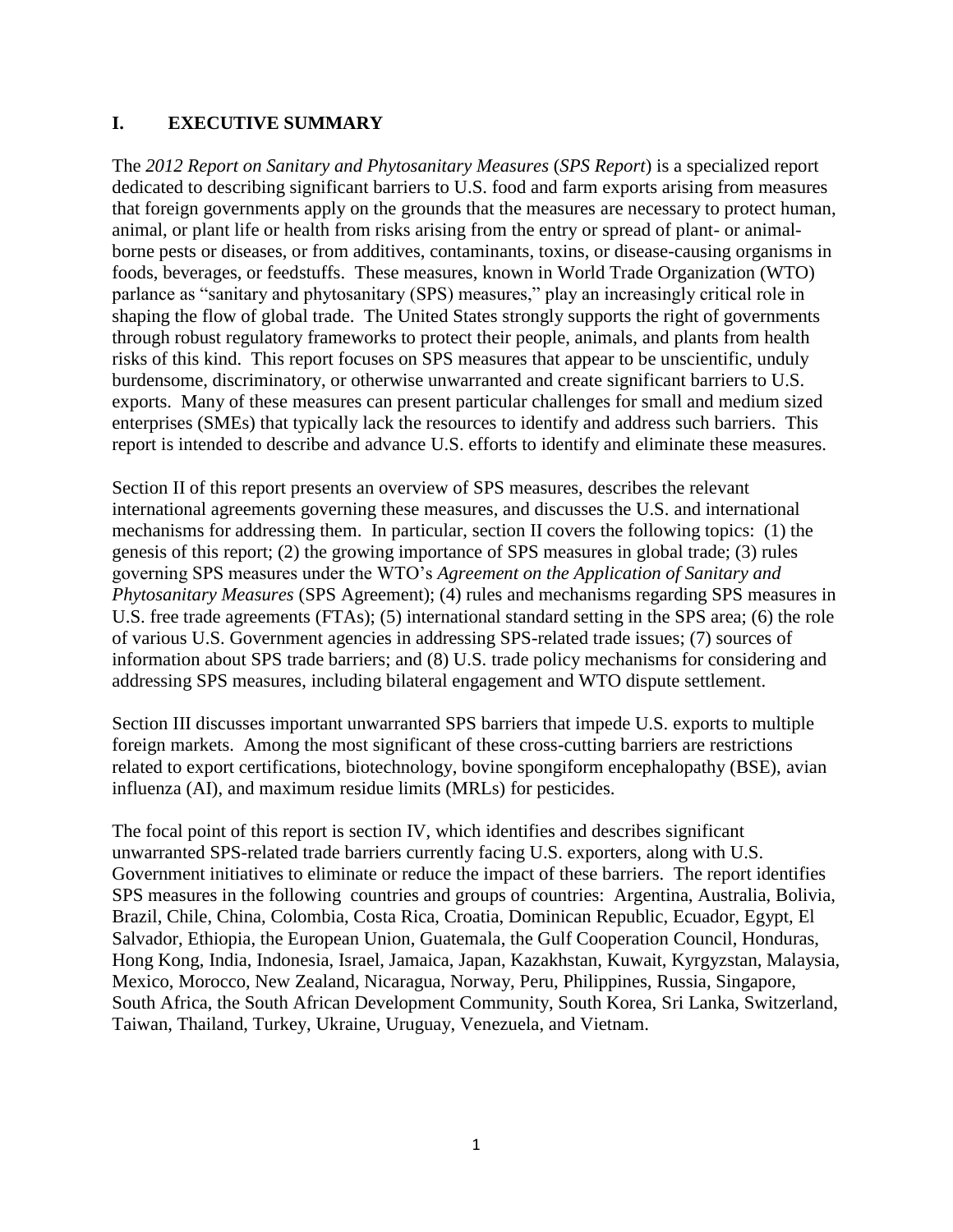Section V discusses the U.S. Government's efforts to provide technical assistance to developing countries on SPS issues. Such assistance is instrumental in U.S. efforts to ensure that countries adopt and maintain science-based SPS measures.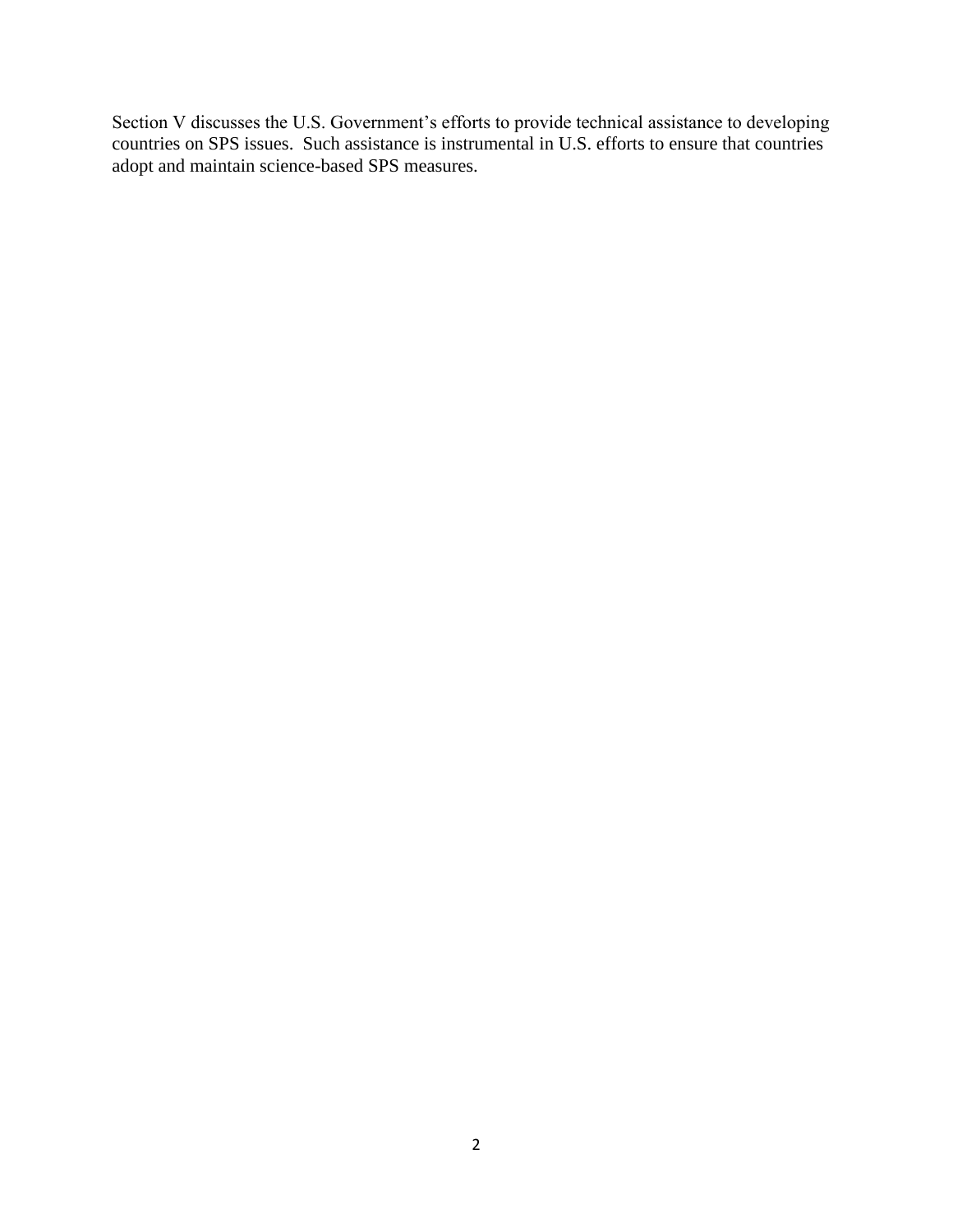## **II. INTRODUCTION**

#### **A. Genesis of This Report**

 $\overline{a}$ 

Shortly after taking office in 2009, President Obama reaffirmed America's commitment to ensuring the effective implementation and enforcement of the WTO system of multilateral trading rules. The President's 2009 Trade Policy Agenda outlined an aggressive and transparent program of defending U.S. rights and benefits under the rules-based trading system as a key element in his vision to restore the role of trade in leading economic growth and promoting higher living standards. The President's Agenda also recognized that "behind the border" measures and other non-tariff barriers have grown in significance for U.S. exporters seeking access to foreign markets.

In a [major policy speech](http://www.ustr.gov/about-us/press-office/speeches/transcripts/2009/july/ambassador-kirk-announces-new-initiatives-trade) delivered at the Edgar Thomson Plant of the Mon Valley Works in Pittsburgh, Pennsylvania in July 2009, the U.S. Trade Representative, Ambassador Ron Kirk, pledged more aggressive action to break down barriers to U.S. exports. Ambassador Kirk highlighted two kinds of non-tariff measures that pose increasing challenges to U.S. producers and businesses seeking to export products abroad: SPS measures, which are measures that governments apply to protect human, animal, or plant life or health from risks arising from the entry or spread of plant- or animal-borne pests or diseases, or from additives, contaminants, toxins, or disease-causing organisms in foods, beverages, or feedstuffs; and standards-related measures, such as mandatory product standards and testing requirements.

In his speech, Ambassador Kirk pledged stepped up monitoring of trading partners' SPS and standards-related practices that act as unwarranted obstacles to U.S. trade. He also vowed increased engagement to resolve trade issues and to help ensure that U.S. trading partners are complying with trade rules – particularly those relating to obligations under two WTO agreements: the [SPS Agreement](http://www.wto.org/english/docs_e/legal_e/15-sps.pdf) and the [Agreement on Technical Barriers to Trade \(TBT](http://www.wto.org/english/docs_e/legal_e/17-tbt_e.htm)  [Agreement\).](http://www.wto.org/english/docs_e/legal_e/17-tbt_e.htm) The goal of this intensified monitoring and engagement is to help to facilitate and expand trade in safe, high quality U.S. food and agricultural products.

Ambassador Kirk also relayed his determination to make USTR's annual reports to Congress "more than paperwork." To this end, he directed that the annual reports be used to bring new energy to the process of identifying non-tariff measures that act as significant barriers to U.S. exports; to provide a central focus for intensified engagement by U.S. agencies in resolving trade concerns related to non-tariff barriers; and to document ongoing efforts to give greater transparency and confidence to American workers, producers, businesses, consumers and other stakeholders with regard to the actions this Administration is taking on their behalf.

First published in 2010, the *SPS Report* serves these goals. It is dedicated to describing significant and unwarranted SPS foreign barriers. Many of these measures were previously addressed in the *National Trade Estimate Report on Foreign Trade Barriers* (*NTE Report*).<sup>1</sup> By

<sup>&</sup>lt;sup>1</sup> In accordance with section 181 of the Trade Act of 1974 (the 1974 Trade Act), as amended by section 303 of the Trade and Tariff Act of 1984 (the 1984 Trade Act), section 1304 of the Omnibus Trade and Competitiveness Act of 1988 (the 1988 Trade Act), section 311 of the Uruguay Round Trade Agreements Act (the 1994 Trade Act), and section 1202 of the Internet Tax Freedom Act, the Office of the U.S. Trade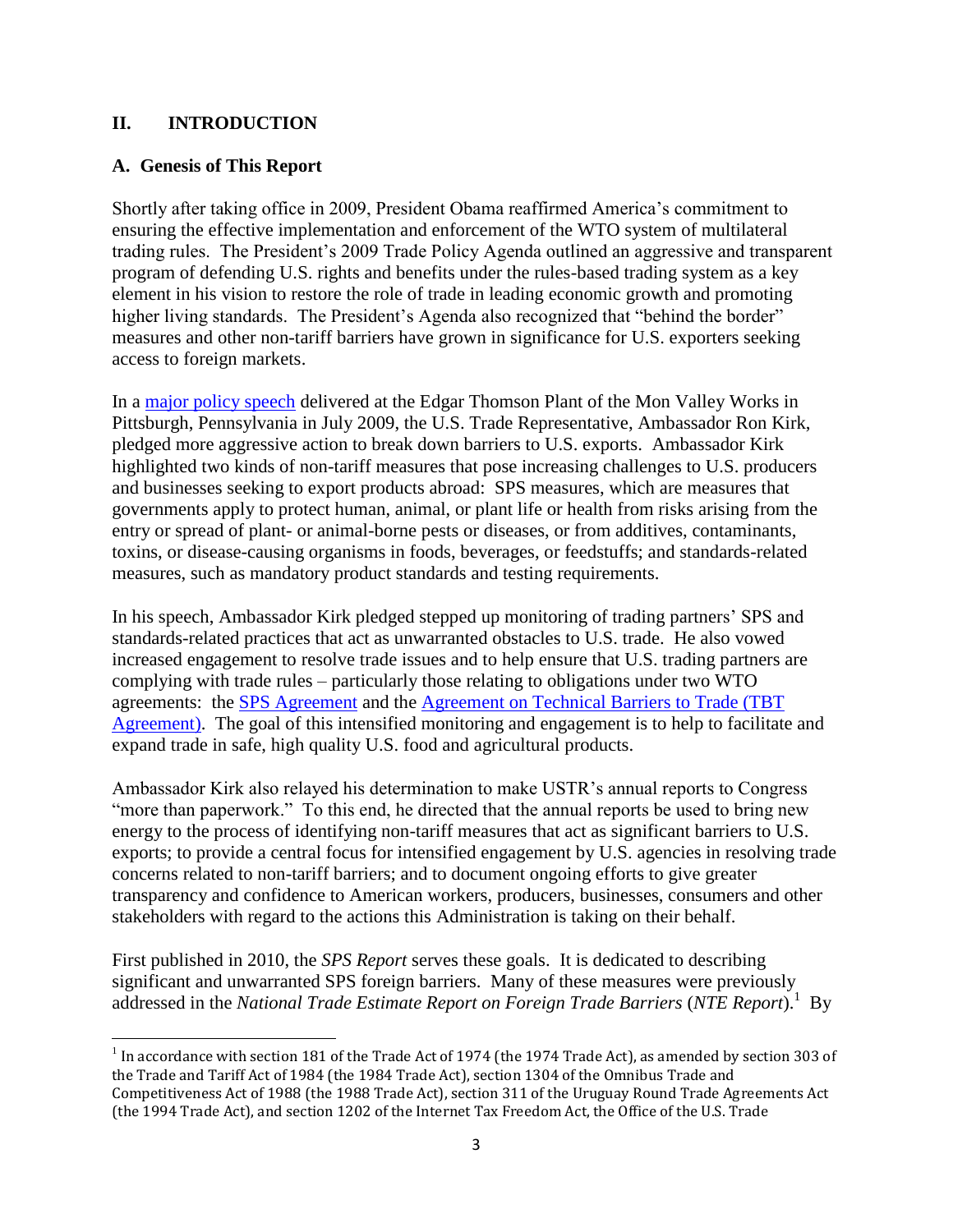addressing significant foreign trade barriers in the form of SPS measures, the *SPS Report* meets the requirements under Section 181 of the Trade Act of 1974, as amended, to report on significant foreign trade barriers with respect to SPS measures. Accordingly, the *2012 NTE Report* itself does not contain information on these measures. A separate report addressing significant foreign trade barriers stemming from technical regulations, standards, and conformity assessment procedures (*2012 Report on Technical Barriers to Trade*, or *TBT Report)* is being released in parallel with this report.

The *SPS Report* begins with an overview of SPS measures and the international trade rules that govern them. It then summarizes the manner in which the U.S. Government addresses foreign SPS trade barriers. Next, the *SPS Report* discusses certain cross-cutting SPS trade barriers that U.S. producers face in a number of different markets. The next section, comprising the focal point of the *SPS Report*, identifies and describes SPS trade barriers on a country-by-country basis, along with a description of U.S. Government engagement on these issues. The *SPS Report* concludes with a discussion of the U.S. Government's efforts to provide technical assistance to developing countries on SPS issues.

Like the *NTE Report*, the source of the information for the *SPS Report* includes stakeholder comments that USTR solicited through a *Federal Register* notice, reports from U.S. embassies abroad and from other federal agencies, and USTR's ongoing consultations with domestic stakeholders and trading partners. An appendix provides a list of entities that submitted comments in response to the *Federal Register* notice.

## **B. SPS Measures – What They Are, Why They Are Needed, and When They Become Trade Barriers**

SPS measures are those laws, decrees, regulations, requirements, and procedures that governments apply to protect human, animal, or plant life or health from risks arising from the entry or spread of plant- or animal-borne pests or diseases, or from additives, contaminants, toxins, or disease-causing organisms in foods, beverages, or feedstuffs. For example, the United States and other governments routinely apply measures at the border to protect domestic crops or livestock from imported farm products or animals that may introduce a plant pest or animal disease into the country. Many countries also have established maximum residue limits (MRLs) for pesticide residues in food to promote the safe use of pesticides on food, as well as requirements that imported vegetables be treated to eliminate a particular pest to protect plant health. In addition, governments often require live animals to be subject to veterinary health examinations, disease testing, and sometimes pre- or post-entry quarantine.

At times, however, some governments impose SPS measures that are really disguised protectionist barriers to trade, not grounded in science, or that are otherwise unwarranted, and which create substantial obstacles to U.S. exports. For example, many countries have used the threat of avian influenza (AI) or bovine spongiform encephalopathy (otherwise known as BSE)

 $\overline{a}$ Representative is required to submit to the President, the Senate Finance Committee, and appropriate committees in the House of Representatives, an annual report on significant foreign trade barriers. The statute requires an inventory of the most important foreign barriers affecting U.S. exports of goods and services, foreign direct investment by U.S. persons, and protection of intellectual property rights.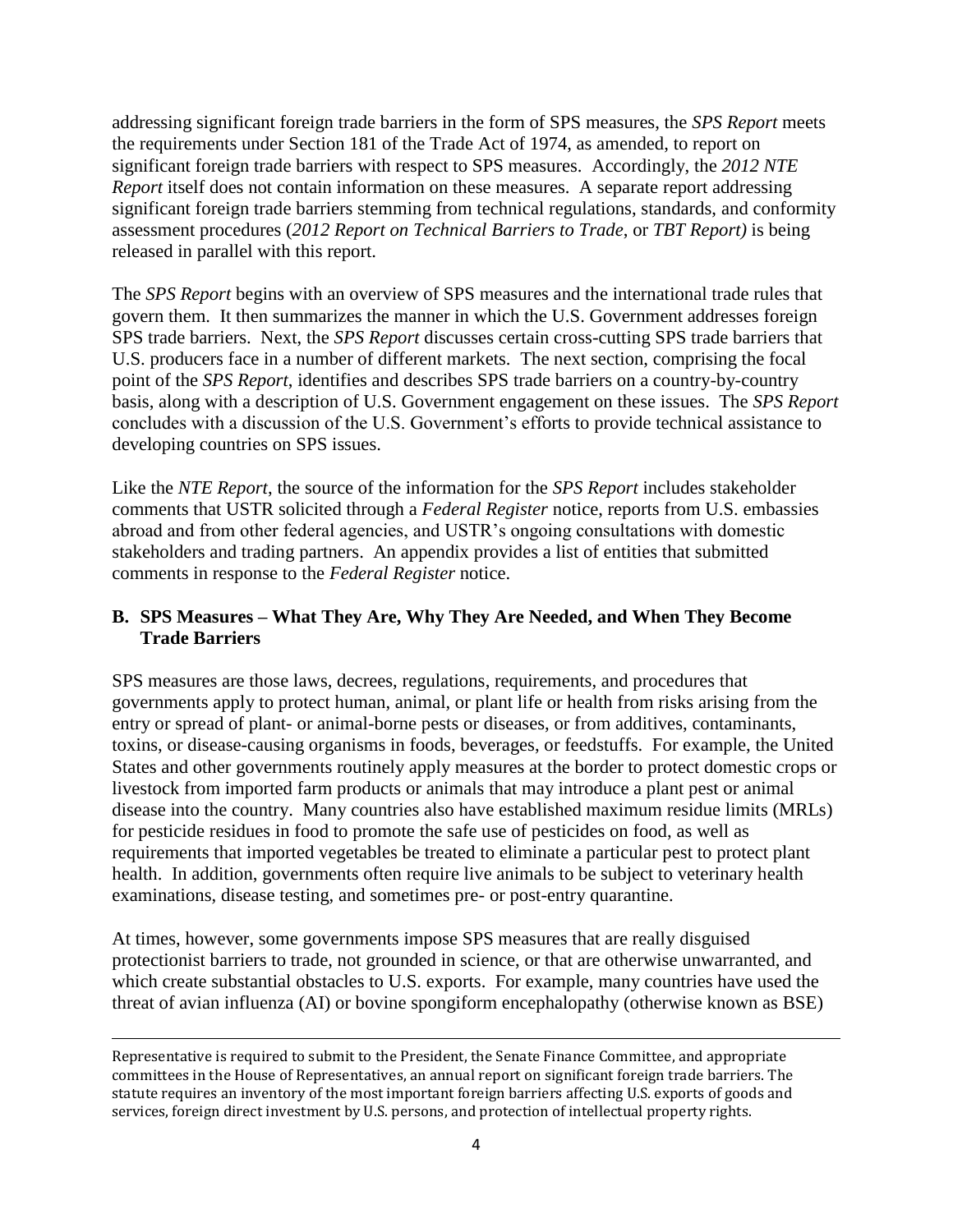as a reason to block U.S. poultry and beef exports, respectively, ignoring international sciencebased standards that establish appropriate measures for addressing those diseases.

Maintaining dependable export markets for U.S. agricultural producers is critical to this nation's economic health. Overall, U.S. farm exports totaled \$140 billion in 2011. According to USDA's Economic Research Service, each \$1 billion in U.S. agricultural exports supports approximately 8,400 jobs on and off the farm. At the same time, however, SPS trade barriers prevent U.S. producers from shipping hundreds of millions of dollars worth of goods, hurting farms and small businesses. The elimination of unwarranted SPS foreign trade barriers is a high priority of the U.S. Government.

The U.S. Government's pursuit of both goals – safeguarding the United States from risks to human, animal, or plant life or health as discussed above, and aggressively defending the interests of U.S. producers in exporting safe, wholesome products to foreign markets – are fully consistent. The United States and other governments have a legitimate and sovereign right to adopt and enforce measures to protect their people, animals, and plants from SPS-related risks. At the same time, it is appropriate to question SPS measures that appear to be discriminatory, unscientific, or otherwise unwarranted and therefore, that do not serve to guard against legitimate health and safety risks but rather act to protect domestic or favored foreign producers.

## **C. The World Trade Organization Agreement on the Application of Sanitary and Phytosanitary Measures**

The SPS Agreement, to which all WTO Members are parties, explicitly recognizes that countries have the right to adopt regulations to protect human, animal, or plant life or health – including food safety regulations and measures to protect domestic crops, livestock, and poultry – and to establish the levels of protection from risk they deem appropriate. Starting from that premise, the SPS Agreement establishes a number of general requirements and procedures to ensure that governments adopt and apply SPS measures to protect against real risks rather than to protect local producers from import competition. The SPS Agreement also encourages harmonization of SPS measures among WTO Members, where appropriate.

Some of the more important elements of the SPS Agreement are described in this section.

# *The Scope of the SPS Agreement*

The SPS Agreement applies only to those governmental measures that may directly or indirectly affect international trade. If a measure has no trade effect or is imposed by a private company or trade association, the SPS Agreement does not apply to it. The Agreement defines SPS measures as any measure that a WTO Member applies:

to protect animal or plant life or health within the territory of the Member from risks arising from the entry, establishment or spread of pests, diseases, disease-carrying organisms or disease-causing organisms;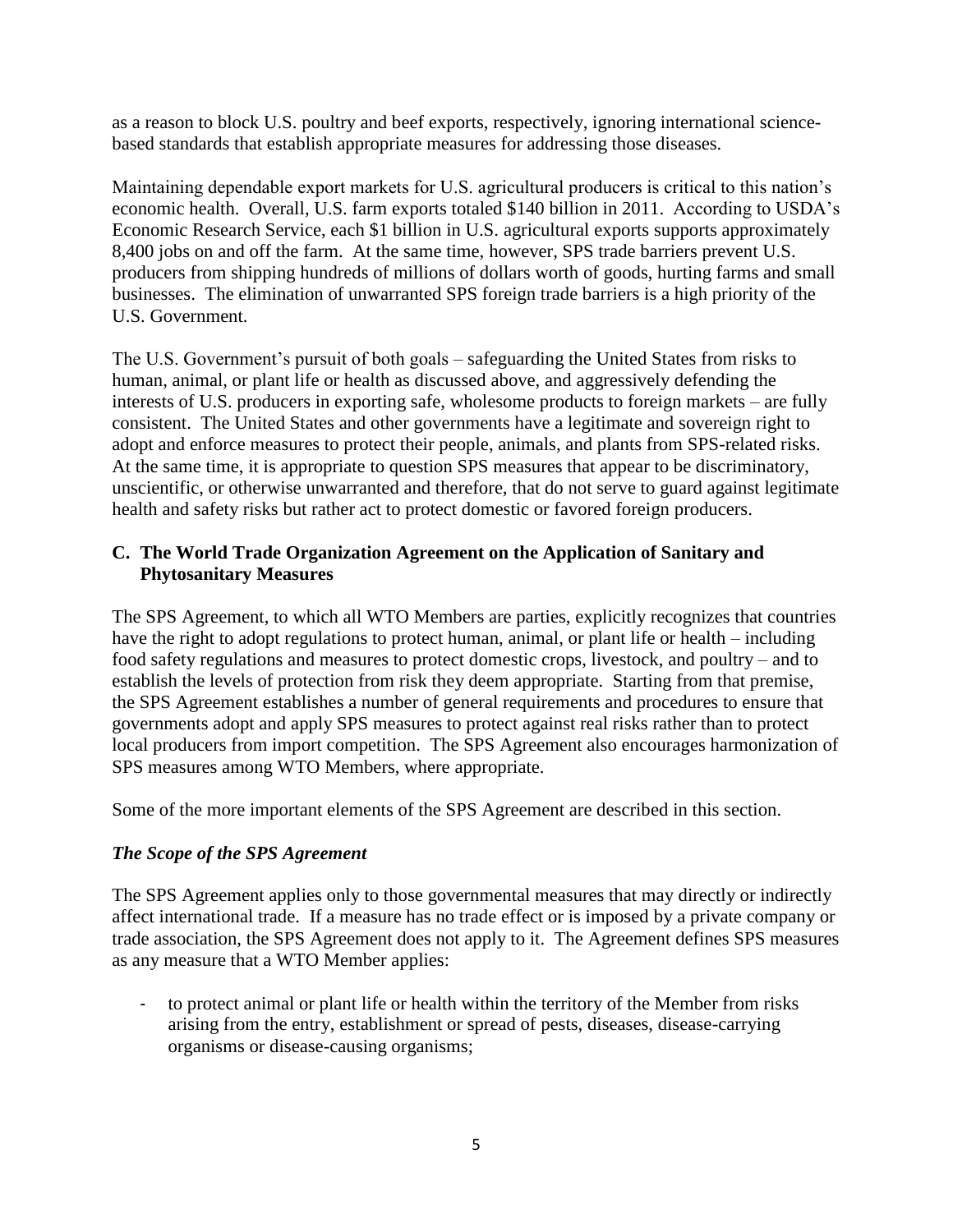- to protect human or animal life or health within the territory of the Member from risks arising from additives, contaminants, toxins, or disease-causing organisms in foods, beverages or feedstuffs;
- to protect human life or health within the territory of the Member from risks arising from diseases carried by animals, plants or products thereof, or from the entry, establishment or spread of pests; or
- to prevent or limit other damage in the territory of the Member from the entry, establishment or spread of pests.

SPS measures include all relevant laws, decrees, regulations, requirements, and procedures including, among others: end product criteria; processes and production methods; testing, inspection, certification, and approval procedures; quarantine treatments, including relevant requirements associated with the transport of animals or plants, or with the materials necessary for their survival during transport; provisions on relevant statistical methods, sampling procedures, and methods of risk assessment; and packaging and labeling requirements directly related to food safety.

## *Appropriate Level of Protection*

As noted above, the SPS Agreement explicitly recognizes the right of WTO Members to take SPS measures necessary to protect human, animal, or plant life or health. An important question is how much protection a Member may seek against a particular risk when it adopts an SPS measure. Under the SPS Agreement, each Member is free to choose its own "appropriate level of sanitary or phytosanitary protection."

#### *Science-Based Measures*

Once a WTO Member has established its appropriate level of protection, the SPS Agreement provides that the SPS measures it takes to achieve that level of protection must be based on scientific principles, must not be maintained without sufficient scientific evidence, and may be applied only to the extent necessary to protect human, animal, or plant life or health. In cases where relevant scientific evidence is insufficient, a government may provisionally adopt SPS measures on the basis of available information. In such circumstances, WTO Members shall seek to obtain the additional information necessary for a more objective assessment of risk and review the SPS measure accordingly within a reasonable period of time.

#### *Risk Assessment*

The SPS Agreement requires each Member to ensure that its SPS measures are based on an assessment, as appropriate to the circumstances, of the risk that a particular substance or product, including a process or production method, poses to human, animal, or plant life or health.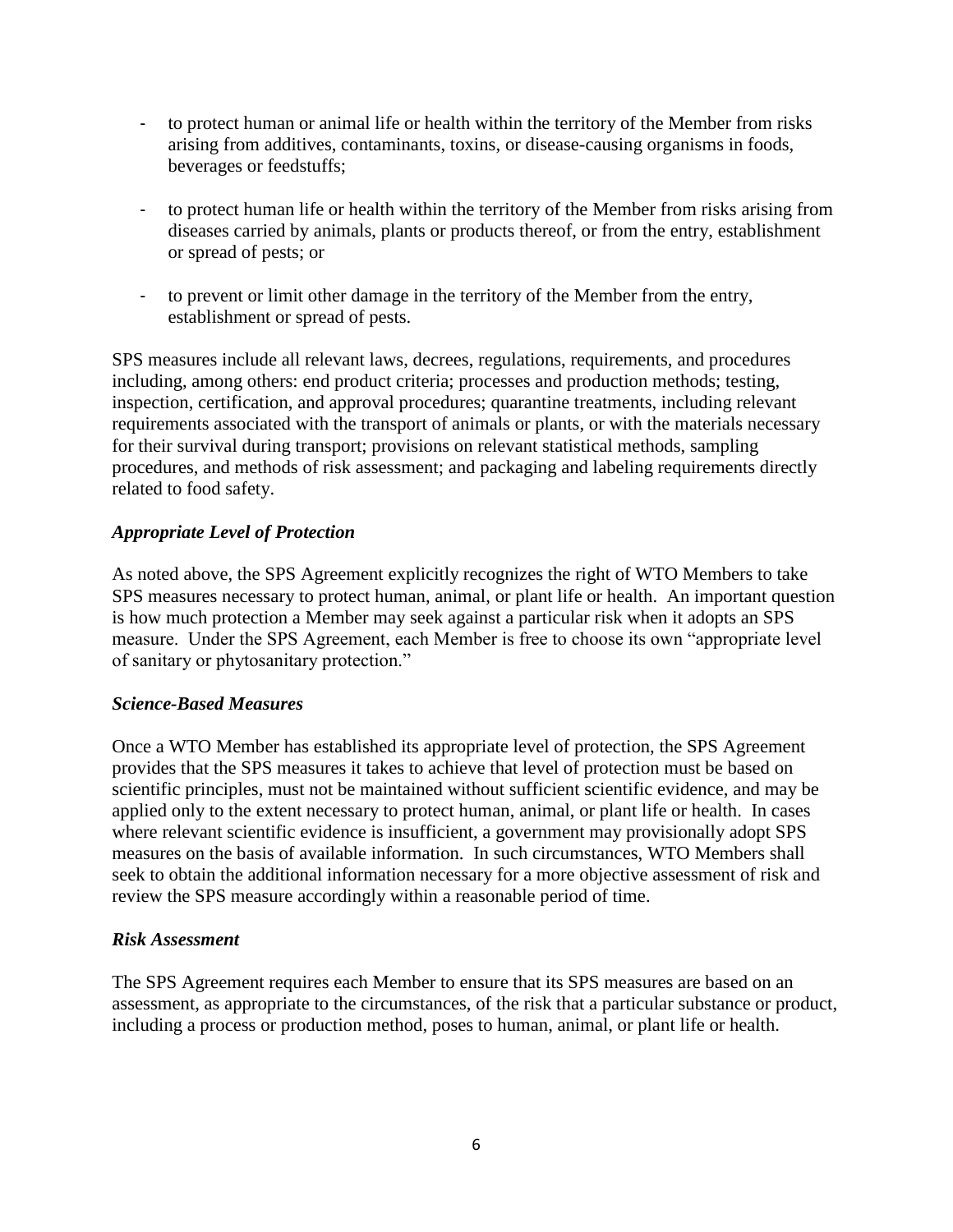#### *Unjustifiable Discrimination and Disguised Restrictions on Trade*

While each WTO Member is free to choose the level of protection it considers appropriate, the SPS Agreement requires Members to ensure that their SPS measures are not more traderestrictive than required to achieve that level of protection, taking into account technical and economic feasibility. It also requires governments to avoid arbitrary or unjustifiable distinctions in the levels of protection in different situations if such distinctions result in discrimination against a good from another WTO Member or constitute a disguised restriction on international trade.

#### *Harmonization*

The SPS Agreement calls for governments to base their SPS measures on international standards, guidelines, and recommendations developed by international standard setting organizations. The objective in promoting the use of international standards is to facilitate trade by harmonizing different WTO Members' SPS measures on as wide a basis as possible. The three recognized standard-setting bodies in the SPS Agreement are: (1) the Joint Food and Agricultural Organization of the United Nations (FAO)/World Health Organization (WHO) Codex Alimentarius Commission (Codex) for food safety; (2) the FAO International Plant Protection Convention (IPPC) for plant health; and (3) the World Organization for Animal Health, formerly known as the International Office of Epizootics (OIE), for animal health and zoonoses. A WTO Member may depart from an international standard, guideline, or recommendation if the Member's measure is in accordance with the obligations of the SPS Agreement.

#### *Transparency*

The SPS Agreement requires WTO Members to publish promptly all adopted SPS measures in a manner that enables other interested WTO Members to become acquainted with them prior to their entry into force. The SPS Agreement also requires each Member to maintain an enquiry point that is responsible for providing relevant documents and answers to all reasonable questions from interested Members concerning SPS regulations adopted or proposed in the Member's territory. In addition, the SPS Agreement requires each WTO Member to publish any proposed SPS measure that is not based on an international standard, guideline, or recommendation and that may have a significant effect on trade, and to provide other Members with prior notice and an opportunity to comment on the proposal, except where "urgent problems of health protection" are involved.

The United States takes its transparency obligations very seriously and encourages other WTO Members to do the same. Since the WTO was established in 1995, the United States has submitted an average of 157 SPS notifications per year.

#### *SPS Committee*

The SPS Agreement establishes a Committee on Sanitary and Phytosanitary Measures (SPS Committee) to provide a regular forum at the WTO for consultations about SPS measures that affect trade and to oversee the implementation of the SPS Agreement.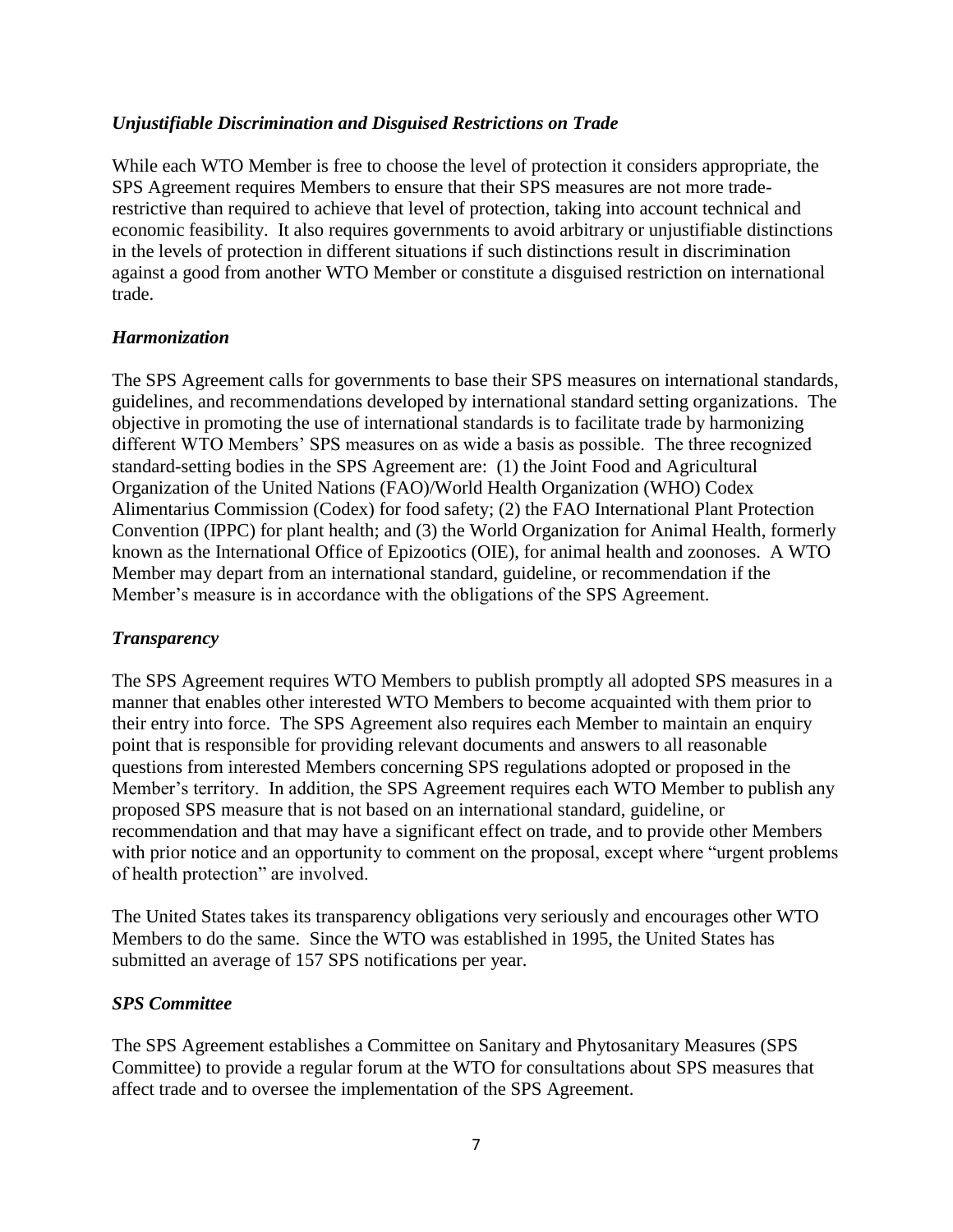The SPS Committee is open to all WTO Members as well as governments that have observer status in higher level WTO bodies. The U.S. delegation to the SPS Committee is led by USTR, and includes representatives from the U.S. Department of Agriculture (USDA), the U.S. Environmental Protection Agency (EPA), the U.S. Food and Drug Administration (FDA), and the U.S. Departments of Commerce and State. The United States is an active participant at SPS Committee meetings, where it regularly raises issues for Members to consider. In addition to participating WTO Members, the SPS Committee has invited representatives of several international intergovernmental organizations to attend as observers. Among the observers have been representatives from Codex, the OIE, the IPPC, and the WHO.

The agenda for SPS Committee meetings varies, but several items appear regularly. Committee members routinely discuss matters related to how the SPS Agreement is being applied and implemented and specific trade concerns, such as pesticide residue level restrictions. Members also discuss and develop procedures and guidelines that help governments implement their obligations under the SPS Agreement. All procedures and guidelines that the SPS Committee establishes must be adopted by consensus.

Since 2002 the United States has raised 188 items of trade concern during the formal, on the record WTO SPS Committee meetings.

#### *Technical Assistance*

The SPS Agreement encourages all Members to facilitate technical assistance to developing country Members either bilaterally or through relevant international organizations, such as the Standards and Trade Development Facility (STDF) and the Inter-American Institute for Cooperation on Agriculture (IICA). The STDF is a joint initiative of the WTO, FAO, OIE, and WHO aimed at raising awareness on the importance of SPS issues, increasing coordination in the provision of SPS-related assistance, and mobilizing resources to assist developing countries enhance their capacity to meet SPS standards. The IICA is a specialized agency of the Inter-American System, whose purpose is to encourage and support the efforts of its Member States to achieve agricultural development and well-being for rural populations.

#### **D. Other SPS-Related International Agreements**

#### *The North American Free Trade Agreement*

Because the North American Free Trade Agreement (NAFTA) entered into force before the WTO was established, and thus before there were multilateral disciplines on SPS measures, the NAFTA contains a much more detailed SPS chapter than later U.S. Free Trade Agreements (FTAs). For example, the NAFTA imposes specific disciplines on the development, adoption, and enforcement of SPS measures. As is the case with the SPS Agreement, the NAFTA SPS disciplines are designed to prevent the use of SPS measures as disguised restrictions on trade, while still safeguarding each country's right to protect consumers from unsafe products, or to protect domestic crops and livestock from the introduction of imported pests and diseases.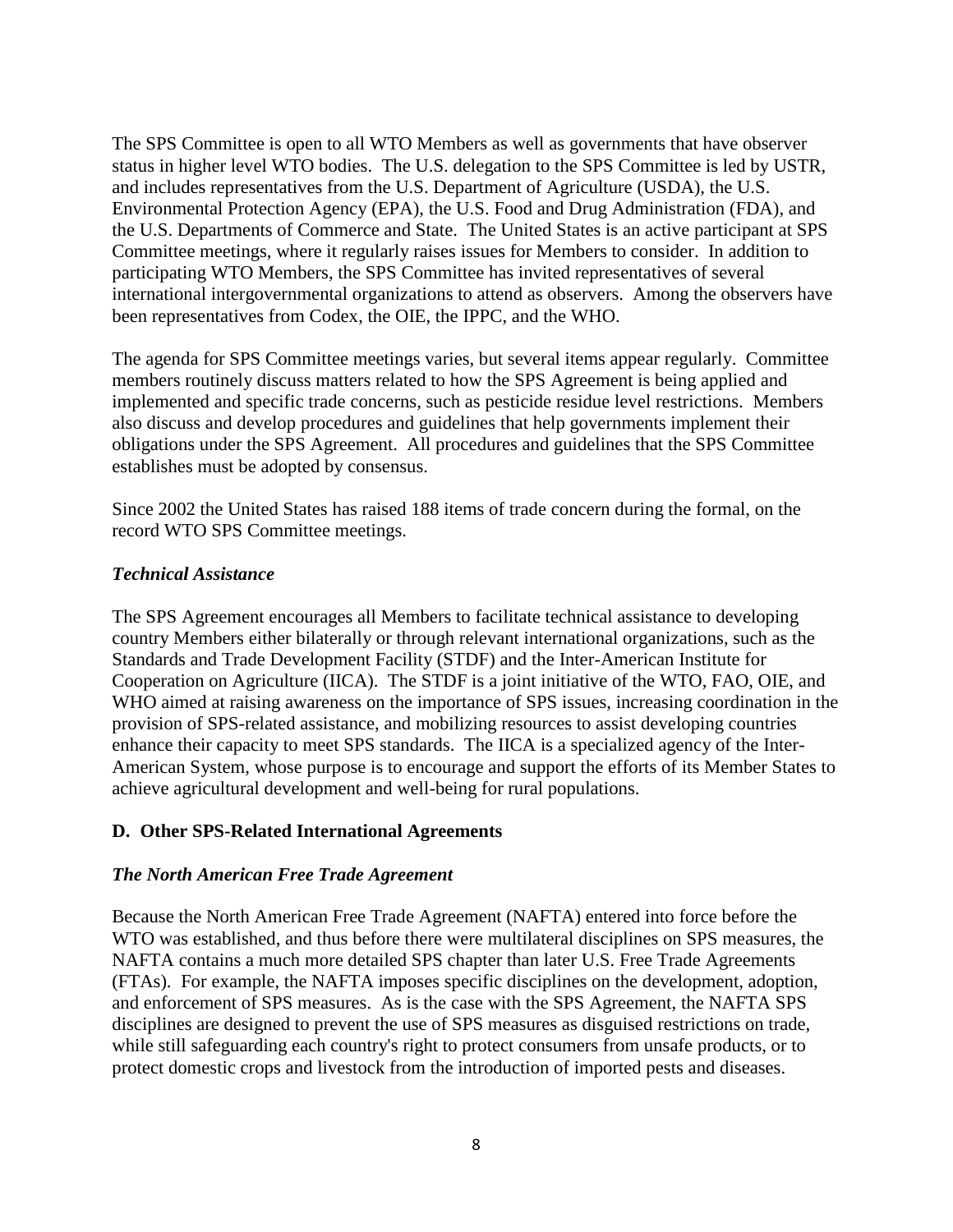The NAFTA encourages the three NAFTA Parties (the United States, Canada, and Mexico) to adopt international and regional standards, while at the same time explicitly recognizing each country's right to determine its appropriate level of protection. Such flexibility permits each country to set standards that are more stringent than international guidelines, as long as those standards are scientifically based.

The NAFTA Committee on SPS Measures promotes the harmonization and equivalence of SPS measures between the three governments and facilitates technical cooperation, including consultations regarding disputes involving SPS measures. The Committee meets periodically to review and resolve SPS issues.

The NAFTA SPS Committee also hosts a number of technical working groups (TWGs) that have served to enhance regulatory cooperation and facilitate trade between the three NAFTA countries. TWGs address trade issues and national regulatory and scientific review capacity. They also coordinate regulatory decision-making to reduce the burden on industry. For example, the NAFTA TWG on pesticides has created a venue for collaboration between U.S. EPA's Office of Pesticides Programs and its counterparts in Canada and Mexico. The primary objective of this working group is to enhance cooperation and harmonize pesticide standards while maintaining and enhancing standards of food safety, public health, and environmental protection.

# *Other U.S. Free Trade Agreements*

Most FTAs that the United States has concluded since the WTO was inaugurated in 1995 include an SPS chapter.<sup>2</sup> While those chapters do not impose new or additional substantive rules or obligations, many of these agreements establish SPS committees that provide a forum for the parties' trade and regulatory authorities to resolve contentious bilateral or regional SPS issues, consult on SPS matters that are pending before relevant international organizations, and coordinate technical cooperation programs.

## **E. International Standard Setting Bodies**

The WTO officially recognizes three standard setting bodies to deal with SPS matters: the Codex for food safety, the OIE for animal health and zoonoses, and the IPPC for plant health. U.S. Government experts participate actively in these organizations, which meet periodically to discuss current and anticipated threats to human and agricultural health, evaluate scientific issues surrounding SPS-related issues, and develop internationally recognized SPS standards based on science. These standards are voluntary and are intended to provide guidance for countries in formulating their own national SPS measures and, ultimately, to help avoid and resolve disputes over appropriate SPS measures. As discussed below, various USDA agencies lead the U.S. delegations to these three international bodies. The United States strongly encourages its trading partners to adopt the standards set by Codex, IPPC, and the OIE.

 $\overline{a}$  $^2$  Among the U.S. Free Trade Agreements that include an SPS chapter are the U.S. – Australia FTA, the U.S. – Bahrain FTA, the U.S. – Chile FTA, the U.S. – Colombia Trade Promotion Agreement (TPA), the Dominican Republic – Central America – United States FTA (CAFTA – DR), the U.S. – Korea FTA, the U.S. – Oman FTA, the U.S. – Panama TPA, and the U.S. – Peru TPA. The U.S. – Morocco FTA does not have a stand-alone SPS chapter, but does include various SPS provisions in its agriculture chapter.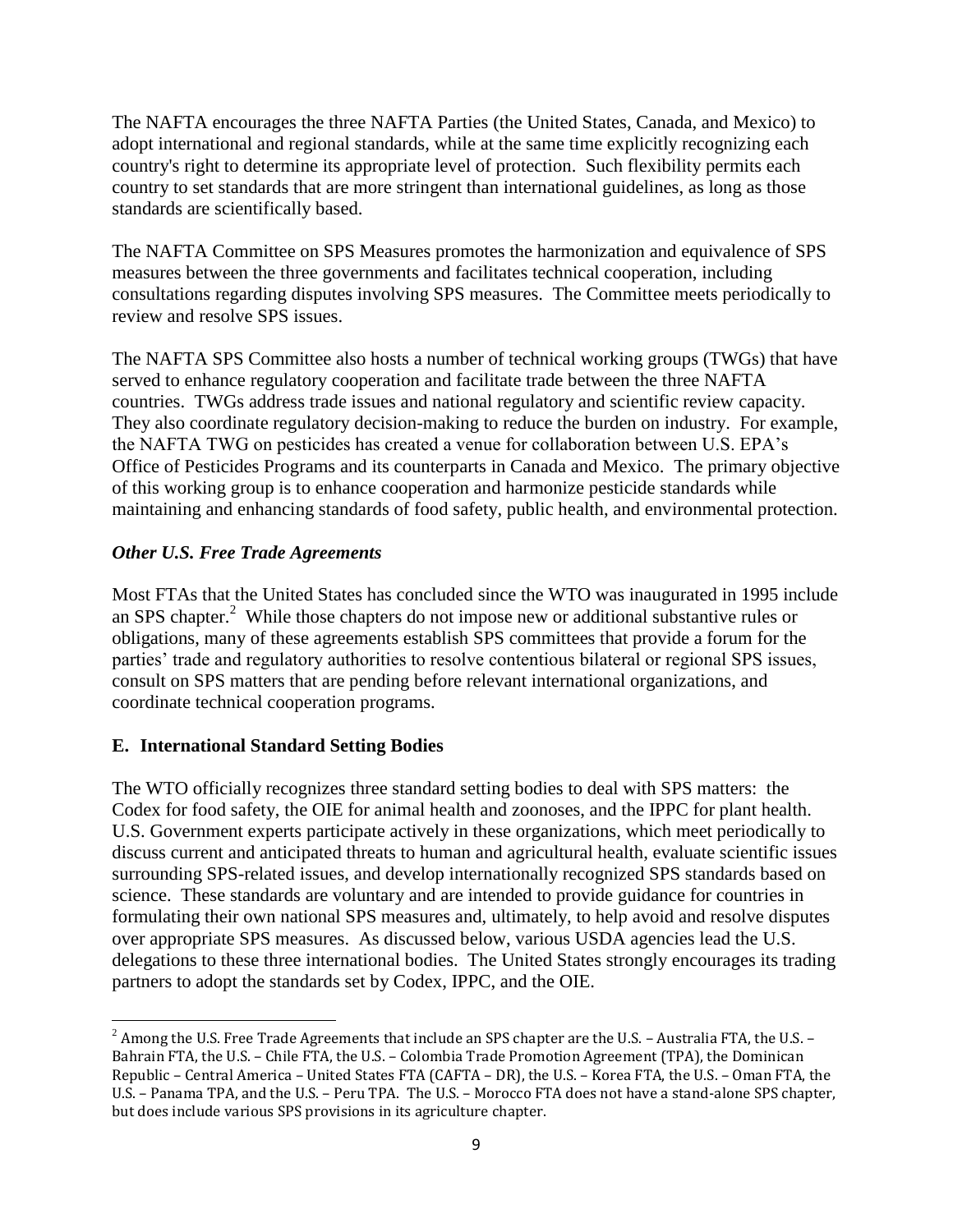In recent years, the United States has supported a number of important standards developed by these international bodies. For example, the OIE has worked to promulgate science-based guidelines to be followed in the event that a potentially dangerous strain of AI is detected. According to these guidelines, unprocessed poultry products from countries that report detections of low pathogenic avian influenza (LPAI) may be traded with minimal restrictions, and countries reporting highly pathogenic avian influenza (HPAI) may trade safely in poultry and poultry products under specified conditions. The guidelines, however, do not recommend any type of import bans on poultry commodities from countries with non-notifiable subtypes of AI.

# **F. U.S. Government Agencies**

The Executive Branch has robust policies and procedures in place for addressing and resolving foreign SPS trade barriers. The following discussion describes the roles that the relevant federal agencies play in that effort.

## *Office of the United States Trade Representative*

USTR, an agency within the Executive Office of the President, is responsible for developing and coordinating U.S. international trade policy and overseeing negotiations with other countries, including with respect to foreign SPS measures. USTR meets with governments, business groups, legislators, public interest groups, and other interested parties to gather input on SPS issues and to discuss trade policy and negotiating positions. USTR then coordinates U.S. trade policy through an interagency structure (as discussed below). USTR plays a variety of roles with regard to trade barriers generally, including SPS barriers, such as by serving as the lead U.S. agency in negotiating bilateral, regional, and multilateral trade agreements and lead U.S. counsel in all WTO disputes.

The head of USTR is the U.S. Trade Representative, a Cabinet member who serves as the President's principal trade advisor, negotiator, and spokesperson on SPS and other trade issues. Created in 1962, USTR has offices in Washington and Geneva, and posts representatives in Beijing and Brussels.

## *U.S. Department of Agriculture*

USDA plays a key role in addressing foreign SPS trade barriers as the vast majority of these barriers are restrictions on U.S. agricultural exports. In particular, three USDA agencies, the Foreign Agricultural Service (FAS), the Animal and Plant Health Inspection Service (APHIS), and the Food Safety and Inspection Service (FSIS), are engaged actively in interagency deliberations and coordination as well as in the direct engagement with U.S. trading partners on SPS matters.

## *Foreign Agricultural Service*

FAS coordinates and executes USDA's strategy to address foreign market access for U.S. products (including addressing SPS barriers to U.S. exports), build new markets, improve the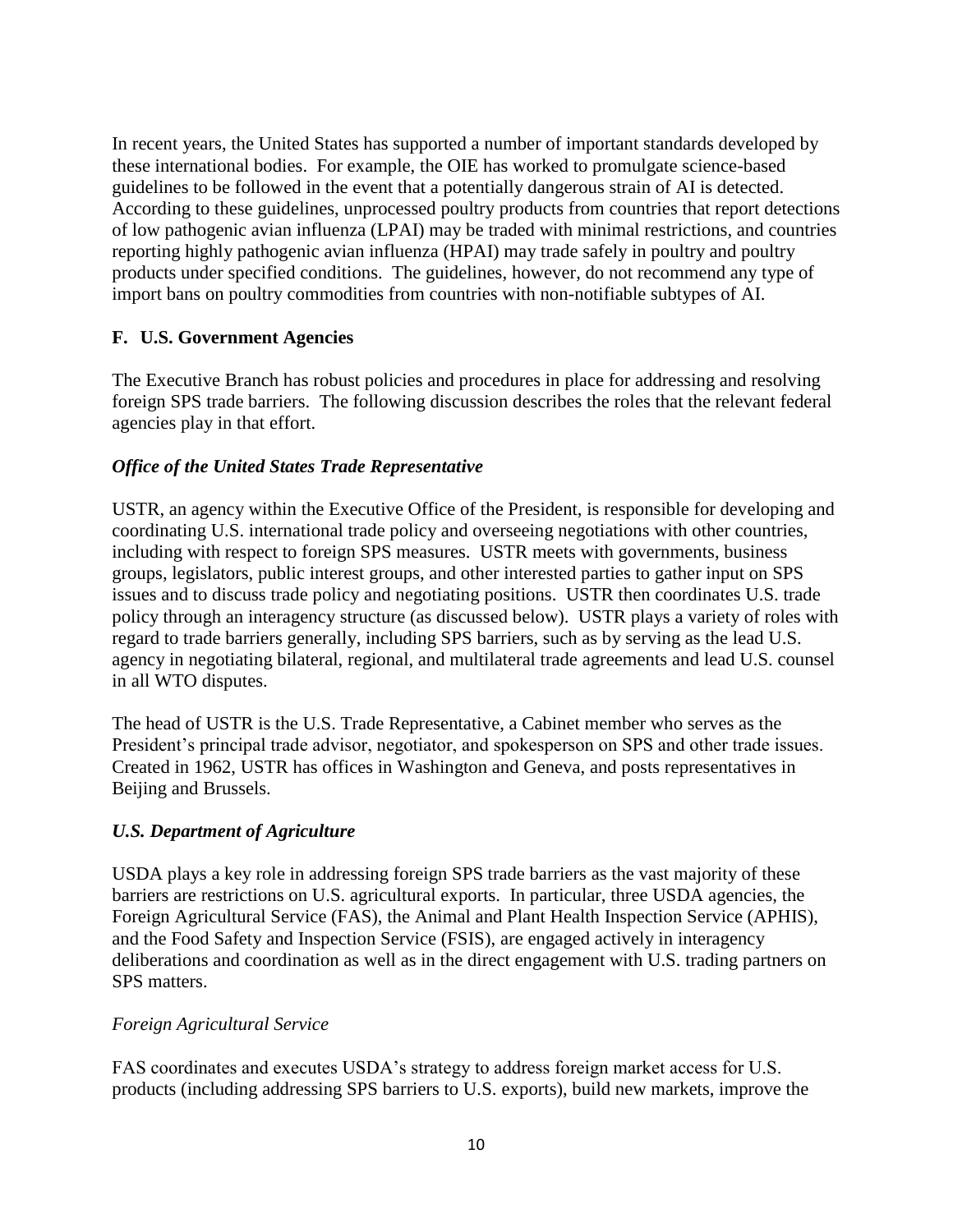competitive position of U.S. agriculture in the global marketplace, and provide food aid and technical assistance to foreign countries. FAS has primary responsibility for USDA's international activities – market development, trade agreements and negotiations, and the collection and analysis of statistics and market information. To perform these tasks, FAS relies on its global network of overseas offices with staff in over 90 foreign countries that monitor policies and other developments that could affect U.S. agricultural exports. FAS collects and analyzes information that a number of U.S. agencies use to develop strategies to increase market access, monitor trade agreements, and improve programs and policies to make U.S. farm products more competitive. FAS also provides significant funding to address SPS trade barriers under the Technical Assistance for Specialty Crops (TASC) program. The pest research, field surveys, and pre-clearance programs funded by TASC play an important role in supporting efforts to remove such trade barriers. FAS is a member of the U.S. delegation to the WTO SPS Committee and is an active member of all other SPS interagency teams.

#### *Animal and Plant Health Inspection Service*

APHIS works to prevent the spread of agricultural pests and diseases affecting animals and plants in the United States and to foster safe agricultural trade, thus serving to ensure an abundant, high-quality, and varied food supply worldwide. As a result of its expertise, APHIS plays a key role in addressing foreign agricultural trade barriers by developing and advancing science-based standards with U.S. trading partners to ensure that U.S. agricultural exports are protected from unwarranted SPS restrictions. APHIS leads the U.S. Government delegation to the OIE and IPPC and actively participates in helping shape the draft animal and plant health standards proposed by these international organizations. APHIS also serves as a member of the U.S. delegation to the WTO SPS Committee and is an active member of all other SPS interagency teams.

#### *Food Safety and Inspection Service*

FSIS is USDA's public health agency, responsible for ensuring that the nation's commercial supply of meat, poultry, and egg products is safe, wholesome, and correctly labeled and packaged. FSIS has significant expertise in addressing SPS barriers that foreign governments apply to U.S. exports of these products. FSIS is the U.S. Government coordinator for Codex meetings, as well as an active member of the U.S. delegation to the WTO SPS Committee and other SPS interagency teams.

## *U.S. Environmental Protection Agency*

EPA's Office of Chemical Safety and Pollution Prevention (OCSPP) regulates pesticides use in the United States to protect human health and the environment; establishes MRLs to ensure safety of both domestically produced and imported foods; promotes the use of safe means of pest control; and establishes standards and requirements regarding sound pesticide and chemical management practices based on science. OCSPP has the lead role in coordinating EPA activities with respect to foreign SPS measures, particularly pesticide MRLs and biotechnology. EPA is a member of the U.S. delegation to the WTO SPS Committee and is an active member of all other SPS interagency teams.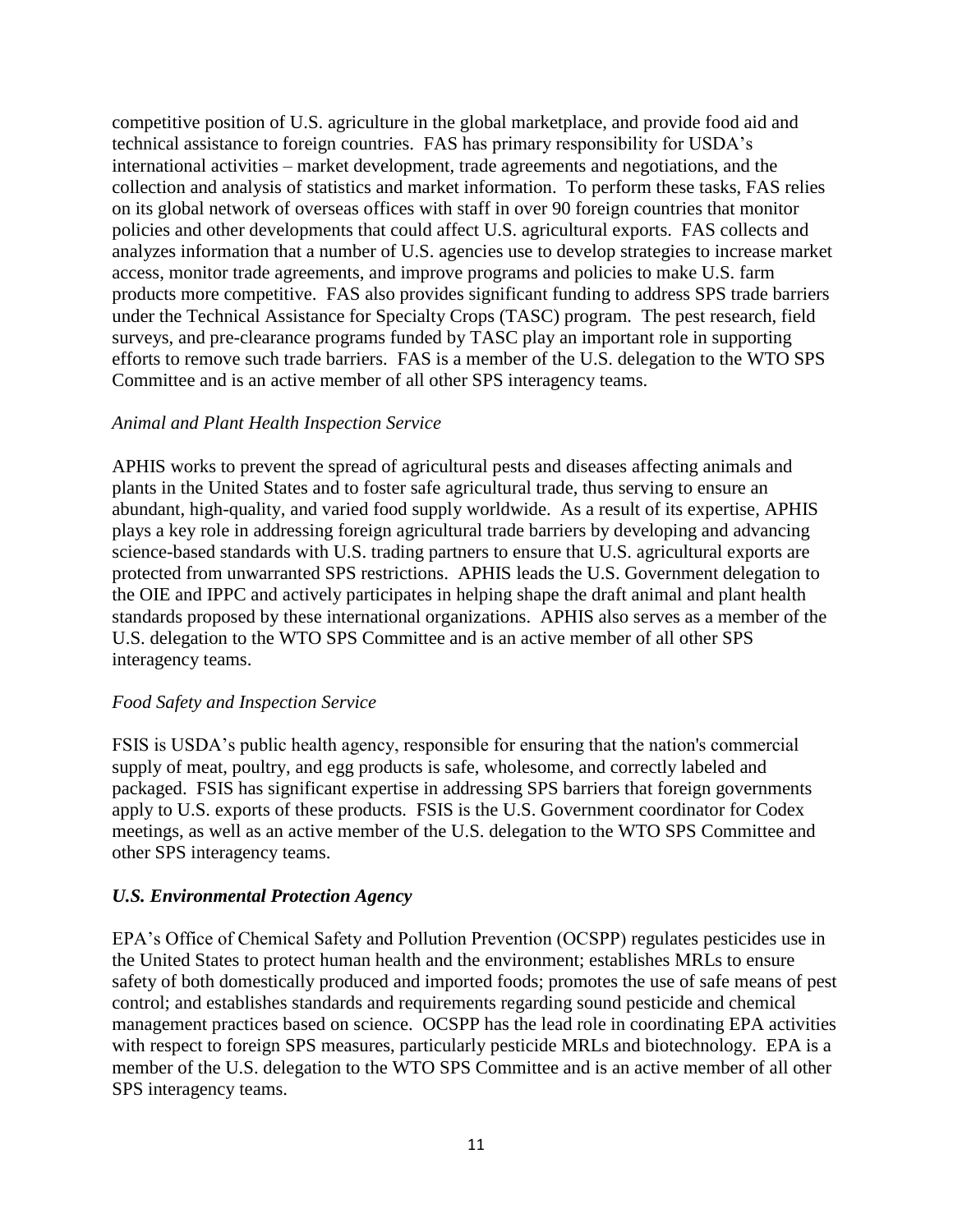#### *U.S. Food and Drug Administration*

The FDA is the public health regulatory agency responsible for the safety of most of the nation's domestically produced and imported foods, as well as food additives and dietary supplements. In addition, FDA's regulatory authority also covers the manufacture and distribution of food additives and drugs intended for use in animals. To work more effectively with foreign regulators, industry, and other stakeholders to promote product safety, FDA has recently established posts in strategic locations around the globe, including Chile, China, Costa Rica, India, Italy, Jordan, Mexico, South Africa, and the United Kingdom. FDA takes an active role in assessing foreign SPS measures, participates in the SPS interagency process to address food safety issues, and is a member of the U.S. delegation for the WTO SPS Committee. FDA is also an active member of other SPS interagency teams for other U.S. FTAs.

#### *U.S. Department of Commerce*

The Market Access and Compliance (MAC) unit at the U.S. Department of Commerce leads the Trade Agreements Compliance (TAC) Program, which supports the enforcement side of the National Export Initiative (NEI). Under the TAC Program, MAC coordinates U.S. Government efforts and resources to systematically monitor, investigate, and ensure that foreign governments comply with the over 250 international trade agreements to which the United States is party. The TAC Program represents the U.S. Government's focal point for reducing or eliminating the foreign trade barriers that obstruct U.S. exporter market access. Commerce works closely with its interagency colleagues to address SPS-related trade barriers, as well as all matters pending before the SPS Committee. In addition, to advance the NEI's advocacy efforts, the Department's U.S. and Foreign Commercial Service (U.S. & FCS) works with U.S. companies to help them expand market access opportunities abroad. The U.S. & FSC operates in 93 U.S. cities and in 73 countries around the world. The Department of Commerce is a member of the U.S. delegation to the WTO SPS Committee and is an active member of all other SPS interagency teams.

## *U.S. Department of State*

The U.S. Department of State is responsible for carrying out the foreign policy of the United States. With a diplomatic presence in 190 countries, the Department of State provides on-theground context for foreign government actions on SPS measures. Department of State officers advocate for fair consideration of U.S. products that may be subject to unwarranted trade barriers. The Department of State is an active participant in interagency deliberations and policy formulation concerning SPS measures, as well as part of the U.S. delegation to the WTO SPS Committee.

## **G. Sources of Information about SPS Trade Barriers**

The United States maintains a vigorous process for identifying SPS measures that create unwarranted barriers to U.S. exports. USTR and other agencies learn of issues directly from concerned U.S. businesses and industries, farm and consumer organizations, and other stakeholders. U.S. agencies also rely on an extensive network of U.S. Government officials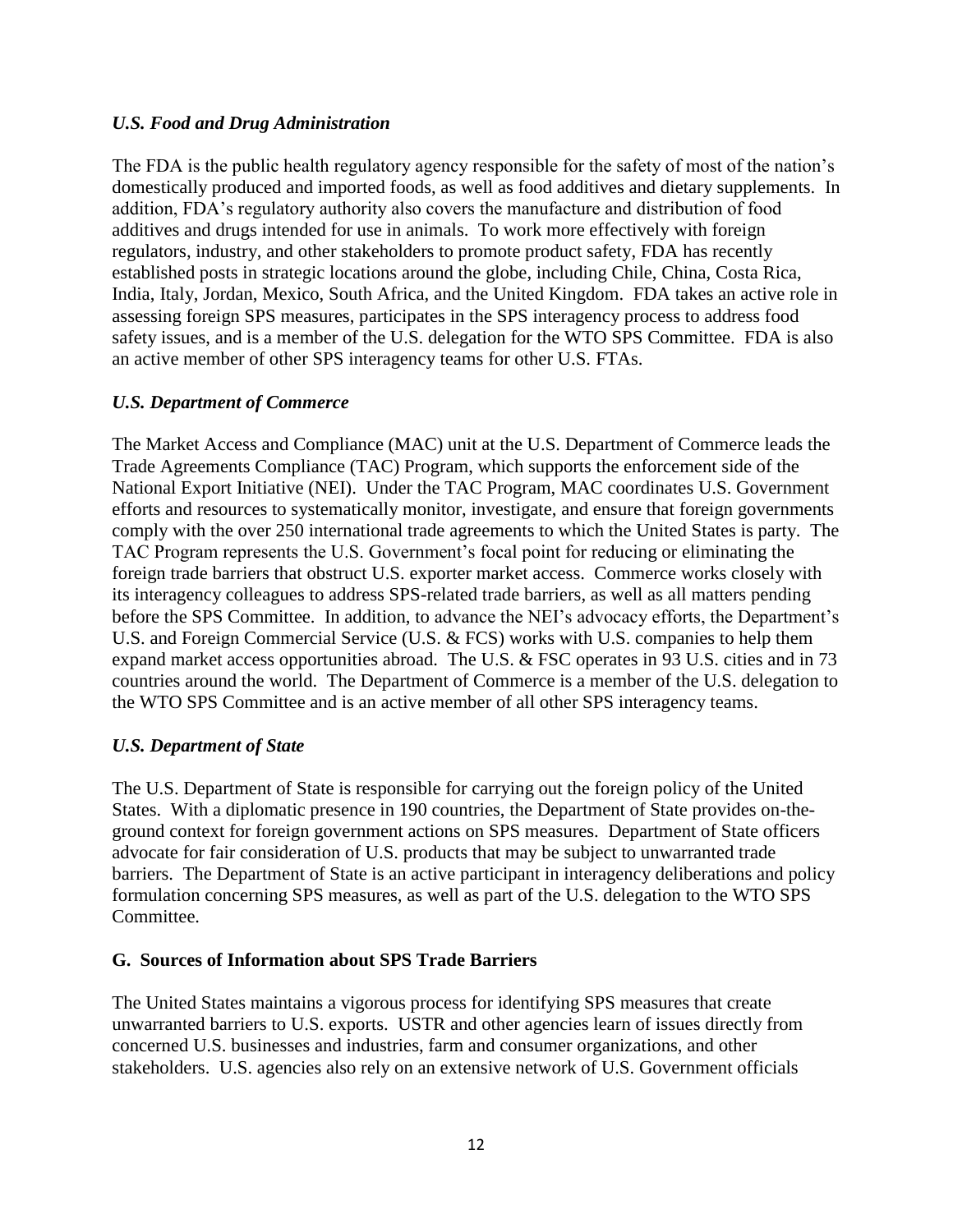stationed around the globe, particularly in embassies that house both State Department and FAS representatives.

In addition, the United States receives formal notifications under WTO procedures when WTO Members are considering making changes in their SPS measures. FAS coordinates an interagency team that reviews these notifications on a weekly basis and consults with stakeholders including industry and consumer organization advisers. Where warranted, the United States submits comments to the relevant WTO Members on the potential trade effects or scientific concerns that may arise from the changes they are considering. In 2011 alone, the interagency group reviewed 1,030 SPS notifications by 51 WTO Members and provided comments to these trading partners on 37 proposed or in-force SPS measures.

Nearly one-half of the comments were measures regarding processed products; one-third of the comments addressed requirements for live animals and fish (and their products, including dairy products); and almost one-quarter of the comments were for measures that introduced new standards or entry requirements for plants, bulk commodities (including those made with biotechnology), and horticultural products. The leading recipients of U.S. Government comments included China with 16 comments, Brazil (9), European Union (8), Republic of Korea (8), and Chinese Taipei (7).

As part of these submissions, the United States requested its trading partners to take a number of actions, including the following: change or reduce product certification requirements; modify requirements of a measure; repeal an import ban; rescind entry requirements; delay implementation of a measure; and reduce testing fees. The United States also requested its trading partners to adopt the international standards of Codex, the OIE, and the IPPC where appropriate.

# **H. U.S. Government Engagement on Foreign SPS Trade Barriers**

The United States maintains a broad and active agenda of engagement both to prevent the adoption of SPS measures that would create unnecessary barriers to U.S. exports and to resolve specific SPS trade concerns.

## *Interagency Consultation*

Before formally engaging a foreign government with respect to a proposed or existing SPS measure, USTR generally consults with those federal agencies that participate in addressing SPS trade policy matters. USTR coordinates SPS policy through a multi-tiered interagency process. The Trade Policy Staff Committee (TPSC), with representation at the senior civil service level, serves as the primary operating body for this interagency process. A TPSC subcommittee specifically devoted to addressing SPS matters supports the TPSC's deliberations.

## *Levels of Engagement*

The U.S. Government addresses SPS trade issues and unwarranted barriers in a variety of ways. As discussed above, the United States provides comments to foreign governments when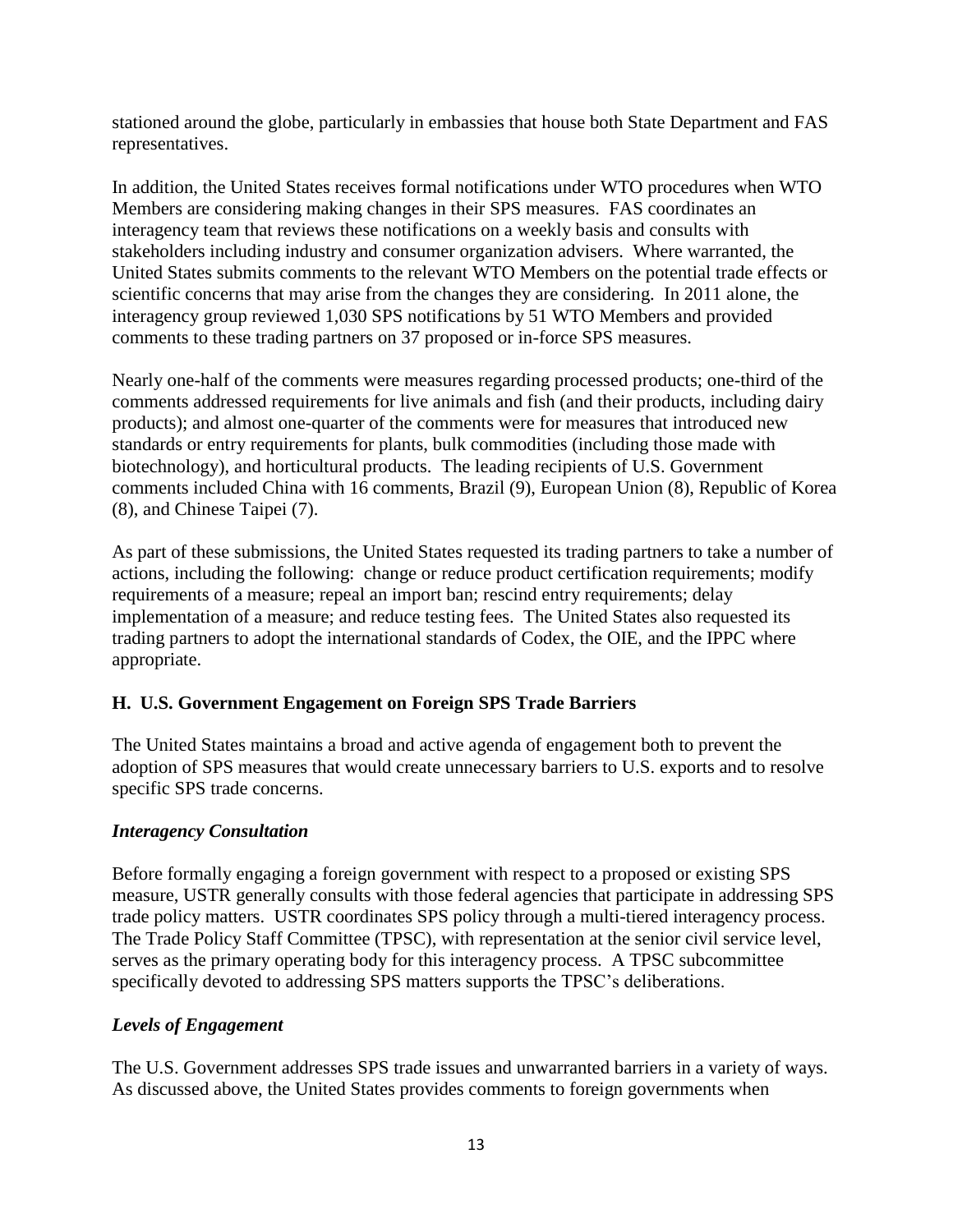appropriate on SPS measures that those governments have notified to the WTO. In addition, FAS and State Department officials stationed at U.S. embassies frequently identify proposed foreign SPS measures and transmit U.S. Government comments on proposed foreign SPS measures to the relevant foreign government officials. In parallel with these comments, FAS and State Department representatives typically ask the government concerned to provide a formal written response and to arrange meetings between their relevant regulatory authorities and FAS representatives so that they can describe U.S. concerns in detail. FAS and State Department officials submit reports on these meetings to the relevant U.S. agencies for their collective consideration. Depending on the nature of the specific measure, the interagency team may request technical experts of the pertinent U.S. regulatory agency to meet with their counterparts in the relevant country to discuss U.S. concerns and, where appropriate, to propose reasonable alternatives that are less trade restrictive.

If the United States is unable to resolve an SPS concern through these methods, USTR, following coordination with the TPSC, may elect to request a meeting with the country's senior regulatory and trade agency representatives, or may decide to raise the matter during a regularly scheduled bilateral meeting with the trading partner at the WTO SPS Committee meeting in Geneva. USTR leads these discussions and works closely with the relevant regulatory agencies to address the relevant concern.

If the issue cannot be resolved through bilateral consultations, USTR may ask the U.S. Ambassador in the country concerned to raise the matter with the appropriate senior foreign government officials. In addition, USTR may opt to add the issue to the agenda of a meeting convened under the appropriate bilateral or regional U.S. FTA, or Trade Investment Framework Agreement (TIFA) or decide to pursue the issue during the course of a formal WTO SPS Committee meeting where all WTO Members will have the opportunity to listen and comment on the issue at hand.

## *WTO Dispute Settlement*

If none of these methods of engagement is successful in resolving a particular concern, USTR may conclude that a negotiated settlement is not possible on a bilateral basis. At that point, if the trading partner is a WTO Member, and if the United States considers that measure is inconsistent with WTO rules, the United States may decide to assert its rights under the SPS Agreement through the WTO's dispute settlement system. Since the WTO was established in 1995, the United States has successfully challenged foreign SPS measures in four separate proceedings, with a fifth proceeding currently underway. These proceedings are described below.

# *European Communities – Hormones* 3

 $\overline{\phantom{a}}$ 

In 1996, the United States challenged the European Union's (EU) ban on beef derived from U.S. cattle that have been treated with certain growth-promoting hormones. In 1998, the WTO found that the EU's ban was not supported by science and was thus inconsistent with the EU's obligations under the SPS Agreement. Accordingly, in 1999, following authorization from the WTO's Dispute Settlement Body, the United States raised its duties on a list of EU products.

<sup>3</sup> Before 2010 the European Union was referred to for purposes of the WTO as the European Communities.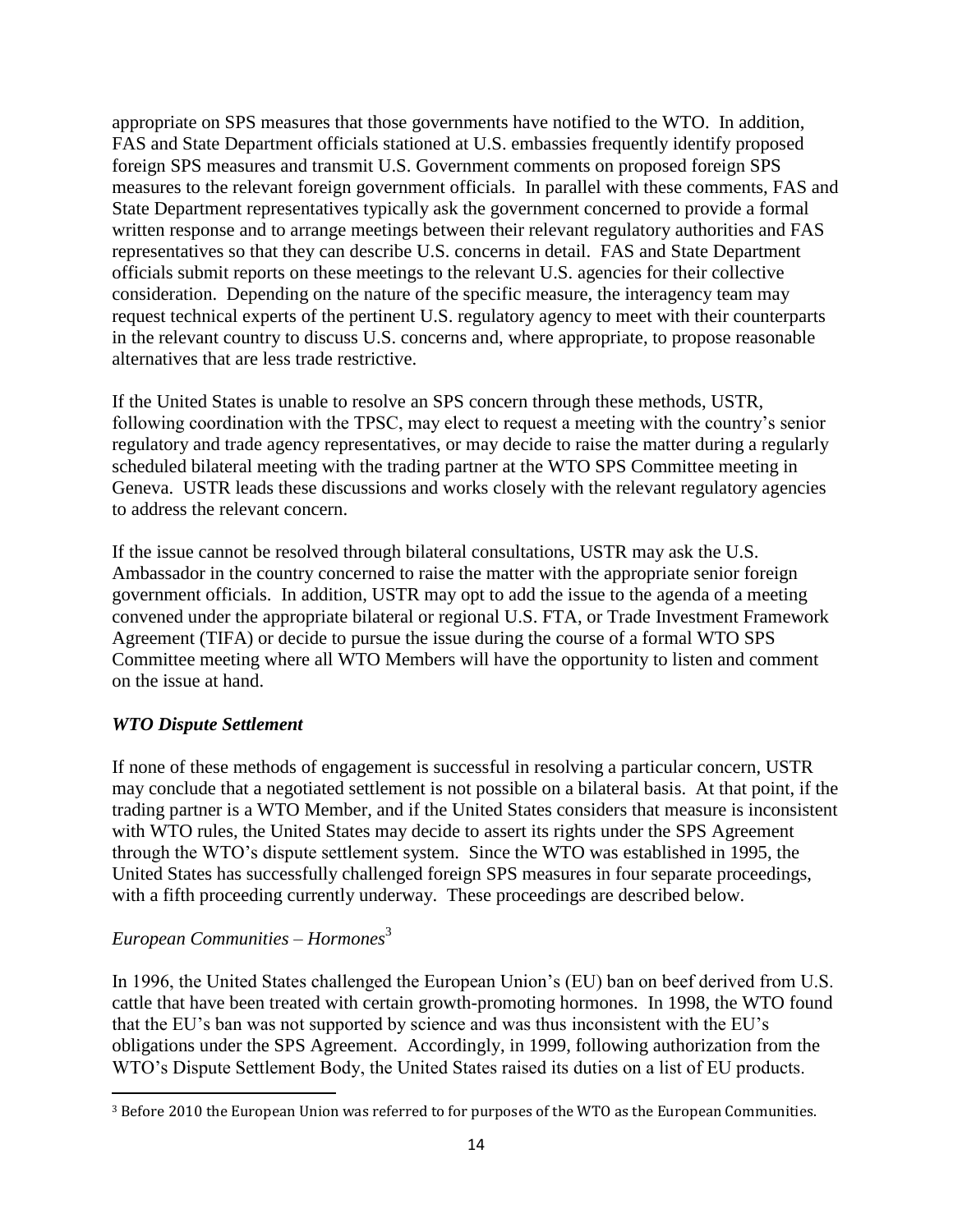In May 2009, the United States and the EU concluded a Memorandum of Understanding (MOU) that has enabled U.S. producers to gain additional duty-free access to the EU market for highquality beef produced from U.S. cattle that have not received growth-promoting hormones. The MOU, which took effect in August 2009, is currently providing additional duty-free access to the EU market for high-quality beef produced from cattle that have not been raised with growthpromoting hormones  $-20,000$  metric tons (MT) in each of the first three years, with the possibility of increasing to 45,000 tons beginning in the fourth year. Under the MOU, the United States may maintain the additional duties it had in place on EU products in March 2009 and will not impose new duties on EU products during the initial three-year period, and may eliminate all sanctions during the fourth year. The MOU provides the possibility of the United States and the EU entering into a second phase starting in August 2012, in which the EU would increase the tariff rate quota (TRQ) to at least 45,000 MT, and the United States would lift the remaining additional duties. At this time, the MOU is operating successfully by providing increased access to U.S. beef producers. The United States will continue to monitor EU implementation of the MOU and other developments affecting market access for U.S. beef products.

#### *Japan – Varietal Testing*

In 1997, the United States challenged Japan's varietal testing requirement, which prohibited the importation of certain fruits and nuts on the basis that they could become potential hosts for codling moths. In 1999, the WTO found that Japan's restrictions were maintained without sufficient scientific evidence and that they were not based on a risk assessment. In 2001, the United States and Japan reached a mutually agreed solution to end the dispute, allowing U.S. exporters to regain market access in Japan.

#### *Japan – Apples*

In 2002, the United States challenged Japan's restrictions on imports of U.S. apples, which were based on concerns over the introduction of fire blight. The WTO ruled in 2003 that Japan's restrictions were inconsistent with its obligations under the SPS Agreement. In particular, the WTO found that Japan's measures were maintained without sufficient scientific evidence and were not based on a risk assessment. A WTO compliance panel found in 2005 that Japan had not complied with the WTO's recommendations and rulings. Later that year, Japan and the United States reached a mutually agreed solution to provide access for U.S. apples to Japan's market.

#### *European Communities – Agricultural Biotechnology*

In 2003, the United States challenged the EU's *de facto* moratorium on approvals of U.S. agricultural products derived from modern biotechnology, such as certain corn and soybean varieties, as well as marketing prohibitions that individual EU Member States had imposed on biotechnology products that the EU had previously approved. In 2006, a WTO panel found that EU and Member State measures were inconsistent with WTO rules. This dispute remains unresolved. A large backlog of 70 applications remains pending in the EU approval system, which has the effect of blocking U.S. exports of certain agricultural products. The EU approved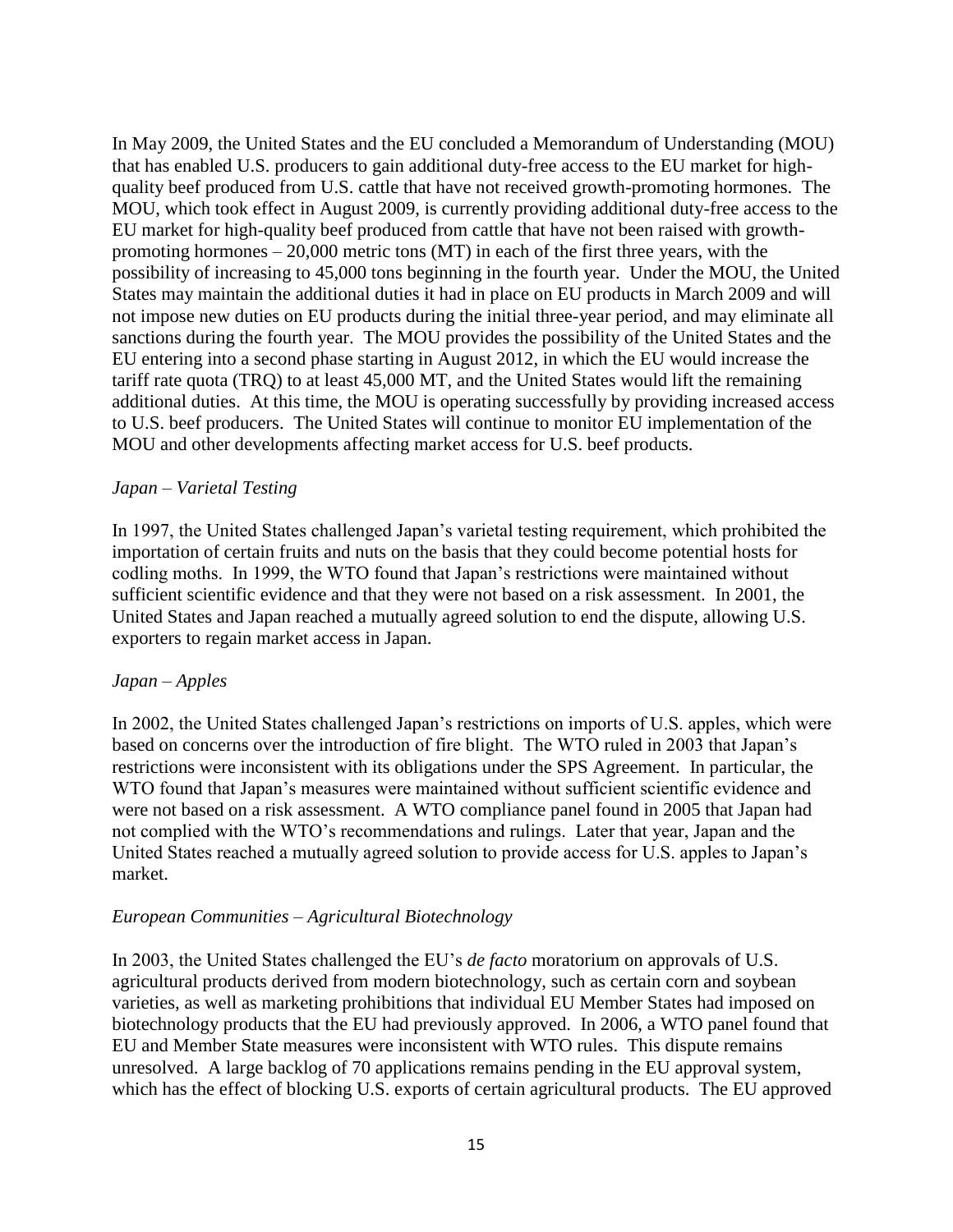six products in 2011, taking an average of 52 months to authorize them. The United States continues to press the EU for fundamental improvements in its regulatory system with the goal of normalizing trade in agricultural products derived from modern biotechnology.

#### *European Union – Poultry*

At the request of the United States, the WTO established a dispute settlement panel in November 2009 to examine whether the EU's restrictions on imports of U.S. poultry are consistent with its obligations under the SPS Agreement. The dispute is focused on the EU's ban on the import and marketing of poultry meat and poultry meat products processed with certain pathogen reduction treatments (PRTs) used in the United States that both U.S. and European scientists have judged to be safe.

## *India – Restrictions on Certain U.S. Agricultural Products*

On March 6, 2012, the United States requested consultations with India under the dispute settlement provisions of the WTO regarding India's import prohibitions on certain U.S. agricultural exports. India's import prohibitions are purportedly for the purpose of preventing the entry of avian influenza. The United States is concerned that India has not provided a valid, scientifically-based justification for the import prohibitions.

## *Technical Assistance*

In addition to these efforts, the U.S. Government has put into place a number of programs that provide technical assistance to developing countries to help these countries meet their international obligations with respect to SPS measures and thereby facilitate trade in agricultural products. In 2011, the U.S. Government obligated to provide funds for SPS trade capacity building (TCB) in excess of \$18.5 million. This assistance takes various forms, including training seminars, laboratory training, advice on drafting rules and regulations, staff internships, and data sharing. U.S. technical assistance is discussed in greater detail in section V.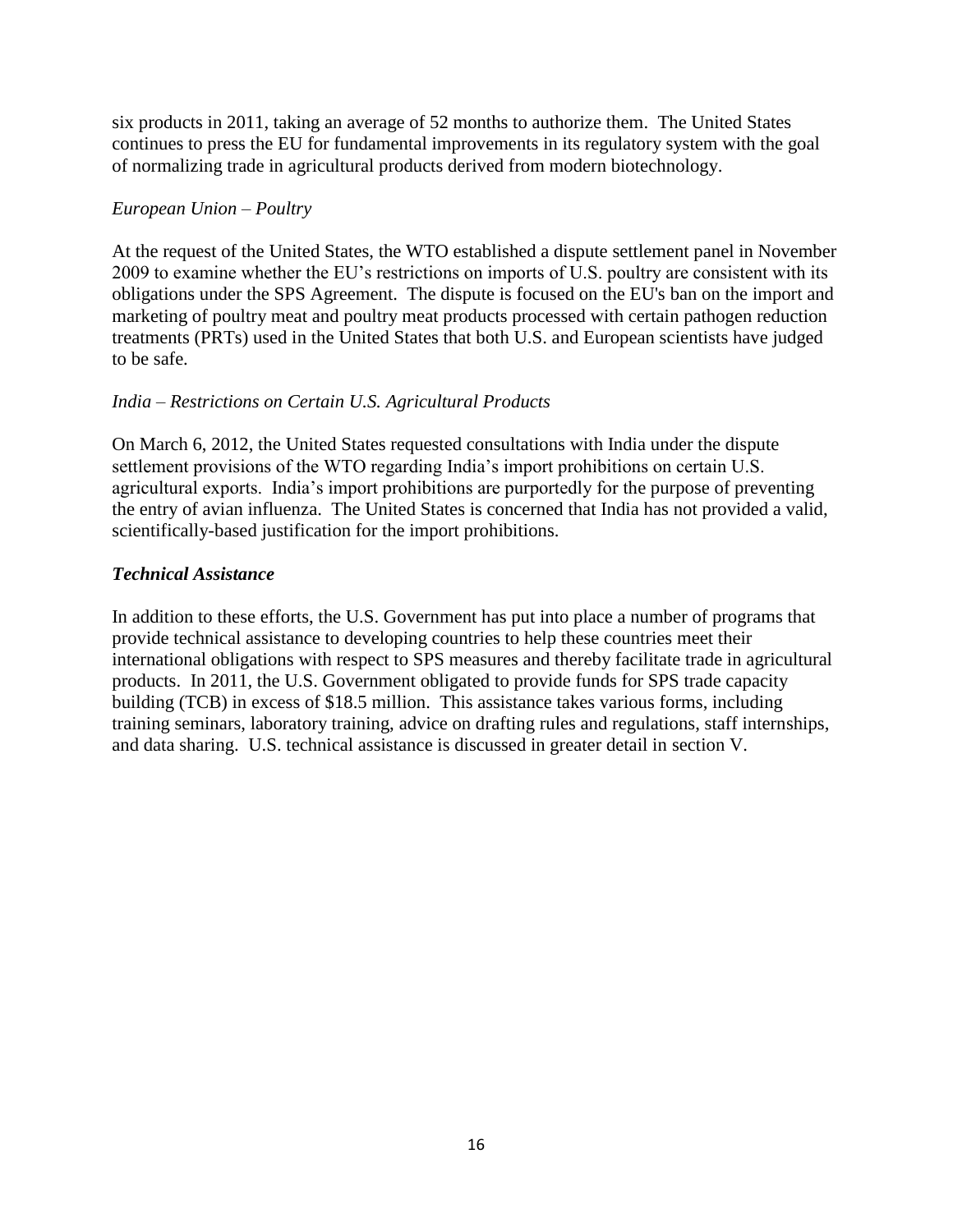## **III. MAJOR CROSS-CUTTING SPS ISSUES**

Some U.S. food and agricultural exports are subject to similar unwarranted SPS barriers in multiple markets. This year's *SPS Report* describes these cross-cutting trade barriers and the efforts the U.S. Government has made to remove them. The leading cross-cutting SPS barriers arise in connection with: export certification requirements, biotechnology, bovine spongiform encephalopathy, avian influenza, and maximum residue levels for pesticides. The individual country reports contained in section IV provide details on these barriers in specific markets.

Underlying these cross-cutting SPS trade barriers (and many of the other unwarranted SPS barriers described in section IV) is the disturbingly common failure by some U.S. trading partners to base their SPS measures on science, as the SPS Agreement requires. Unfortunately, some trading partners place other factors ahead of, or consider them together with, scientific principles when establishing or applying certain SPS measures. Some trading partners apply SPS measures with an eye toward protecting domestic producers, for example, or catering to perceived local consumer preferences. Such practices are reflected in the debates over SPS standards in relevant international fora, such as discussions in Codex regarding standards for ractopamine, an animal feed ingredient, where it is clear that certain trading partners consider factors other than science in imposing SPS measures.

The United States is committed to establishing SPS measures based strictly on science, consistent with both the letter and spirit of the SPS Agreement, and to pressing U.S. trading partners to do the same.

## **A. Export Certification Requirements**

Many countries require food imports to be accompanied by a written certification from the producer and exporting country setting out a variety of SPS-related assurances. These assurances may include, for example, declarations that the products have been produced under sanitary conditions and in disease-free areas. In recent years, however, many trading partners have begun requiring export certificates to include cumbersome and often unnecessary "attestations" that, for example, may subject imports to unwarranted or overly burdensome testing requirements.

This new type of export certification has created a significant and growing impediment to trade. The attestations required as part of these export certifications often appear to be scientifically unwarranted or to impose requirements that are inconsistent with the recommendations of the relevant international standard setting organizations (Codex, OIE, and IPPC). In other cases, the export certifications may call for attestations that are simply unnecessary. For example, certain importing countries require individual food shipments to be accompanied by an export certification that addresses the prevalence of certain animal or plant diseases in the exporting country when information on this subject is often freely available on websites that the exporting government or an international SPS standard setting body, such as the OIE, maintains.

The United States supports the work of international standard setting bodies in establishing guidelines for export certifications. Guidelines of this type, such as the Codex "Principles for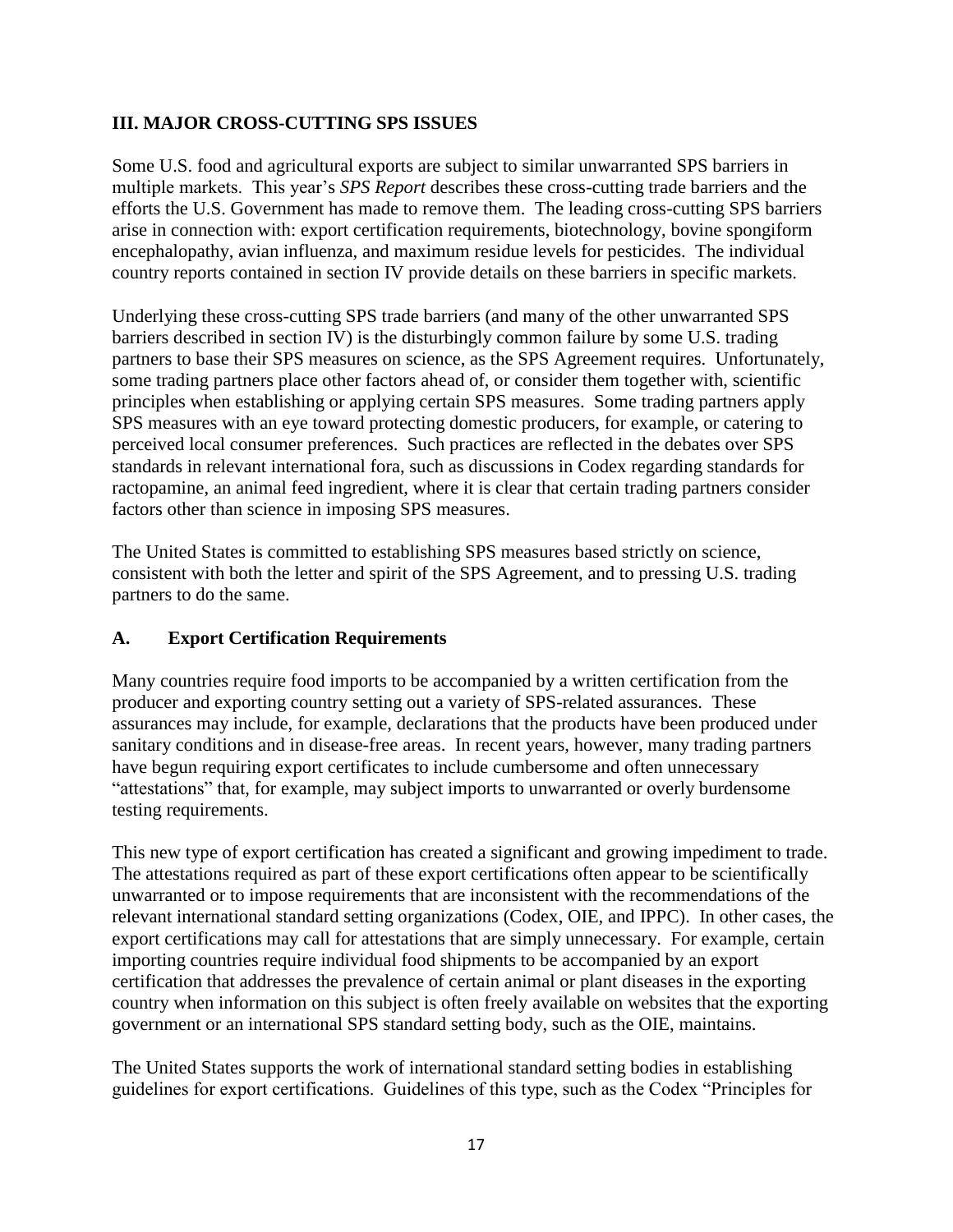Food Import and Export Inspection and Certification," provide that certification requirements should be confined to eliciting information essential to meeting the objectives of the importing country's food inspection and certification system. The Codex guidelines also call for importing countries to specify the reasons for requiring specific attestations to be included in export certifications and to apply their certification requirements in a non-discriminatory manner. The guidelines specify that the importing country may require, for example, access to production facilities and relevant documents of the exporting country. The OIE and IPPC have adopted similarly useful guidelines governing export certification requirements.

Many countries, however, do not observe Codex, OIE, or IPPC guidelines when they impose export certification requirements. Moreover, U.S. exporters often first learn that a government has imposed new or different certification requirements, or has decided to implement them in a new way, only after the exporters find that their shipments have been detained at the port of entry.

Following are examples of the sorts of unwarranted certification requirements certain U.S. trading partners impose that create unnecessary barriers to U.S. food exports:

- Attestations and testing requirements that are not based on internationally accepted norms (*e.g*., attestations that shipments of certain foods are entirely free from *Salmonella* bacteria or genetically engineered ingredients).
- Attestations that are not appropriate for purposes of addressing a legitimate human health or safety concern, such as a requirement to certify that shipments of pork and pork products are free from H1N1 virus, a pathogen that cannot be transmitted through food.
- Requirements for exporters to provide information regarding U.S. surveillance programs for various animal diseases when the importing government has ready access to this information through U.S. Government and international organization websites.

In February 2010, the United States and Australia sponsored an Asia Pacific Economic Cooperation (APEC) export certification roundtable in Australia.<sup>4</sup> Representatives of 20 of the 21 APEC Member Economies reached several conclusions and observations regarding the issuance and usage of official certificates in the APEC region, including avoiding redundancy in certifications and requiring attestations only when essential information is necessary to ensure food safety or fair practices in food trade. The representatives further discussed common challenges arising from certification requirements and options to address those challenges, the basis for requirements on export certificates, and common understandings and best practices in dealing with export certificates. These ideas are currently under discussion and expected to be a major focus for the Trans-Pacific Partnership (TPP) Agreement countries in the future in an effort to forge common certification requirements among TPP countries.

 $\overline{\phantom{a}}$ 4 http://fscf-ptin.apec.org/docs/events/export-certification-roundtable/ECR\_event\_report.pdf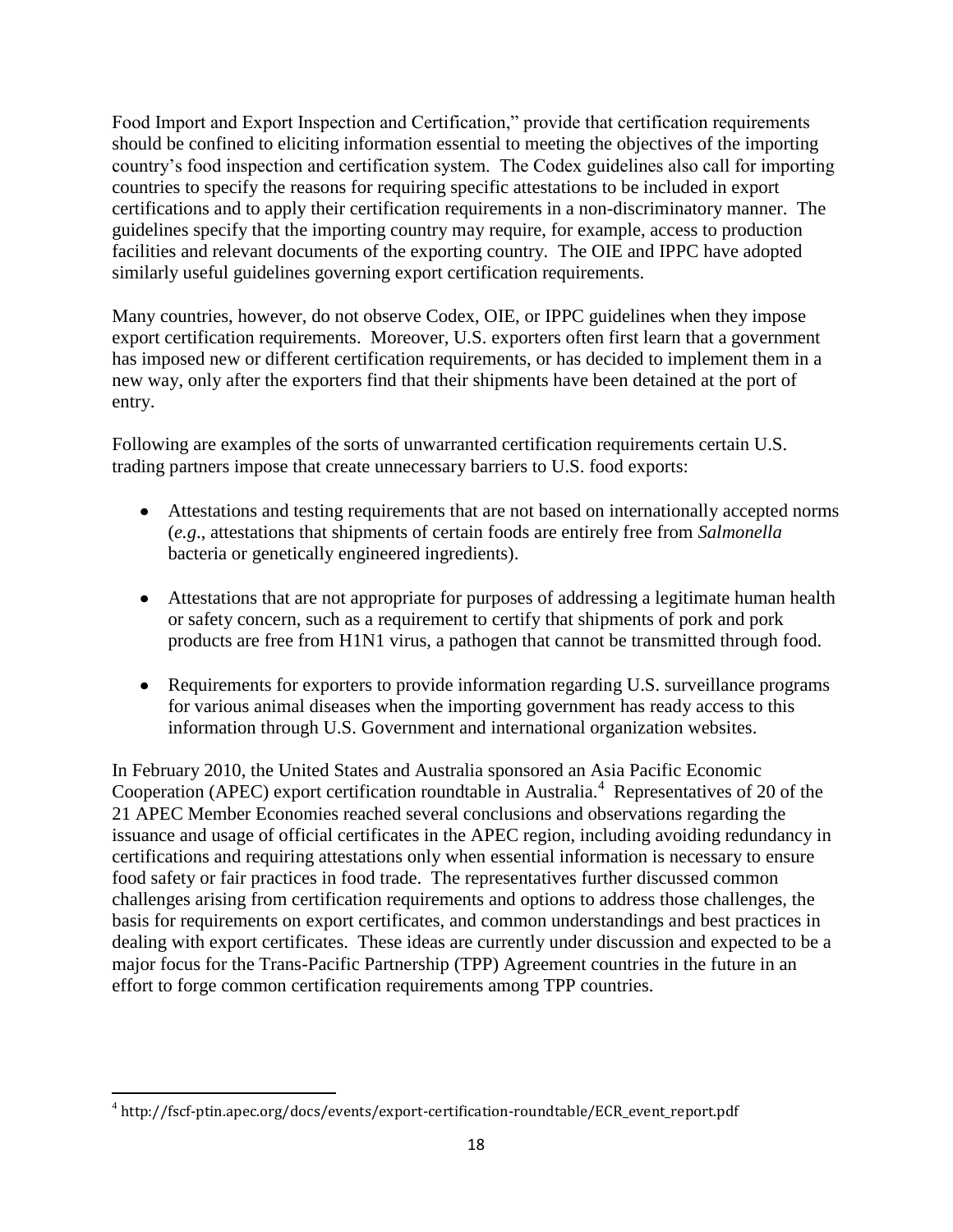## **B. Biotechnology**

Over the past 15 years, farmers around the world increasingly have planted crops developed through modern biotechnology or genetic engineering (GE) techniques. According to the International Service for the Acquisition of Agri-Biotech Applications, the number of countries growing biotechnology crops has increased from six in 1996 to 29 in 2011. Crops produced using agricultural biotechnology that are consumed in the United States for food, feed, or fiber include alfalfa, canola, corn, cotton, papaya, soybeans, squash, and sweet corn. USDA's National Agricultural Statistics Service estimates that in 2011, 94 percent of soybean acreage, 88 percent of corn acreage, and 90 percent of cotton acreage in the United States were planted with biotech varieties. New GE crops will continue to be brought to market, leading to more acceptance of biotech crops on the one hand, and potentially more trade challenges on the other.

U.S. exports of biotech corn and soybeans, as well as other agricultural products that contain – or may contain – biotech-derived ingredients, face a multitude of trade barriers. The country-bycountry section of the *SPS Report* includes numerous examples of unwarranted import bans and restrictions currently being applied to U.S. biotech products. In addition, some trading partners impose mandatory labeling requirements on foods derived from biotech products that create technical barriers to trade by wrongly implying that these foods are unsafe.<sup>5</sup> Some U.S. trading partners have continued to impose restrictions on these products even though repeated dietary risk assessments have shown no food safety concerns, and these biotech products have proven safety records.

The United States actively engages with trading partners to remove these unwarranted trade barriers as well as to share experiences related to biotechnology development, regulation, and trade. As part of these efforts, U.S. officials have helped shape the development of international standards related to the safety assessment of, and trade in, agricultural biotechnology products. For example, the United States contributed to the establishment of Codex plant guidelines for assessing the safety of biotech crops. The United States has also supported the development of Codex safety assessment guidelines for nutritionally enhanced biotech crops and for cases where small amounts of biotech products approved in the exporting country are found in food products destined to countries that have not approved those products. Although the United States is not a party to the Cartagena Protocol on Biosafety, which governs transboundary movement of living modified organisms (another term for living genetically engineered plants and animals, including, for example, biotech corn, fish, and soybeans), the United States regularly participates in meetings of the Protocol parties and related capacity-building efforts to promote science-based approaches involving international trade in these substances. The United States is also actively involved in regulatory and policy dialogues in APEC that address agricultural biotechnology.

# **C. Bovine Spongiform Encephalopathy**

BSE is a transmissible, fatal neuro-degenerative brain disease of cattle. BSE was first diagnosed in the United Kingdom (UK) in 1986. At its peak in 1992, there were 37,316 reported cases of BSE, 99.9 percent of which were in the UK. As of January 2012, the OIE indicated that in 2011, the number of cases had decreased to 28 cases globally, only one of which was outside of

 $\overline{\phantom{a}}$ 5 These labeling requirements are addressed in the *TBT Report*.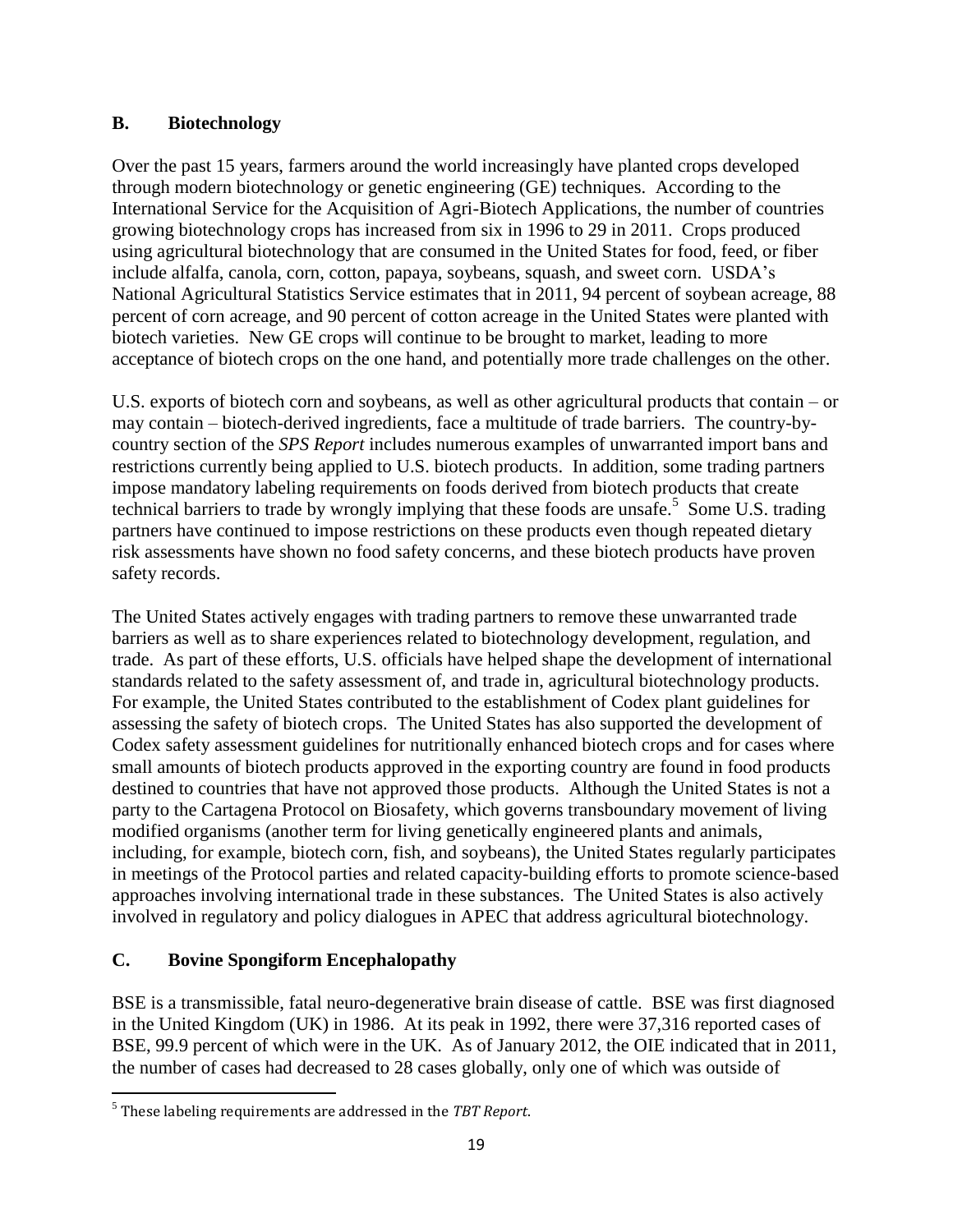Europe. The United States has had only three animals test positive for BSE: an animal imported from Canada in 2003, a U.S.-born 12 year old animal in 2005, and another 10 year old U.S.-born animal in 2006.

# *The OIE*

The OIE is the international organization responsible for improving animal health worldwide. The OIE classifies the BSE risk status of cattle populations in particular countries on the basis of a risk assessment and other criteria. The OIE has established three risk categories: negligible risk, controlled risk, and undetermined risk, with different recommendations for the safe trade in beef and beef products from countries in each category. In May 2007, based on a review of the interlocking BSE-related controls in place in the United States, the OIE classified the United States as having a "controlled risk" status.

OIE guidelines specify that beef and beef products from a controlled risk country can be safely traded provided that certain slaughter and processing conditions are met, and appropriate "specified risk materials" (SRMs) are removed from the carcass before shipment. SRMs are tissues where the BSE agent is known to accumulate and can therefore pose a human health risk. From a human health perspective, the removal of these tissues from cattle over the designated age is the single most significant measure to ensure the production of safe beef and beef products. With respect to BSE, all cattle parts that the OIE has not designated as SRMs are safe for human consumption.

## *U.S. BSE-Related Controls*

The United States implemented an OIE-consistent feed ban in 1997, which prohibits feeding ruminants most mammalian protein. The U.S. feed ban was further strengthened in 2009 by prohibiting the use of the highest risk cattle tissues in all animal feed. A feed ban of this type is the most important step a country can take to protect its cattle population from BSE via feed. Both U.S. born cows infected with BSE were born prior to the feed ban being put into place in 1997. In 2004, the United States implemented BSE-related measures in U.S. slaughterhouses and meat production establishments, the most important of which requires SRM removal. As a result of these interlocking measures, beef and beef products produced in the United States are safe for consumption. On March 9, 2012, USDA issued a proposed rule to further tailor its BSE regulations to the OIE guidelines.

## *Foreign Trade Barriers to U.S. Exports of Beef and Beef Products*

In December 2003, as a result of the first case of BSE detected in the United States, at least 100 countries closed their markets to all U.S. beef and beef products, causing substantial harm to the U.S. beef industry, which at the time, exported approximately ten percent of its total production. In 2003, U.S. producers exported \$3.86 billion of beef and beef products. The following year, as a result of the widespread import ban, U.S. exports fell by 79 percent, to \$808 million. By the close of 2011, U.S. beef and beef product exports had rebounded, totaling nearly \$5.4 billion.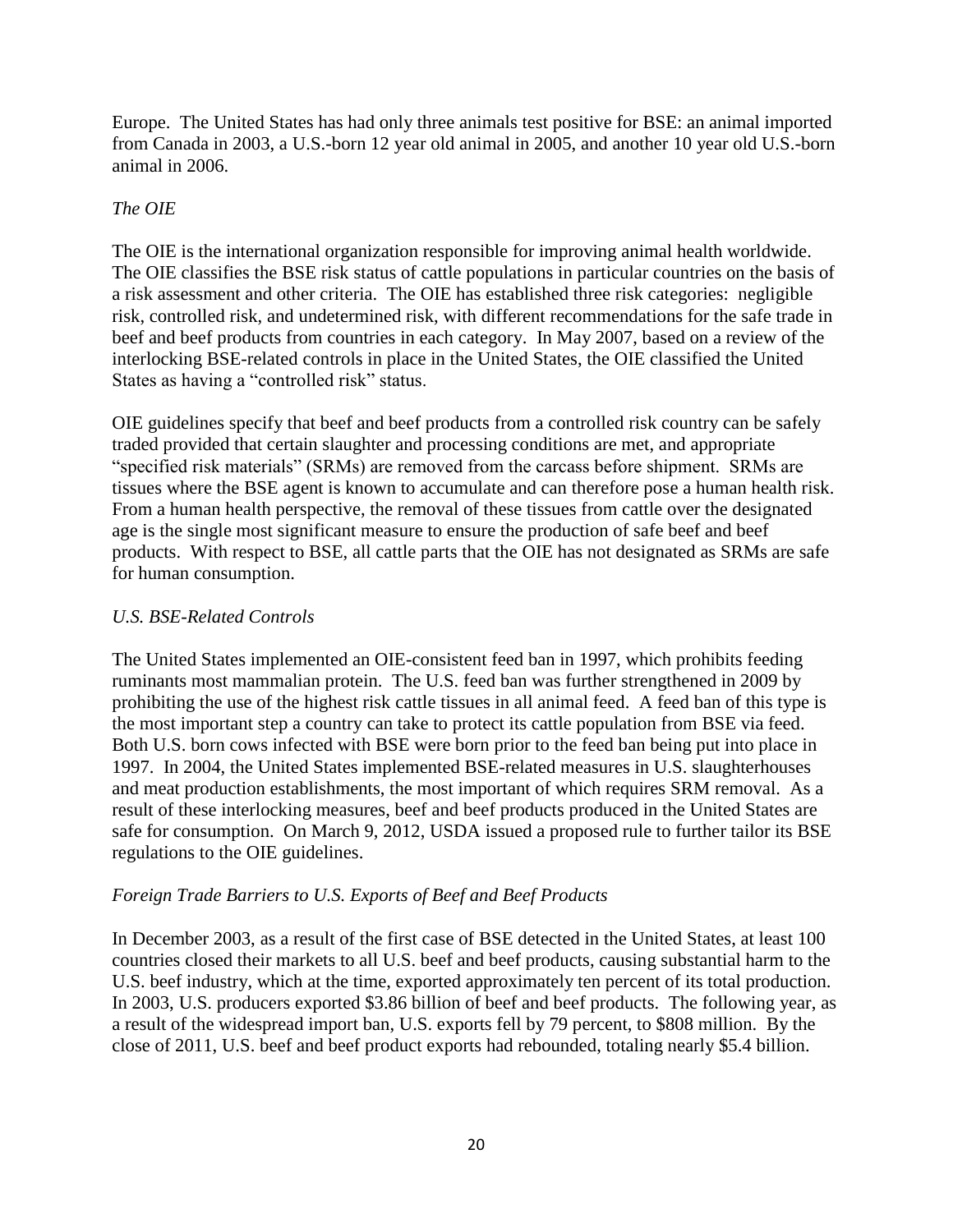The increased value of sales is attributable to favorable exchange rates as well as higher consumer demand for meat (and thus higher prices) in countries with expanding economies. For the first time since 2003, the quantity of U.S. beef exported exceeded 2003 levels, reaching 1.3 million metric tons in 2011. Nevertheless, U.S. beef exporters continue to face unwarranted and burdensome BSE-related import restrictions, including bans by some countries of all U.S. beef and beef products, selected bans on certain products (e.g., bone-in and ground beef), and restrictions on U.S. beef and beef products produced from animals over certain ages.

Moreover, the discrepancy in BSE-related measures in different markets represents a separate trade burden and undercuts the comparative advantage of U.S. exporters. This discrepancy not only burdens producers, who must alter production and packing processes based on the requirements of the specific export market, but USDA, which must maintain an export verification program to confirm that these alterations in production and packing processes meet those requirements. Section IV of the *SPS Report* identifies several countries that continue either to ban U.S. beef entirely or impose other OIE-inconsistent restrictions on U.S. beef products.

Some countries also maintain bans on other bovine and/or ruminant commodities (e.g., bovine gelatin; pet foods with bovine ingredients; bovine blood), as well as a large number of nonruminant commodities (e.g., rendered meals such as poultry or porcine meals and fishmeal; nonruminant blood products; and hydrolyzed proteins), based on unwarranted BSE-related concerns. The United States continues to engage with its trading partners to secure the removal of these bans.

Restoring full access for U.S. beef and beef products based on science, the OIE guidelines, and the status of the United States as a controlled BSE risk country is a priority of the U.S. Government. The United States is continuing its efforts to negotiate bilateral protocols with trading partners to open their markets to U.S. beef.

## **D. Avian Influenza**

AI is a virus that can infect wild birds and poultry. The OIE divides AI viral strains into two groups based on the ability of the particular virus to produce disease: LPAI and HPAI. LPAI naturally occurs in wild birds and can spread to domestic birds. In many cases, LPAI causes either no, or only minor, symptoms in infected birds. HPAI is more virulent than LPAI and can, accordingly, spread easier. HPAI infections are often fatal in certain avian species, such as chickens and turkeys.

## *U.S. AI-Related Controls*

While there have been three minor outbreaks of HPAI in U.S. poultry since 1924, none of these outbreaks has caused significant human illness, and there is no evidence that HPAI currently exists in the United States. The success of the United States in preventing the establishment of HPAI can be attributed to various safeguards implemented by U.S. Federal and state governments. For example, Federal agencies work with states and the poultry industry to monitor U.S. bird populations in four key areas: live bird markets, commercial flocks, backyard flocks, and migratory bird populations. Inspectors conduct extensive testing in live bird markets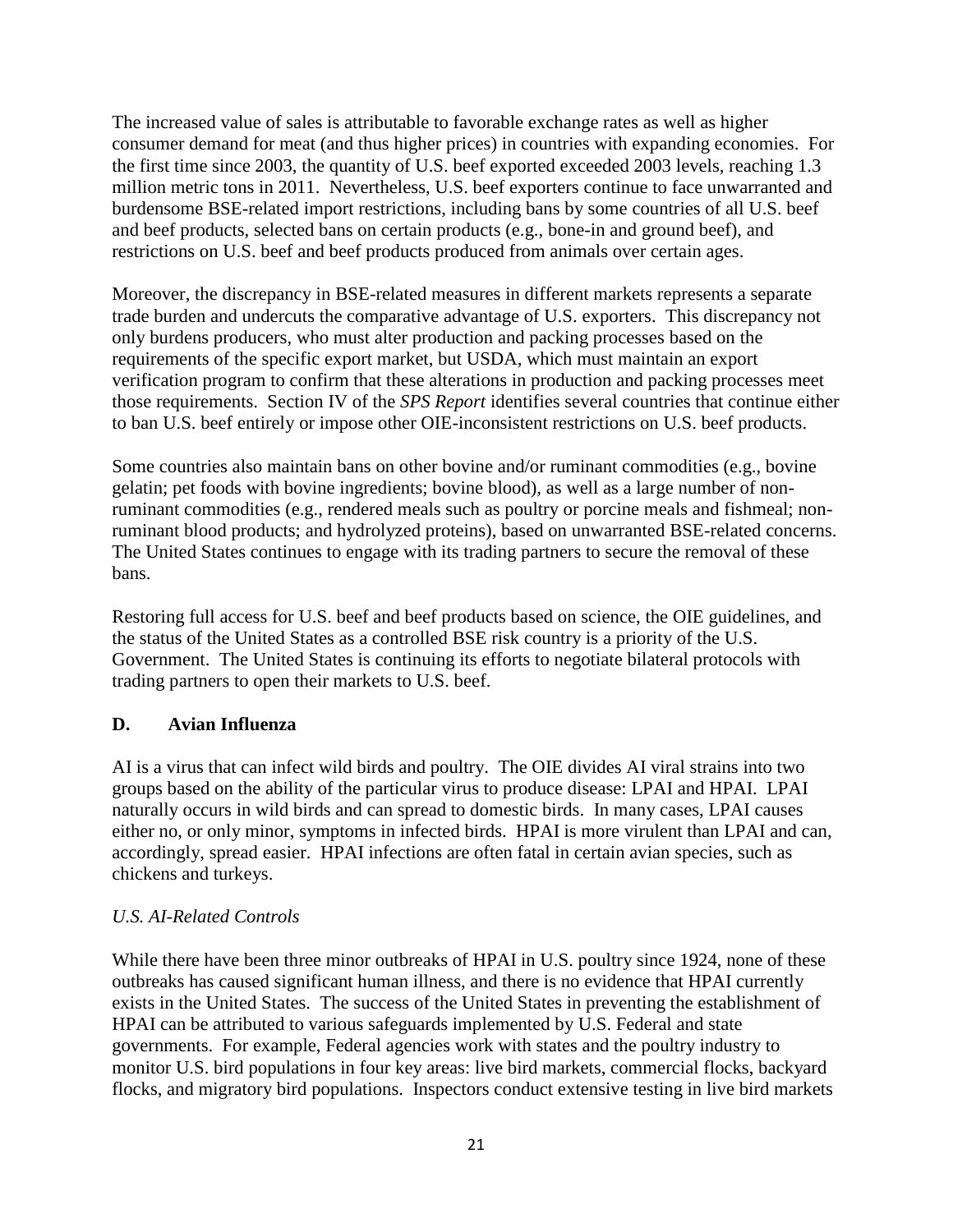and commercial flocks. In addition, any birds that show signs of illness are tested for AI. Finally, Federal officials and their state and industry partners have also worked to establish an effective and coordinated emergency response plan that would mitigate the impact of any outbreak of HPAI in the United States. U.S. HPAI control policies are consistent with the relevant science-based standards, guidelines, and recommendations issued by the OIE.

## *Foreign Trade Barriers to U.S. Exports of Poultry and Poultry Products*

Despite these measures, many countries have imposed unwarranted import bans on U.S. poultry products based on professed concerns over AI, often citing isolated LPAI or LPNAI outbreaks. For example, China has banned imports of poultry and poultry products from six U.S. states since 2007. India prohibits imports of various U.S. poultry products based on purported AIrelated concerns as well. Many of these restrictions appear to be inconsistent with OIE guidelines, which provide recommendations on steps governments can take that help to ensure that poultry products can be safely traded in light of AI concerns.

The United States remains highly concerned about unwarranted AI-related import bans that are inconsistent with the OIE guidelines. Removing such bans remains a high priority for the U.S. Government, and the United States has raised this issue with many trading partners, including China and India, in a wide range of fora. At U.S. Government prompting, U.S. trading partners have lifted 96 AI-related bans lifted since 2008. Section IV of the *SPS Report* provides additional information on countries with unwarranted AI import restrictions.

# **E. Maximum Residue Levels for Pesticides**

MRLs, known as tolerances in the United States, represent the maximum concentration of residues (generally expressed as parts per million or mg/kg of residue) permitted in or on food and animal feedstuffs after the application of approved pesticides. Governments around the world, including the United States, set MRLs to ensure food safety.

EPA establishes tolerances for pesticides in the United States. Under U.S. law, EPA must ensure a "reasonable certainty of no harm" to consumers of the food, including special consideration of infants and young children and other potentially vulnerable populations. All agricultural products produced in the United States or intended for consumption in the United States must comply with EPA tolerances. Inspectors from the FDA and USDA monitor both domestic and imported food and feedstuffs to ensure that tolerances are observed.

Codex develops and maintains international standards for MRLs. The SPS Agreement encourages countries to base their MRLs on those that Codex has set. Nevertheless, it is not uncommon for countries – including the United States – to set their own, stricter MRLs. When a government sets an MRL that is more stringent than the relevant Codex standard, the government must do so consistently with Article 3 of the SPS Agreement, which calls for the government to provide either a scientific justification for that stricter standard or apply the standard in accordance with Article 5 of the SPS Agreement.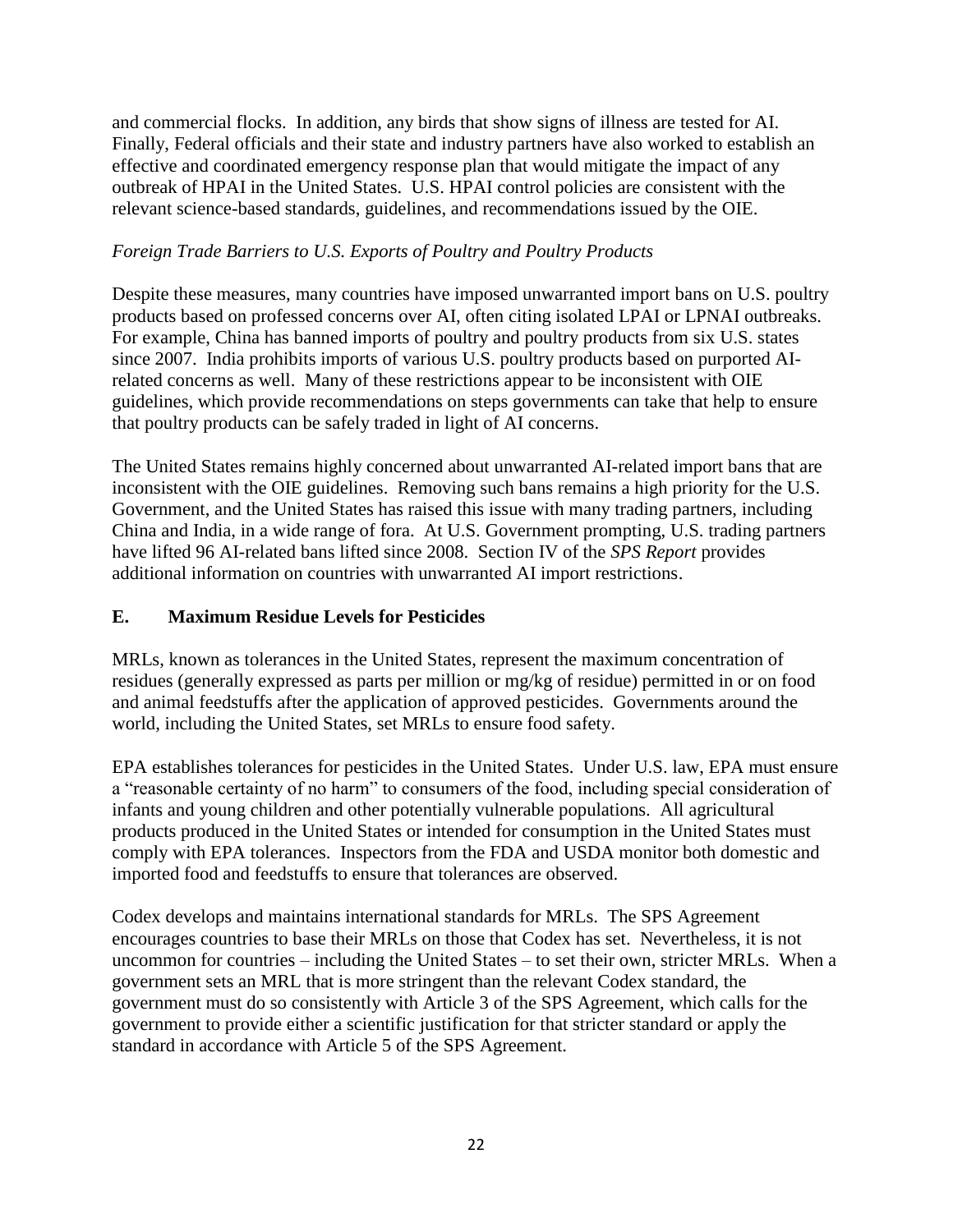Given the technical complexity of establishing MRLs, the United States works closely with key trading partners to share data and assist them in establishing their own science-based MRLs. For example, in 2011, the United States, Canada, and Mexico initiated a new NAFTA TWG on regional regulatory cooperation for pesticides. The TWG has focused on facilitating cost effective pesticide regulations in the three countries through collaboration and sharing, while achieving a high level of environmental and human health protection. This collaboration has been instrumental in reducing trade barriers and increasing access to safer means of pest control in all three markets.

As discussed in the country reports that follow, various countries have either set pesticide MRLs at unreasonably low thresholds, have failed to establish a MRL for certain pesticides that have established Codex or U.S. MRLs, or have a significant backlog of reviews for newer, safer pesticides. This situation has created significant trade barriers for U.S. horticultural exports. MRL enforcement policies in the EU, Japan, and Taiwan are of particular concern.

Increasingly, countries are working to establish their own positive lists of approved pesticides. The United States believes that the creation of positive pesticide MRL lists or systems that are based on the Codex standards are best suited to facilitate trade. However, positive list systems require a great deal of data, staff training, and financial resources. It takes countries years to establish credible and transparent MRL regimes and enforcement programs. The United States works closely with its trading partners to jointly establish pesticide tolerances where appropriate. To ensure against trade disruptions while a pesticide is under evaluation, U.S. authorities often ask countries to adopt Codex MRLs on an interim basis until their permanent MRLs are established. If countries are unwilling to adopt the Codex MRLs or to defer to the scientifically based U.S. MRL in the interim, U.S. growers could be subject to onerous penalties and serious trade barriers for using pesticides that have been established has safe to use.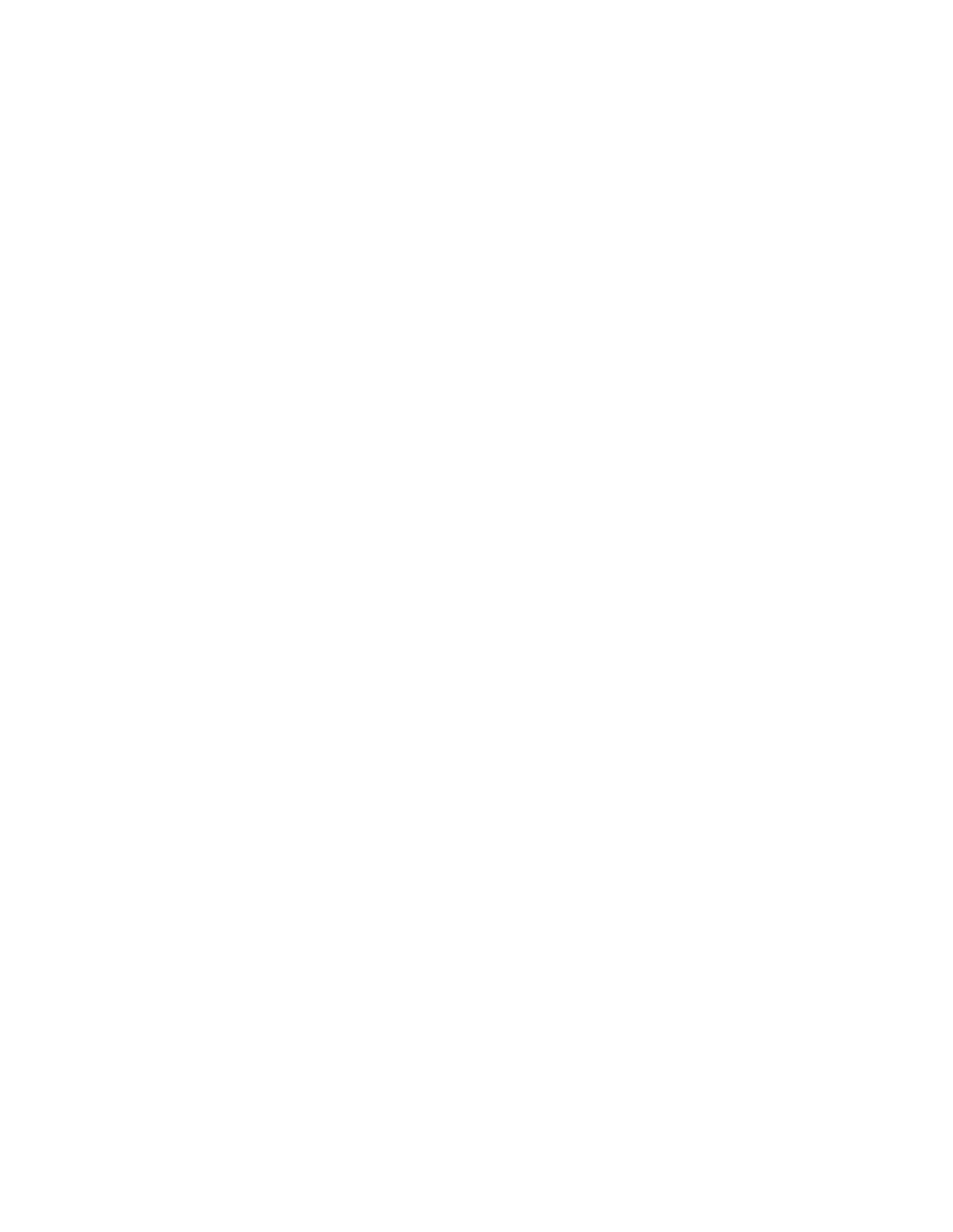# **IV. COUNTRY REPORTS**

 $\overline{\phantom{a}}$ 

This section sets out specific SPS concerns in individual country reports. The issues discussed in this section are the subject of U.S. Government engagement with U.S. stakeholders concerning unwarranted SPS foreign trade barriers that U.S. exporters have encountered. The selection of barriers for discussion in this report reflects a considered process that is based on the U.S. Government's understanding of those barriers. They raise significant trade concerns and, in some instances, give rise to questions concerning whether a trading partner is complying with its obligations under a trade agreement to which the United States is a party.<sup>6</sup>

The U.S. goal is to work as vigorously and expeditiously as possible to resolve the concerns identified in this section. The tools the U.S. Government uses vary depending on the particular facts and circumstances. In many instances, the U.S. Government seeks to resolve specific concerns through dialogue with the pertinent trading partner – either bilaterally or through multilateral fora – and by working collaboratively to obtain changes that result in improved market access for U.S. exporters. In appropriate instances, dispute settlement under the WTO or in another relevant forum can be a tool to address specific concerns.

In response to USTR's outreach in compiling this report, U.S. stakeholders raised a number of new SPS concerns. Stakeholders should not view the absence of an issue in the report as an indication that USTR, and more broadly the U.S. Government, does not believe the matter raises significant concerns; it may simply reflect the fact that other Federal agencies are working to resolve the matter directly with their counterpart foreign ministries. It may also mean that USTR requires additional consultations or information to consider. For those issues, USTR will seek to compile additional information, including by following up with stakeholders, U.S. embassies, and other Federal agencies.

The *SPS Report* provides more focused and structured reporting on country-specific issues than appeared in past years' *NTE Report*, which may have included SPS issues that USTR has not included in this report. Where possible, each listing sets out the United States' current understanding of the measure or practice, why it raises concerns, and how the United States is seeking to address it. The *SPS Report* is not simply a recounting of all outstanding issues that stakeholders have brought to USTR's attention this year or in the past. For purposes of this report, USTR included measures that represent significant and unwarranted SPS foreign trade barriers to U.S. exports and that the U.S. Government has devoted substantial resources to resolving. Regardless, the U.S. Government continues to gather information, and follow all concerns affecting U.S. stakeholders and pursue those issues as appropriate.

Finally, much of the U.S. Government's engagement in international and regional fora focuses on those trade-restrictive SPS measures that recur in a number of markets. Five of these measures are described in section III of this report. The U.S. Government adopts a strategic approach to measures of this kind, deploying resources where they can be most effective. In

 $6$  Nothing in this report should be construed as a legal determination that a measure included in the report falls within the scope of any particular WTO Agreement (e.g., whether the measure is subject to the SPS Agreement as opposed to the TBT Agreement).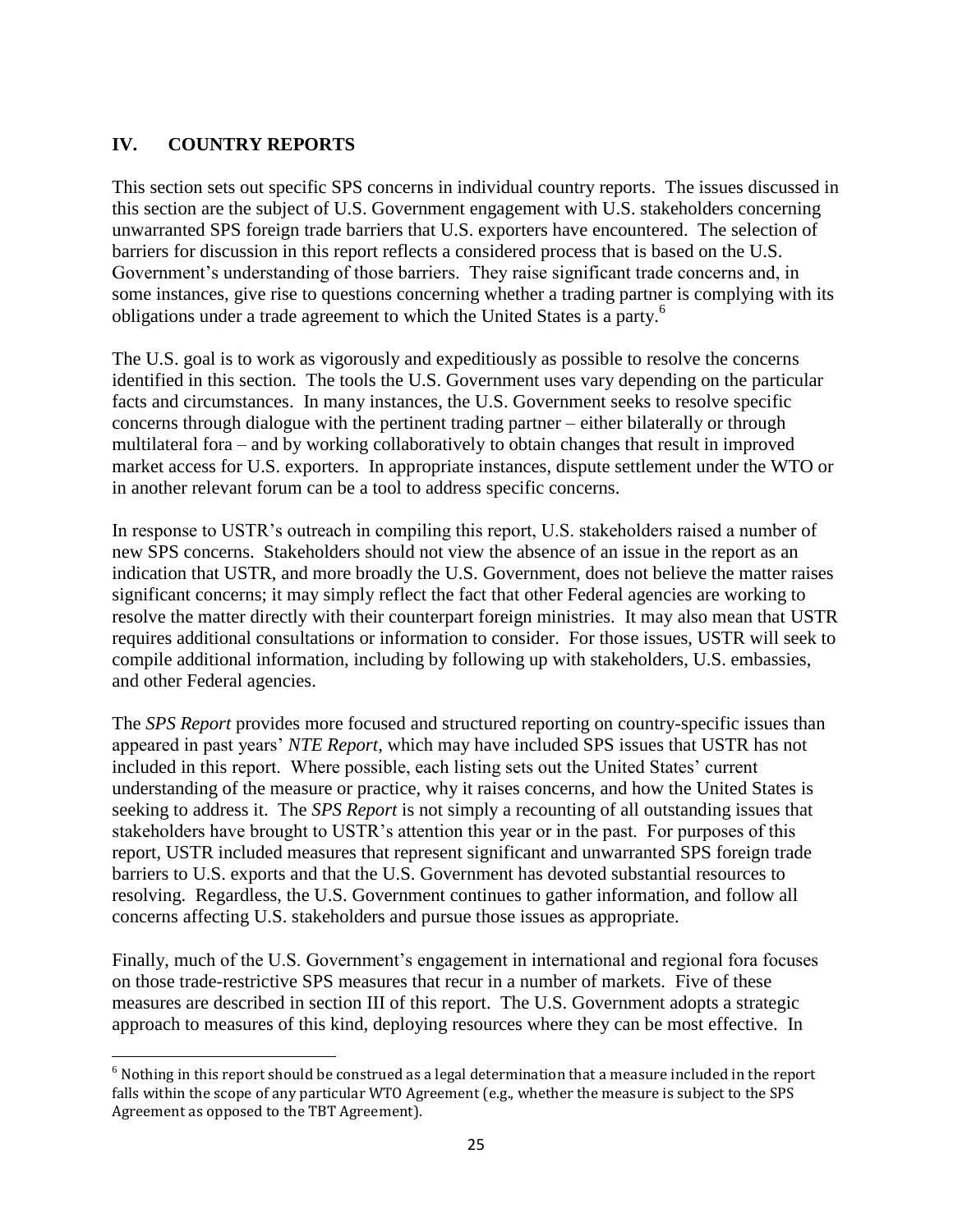some instances, the U.S. Government elects to focus its efforts on a few countries where the concern is the greatest. In other instances, the U.S. Government seeks to work with those countries with which the matter can be resolved most expeditiously or where engagement on the issue would produce maximum benefit for the United States and U.S. stakeholders.

# **ARGENTINA**

# **Food Safety**

## *Live Cattle, Beef, and Beef Products*

Argentina bans imports of all U.S. live cattle, beef, and beef products due to BSE‐related concerns following the detection of a BSE-positive animal in the United States in 2003. In November 2010, Argentina issued a final regulation on the importation of bovine products related to BSE, but it failed to resolve many of the issues of concern to the United States. The United States continues to engage with the relevant Argentine government agencies to open its market for imports of all live cattle, beef, and beef products from the United States based on science, the OIE guidelines, and the United States' controlled risk status.

See section III.C for an explanation of the BSE trade issue.

## **Animal Health**

## *Pork*

Argentina requires pork produced in the United States either to be shipped frozen or tested for trichinosis. Argentina's requirements constitute a significant impediment to U.S. fresh and chilled pork exports to Argentina. The United States does not consider these requirements to be necessary as U.S. producers maintain stringent biosecurity protocols that serve to limit the appearance of trichinae in the United States to extremely low levels. The United States will work with regulatory authorities in Argentina to resolve this trade concern.

## *Poultry*

While U.S. exporters currently have access to Argentina's market for certain miscellaneous poultry products, including day‐old chicks and hatching eggs, Argentina does not allow imports of fresh, frozen, and chilled poultry from the United States due to concerns over AI and Exotic Newcastle Disease. Argentina has promulgated new rules that reaffirm the current import restrictions when there are findings of AI or Exotic Newcastle Disease in the exporting country. Argentina has indicated that it would accept cooked poultry products from the United States, but there is no agreement yet on what the U.S. sanitary certificate will state, as Argentina has determined that the U.S. poultry inspection system is not "equivalent" to the Argentine system. The United States has expressed concerns regarding both Argentina's equivalency determination and its proposed rule on AI and Exotic Newcastle Disease and will continue to press this issue.

See section III.D for an explanation of the AI trade issue.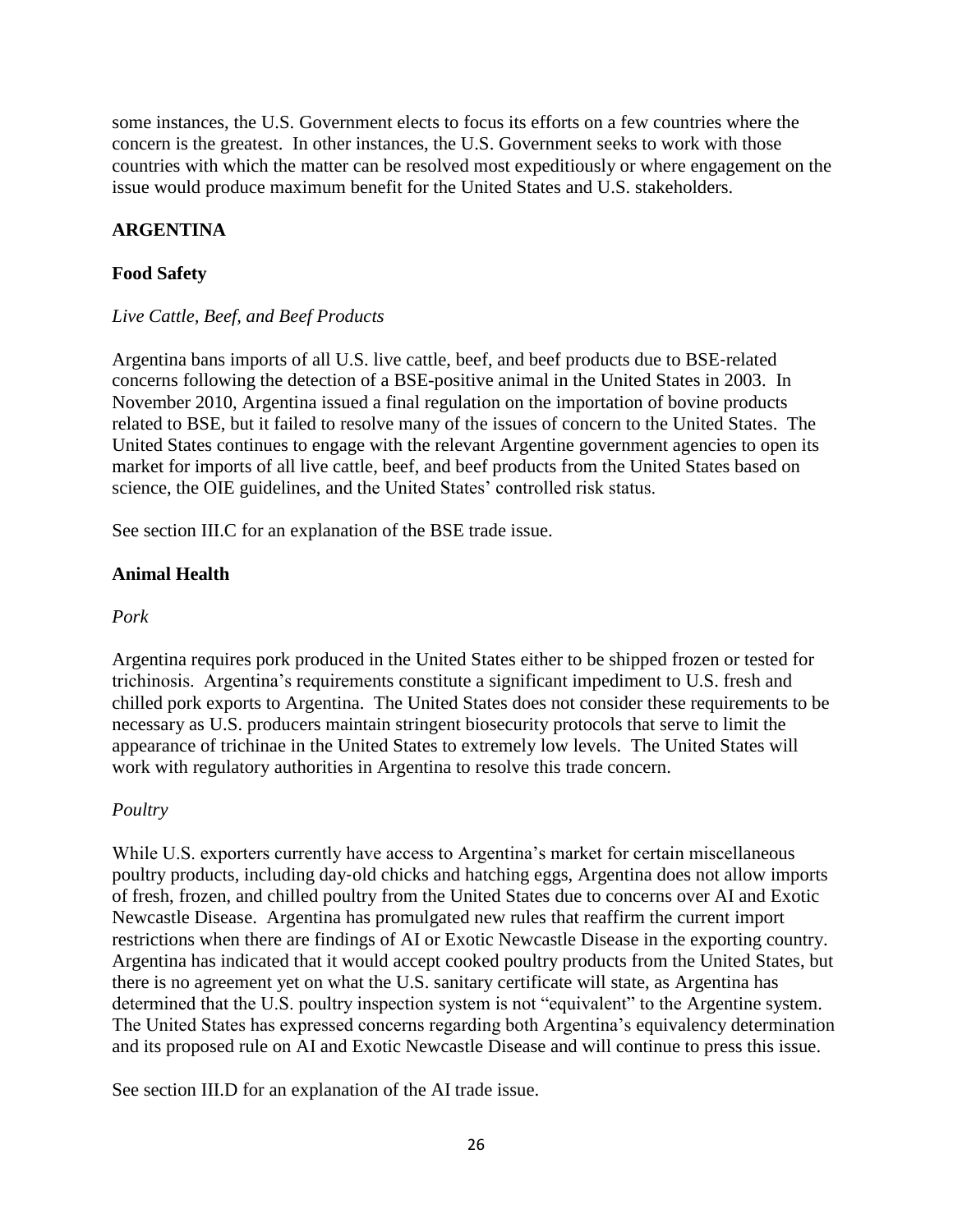## **Plant Health**

#### *Apples and Pears*

Argentina currently blocks imports of U.S. apples and pears due to concerns about the efficacy of post-harvest treatments for *Erwinia amylovora* (the bacterium that causes fire blight). The United States has submitted technical information to Argentine plant health officials documenting that there is no evidence that mature, symptomless apple and pear fruit transmit fire blight. The United States will continue to work with Argentine officials to address the issue and reinstate the issuance of permits for importation.

### **AUSTRALIA**

### **Food Safety**

### *Beef and Beef Products*

Australia currently prohibits the importation of bovine products from countries that have reported one or more indigenous cases of BSE. On March 1, 2010, Australia modified its food safety import policies to allow imports of beef and beef products from countries that have been affected by BSE. Under these requirements, a country interested in exporting beef and beef products to Australia must request Food Standards Australia New Zealand, a regional food safety agency, to conduct an individual country risk assessment. On March 18, 2010, the Australian Minister for Agriculture, Fisheries and Forestry announced that Biosecurity Australia must conduct a separate import risk analysis for each exporting country to address animal quarantine issues. The United States submitted a completed BSE‐related questionnaire in June 2010 and hosted a visit by an Australian official in July 2010 to discuss Australia's BSE evaluation process. Biosecurity Australia has not yet concluded its risk assessment for the United States. The United States continues to engage on the technical aspects of BSE and BSE‐related trade issues with the relevant Australian government agencies to open the Australian market for imports of beef and beef products from the United States based on science, the OIE guidelines, and the United States' controlled risk status.

See section III.C for an explanation of the BSE trade issue.

### **Animal Health**

#### *Pork*

In 2008, citing concerns about the introduction of porcine reproductive and respiratory syndrome (PRRS) and post‐weaning multisystemic wasting syndrome (PMWS), Australia implemented new disposal requirements for imported pork. Based on these requirements, all solid waste from pork imports, regardless of whether the pork is cooked or uncooked, must be treated as a quarantine waste product. The new requirements have raised the costs of handling imported pork and have the potential to impact negatively U.S. pork trade with Australia.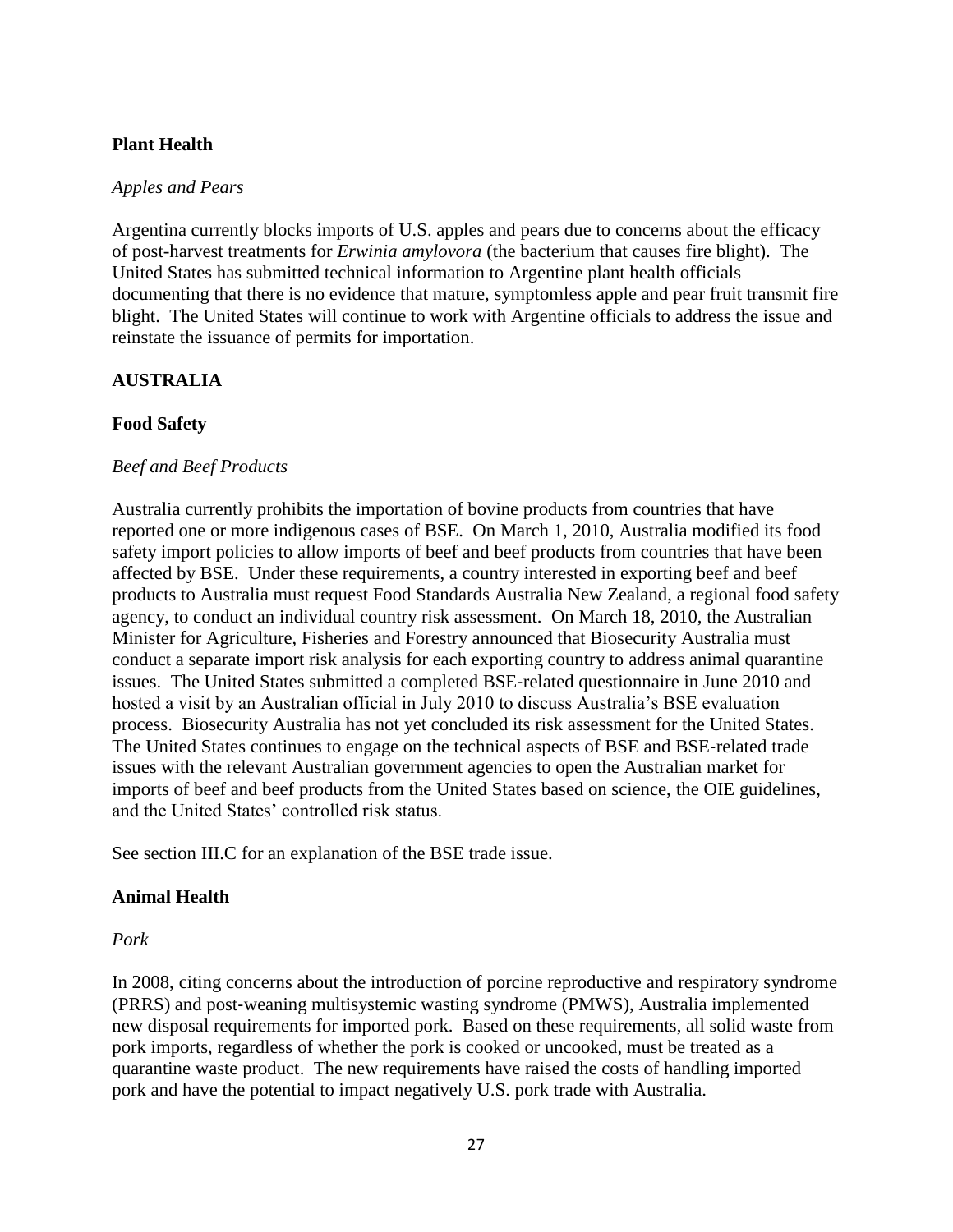### *Poultry*

Australia bars imports of fresh, frozen, and cooked turkey meat from the United States. In 2009, the United States requested Australia to prioritize granting market access for U.S. cooked turkey meat. Despite this request, to date, Australia has not begun evaluating U.S. cooked turkey meat, and the United States continues to press Australia to prioritize this request and begin its evaluation.

The United States also considers that Australia's risk assessment for U.S. chicken meat overestimates the risk presented by imports of this product in a number of ways, resulting in mitigation requirements that are overly restrictive. For example, variant strains of infectious bursal disease are present in both countries, yet Australia's assessment concluded that the U.S. strains are exotic to Australia, citing a research study that did not follow standard procedures to detect differences in immunogenicity (the effect of the virus on the bird). Moreover, Australia's cooking requirements for killing the AI virus are more stringent than those recommended by the OIE.

### **Plant Health**

### *Apples*

Australia currently prohibits the importation of apples from the United States based on concerns about fire blight, a contagious, bacterial disease which can infect apples, pears, and other rosaceous plants. For the past 15 years, the U.S. Government and the U.S. apple industry have been working closely with Australian officials to demonstrate that U.S. mature, symptomless apples pose no risk of transmission of fire blight. In October 2009, Australia published a pest risk assessment (PRA) for apples from the United States and identified three additional fungal pathogens of concern to Australian regulatory authorities. Research is currently being conducted to address Australia's concern about the three fungal pathogens. This PRA includes overly restrictive fire blight mitigation measures. If the PRA is approved as currently drafted, it will continue to prevent the commercial export of U.S. apples to Australia.

New Zealand requested a WTO panel in 2007 claiming that Australia's measures regarding the importation of New Zealand apples, including Australia's mitigation measures for fire blight, were not based on a risk assessment in compliance with the WTO SPS Agreement. In August 2010, a WTO panel ruled in favor of New Zealand. In December 2010, the WTO Appellate Body largely upheld the panel's findings. The United States was an active third party in the case and continues to monitor Australia's ongoing PRA process regarding U.S. apples in light of the WTO rulings and recommendations in this case.

### *Stone Fruit*

Australia has banned imports of U.S. stone fruit (peaches, nectarines, plums, and apricots) due to concerns about four plant pests (the peach twig borer, apple maggot, cherry fruit worm, and lesser apple worm). Following a risk assessment and appeals, it was anticipated that the ban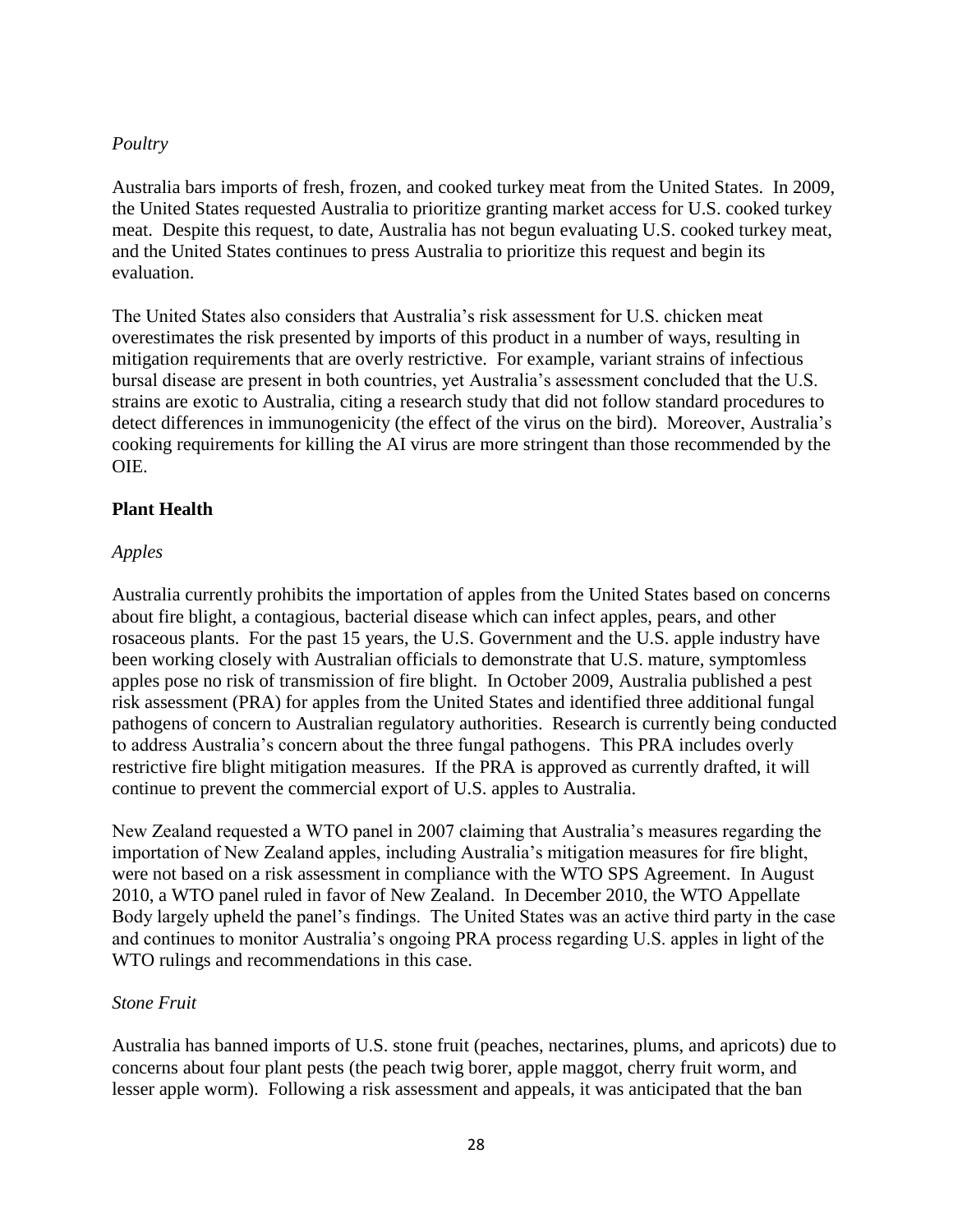would be lifted. However, in 2010, Australia expressed concern about the presence of the spotted wing drosophila (SWD) in the United States. As a result, U.S. stone fruit exporters will not be able to ship U.S. stone fruit to Australia until Australia and the United States agree on a mutually acceptable mitigation for SWD for stone fruit. The United States is engaged in an active dialogue on mitigation measures for SWD and is seeking to develop a preclearance program. This issue remains a top priority of the United States in its SPS engagement with Australia and is regularly addressed in bilateral discussions.

### *Table Grapes*

The United States has been working with Australia for over 20 years to achieve access to the Australian market for California table grapes. Australia first opened its market under limited conditions in 2002. The United States has worked through the U.S.‐Australia FTA SPS Committee to remove the majority of the remaining restrictions. However, one Australian state, Western Australia, continues to deny market access for U.S. table grapes. Australia has recently indicated that it would complete a risk assessment to initiate the process to consider allowing California table grapes to gain access to Western Australia. The United States will continue discussions with Australia as it moves forward with this process.

## **BOLIVIA**

## **Food Safety and Animal Health**

## *Live Cattle, Beef, and Beef Products*

Bolivia continues to ban imports of all U.S. live cattle, beef, and beef products due to BSE‐related concerns following the detection of a BSE-positive animal in the United States in 2003. Until April 2010, Bolivia and the other three Andean Community (CAN) Member States (Colombia, Ecuador, and Peru) maintained that CAN rules prevented them from lifting their BSE‐related restrictions.

In 2009, the United States submitted comments on a proposed CAN risk assessment, which stipulated that only live animals under 24 months of age could be imported. A CAN resolution, published on April 13, 2010, stipulated that CAN Member States could establish their own requirements for imports of U.S. live cattle in accordance with the CAN risk assessment.

The U.S. Government continues to engage Bolivia to re-open its market for U.S. live cattle, as well as U.S. beef and beef products, based on science, the OIE guidelines, and the United States' controlled risk status.

See section III.C for an explanation of the BSE trade issue.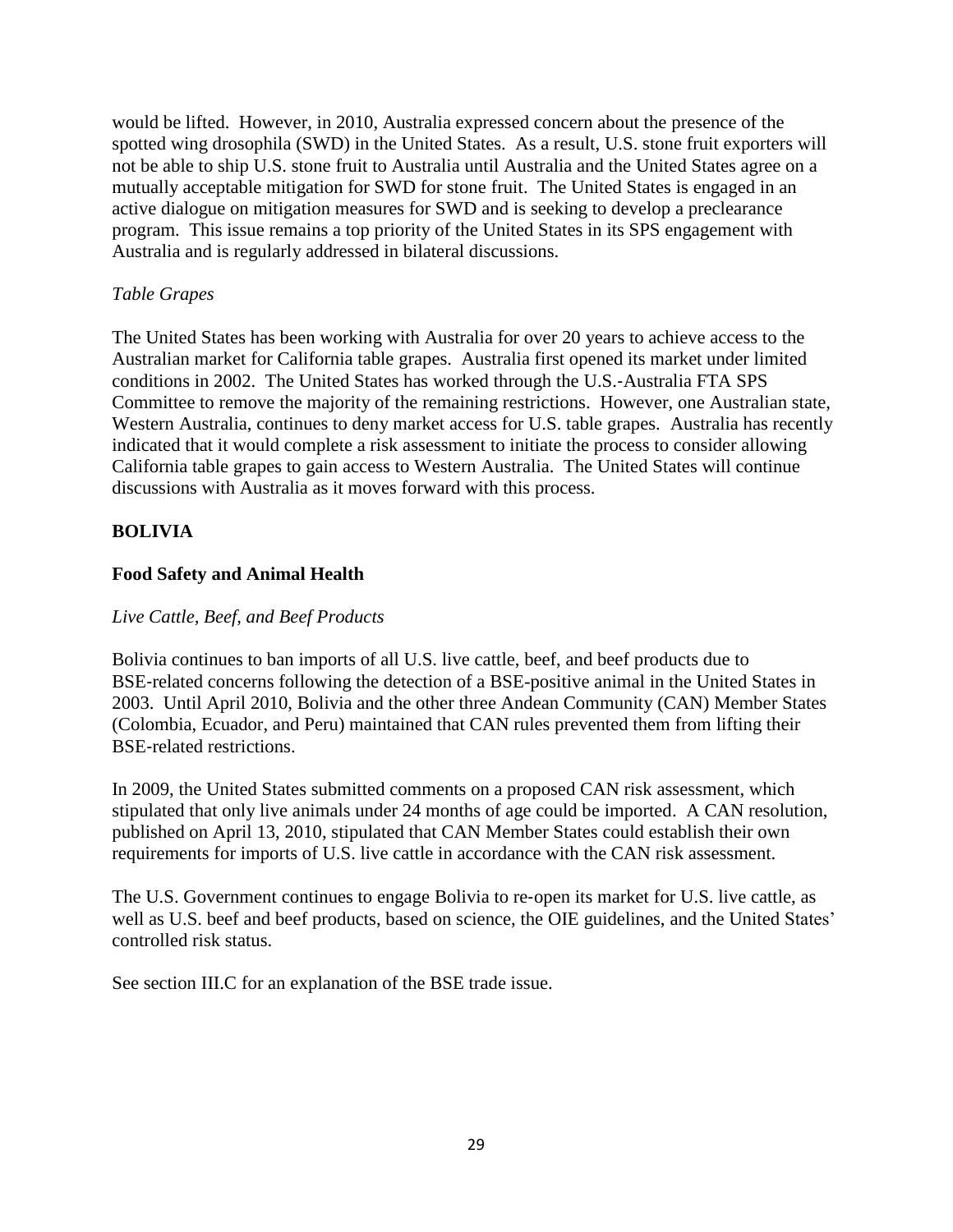### **BRAZIL**

### **Food Safety**

### *Live Cattle, Beef, and Beef Products*

Brazil bans imports of U.S. live cattle, beef, and beef products following the detection of a BSEpositive animal in the United States in 2003. In late 2008, Brazil promulgated a draft regulation that establishes sanitary requirements for the importation of ruminants and ruminant products from countries affected by BSE. Brazil continues to state that it has not completed its review of technical information provided by the United States. During high level discussions, Brazil indicated it was not willing to conform its import restriction with the OIE guidelines. The United States will continue to engage Brazil to open its market for all live cattle, beef, and beef products from the United States on the basis of science, the OIE guidelines, and the United States' controlled risk status.

See section III.C for an explanation of the BSE trade issue.

#### *Pork*

Brazil only allows imports of U.S. pork from plants that its inspectors have individually inspected and approved. This approach is burdensome on the industry and significantly limits the market access of companies willing and able to export to Brazil. Brazil has been unable to explain why a plant-by-plant inspection system is required rather than a systems‐based approach that analyzes the level of food safety protection afforded by the U.S. Government's pork plant inspection and approval system. The United States continues to discuss this issue with Brazil.

Brazil also restricts imports of pork and pork products from the United States citing the risk of trichinosis. Currently, fresh U.S. pork can be imported into Brazil only if the product is tested to be free of trichinae. The United States does not consider these requirements to be necessary as U.S. producers maintain stringent biosecurity protocols that serve to limit the incidence of trichinosis in the United States to extremely low levels.

In May 2009, the United States proposed a voluntary certification process, which Brazil rejected in October 2009. In August 2010, the United States held technical discussions with Brazil on U.S. risk management techniques for trichinosis. In October 2010, Brazil indicated that it was prepared to work with the United States on this issue. U.S. officials plan to travel to Brazil in 2012 to continue discussions and encourage Brazil to lift its current restrictions.

### **Plant Health**

### *Planting Seeds*

In December 2010, Brazil's Ministry of Agriculture, Livestock and Food Supply (MAPA) published Normative Instruction 36 (Norma 36), a regulation establishing burdensome and unnecessary new pest and disease requirements for the importation of 118 seed species into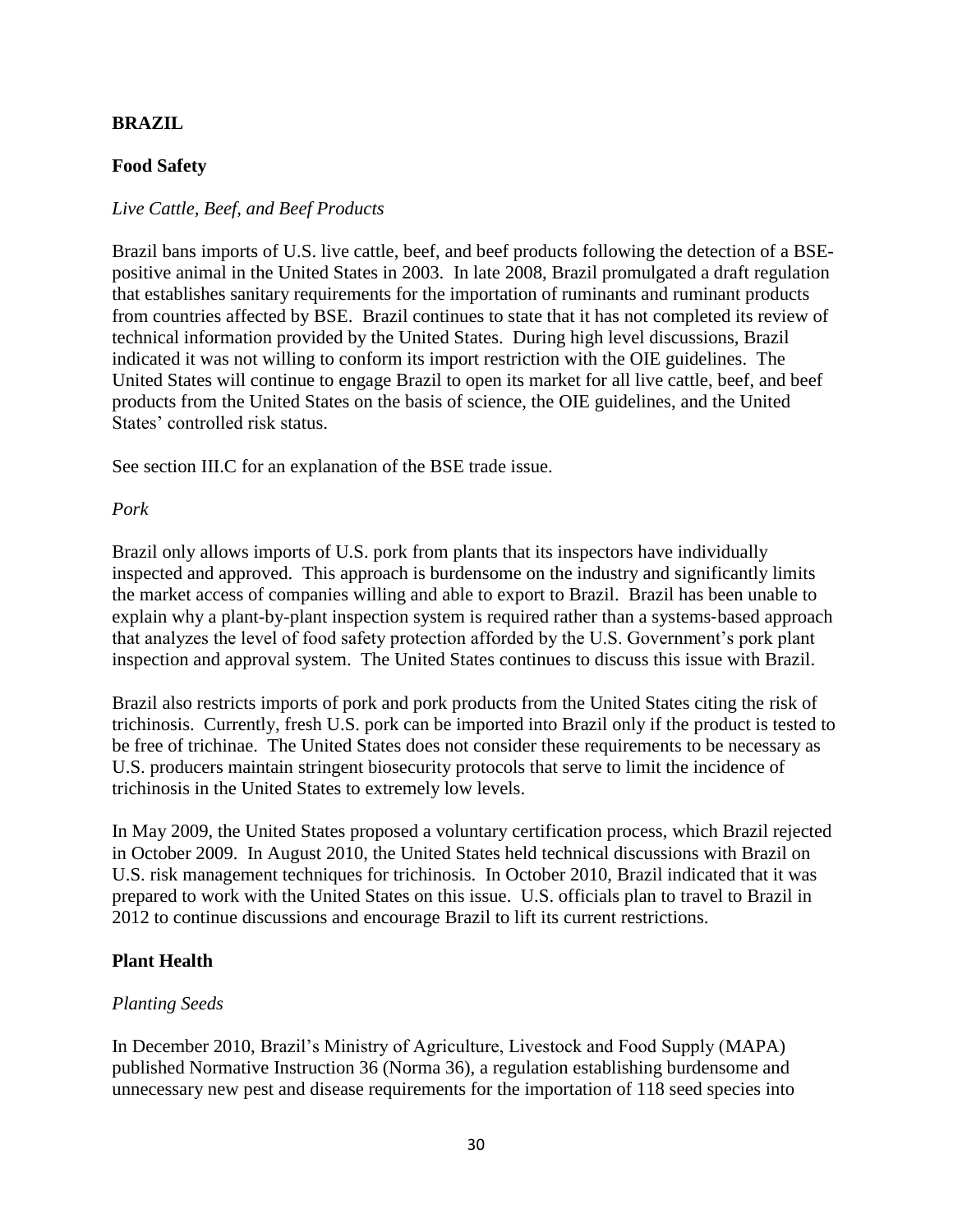Brazil. Following coordinated engagement by the U.S. Government, the U.S. seed industry, and other trading partners of Brazil, MAPA temporarily revised Norma 36 in March 2011, allowing for field inspection of quarantine pests instead of laboratory testing as originally outlined in the regulation. The temporary revisions allowing field inspection, however, are set to expire in March 2012. Brazil committed to provide a seed-pest list no later than November 30, 2011, but as of March 2012, it has not provided that list. USDA continues to engage its Brazilian counterparts on the issue, but it remains unclear when, and in what form, Brazil may implement Norma 36.

# **CHILE**

## **Food Safety**

## *Pork*

Chile requires pork produced in the United States to be shipped frozen or tested for trichinosis. Chile's requirements constitute a significant impediment to U.S. fresh and chilled pork exports to Chile. The United States does not consider these requirements to be necessary given that U.S. producers maintain stringent biosecurity protocols that serve to limit the appearance of trichinae in the United States to extremely low levels. As an alternative, the United States proposed less trade restrictive risk mitigation measures to assure Chile that U.S. pork exports do not contain trichinae. The United States will continue to work with Chile to resolve this trade concern.

## **CHINA**

## **Biotechnology**

Under Chinese regulations, a biotech product developed in a foreign country must first be approved for use in that country before Chinese authorities will begin to consider approving the product for use in China. The United States is concerned that such a practice creates significant and unwarranted delays in China's approval of biotech products, which could result in substantial disruptions in exports of certain U.S. agricultural products.

See section III.B for an explanation of the biotechnology trade issue.

## **Food Safety**

### *Ractopamine*

China bans imports of pork containing any residue of ractopamine, a veterinary drug that promotes lean meat growth in pigs and certain other farm animals. China has enforced this ban by barring imports from several U.S. producers that have previously shipped pork to China that contained trace amounts of ractopamine at concentrations below the U.S. MRL and the proposed Codex MRL. Although China maintains that there are serious concerns about the safety of ractopamine, China has not responded to repeated U.S. Government requests for risk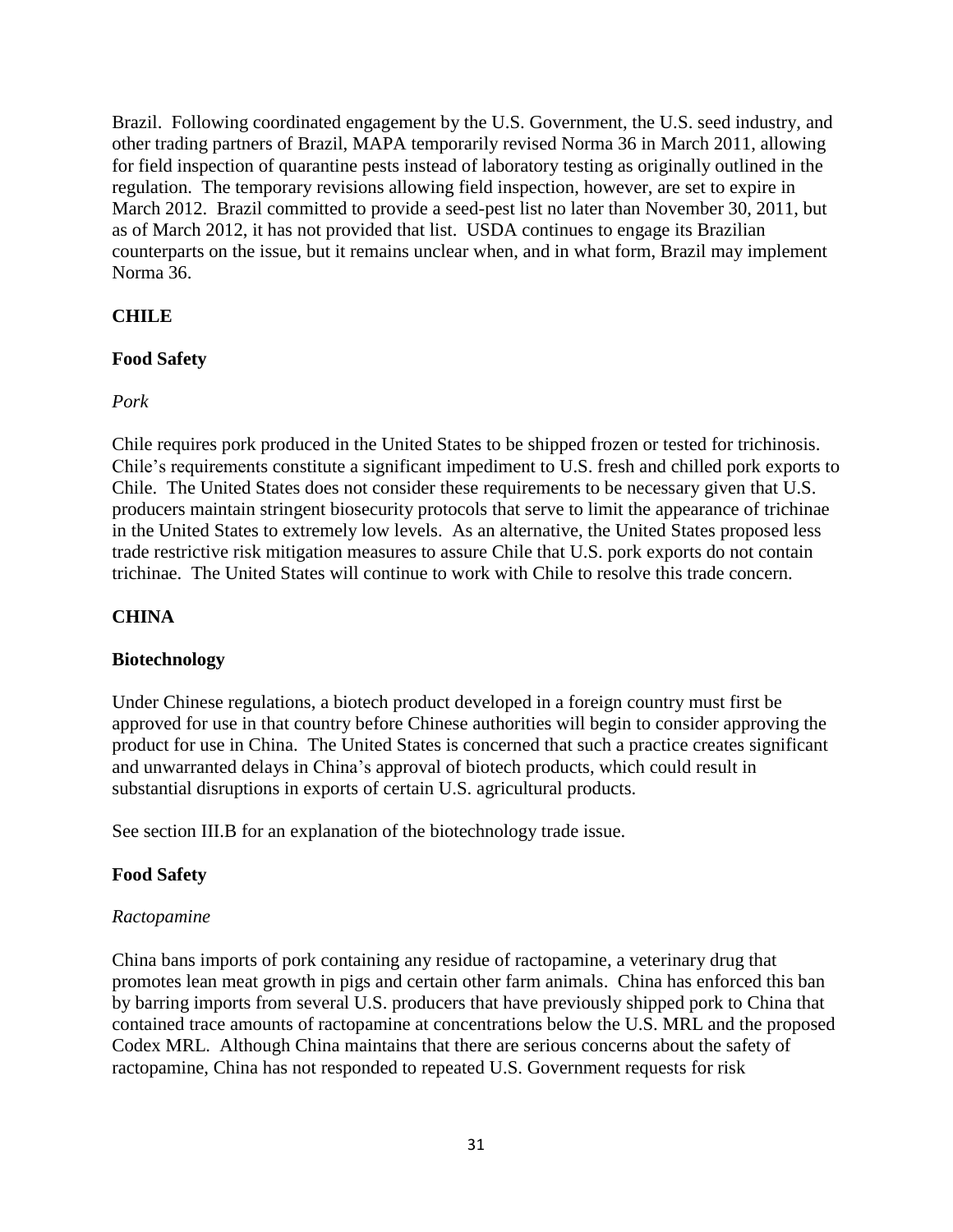assessments that support such concerns. In any event, the United States strongly disagrees with China's assertions.

During meetings in conjunction with the U.S.-China Strategic and Economic Dialogue in 2011, U.S. officials asked China to adopt an interim MRL while awaiting Codex's final adoption of an MRL. China's Ministry of Agriculture declined this request, claiming that China needs to await a final decision by Codex. The United States continues to press China on this issue in bilateral and multilateral fora.

## *Dairy Products*

On April 21, 2010, China informed the United States that it would suspend imports of U.S. dairy exports beginning on May 1, 2010 if the two governments could not reach agreement on a new export certificate. China's attestation requirements for the certificate related to animal health and contaminants do not appear to be consistent with OIE and Codex guidelines.

Responding to U.S. requests, China moved the implementation deadline to June 1, 2010, and allowed the United States to continue to ship products to China after the new rules went into effect so long as technical talks to resolve the issue were continuing. In July 2011, China sent a proposed export certificate to USDA. USDA and FDA reviewed the proposal and delivered a counterproposal to China in November. China responded in December 2011. U.S. technical experts continue to refine the certificate language with their Chinese counterparts. In the meantime, U.S. dairy exports to China have continued without interruption.

See section III.A for an explanation of the export certification trade issue.

# *Live Cattle, Beef, and Beef Products*

In December 2003, China imposed a ban on U.S. live cattle, beef, and beef products due to the detection of a BSE-positive animal in the United States in 2003. Since that time, the United States has repeatedly provided China with extensive technical information on all aspects of U.S. BSE-related surveillance and mitigation measures, which the OIE has recognized as effective and appropriate, for both food safety and animal health.

At the end of June 2006, after three inconclusive rounds of negotiations, China's food safety regulators unilaterally announced a limited market opening, restricted to the entry of U.S. deboned beef from animals 30 months of age or less. One month later, however, China followed that announcement with a more detailed measure setting out 22 conditions for entry, many of which were unrelated to BSE mitigation. The cumulative effect of these restrictions is that the market remains closed to U.S. beef and beef products.

In March 2010, USTR and USDA senior officials met with their Chinese counterparts in Beijing to restart beef market access negotiations based on full consistency with the OIE guidelines on BSE. Bilateral discussions on U.S. beef exports continued throughout the remainder of 2010, including high-level meetings between USDA and USTR officials and their Chinese counterparts.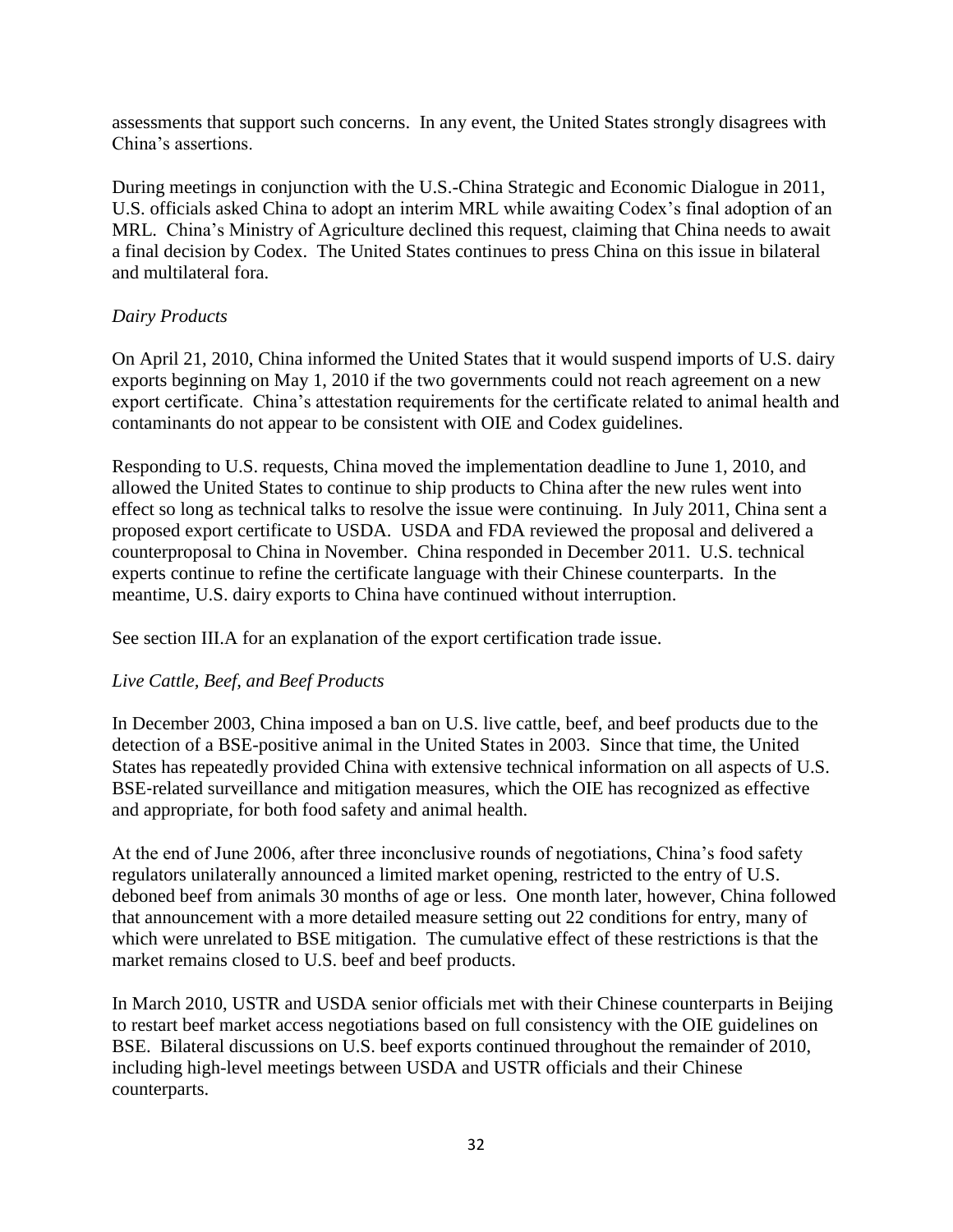During the first two weeks of January 2011, senior officials from USTR and USDA led a team of experts from both agencies and FDA for a meeting with their counterparts in Beijing. The talks were beneficial both in assisting the two sides in understanding each other's positions on the key issues as well as in narrowing differences in a number of areas. The participants agreed to continue the discussions in an effort to reach an agreement that would allow trade to resume based on science, the OIE guidelines, and the United States' controlled risk status. In October 2011, another high-level USTR and USDA delegation met with Chinese counterparts in Beijing to set an agenda for further technical engagement. At the U.S.-China Joint Commission for Commerce and Trade (JCCT) meeting in November 2011, both sides agreed to increase future technical engagement.

See section III.C for an explanation of the BSE trade issue.

## *Meat and Poultry*

China has imposed a zero tolerance limit for the presence of *Salmonella, Listeria*, and other pathogens in imported meat and poultry. This tolerance standard is unwarranted because it is generally accepted by food safety experts and scientists that pathogens cannot be entirely eliminated from raw meat, and that proper storage, handling, and cooking of raw meat reduce significantly the risk of a number of food-borne diseases caused by these microbes. In 2009, China's regulatory authorities assured the United States that they were in the process of revising China's standards for *Salmonella* in poultry, but they have yet to do so. The United States continues to engage China on this issue.

## **Animal Health**

## *Animal Feed*

In 2004, United States and Chinese officials signed a veterinary health protocol that authorized the shipment of U.S.‐origin non‐ruminant derived animal fats and feed (including pet food) to China. As of August 2011, 153 U.S. facilities (including those that export fish meal) have been approved by the United States to export these products to China. However, China's Ministry of Agriculture (MOA) maintains a duplicative and cumbersome product‐based registration process for U.S. companies that produce animal feed (including pet food) that prevents or inhibits products from entering the Chinese market. For example, before shipping pet food to China, a U.S. producer must first obtain a certification from U.S. authorities that the producer's facilities meet the Chinese requirements under a bilateral veterinary health protocol (this is a separate facility registration procedure under the purview of China's General Administration of Quality Supervision, Inspection and Quarantine (AQSIQ)). It is unclear whether U.S. companies are expected to register first with MOA or with AQSIQ, and many companies find themselves caught between the two agencies, unable to achieve either registration.

MOA's requirements present a significant barrier to U.S. pet food, animal feed, and feed additive exports. China has thus far not been receptive to USDA requests either to eliminate the MOA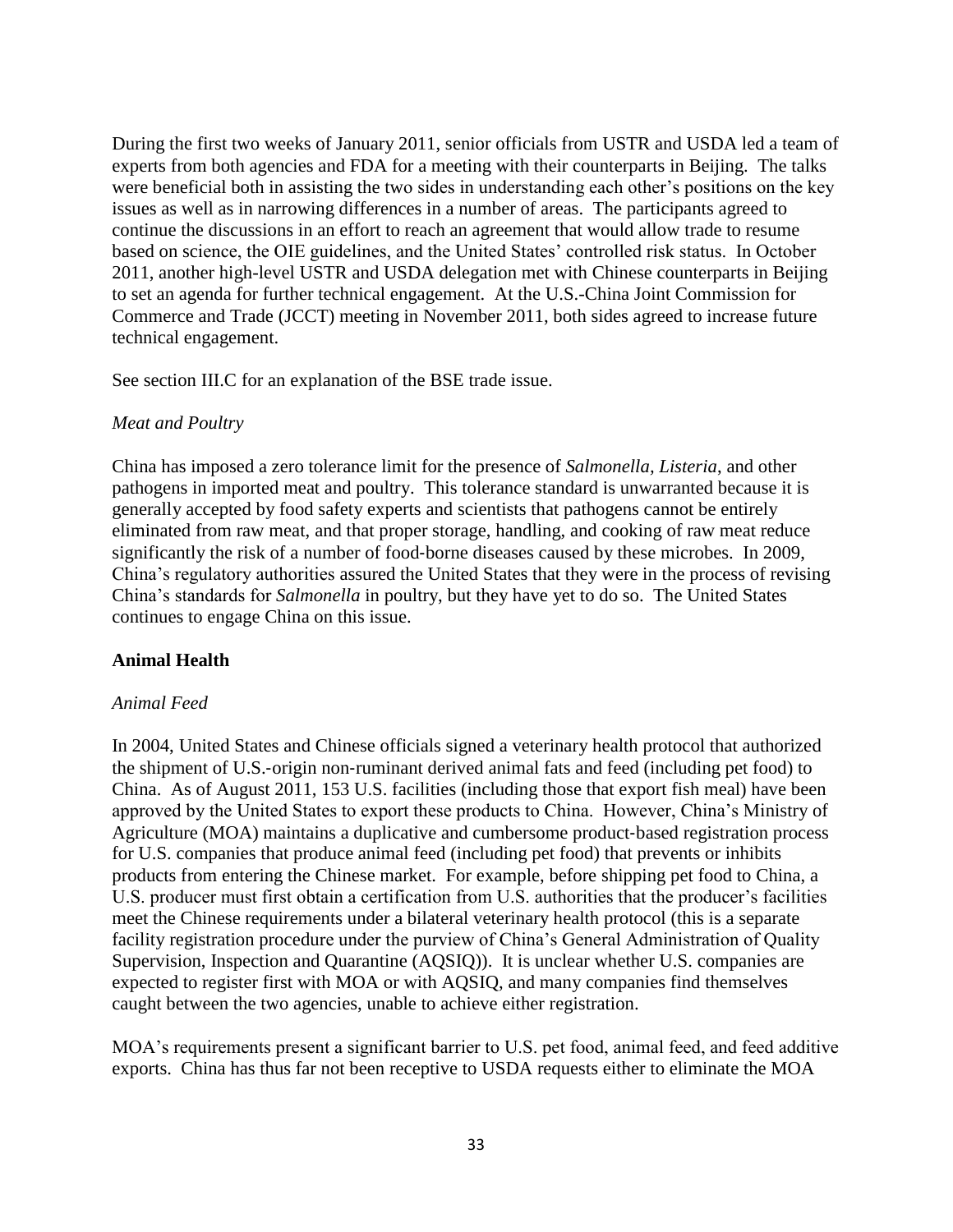registration requirement or justify its duplicative requirements. The United States continues to engage China on the issue.

AQSIQ published Decree No. 118 in 2009 and has slowly begun enforcement activities in 2010. These activities include: requiring foreign regulatory agencies to maintain a list of facilities approved to export feed products, requiring plant-by-plant audits, and requiring manufacturers to provide proprietary information, including photographs of processing facilities. Many of the requirements do not appear to have a scientific basis. Industry estimates that U.S. animal feed exports to China are experiencing a significant decline as a result of Decree No. 118. The United States and China are currently discussing possible alternative mechanisms to ensure that U.S. exports meet China's SPS requirements.

## *Bovine Products*

In 2003, China banned imports of low‐risk U.S. bovine products (*i.e.*, bovine semen and embryos, protein-free tallow, and non-ruminant feeds and fats) even though they are deemed safe to trade by the OIE regardless of a country's BSE status. By 2006, U.S. producers were exporting these products pursuant to protocols signed in 2004, with the exception of protein‐free tallow.

U.S. exports of protein‐free tallow have still not resumed. China's protein‐free requirement is difficult to comply with and appears inconsistent with the OIE guidelines, which allow for trade in tallow with maximum level of insoluble impurities of 0.15 percent in weight, regardless of the BSE status of the exporting country. In August 2010, Chinese officials announced that China was prepared to open its market to U.S.-origin tallow intended for industrial use. However, since that time the United States and China have not yet reached agreement on what the export certificate that accompanies U.S. exports must state.

See section III.C for an explanation of the BSE trade issue.

## *Poultry*

China currently bans poultry and poultry products from Arkansas, Minnesota, and Virginia based on reported detections of LPAI in those states. In addition, China bans imports of U.S.‐origin poultry and poultry products that are transshipped through these three states. China's current AI-related import bans do not appear to be science-based or consistent with OIE guidelines.

During bilateral meetings in 2011, including JCCT working group meetings, the United States pressed China to remove its AI-related bans and to adopt OIE‐consistent policies governing imports of U.S. poultry and poultry products. During the course of the November 2011 JCCT meeting, China announced that it would lift its AI‐related bans on poultry from Texas and Pennsylvania. The two sides agreed to hold further technical talks to address China's remaining bans on imports from the remaining states.

See section III.D for an explanation of the AI trade issue.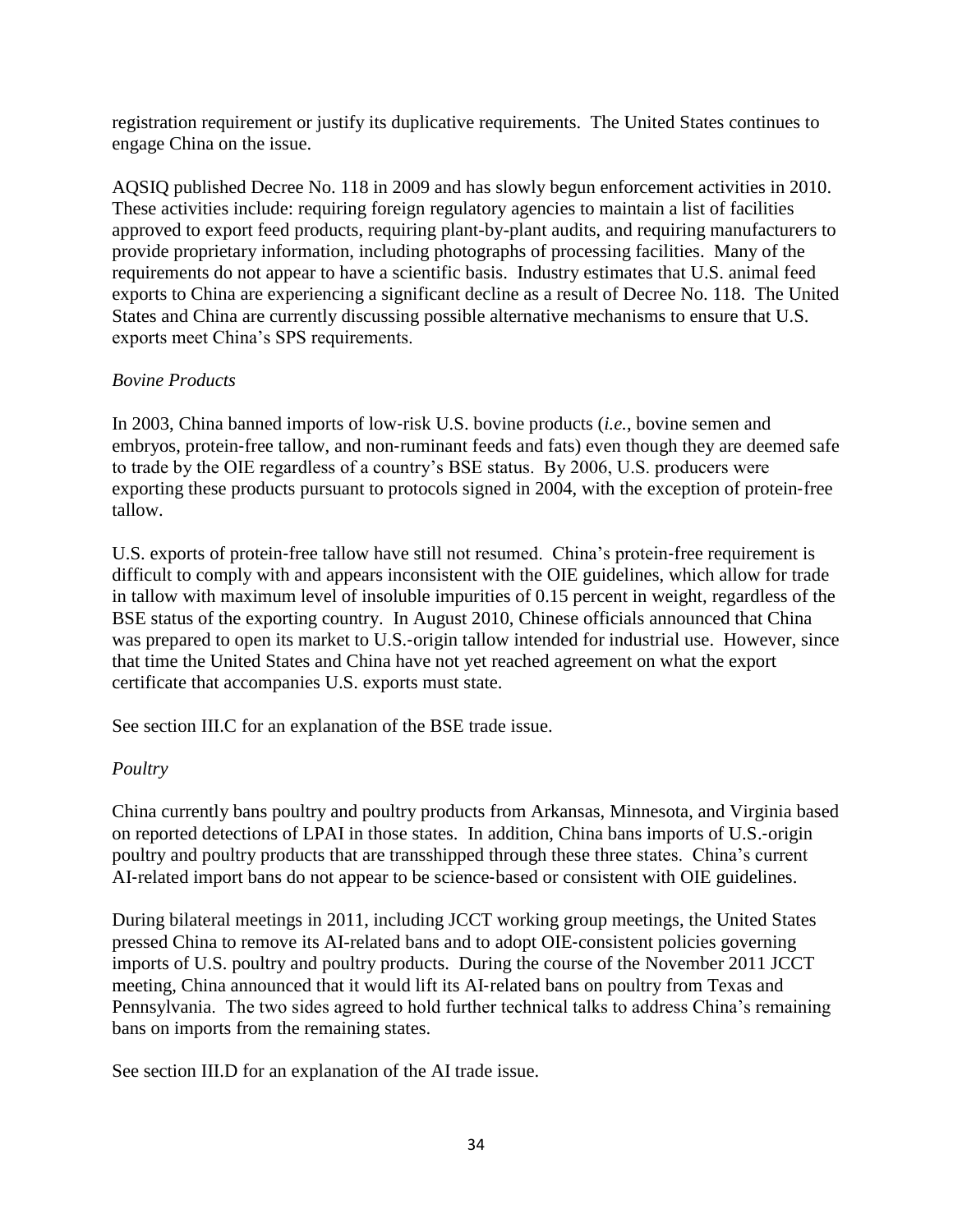### **Plant Health**

### *Apples*

Since 1995, China has only allowed imports of two varieties of U.S.‐origin apples from three states (Idaho, Oregon, and Washington) based on concerns over fire blight, a bacterial disease. In March 2000, U.S. officials requested AQSIQ to allow imports of additional apple varieties from those states and to permit imports of apples from a fourth state, California. To support this request, U.S. authorities provided China with a substantial amount of peer‐reviewed scientific information indicating that there is no evidence that mature, symptomless commercial apples can transmit fire blight. However, China continues to cite concerns about this disease as the reason for not approving additional apple varieties from the three approved states.

In the course of bilateral technical meetings in 2011, the United States and China continued to discuss developing an agreed list of apple pests that would be the appropriate focus of China's PRA for U.S apples. Chinese officials have indicated that once the two sides agree on the pest list, China will undertake a PRA based on that list.

### *Pears*

China does not permit imports of U.S. pears, in particular pears from California, Oregon, and Washington, due to concerns over fire blight. In May 2007, U.S. officials provided AQSIQ with research confirming that mature, symptomless pear fruit is not a pathway for fire blight and supplemented this with additional information in December 2009. As part of its ongoing evaluation of the U.S. request, AQSIQ has initiated a risk assessment and is reviewing additional pest management information that U.S. regulatory authorities have provided. In 2010, the United States asked China to add pears from Idaho to the list of pears from other states that China is evaluating for risk assessment purposes. During bilateral technical meetings in 2011, China agreed to continue technical discussions regarding imports of U.S. pears, with the aim of completing a risk assessment in 2012.

#### *Potatoes*

China has not permitted imports of U.S.‐origin table stock potatoes based on concerns over various plant pests and diseases. In 2000, the United States officially requested China to allow imports of fresh potatoes from Idaho, Oregon, and Washington. The United States has been waiting for AQSIQ to share the results of its risk assessment. The United States continues to engage China on this issue in a variety of bilateral and multilateral fora, including in the WTO SPS Committee.

#### *Strawberries*

The United States is seeking to establish permanent market access to China for California strawberries. In 2008, AQSIQ allowed California strawberries to be imported for the Olympic and Paralympic Games in Beijing. At that time, Chinese authorities acknowledged that California strawberries were safe. However, USDA has since sought permanent access, and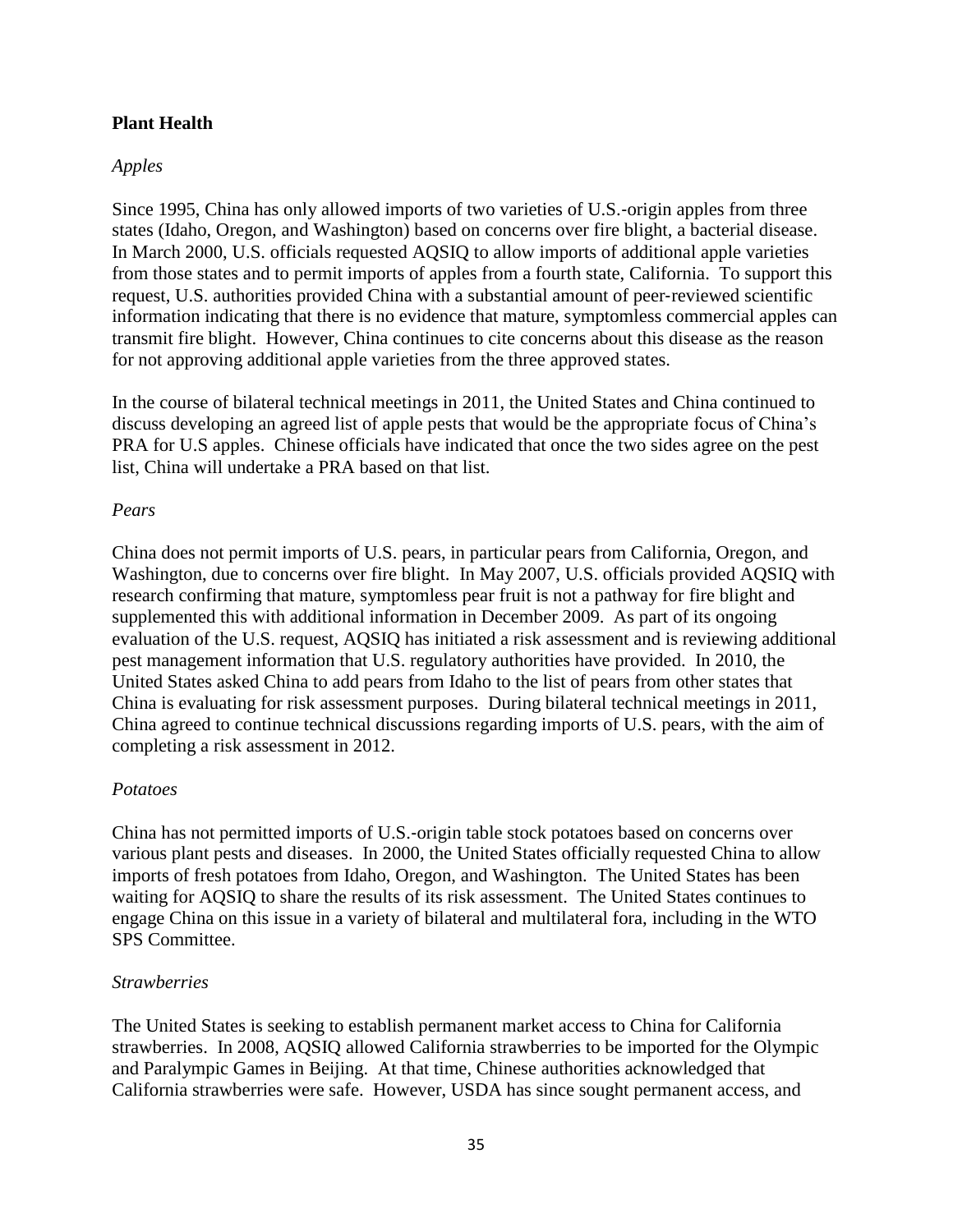while China has not provided any scientific justifications for its delay, a decision on permanent access has not been granted.

# **COLOMBIA**

## **Food Safety**

## *Poultry*

In 2006, Colombia formally agreed to recognize that the U.S. poultry inspection system is equivalent to Colombia's system. In August 2007, however, the Colombian Ministry of Health began implementing a zero tolerance standard for *Salmonella* on imported raw poultry products, which restricted U.S. exports. A zero tolerance standard for this pathogen appears to lack a scientific basis because it is generally accepted by food safety experts and scientists that this pathogen cannot be entirely eliminated from raw meat, and that proper storage, handling, and cooking of raw meat reduce significantly the risk of a number of food‐borne diseases caused by *Salmonella*. In response to growing complaints, Colombian authorities implemented an agreement with Colombian food processors to eliminate the zero tolerance requirement for mechanically deboned poultry meat imports destined for further processing. The agreement, however, does not cover imports of raw poultry products intended for retail sale, creating uncertainty for U.S. producers and Colombian importers. Colombia is in the process of establishing a new tolerance level for *Salmonella*, although specific details remain unclear. The United States engaged Colombia on this subject in January 2012 and will continue to work with Colombia to address U.S. concerns about these requirements.

## **Animal Health**

## *Live Cattle*

Colombia continues to ban U.S. live cattle due to BSE‐related concerns following the detection of a BSE-positive animal in the United States in 2003. Until April 2010, Colombia and the other three CAN Member States (Bolivia, Ecuador, and Peru) had maintained that CAN rules prevented them from lifting their BSE‐related restrictions on live cattle.

In 2009, the United States submitted comments to CAN on a proposed risk assessment, which stipulated that only live animals under 24 months of age could be imported. A CAN resolution, published April 13, 2010, stipulated that CAN Member States could establish their own requirements for imports of U.S. live cattle in accordance with the CAN risk assessment.

In June 2010, Colombia purported to allow live cattle imports from the United States, but at the same time imposed such restrictive requirements that they effectively prevented any such imports. On January 20, 2011, USDA proposed a protocol to Colombia that covers trade in live cattle as well as further comments to Colombia regarding its requirements. The United States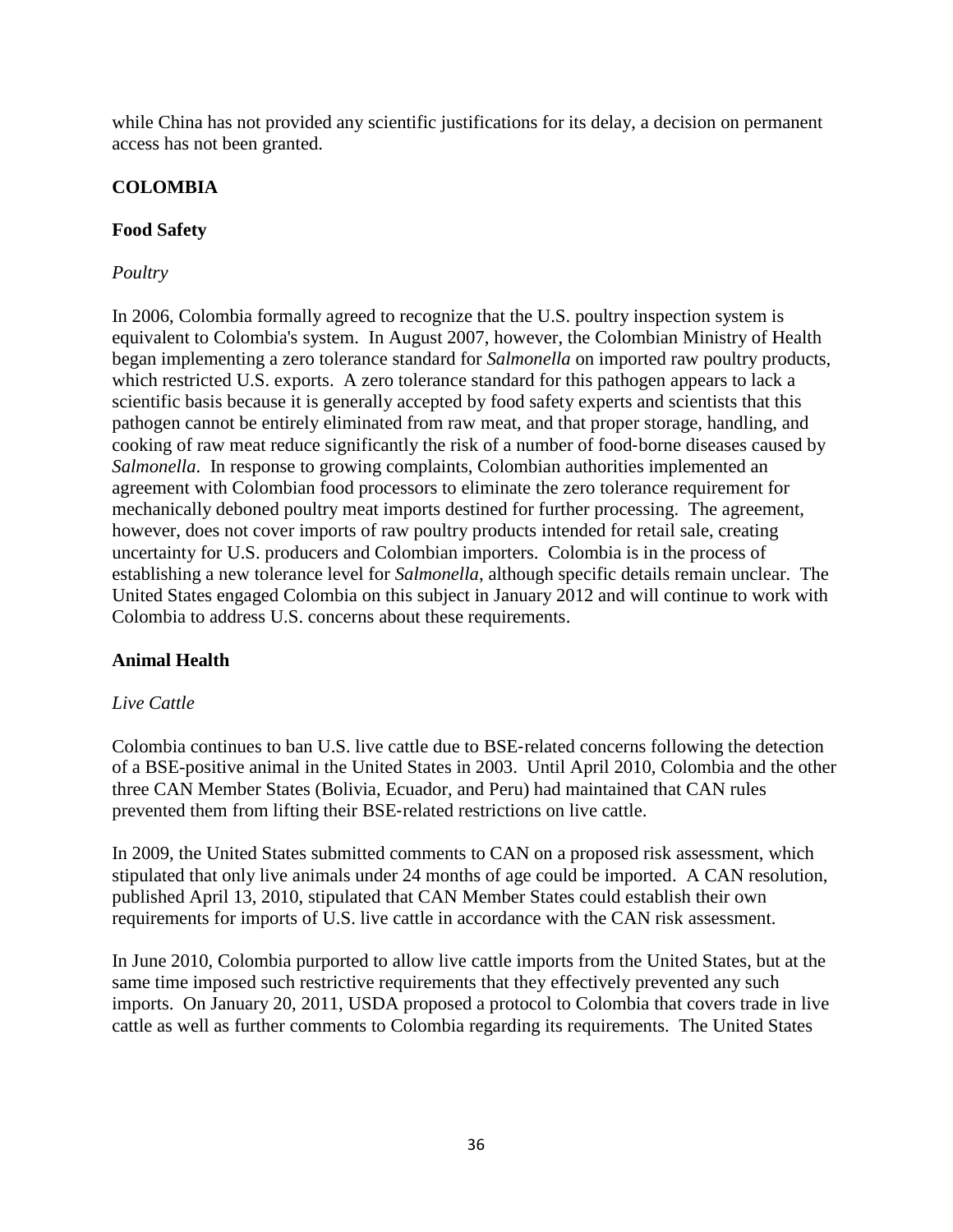will continue to engage with Colombia to re-open its market for U.S. live cattle based on science, the OIE guidelines, and the United States' controlled risk status.

See section III.C for an explanation of the BSE trade issue.

# *Pork*

Colombia requires pork produced in the United States to be shipped frozen or tested for trichinosis. Colombia's requirements constitute a significant impediment to U.S. fresh and chilled pork exports to Colombia. The United States does not consider these requirements to be necessary as U.S. producers maintain stringent biosecurity protocols that serve to limit the appearance of trichinae in the United States to extremely low levels. The United States will work with regulatory authorities in Colombia to resolve this trade concern.

# *Poultry*

Despite agreeing in 2006 to impose AI-related requirements consistent with OIE recommendations, Colombia has for several years imposed OIE-inconsistent bans on U.S. poultry and poultry products, resulting from detections of LPAI in the United States. While Colombia subsequently lifted bans of poultry produced in various states in June 2011, a ban on poultry from Polk County, Missouri remains in place. The U.S. Government is working with Colombian officials to address this issue in the context of the countries' ongoing efforts to implement the U.S.-Colombia Trade Promotion Agreement, and more generally.

See section III.D for an explanation of the AI trade issue.

# **Plant Health**

## *Rice*

In March 2009, Colombia rejected a shipment of U.S. paddy rice, claiming that it contained rice smut fungus (*Tilletia*). The U.S. Government, with assistance from U.S. industry, undertook a lengthy negotiation with the Colombian Agricultural Institute (ICA), Colombia's SPS regulatory agency. As a result, ICA eventually issued phytosanitary import certificates for other shipments of paddy rice. These certificates required a costly methyl bromide treatment for each shipment. In 2010, Colombian importers were unable to obtain phytosanitary import certificates as the ICA indicated that U.S. exports would be denied entry due to concerns with rice smut fungus. In April 2010, the ICA sent a request to the CAN SPS regulatory agency for help in developing a PRA for rice smut fungus. It could take up to five years for Colombia to complete the PRA. The United States has expressed concern both to the ICA and Colombia's Ministry of Trade regarding Colombia's handling of U.S. paddy rice exports. U.S. officials and their Colombian counterparts on this subject are working to find an approach that both addresses Colombia's legitimate concerns and allows trade to occur.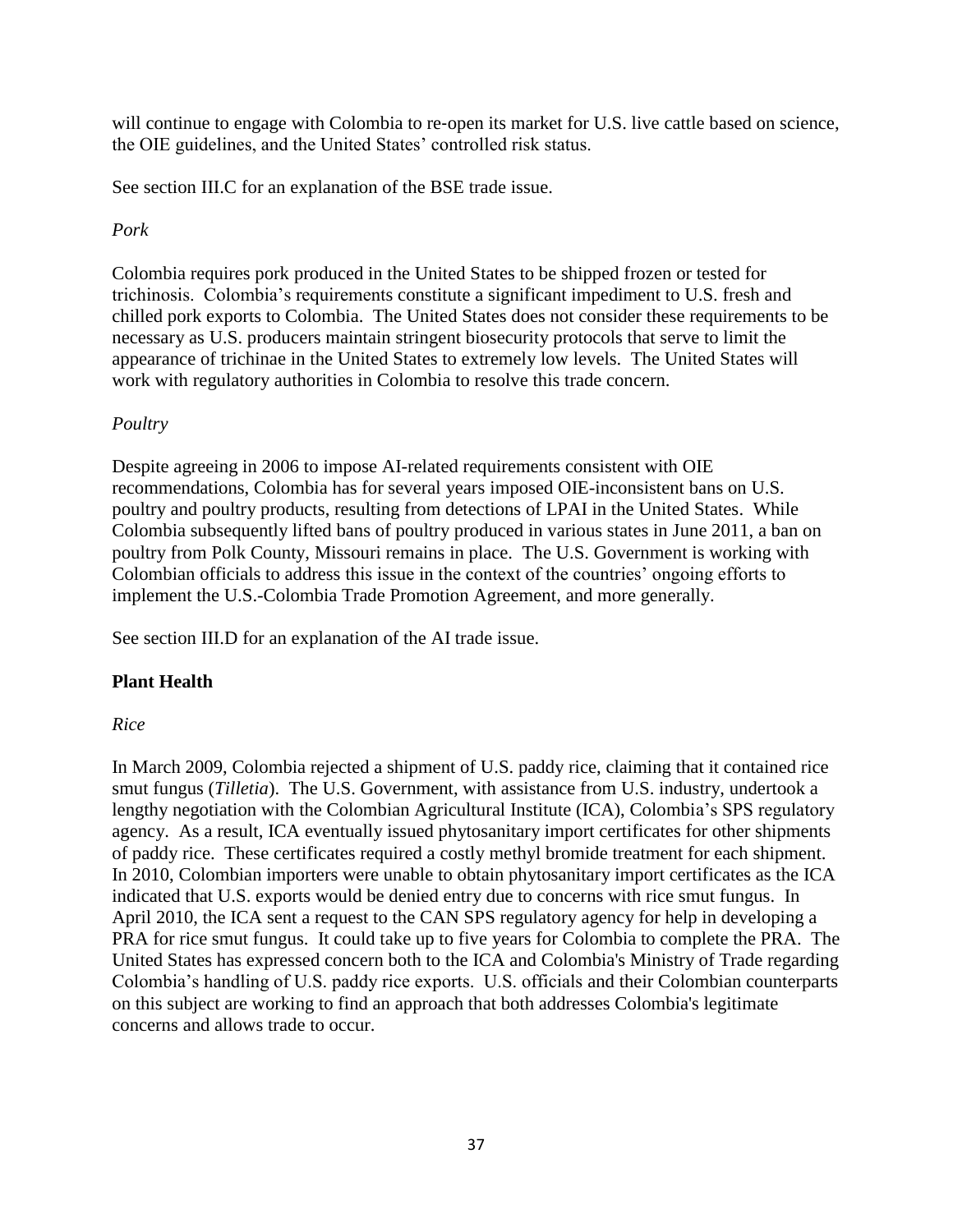## **COSTA RICA**

## **Food Safety**

### *Poultry*

In 2008, the Central American Common Market (CACM) Member States, including Costa Rica, notified the WTO of their intent to establish microbiological criteria for a number of foods, including zero tolerance for *Salmonella* on poultry meat. The United States shared its concern with CACM Member States through written comments, meetings, and workshops that the proposed zero tolerance for *Salmonella* on poultry meat appeared to lack a scientific basis, because it is generally accepted by food safety experts and scientists that this pathogen cannot be entirely eliminated from raw meat and that proper storage, handling, and cooking of raw meat reduce significantly the risk of a number of food‐borne diseases caused by *Salmonella*. Nevertheless, the final regulation that CACM adopted in 2009 retained the zero tolerance requirement language for *Salmonella*. Costa Rica formally adopted the final regulation on September 22, 2009. The United States continued to engage with CACM members, and their various ministries, on this issue through written comments and face-to-face meetings held in September 2010, April 2011, July 2011, and February 2012.

# **CROATIA**

### **Biotechnology**

Croatia prohibits the import of all food products that contain even trace amounts of food products derived from modern biotechnology. This restriction makes it extremely burdensome and expensive to export U.S. food products to Croatia.

See section III.B for an explanation of the biotechnology trade issue.

## **DOMINICAN REPUBLIC**

### **Food Safety**

### *Beef and Beef Products*

The Dominican Republic bans imports of U.S. beef and beef products from cattle 30 months of age and over due to concerns about BSE. The United States continues to engage the Dominican Republic to provide full market access for all beef and beef products from the United States based on science, the OIE guidelines, and the United States' controlled risk status.

See section III.C for an explanation of the BSE trade issue.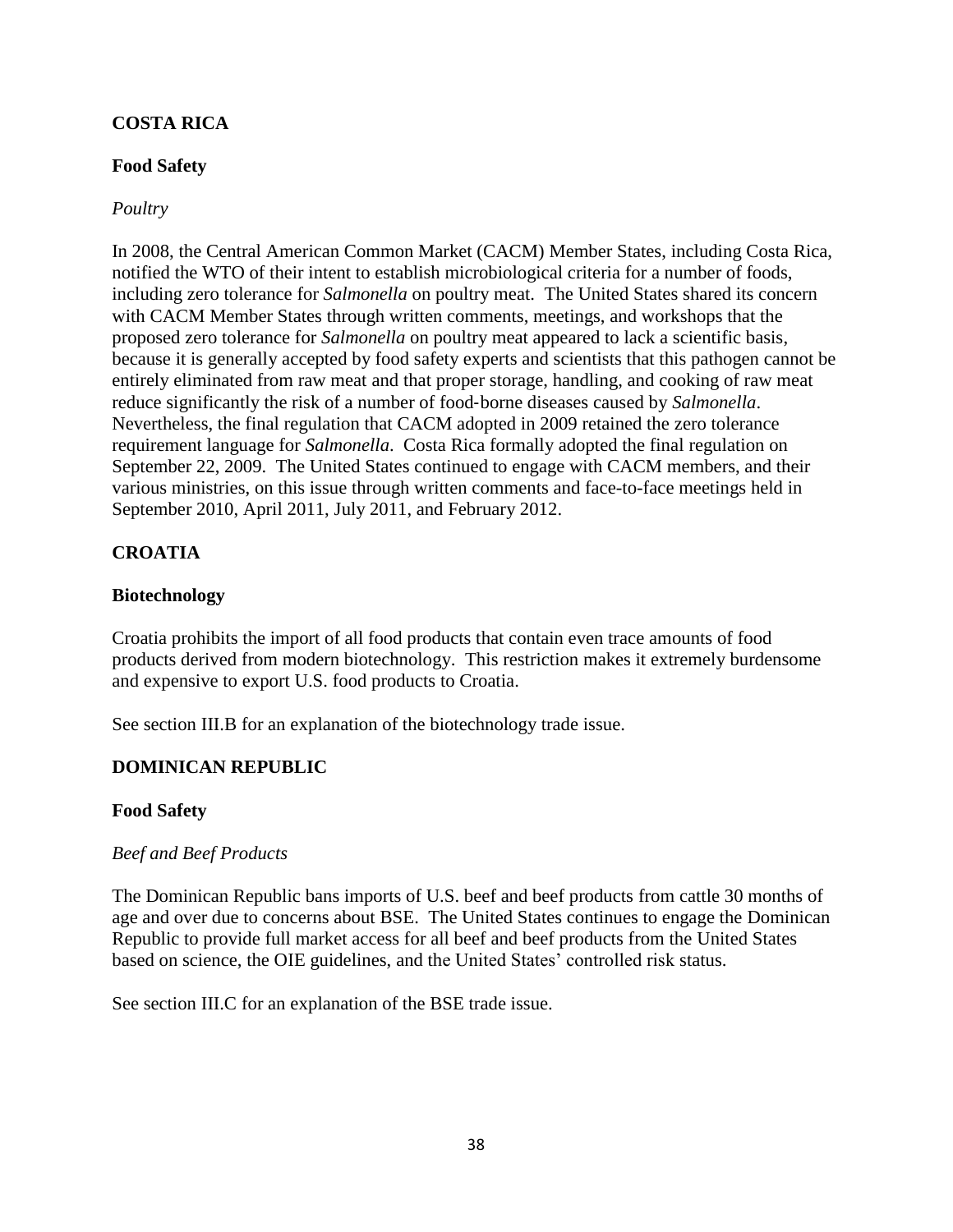## **ECUADOR**

## **Food Safety**

### *Live Cattle, Beef, and Beef Products*

Ecuador continues to ban imports of all U.S. live cattle, beef, and beef products following the detection of a BSE-positive animal in the United States in 2003. Until April 2010, Ecuador and the other three CAN Member States (Bolivia, Colombia, and Peru) maintained that CAN rules prevented them from lifting their BSE‐related restrictions.

In 2009, the United States submitted comments on a proposed CAN risk assessment, which stipulated that only live animals under 24 months of age could be imported. A CAN Resolution, published on April 13, 2010, stipulated that CAN Member States could establish their own requirements for imports of U.S. live cattle in accordance with the CAN risk assessment. On August 30, 2010, Ecuador published Regulation 20137, which proposed certain import requirements related to several animal diseases including BSE, Brucellosis, and Foot and Mouth Disease (FMD) for U.S. live cattle, beef, and beef products. The United States continues to engage with Ecuador to re-open its market to U.S. live cattle, beef, and beef products based on science, the OIE guidelines and the United States' controlled risk status. The United States continues to review the proposed regulation.

See section III.C for an explanation of the BSE trade issue.

## **EGYPT**

### **Food Safety**

In June 2011, Egypt began testing imported meat, poultry, dairy products, and fish for dioxin. Domestic products are not tested. In September 2011, Egypt stopped testing fish but decided to continue testing 20 percent of all shipments of the other products from all origins. The United States provided information on the regulation of dioxin in the United States, including the 2008 USDA FSIS survey of dioxin in meat and poultry, and requested that Egypt adopt a risk-based approach in conducting its testing program. The United States also raised concerns about Egypt's dioxin testing procedures, which are not in line with accepted practices in the United States and the EU. The United States will continue to engage with Egyptian authorities on this issue.

### **Plant Health**

#### *Seed Potatoes*

Egypt is one of the last of the world's largest seed potato importers that bans imports of most varieties of U.S. seed potatoes due to phytosanitary concerns regarding *Ralstonia* (brown rot). The United States considers that the U.S. seed certification process effectively mitigates *Ralstonia*, and USDA has informed Egypt of that. Nevertheless, Egypt requires registered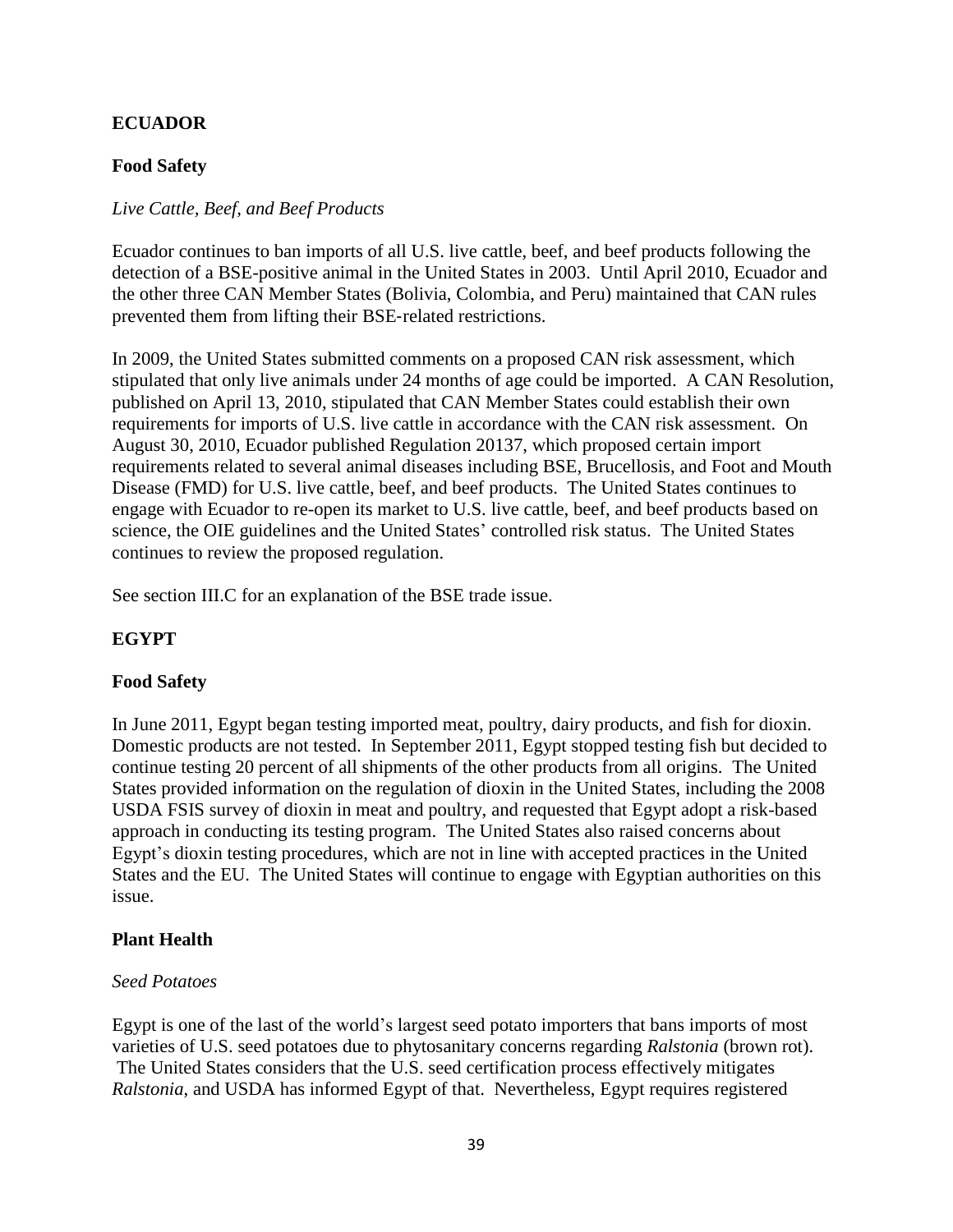varieties to undergo mandatory field trials for three seasons, as well as compliance with a host of other plant quarantine conditions. The United States has urged Egypt to develop a mutually agreeable work plan for conducting the field trials to address their concerns and facilitate commercial shipments of U.S. seed potatoes to Egypt.

## *Wheat*

In 2010, Egypt's Central Administration for Plant Quarantine (CAPQ) of the Ministry of Agriculture imposed a zero tolerance policy for the presence of *Ambrosia* (ragweed) in wheat imports, although one or more varieties of *Ambrosia* are present in all major wheat exporting countries, including in Egypt. CAPQ and the General Authority for Supply of Commodities, Egypt's state wheat buyer, later modified the restriction to provide that all wheat imports must be "free of *Ambrosia* seeds." No other country that imports U.S. wheat imposes a restriction of this kind. If *Ambrosia* seeds are detected in a shipment, CAPQ permits the wheat cargos to be discharged and cleaned. However, exporters and importers face the risk that shipments could be rejected because of this restriction. The U.S. Government and U.S. industry are working together to convince CAPQ to remove this unnecessary restriction.

# **EL SALVADOR**

# **Food Safety**

## *Live Cattle, Beef, and Beef Products*

Citing concerns over BSE, El Salvador prohibits imports of U.S. beef and beef products from cattle 30 months of age and over, as well as imports of non‐breeding cattle. The United States continues to engage with El Salvador to open fully its cattle, beef, and beef products market based on science, the OIE guidelines, and the United States' controlled risk status.

See section III.C for an explanation of the BSE trade issue.

### *Poultry*

In 2008, the CACM Member States, including El Salvador, notified the WTO of their intent to establish microbiological criteria for a number of foods, including a zero tolerance for *Salmonella* on poultry meat. The United States shared its concern with CACM members through written comments, meetings, and workshops that the proposed zero tolerance for *Salmonella* on poultry meat appeared to lack a scientific basis, because it is generally accepted by food safety experts and scientists that this pathogen cannot be entirely eliminated from raw meat, and that proper storage, handling, and cooking of raw meat reduce significantly the risk of a number of food‐borne diseases caused by *Salmonella*. Nevertheless, the final regulation that CACM adopted in 2009 retained the zero tolerance requirement for *Salmonella*. El Salvador formally adopted the final regulation on June 17, 2009. The United States continues to engage with CACM members, and their various ministries, on this issue through written comments and faceto-face meetings in September 2010, April 2011, July 2011, and February 2012.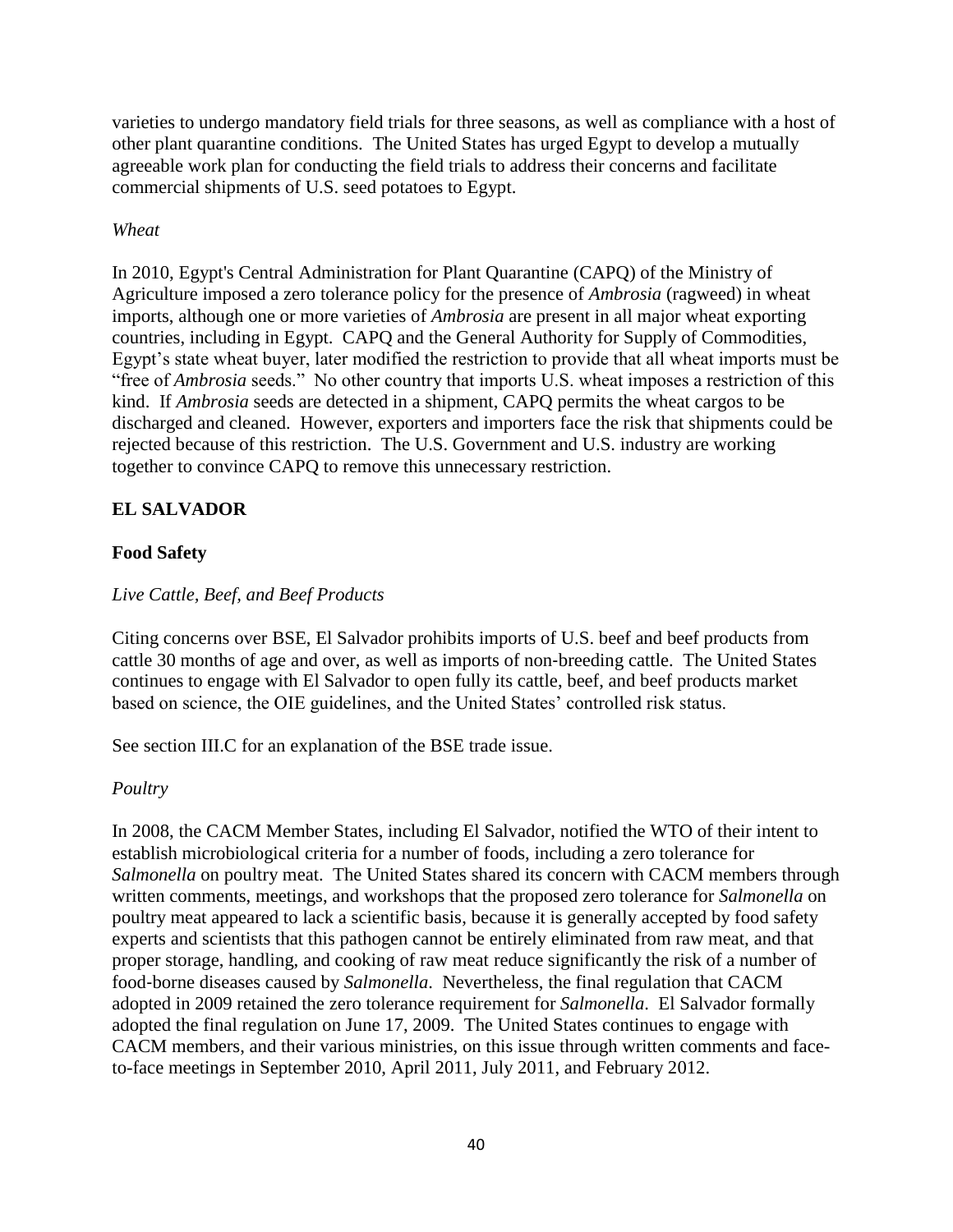## **ETHIOPIA**

### **Biotechnology**

In September 2009, Ethiopia established a biosafety law that may impose unduly burdensome documentation and testing requirements for biotech products. Ethiopia has since issued implementing regulations. U.S. officials continue to engage Ethiopian officials to express concerns about this legislation and to seek clarification regarding implementation procedures.

See section III.B for an explanation of the biotechnology trade issue.

## **EUROPEAN UNION**

### **Biotechnology**

EU measures governing the importation and use of biotech products have resulted in substantial barriers to trade. Restrictions on biotech products can result in import prohibitions on U.S.‐produced commodities and foods, as well as prohibitions on the cultivation of biotech seeds.

Under EU law, each biotech trait, as well as each combination of traits, must be approved for a specific use before an agricultural product containing or produced from that trait or traits is allowed to be imported or used in the EU. The EU approval system has two basic steps: an initial scientific assessment, followed by a "comitology" process, which involves interactions between the European Commission and the EU Member States. Even when the EU approves a particular biotechnology product, EU biotechnology legislation provides that individual Member States may invoke their own bans under a so-called "safeguard clause."

The European Food Safety Authority (EFSA) undertakes the scientific assessment. EFSA assessments of biotech products generally take longer than comparable scientific assessments in the United States and other countries. However, EFSA generally reaches the same scientific conclusion as scientific authorities in the United States and other countries. EFSA has never concluded that a biotech variety in U.S. commercial production is unsafe. If EFSA concludes that the biotech trait is as safe as its conventional counterpart, the application proceeds to the "comitology" process.

Under the "comitology" process, the European Commission first prepares an approval measure based on the scientific assessment. The Commission then submits the measure to a regulatory committee comprised of representatives from each of the 27 EU Member States. Not once in over 12 years has an EU regulatory committee accepted a proposed measure to approve a new biotech product. Instead, EU regulatory committees have always issued a "no‐decision." This non-result leads to further, time-consuming procedures in the "comitology" process. The failure of EU regulatory committees to make decisions in accordance with the EU's own scientific opinions has resulted in substantial delays in the approval of biotech products.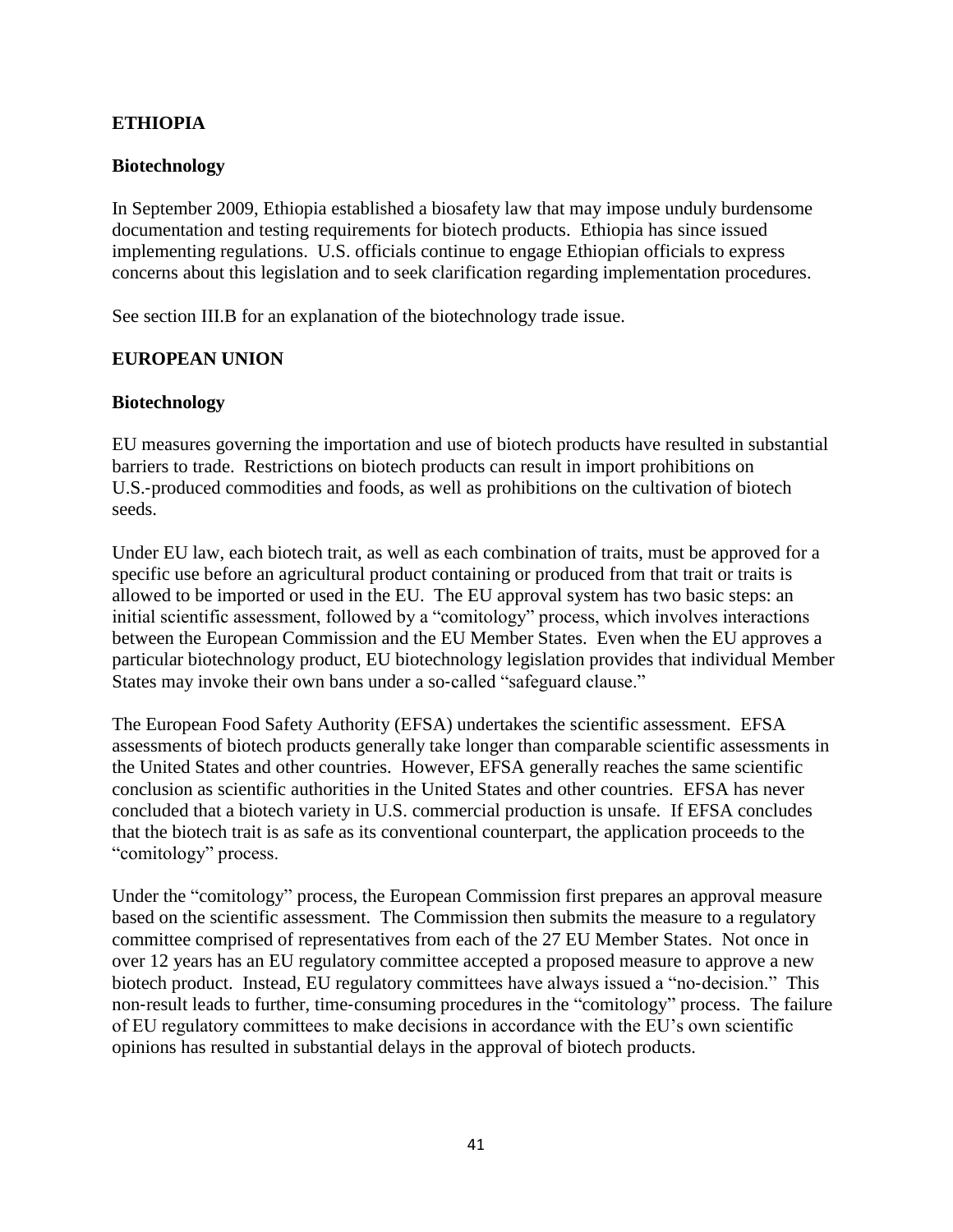In response to these types of problems, in May 2003, the United States – joined by Canada and Argentina – initiated a WTO challenge to the EU's operation of its biotech approval system. In September 2006, the WTO dispute settlement panel upheld the U.S. claims. The panel found: (1) that the EU had adopted a *de facto*, across‐the‐board moratorium on the final approval of biotech products and that the moratorium resulted in undue delays in violation of the EU's obligations under the SPS Agreement; (2) that the EU had violated its SPS obligations to consider biotech applications without undue delay with respect to 24 specific biotech product applications; and (3) that EU Member State bans on products approved in the EU prior to the moratorium were not supported by scientific evidence and were thus inconsistent with the EU's SPS obligations.

The WTO Dispute Settlement Body adopted the report in November 2006, and the EU's "reasonable period of time" for compliance expired in January 2008. At that time, the United States submitted a request to the WTO for authority to suspend trade concessions. Under an agreement with the EU, however, proceedings on the U.S. request were suspended to provide the EU an opportunity to demonstrate meaningful progress on the approval of biotechnology products. The United States continues to engage the European Commission in an effort to normalize trade in biotech products.

Dozens of biotech product applications are backed up in the EU approval system. In 2011, the EU approved only six biotech products with an average approval time of 57 months. In addition, with respect to approvals for cultivation use, the EU has not approved a single biotech product of commercial significance to the United States in over 12 years.

EU delays in biotech product approvals can result in prohibitions not only on the products subject to the delays, but also on shipments of approved varieties. Under the EU's implementation of its biotechnology legislation, the presence in U.S. grain or oilseed shipments of trace amounts of biotechnology crops that are legally grown in the United States, but not yet approved in the EU, can make U.S. crops unmarketable in the EU. In late February 2011, EU Member States approved a Commission proposal to address the presence of trace amounts of EU‐unapproved biotech products in import shipments. The new rules, which entered into force on July 20, 2011, only cover shipments of imported animal feed (thus excluding food for human consumption) and provide what appears to be an impractically low threshold level. The Commission has announced that it will assess the need to include food within the scope of the rules, but not before June 2012.

The EU has taken steps to address some but not all of the Member State bans that the WTO panel found to be inconsistent with the EU's WTO obligations. Member States have continued to adopt new bans on products approved at the EU‐level, however. In most cases, the Commission requests EFSA to issue an opinion on whether the Member State ban can be justified on a scientific basis. EFSA consistently has determined that the Member State bans lack a scientific justification. In several instances, the Commission has proceeded to draft a measure, in accordance with the EFSA scientific opinion, that would require a Member State to lift an unjustified ban. However, the EU regulatory committees have blocked each such measure, just as the regulatory committees have failed to approve new biotech varieties.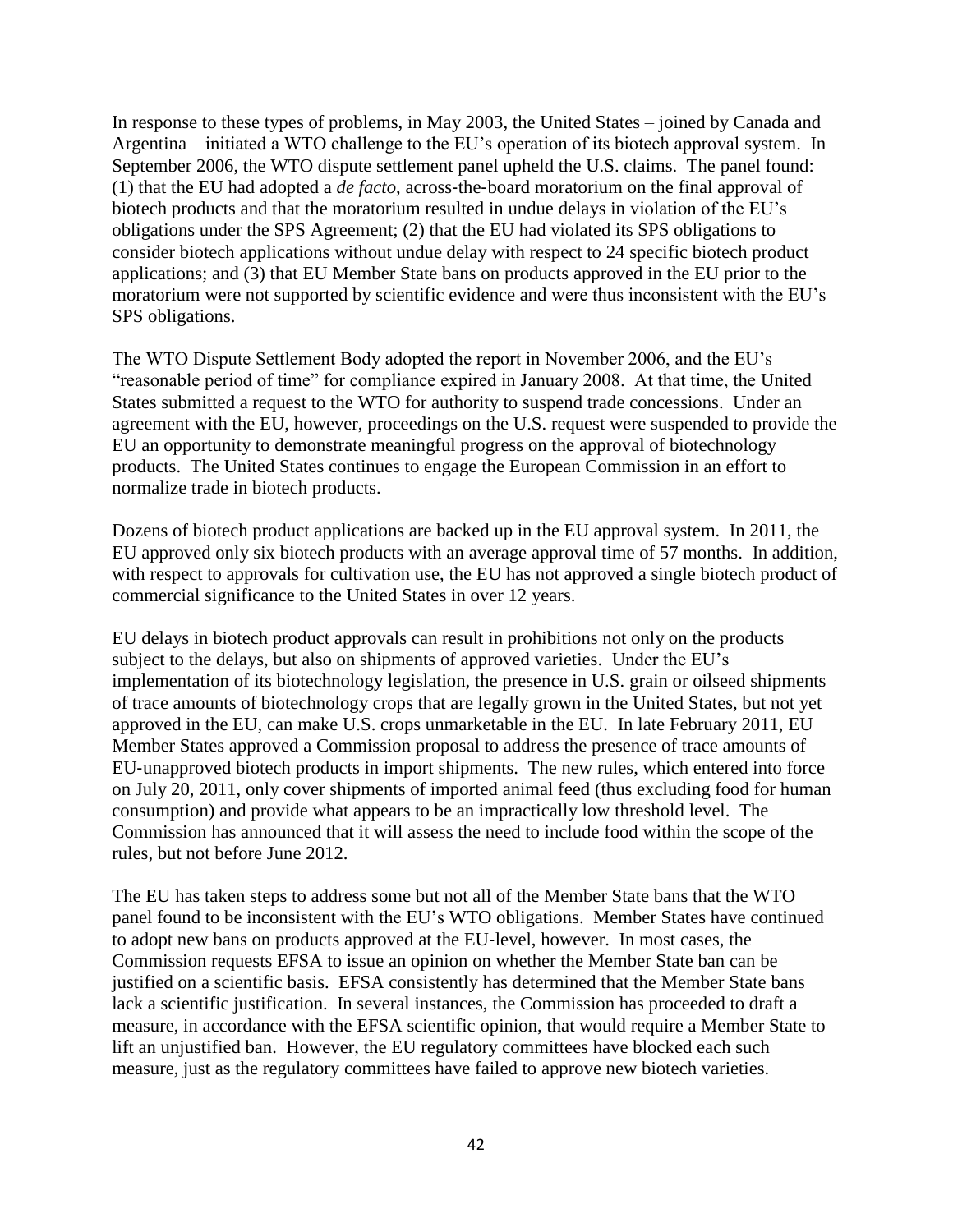In July 2010, the Commission presented a package of proposals that would expand the reasons that a Member State could use to justify bans on cultivating biotech crops in its territory. The package includes a new recommendation on the co‐existence of biotech crops with conventional and organic crops and a proposal amending the governing legislation. The recommendation on co‐existence took immediate effect. It provides Member States greater flexibility when developing national co-existence measures and allows them to define biotech-crop-free areas. The legislative proposal is still under consideration and is subject to "co-decision" by both the Member States and the European Parliament. The proposal would allow Member States to restrict or prohibit the cultivation of biotech crops in all or part of their territory. The legislative proposal does not require Member States to base any such restrictions on safety concerns, but allows the Member States to take into account other societal concerns.

The EU continues to restrict imports of U.S. long grain rice following the discovery in 2006 of the genetically engineered Liberty Link 601 (LL601) trait. Since 2006, the U.S. rice industry has effectively removed the trait through rigorous seed testing under an industry-wide protocol (called "the Seed Plan"), but European rice importers and retailers have largely refused to purchase U.S. rice out of fear of the legal and commercial consequences should a detection of the LL601 trait occur again.

See section III.B for an explanation of the biotechnology trade issue.

# **Food Safety**

### *Beef and Beef Products – Hormones*

In May 2009, the United States signed a memorandum of understanding (MOU) with the EU to resolve on a provisional basis their WTO dispute over U.S. beef raised with growth‐promoting hormones. The MOU, which took effect in August 2009, provides additional duty-free access to the EU market for high quality beef produced from cattle that have not been raised with growth-promoting hormones  $-20,000$  MT in each of the first three years, increasing to  $45,000$ MT beginning in the fourth year. Under the MOU, the United States may maintain the additional duties it had in place on EU products as of March 2009 but committed not to impose new duties on EU products during the initial three‐year period and to eliminate all retaliatory import duties during the fourth year.

Pursuant to the MOU, the two sides may elect to begin a second phase of market openings in August 2012. Under this procedure, the EU would increase its beef import quota to at least 45,000 MT and the United States would lift its remaining additional duties. In compliance with a decision of the United States Court of Appeals for the Federal Circuit, USTR terminated the additional U.S. duties in advance of the August 2012 start date for the optional second phase. The EU has started its approval procedure to increase the EU quota to 45,000 MT.

The United States will continue to monitor EU implementation of the MOU, as well as other developments affecting access to the EU market for U.S. beef products.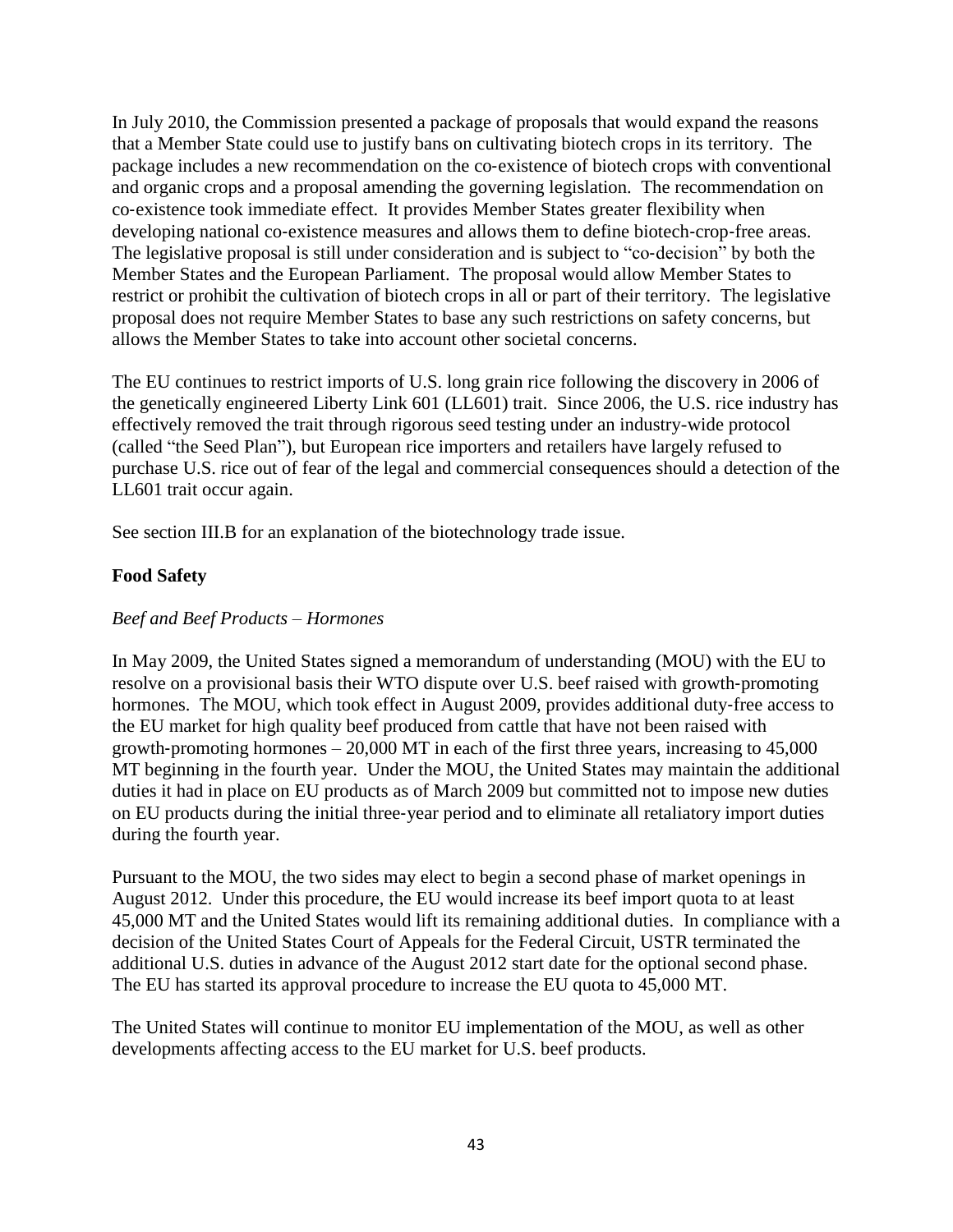### *Beef – Pathogen Reduction Treatments*

In December 2010, USDA requested the Commission to approve the use of lactic acid as a pathogen reduction treatment (PRT) in processing of beef carcasses and meat. The Commission subsequently requested EFSA do a risk assessment on the use of lactic acid as a beef PRT. In July 2011, EFSA issued its risk assessment, which concluded that beef treated with lactic acid as a PRT is safe for human consumption. The Commission has since drafted a proposed regulation on lactic acid. The United States continues to closely monitor developments.

### *Cherries*

The EU requires cherries to be free of *Monilinia fructicola* (brown rot) and requires documentation that controls have been applied in the field. This requirement limits the supply of U.S. cherries that would otherwise qualify for export to the EU. While brown rot is known to also exist in some EU Member States, the EU does not require the same field trials for EU Member States where brown rot is found. The United States is currently engaged with EFSA to find a resolution to this issue.

### *Food Additives – Colors*

On July 20, 2010, the EU implemented regulations that require manufacturers to apply hyperactivity risk warning labels on food products containing any of six synthetic colors (Sunset Yellow, Quinoline Yellow, Carmoisine, Allura Red, Tartrazine, and Ponceau 4R). The labels must state that the color "may have an adverse effect on activity and attention in children." Moreover, discussions are now underway in the EU to expand the list of additives for which warning labels will be required. The United States has asked the EU to provide more information about the alleged risks posed by these synthetic colors.

The certified equivalents of three of the six colors (Sunset Yellow, Allura Red, and Tartrazine) are approved for use in food by FDA and are widely used by the global food industry. FDA also has approved the use of Quinoline Yellow's certified equivalent for use in drugs, cosmetics, and medical devices. The warning labels that the EU mandates are neither required in the United States nor justified by Codex guidelines (either adopted or currently proposed).

The EU's list of colors and the subject of hyperactivity was addressed in a much-criticized research piece known as the Southampton Study. This study concluded that these six color additives presented a risk of hyperactivity. In November 2009, EFSA released scientific opinions that contradicted the results of the Southampton Study, concluding that the currently available data did not substantiate a link between the individual color additives and possible behavioral effects.

The United States disagrees that FDA‐certified color additives have negative health impacts for children when these colors are included in food products in amounts prescribed under U.S. law, and therefore, it does not consider that warning labels are necessary. The United States is continuing to engage the EU in technical discussions on this issue. The U.S. confectionary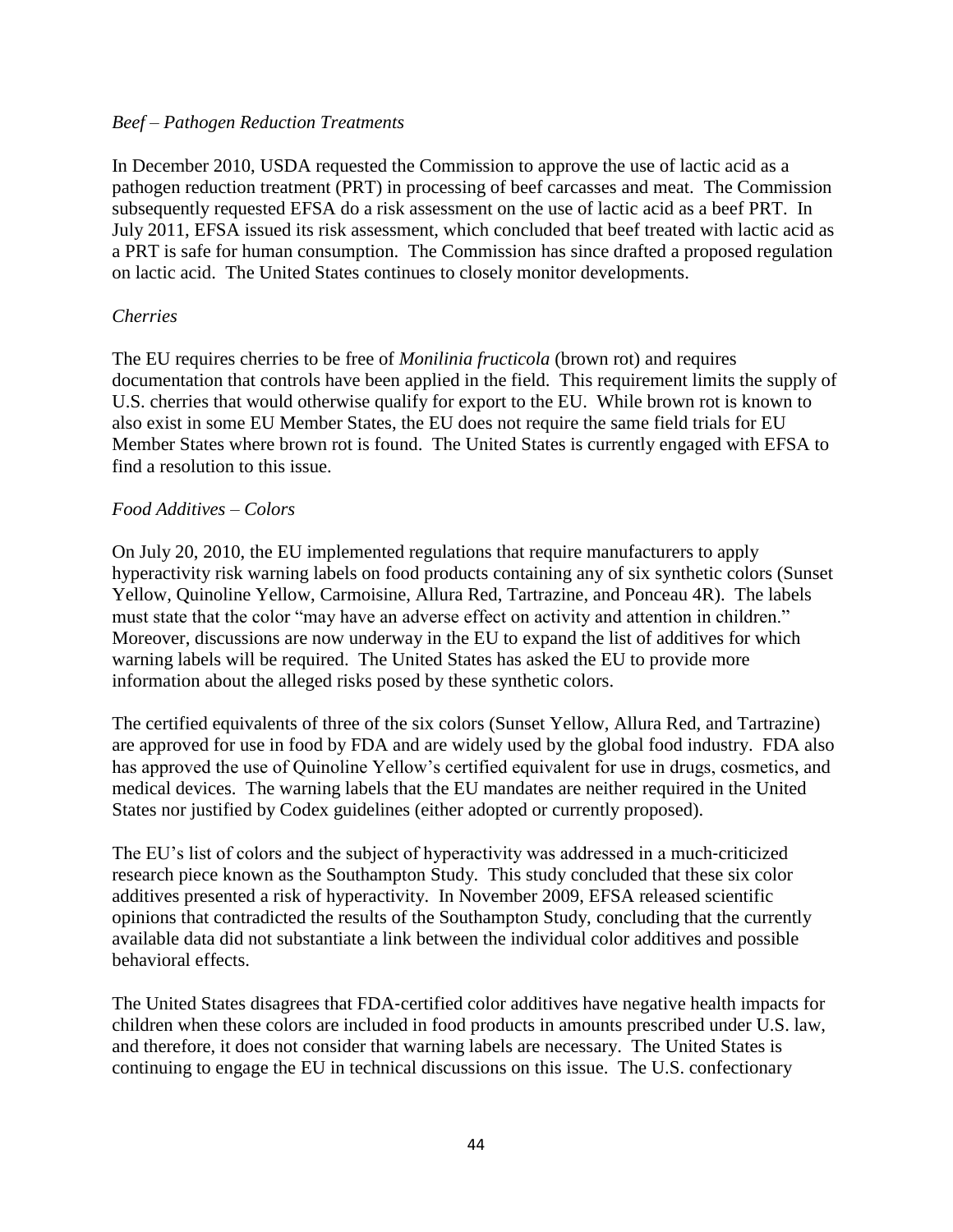industry believes EU labeling requirements for color additives disadvantage U.S products in the EU market.

### *Poultry – Pathogen Reduction Treatments*

In 1997, the EU began blocking imports of U.S. poultry products that have been processed with PRTs. The EU has further prohibited the marketing of poultry as "poultry meat" if it has been processed with PRTs. In late 2002, the United States requested the EU to approve the use in processing poultry intended for the EU market of four PRTs that are approved for use in the United States: chlorine dioxide, acidified sodium chlorite, trisodium phosphate, and peroxyacids.

Between 1998 and 2008, various EU agencies issued scientific reports concerning poultry processed with these PRTs. Taken together, the reports conclude that residues of these PRTs do not pose a health risk to consumers.

In May 2008, the European Commission, after years of delay, prepared a proposal that approved the use of the four PRTs for processing of poultry, but imposed highly trade restrictive conditions that did not appear to be based on science. EU Member States rejected the Commission's flawed proposal, first at the regulatory committee level and then, in December 2008, at the ministerial level.

In January 2009, the United States requested consultations with the EU on whether the EU's failure to approve the four PRTs was consistent with the EU's commitments under various WTO agreements, including the SPS Agreement. The United States and the EU held those consultations in February 2009 but failed to resolve the matter. In November 2009, the WTO Dispute Settlement Body established a panel to address the matter. That litigation is pending.

### *Ractopamine*

The EU currently maintains a ban on pork produced with ractopamine, a veterinary drug that promotes lean meat growth in pigs and certain other farm animals, despite scientific evidence indicating that ractopamine is safe. As a consequence of this ban, U.S. pork exporters must participate in the burdensome *Pork for the EU Program* to verify that the pork has not been produced using ractopamine. In addition, U.S. pork shipments to the EU must undergo expensive laboratory testing to verify the absence of ractopamine residue. These requirements, which appear to lack scientific justification, act as a major impediment to U.S. pork exports to the EU, confining U.S. exports to a small group of U.S. suppliers.

### *Seafood*

Prior to 2008, the EU authorized imports of U.S.‐origin molluscan shellfish under the terms of the United States‐European Community Veterinary Equivalence Agreement. In 2008, the Commission's Directorate General for Health and Consumers notified FDA that the import approval for U.S.‐origin molluscan shellfish would expire at the end of 2009. Despite high‐level U.S. Government engagement on the issue, the EU began barring imports of all U.S.‐origin molluscan shellfish other than scallops in July 2010.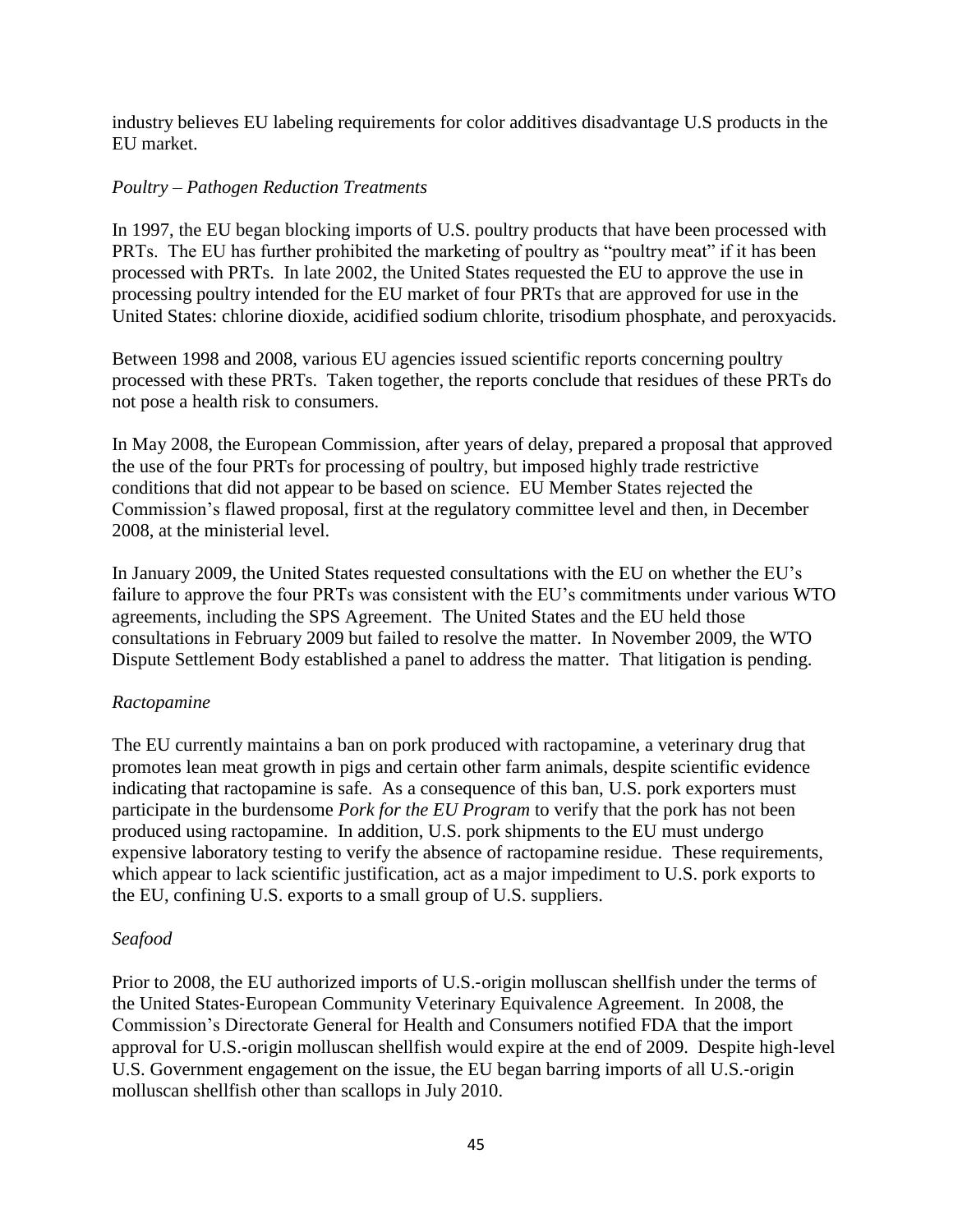The U.S. Government has actively engaged with the European Commission on this issue and has provided the EU sufficient evidence that U.S. molluscan shellfish are safe to consume. The United States believes that the EU has the information it needs to allow imports of U.S. molluscan shellfish to resume.

## **Animal Health**

### *Animal By-Products*

In 2002, the EU published Regulation (EC) 1774/2002, which established problematic new requirements related to BSE for marketing animal by-products that are not intended for human consumption, including by-products used in materials intended for animal consumption. Some of the previously high volume U.S. exports that this regulation barred included pet food, tallow, and other animal protein products. In most cases, the requirements appeared to be unwarranted.

In 2009, the EU published Regulation (EU) 1069/2009 to begin the replacement of Regulation (EC) 1774/2002. This regulation addressed many major U.S. concerns, but also raised additional concerns. Regulation (EU) 1069/2009 did not change the requirements for importing animal byproducts into the EU, but laid the groundwork for Regulation (EU) 142/2011, which did replace the requirements for importing tallow.

Regulation (EU) 142/2011, which took effect in March 2011, does allow limited U.S. tallow to be exported for certain purposes, mainly for the production of biodiesel. However, U.S. industry has found the requirements, which exceed OIE recommendations for tallow processing and channeling protocols, to be overly burdensome. Notably, the regulation continues to block U.S. exports of products containing tallow, which the OIE does not consider a BSE risk. This includes products such as pet food and ingredients containing protein-free tallow, and tallow for livestock consumption, renewable fuel production, organic fertilizers, and soil. As a result, U.S. industry has not begun to export these products. In addition, the EU is currently revising its regulations to require processing techniques that are not practiced in the United States. The U.S. Government has requested an opportunity to comment on the upcoming changes before they are finalized, but the EU has not yet provided a current draft.

### *Milk*

The EU limits the number of white blood cells in raw milk, as measured by the somatic cell count (SCC) level, as part of its public health requirements for dairy product imports. This requirement is burdensome for U.S. exporters as the FDA allows raw milk to be sold in the United States with higher SCC levels than the EU does. Moreover, the FDA considers the SCC level to be a quality rather than food safety criteria and as such SCC should not be required for public health purposes. The United States will continue to work with EU authorities to resolve this issue.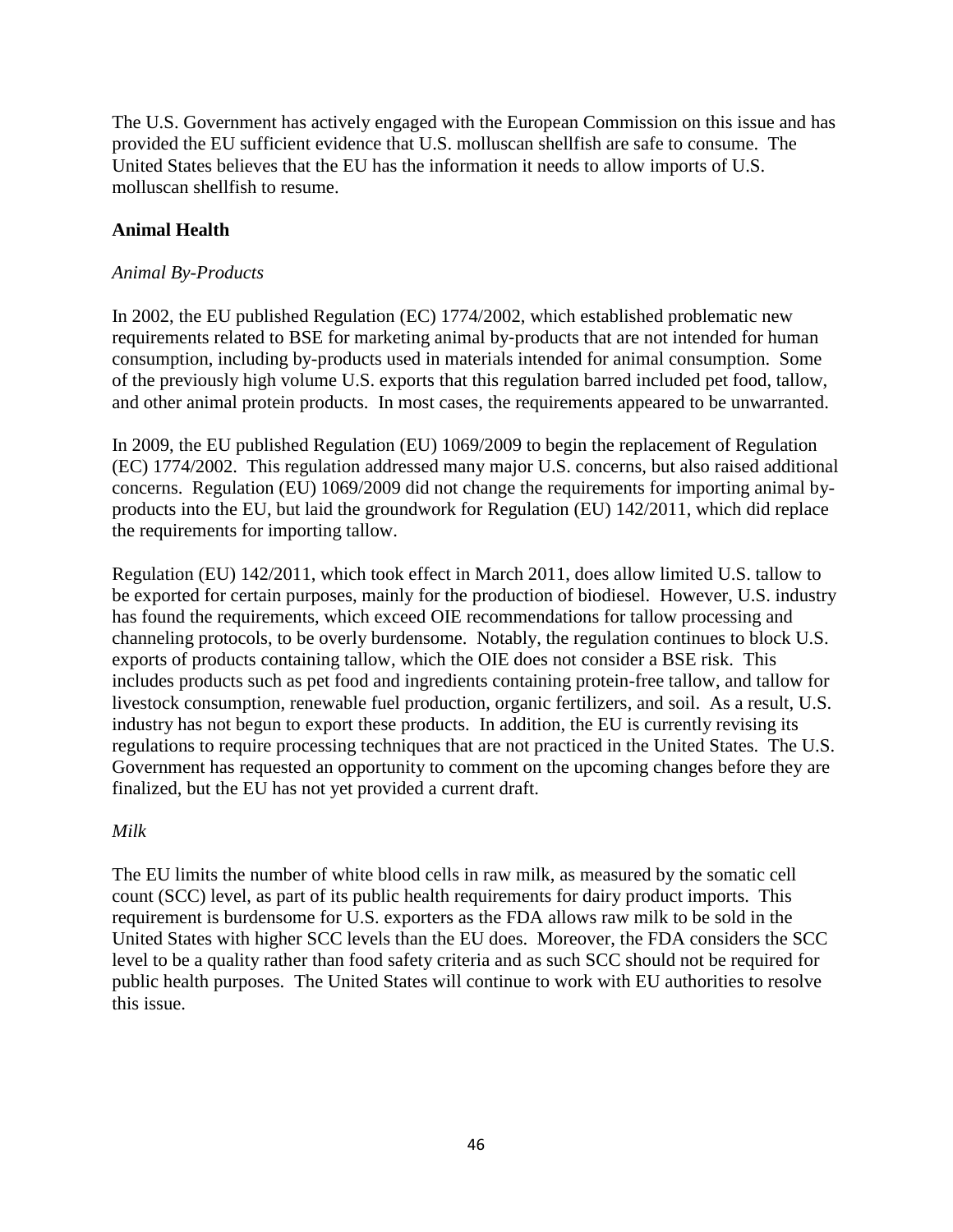## **EU Country Specific Issues**

### Austria

### *Biotechnology*

Since 1997, Austria has maintained a series of cultivation and import bans on agricultural products derived from modern biotechnology. The United States challenged several of these bans at the WTO, which found them inconsistent with Austrian and EU obligations under the SPS Agreement. In May 2008, Austria lifted its import bans on the MON 810 corn (a pest‐resistant corn variety) and T25 biotech corn varieties but left in place its cultivation ban on these varieties. Moreover, in July 2008, Austria issued new import bans on MON 863 corn as well as on three rapeseed (canola) lines.

See section III.B for an explanation of the biotechnology trade issue.

### Bulgaria

### *Biotechnology*

In March 2010, Bulgaria issued a new biotechnology law, which prohibits the cultivation of biotech crops in all protected regions, as well as surrounding areas. The combined restrictions cover the entire country and, in effect, ban all biotech field trials and production. In addition, the law requires the Minister of Agriculture to invoke a "safeguard clause" for a particular biotech crop in Bulgaria whenever another Member State applies a safeguard clause for that same crop in its own territory. Separately, in July 2010, Bulgaria enacted a prohibition on the use of biotechnology products and ingredients in the production of foods for children and in baby food. The new regulation also banned distribution and sale of biotech foods and food products in nurseries, kindergartens, and schools, as well as in retail outlets and within 100 meters of such establishments. The United States has raised concerns with these measures with the government of Bulgaria and has asked Bulgaria to provide justifications for them.

See section III.B for an explanation of the biotechnology trade issue.

### France

### *Biotechnology*

Cultivation in France of MON 810 grew from 500 hectares in 2005 to 22,000 hectares in 2007. However, in January 2008, following a review by a new "interim" biotechnology authority, France banned the cultivation of MON 810 and invoked the "safeguard" clause under EU regulations.

In October 2008, EFSA found that France had presented no scientific basis to justify the safeguard measure. Nonetheless, France has left in place its ban on the cultivation of MON 810.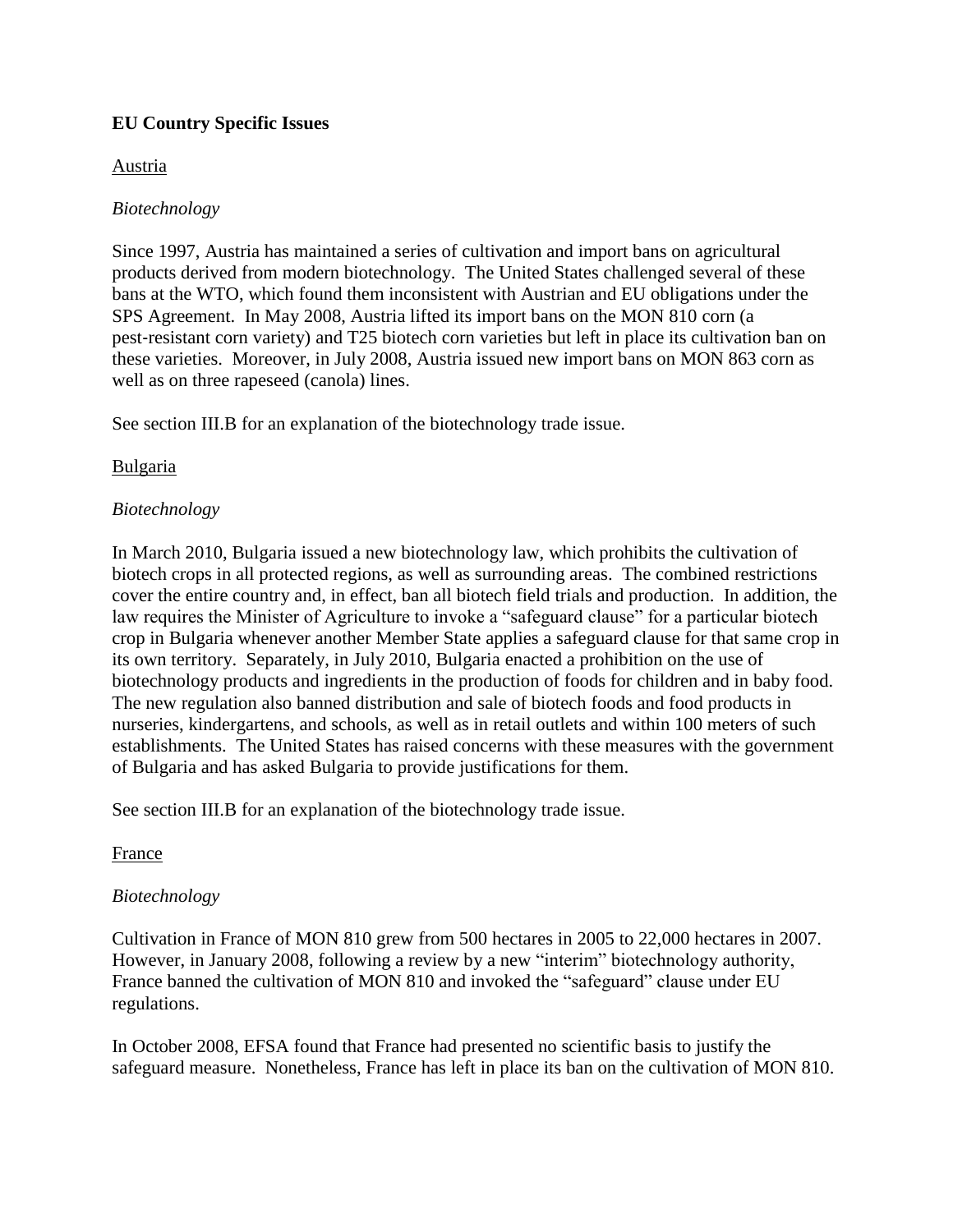See section III.B for an explanation of the biotechnology trade issue.

## Germany

## *Biotechnology*

In 2009, Germany banned the cultivation of MON 810 corn and invoked the "safeguard" clause under EU regulations. EFSA determined that Germany had not presented any scientific evidence to justify the new ban. Despite the EFSA evaluation, the German Agricultural Ministry has maintained the MON 810 ban.

See section III.B for an explanation of the biotechnology trade issue.

### **Greece**

### *Biotechnology*

Greece maintains a ban on all biotech cultivation as well as the importation of several biotech products. Since April 2005, Greece has implemented and extended bans on MON 810. In July 2008, EFSA determined that Greece's ban lacked a scientific basis. Nevertheless, in August 2009, Greece extended the ban for another two years and expanded the measure to include cultivation. Greece now maintains its bans on MON 810 by invoking the "safeguard clause" discussed above.

See section III.B for an explanation of the biotechnology trade issue.

## **Hungary**

## *Biotechnology*

In 2011 Hungary implemented new rules relating to biotech seed testing. The testing policy does not address any identifiable environmental or health risks, the testing methodologies are not transparent, and test results may not be challenged on technical grounds. In senior level meetings, USDA registered concern with how Hungary is handling the issue of seed testing and advocated the importance of science-based, transparent regulations to agricultural investment.

Hungary maintains three differing testing policies based on the origin of the seed. Seed produced in Hungary is subject to random testing for the presence of GE products, but no comprehensive testing and certification is required. Seed imported from another EU Member State is required to have a testing certificate from an accredited EU lab. Seed imported from a third country requires testing by a Hungarian government lab. As the Hungarian labs do not follow transparent processes, do not use standard methodologies, and do not allow test results to be challenged, non-EU seed producers appear to be at a disadvantage to EU seed producers.

See section III.B for an explanation of the biotechnology trade issue.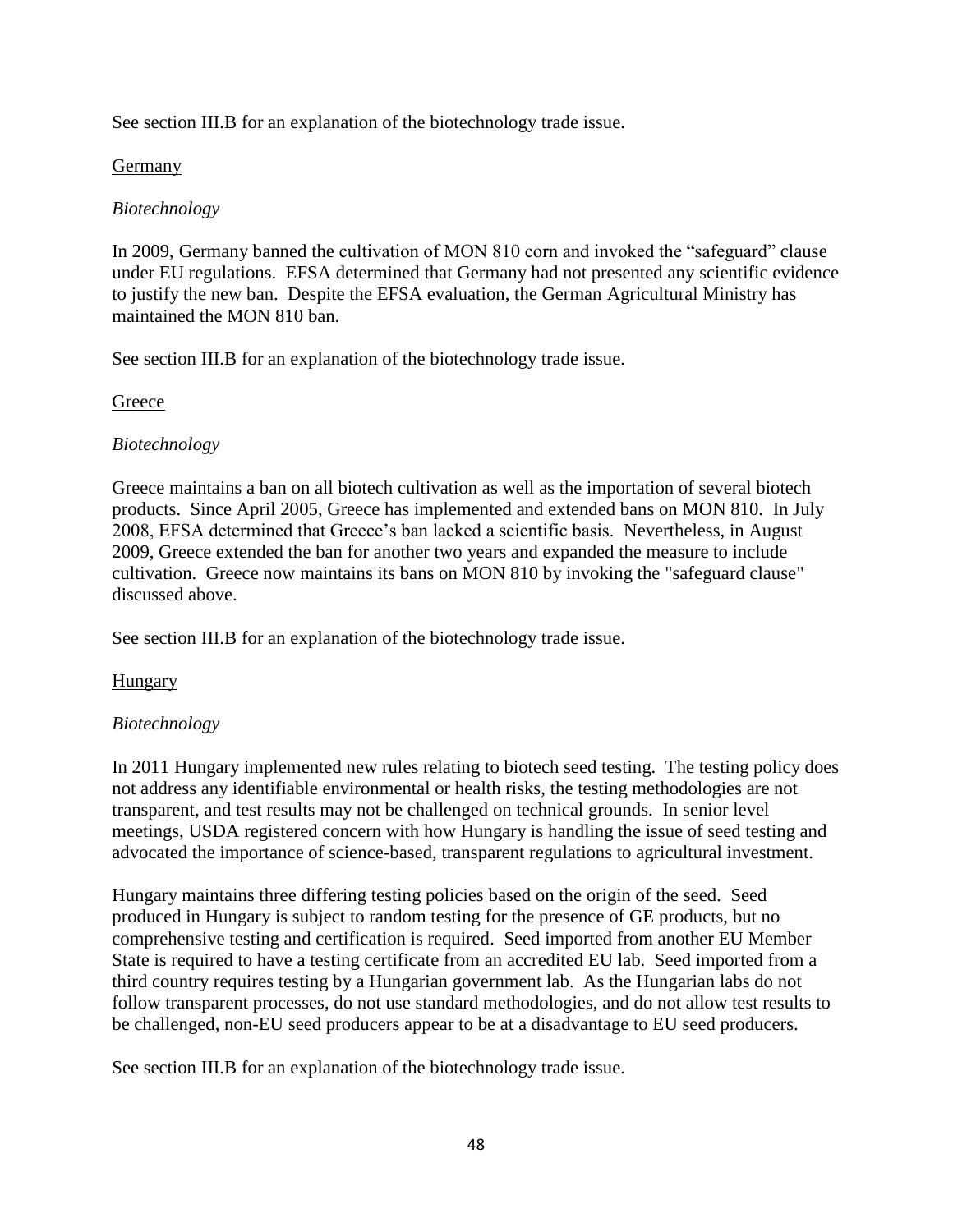### Italy

## *Biotechnology*

Numerous actions attest to the fact that Italy is pursuing a GE-free strategy. Italy has one of the most anti-biotech voting records in the EU and has failed to authorize biotech field trials despite EU ministerial approval. For the past decade, Italy has maintained a *de facto* ban on the cultivation of EU-approved biotech crops by creating fragmented national and regional biotech authorities in addition to the EU authority. Moreover, Italy has not established a national legal framework for the cultivation of GE products.

Italy did not notify the EU of its deviation, and as a consequence, jurisdiction for establishing if there is a conflict between the EU and Italian rules rests with EU and Italian courts. However, the courts have failed to find jurisdiction. Italy also requires mandatory co-existence (keeping GE and non-GE products separate during production) rather than the recommended EU regulations. Seed importers report that they are subject to criminal penalties for the adventitious (*i.e.*, accidental or unintended) presence of biotech seeds in commercial shipments of nonbiotech seeds.

### **Latvia**

### *Biotechnology*

On June 18, 2009, Latvia modified its Law on Circulation of Genetically Modified Organisms to grant decision‐making authority on biotech cultivation to local municipalities. Since passage of the law, 95 percent of the 109 municipalities in Latvia have banned the cultivation of biotech crops in response to strong consumer activism and tacit support of the Ministry of Environment. According to Latvia's Ministry of Environment, the basis for the current regulation is the "EU Environment Ministers agreement ‐ Council Conclusions," which notes that biotech–free zones can be created on the basis of voluntary agreements among the "economic operators" in an area.

Prior to June 18, 2009, Latvian law provided that only the Cabinet of Ministers could prohibit biotech plantings and such a decision had to be based on scientific evidence that a specific biotech crop posed safety concerns for the environment, health, or economy. The United States has engaged the government of Latvia regarding this shift in policy and has requested further information about the basis for the current biotech cultivation bans.

See section III.B for an explanation of the biotechnology trade issue.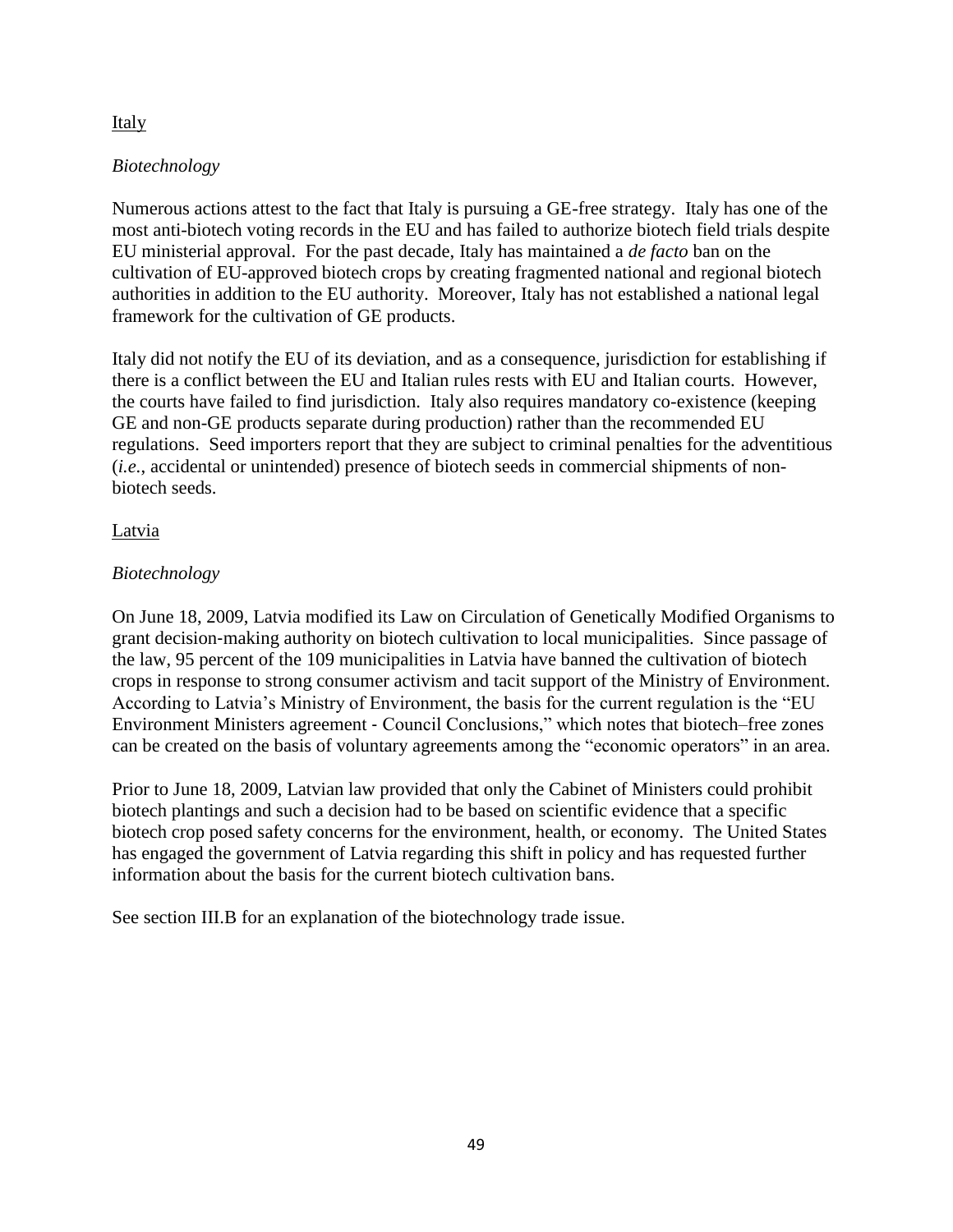### Luxembourg

### *Biotechnology*

In March 2009, Luxembourg banned the cultivation of MON 810. EFSA found that Luxembourg's ban lacked a scientific basis, yet the ban remains in place.

See section III.B for an explanation of the biotechnology trade issue.

## Poland

## *Biotechnology*

Since 2006, Poland has not only opposed the approval of biotech crops at the EU level, but has taken official steps to become "GE‐free." In 2006, Poland passed legislation that banned the sale and registration of biotech seeds, restricted Polish representatives to the European Parliament from supporting pro-biotechnology legislative proposals, and prohibited the importation, production, and use of animal feed derived from biotech crops beginning in August 2008. On July 27, 2008, Poland's president authorized a delay through January 1, 2013, in implementing the provisions of the law governing animal feed. Separately, the Polish Parliament is in the process of preparing comprehensive legislation to regulate registration, research, production, and trade in products derived from modern biotechnology. The new law is expected to be completed in the first half of 2012.

See section III.B for an explanation of the biotechnology trade issue.

## Portugal

## *Biotechnology*

In May 2010, the Autonomous Region of Madeira (a Portuguese archipelago) became the first region of the EU to declare itself free of biotech cultivation after the European Commission failed officially to oppose Madeira's request by the legislated deadline. Madeira's authority for the ban was further codified when, in July 2010, the Commission announced new "co-existence" measures that authorize Member States to allow, restrict, or ban the cultivation of biotech crops in part or all of their territory. The net effect of the Madeira biotech-free declaration is that no biotech crops can be grown in Madeira. The United States has raised this issue in bilateral meetings with Portugal.

See section III.B for an explanation of the biotechnology trade issue.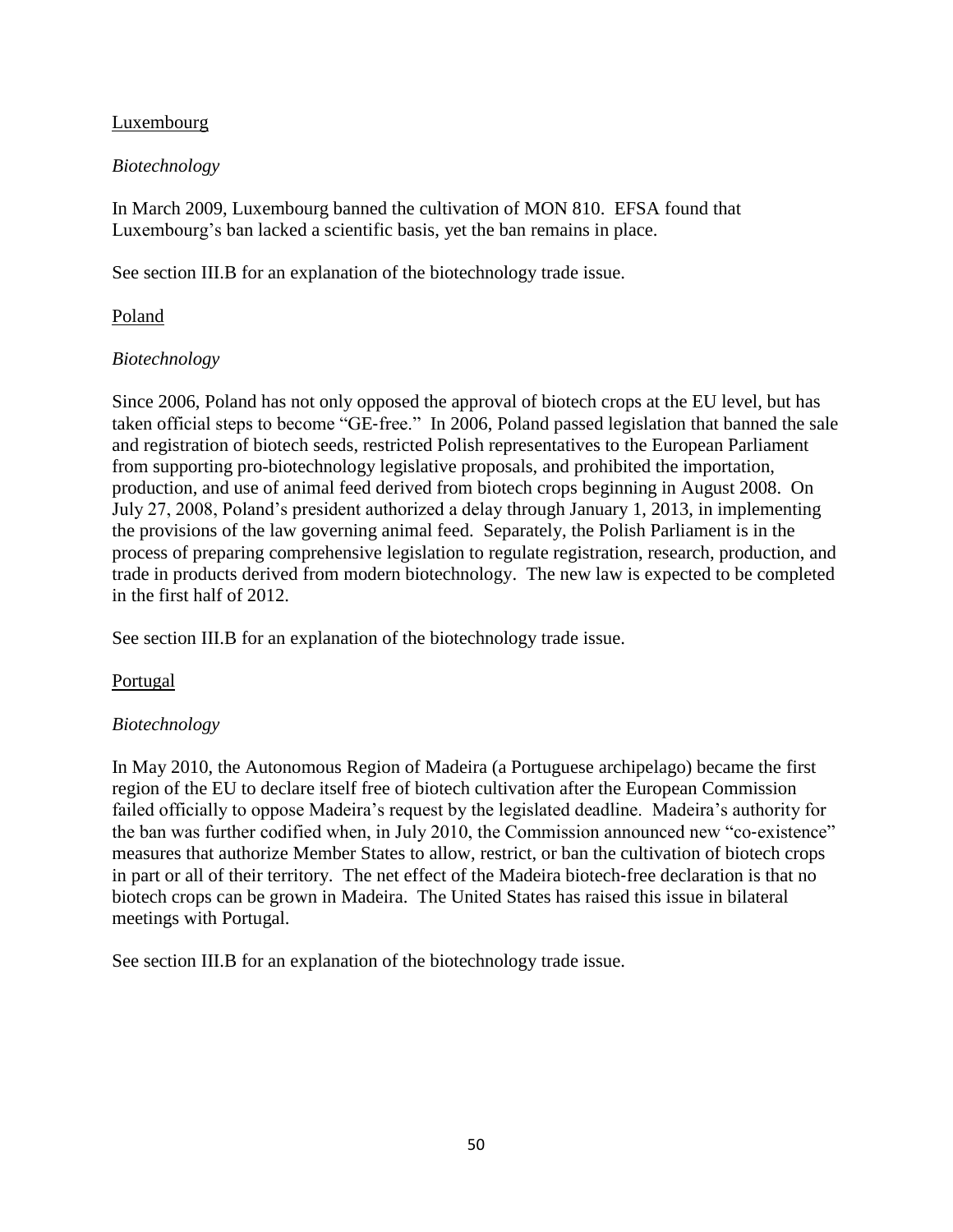## **GUATEMALA**

### **Food Safety**

#### *Poultry*

In 2008, CACM Member States, including Guatemala, notified the WTO of their intent to establish microbiological criteria for a number of foods, including zero tolerance for *Salmonella*  on poultry meat. The United States shared with CACM Members through written comments, meetings, and workshops, its concern that the proposed zero tolerance for *Salmonella* on poultry meat appeared to lack a scientific basis. The United States explained that it is generally accepted by food safety experts and scientists that this pathogen cannot be entirely eliminated from raw meat and that proper storage, handling, and cooking of raw meat reduce significantly the risk of a number of food‐borne diseases caused by *Salmonella*. Nevertheless, the final regulation that CACM adopted in 2009 included the zero tolerance requirement for *Salmonella*. Guatemala adopted the final regulation on July 19, 2009. The United States has continued to engage with CACM Member States on this issue through written comments and in face-to-face meetings held in September 2010, April 2011, July 2011, and February 2012.

### **GULF COOPERATION COUNCIL**

#### **Food Safety**

In May 2007, Bahrain notified the WTO of proposed procedures meant to harmonize food safety import requirements among Gulf Cooperation Council (GCC) Member States (Bahrain, Kuwait, Oman, Saudi Arabia, Qatar, and the United Arab Emirates). The United States and other WTO Members provided comments outlining significant concerns with the procedures, which appeared to lack a scientific basis and which would substantially disrupt food exports to GCC Member States. In early 2011, the GCC submitted proposed revised import procedures to the WTO. In September 2011, the United States provided written comments on the revised procedures to the GCC. The GCC is currently studying the comments, and the United States continues to monitor the issue closely.

### **HONDURAS**

#### **Food Safety**

#### *Poultry*

In 2008, CACM member states, including Honduras, notified the WTO of their intent to establish microbiological criteria for a number of foods, including zero tolerance for *Salmonella*  on poultry meat. The United States shared with CACM members through written comments, meetings, and workshops, its concern that the proposed zero tolerance for *Salmonella* on poultry meat appeared to lack a scientific basis. The United States explained that it is generally accepted by food safety experts and scientists that this pathogen cannot be entirely eliminated from raw meat and that proper storage, handling, and cooking of raw meat reduce significantly the risk of a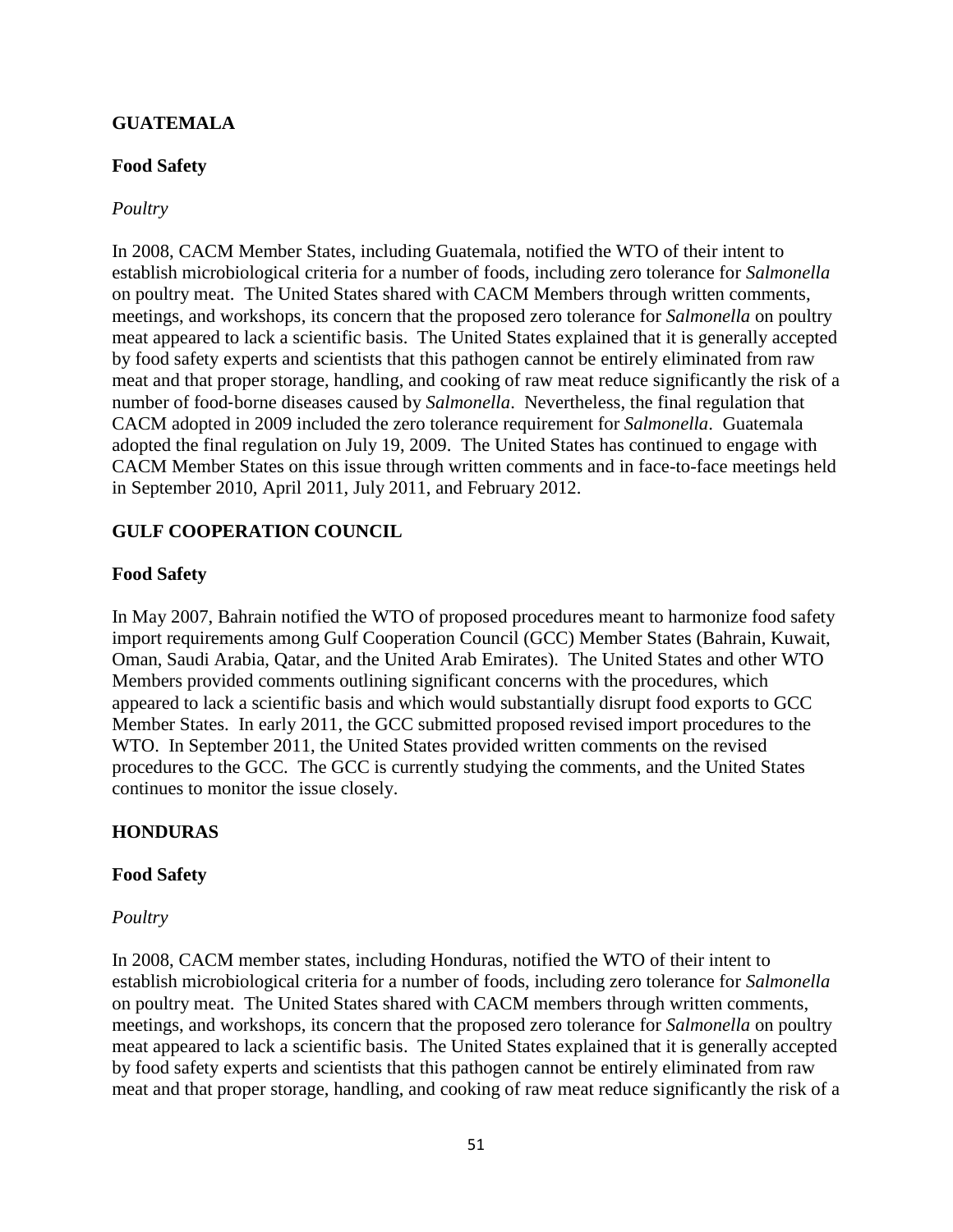number of food‐borne diseases caused by *Salmonella*. Nevertheless, the final regulations that CACM adopted in 2009 included zero tolerance requirement for *Salmonella*. Honduras adopted the final regulation on July 19, 2009. The United States has continued to engage with CACM members on this issue through written comments and in face-to-face meetings held in September 2010, April 2011, July 2011, and February 2012.

# **HONG KONG**

## **Food Safety**

## *Beef and Beef Products*

In December 2005, Hong Kong partially re‐opened its market to deboned beef from cattle less than 30 months of age accompanied by numerous restrictions that appear to be inconsistent with the OIE guidelines. These unwarranted restrictions discouraged limited U.S. beef exporters from shipping to Hong Kong. In October 2009, Hong Kong authorities conducted a verification visit to beef processing facilities in the United States. In August 2010, Hong Kong provided a report of its findings from the site visits, to which the United States subsequently responded. The United States continues to engage with Hong Kong to open fully its market for all U.S. beef and beef products based on science, the OIE guidelines, and the United States' controlled risk status.

See section III.C for an explanation of the BSE trade issue.

## **INDIA**

## **Food Safety**

## *Dairy Products*

Since 2003, India has imposed unwarranted SPS requirements on dairy imports, which have essentially precluded U.S. access to India's dairy market, one of the largest in the world. For example, India requires the U.S. Government to certify that any U.S.-origin milk destined for India has been treated to ensure the destruction of *paratuberculosis*, which according to India, is linked to Crohn's Disease. Despite repeated requests from the United States, India has not provided scientific evidence to substantiate this assertion, and has declined to take into account evidence to the contrary submitted by the United States. The United States maintains that the presence of *paratuberculosis* in dairy products does not pose a human health risk, and India should not make elimination of this bacterium a condition for issuing a sanitary export certificate for U.S. dairy products.

See section III.A for an explanation of the export certification trade issue.

## *Pork*

The Indian import certificate for pork requires that importers make an attestation that the imported pork does not contain any residues of pesticides, veterinary drugs, mycotoxins, or other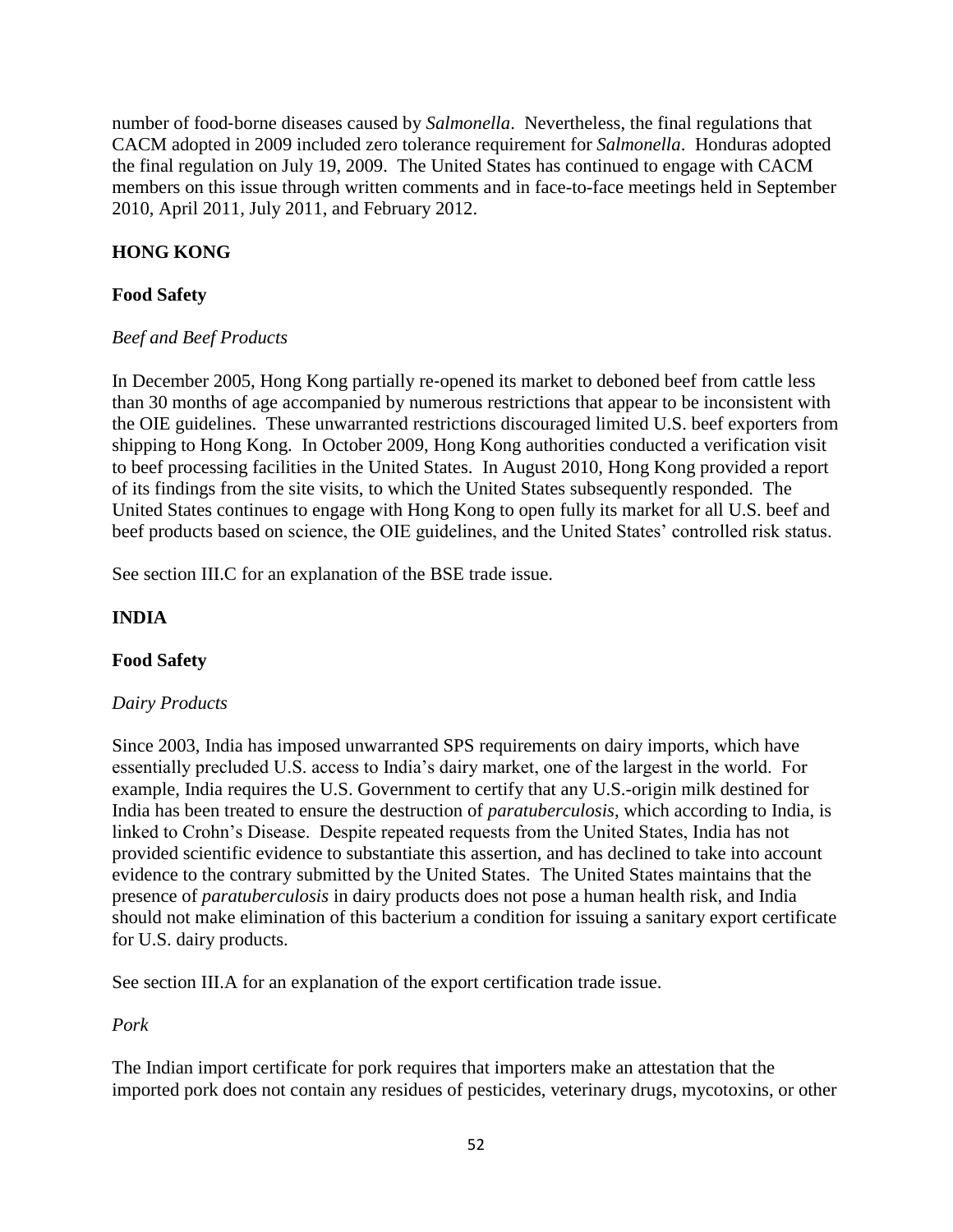chemicals above the MRLs prescribed in international standards. However, these certificates fail to identify specific compounds and their corresponding international limits. India also limits pork imports to meat derived from animals that were never fed ruminant derived protein, requires vague animal health attestations, and demands extra inspections that do not appear to be consistent with international standards. India also prohibits imports of pork products obtained from animals raised outside the United States even if they were legally imported into the United States before slaughter. Further, certificates are valid for only six months, and a separate import permit must be obtained for each imported lot. The United States has requested India's authorities to perform a risk assessment to support its restrictions on pork imports and continues to press India to lift the restrictions.

See section III.A for an explanation of the export certification trade issue.

## **Animal Health**

### *Poultry and Swine*

Since 2006, India has banned imports of U.S. poultry, swine, and related products purportedly because of LPAI outbreaks in the United States. The United States has repeatedly raised concerns in the WTO SPS Committee about India's import bans, and has discussed these concerns with Indian officials numerous times, including in a high‐level dialogue under the U.S.‐India Trade Policy Forum. The United States and other trading partners have demanded that India lift its ban.

India also continues to require AI certification statements for dry processed pet food. This requirement does not appear to be consistent with OIE guidelines and has effectively stopped imports of the product.

While the United States continues to raise these concerns in bilateral and multilateral fora, the United States requested consultations with India regarding its import ban pursuant to the WTO dispute settlement procedures on March 6, 2012.

See section III.A for an explanation of the export certification trade issue and section III.D for an explanation of the AI trade issue.

## **Plant Health**

### *Wheat and Barley*

India maintains zero-tolerance standards for certain plant quarantine pests, such as weed seeds and ergot, which block U.S. wheat and barley imports. Bilateral discussions to resolve these issues, including at the senior official level, have achieved little success to date. On June 28, 2011, U.S. and Indian officials discussed this issue, and India agreed to collaborate further by exchanging ergot strains and testing them on barley under controlled conditions.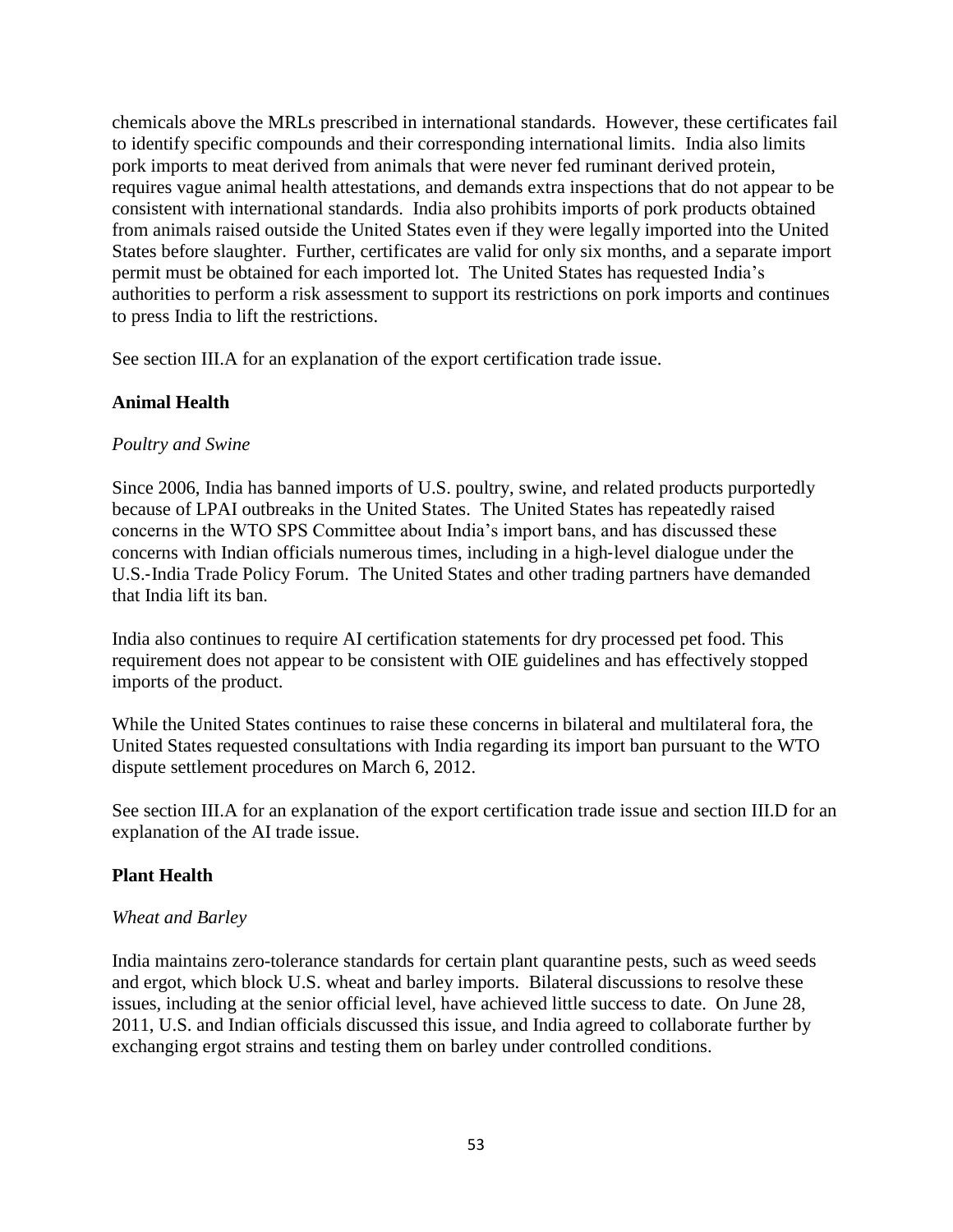### **INDONESIA**

### **Animal Health**

### *Animal Derived Products*

In October 2009, Indonesia announced Law 18/2009, which requires companies that export animal‐derived products, such as dairy and eggs, to Indonesia to complete a pre‐registration process with the Indonesian Trade Ministry. The law allows imports of these products only from facilities that the Indonesian authorities have individually audited and approved. Indonesia issued implementing regulations in November 2011 that impose overly stringent requirements concerning animal health and food safety. To date, Indonesia has not notified the WTO of Law 18/2009.

In an effort to resolve Indonesian concerns about U.S. dairy exports, in September 2011 the United States hosted a team of Indonesian inspectors that audited the U.S. food safety system for dairy products as well as a representative sample of dairy establishments. The Indonesian team provided the United States an audit report within two months after the audit concluded, and agreed to a simplified questionnaire for U.S. dairy facilities seeking to pre-register. The United States and Indonesia are currently working together to develop a new, transparent system for U.S. establishments to become eligible to export dairy products to Indonesia. At the same time, the United States will continue to work to resolve impediments under Indonesian law to imports of U.S. meat and poultry, including the restrictive regulations that Indonesia has put in place to implement Law 18/2009.

### **Plant Health**

### *Port Closure*

On January 3, 2012, Indonesia announced plans to close the Port of Jakarta to fruit and vegetable imports effective March 19, 2012. Under pressure from several trading partners, including the United States, on March 6, 2012, Indonesia announced a three month delay in the port closure moving the date from March 19 to June 19. The port closure regulation will restrict entry of fresh fruits and vegetables into Indonesia to four ports. Due to the distance between the ports and Jakarta, a major population center, this port closure will be commercially burdensome. If implemented, the port closure would seriously disrupt U.S. exports of fresh fruits and vegetables to Indonesia, which totaled about \$111 million in 2011. Indonesia announced the planned closure without notifying trading partners in advance. Indonesia has provided various conflicting explanations for the proposed closure, including certain phytosanitary control risks. The U.S. Government is engaging at the highest levels to dissuade Indonesia from closing the port.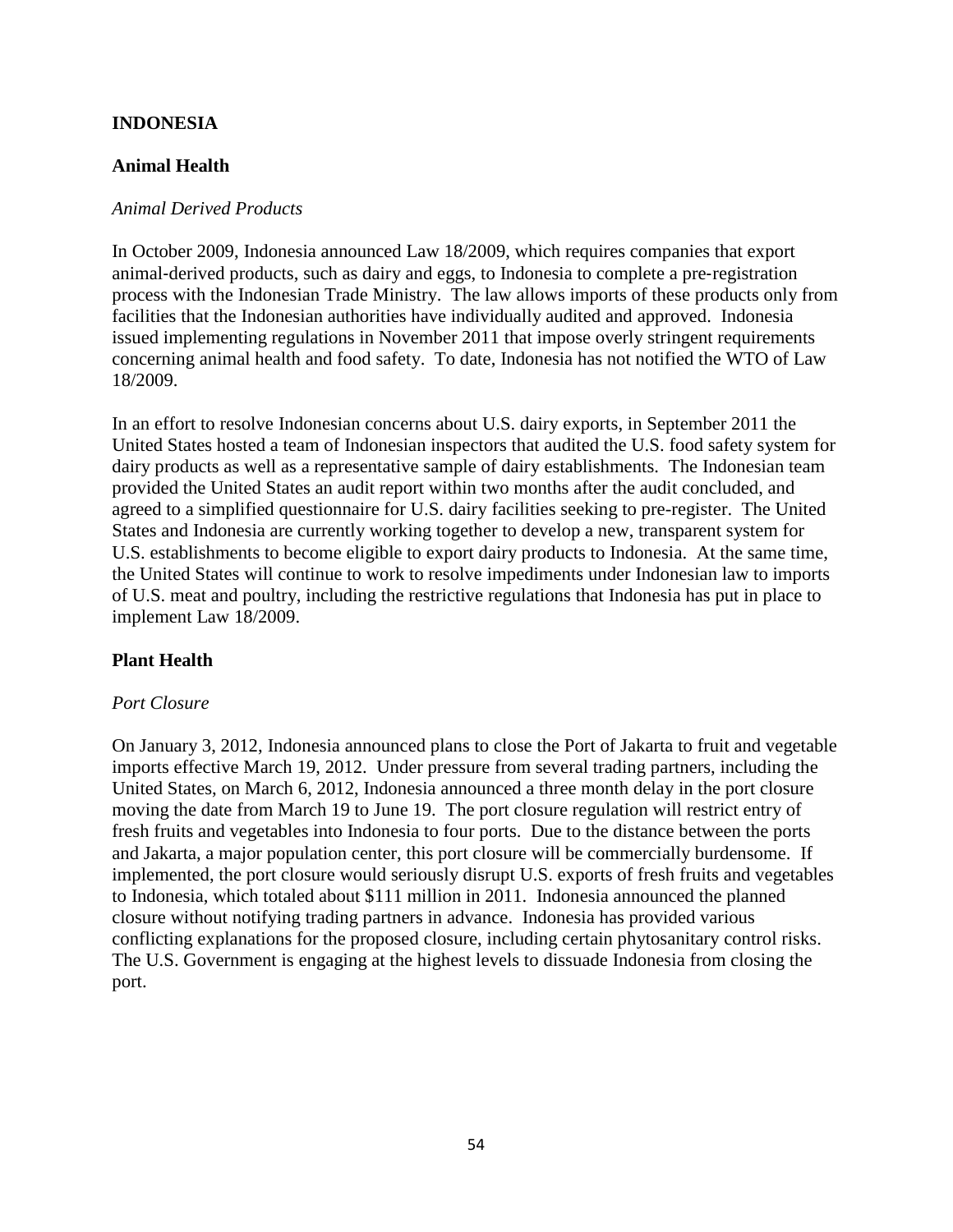### **ISRAEL**

### **Food Safety and Animal Health**

### *Live Cattle, Beef, and Beef Products*

In 2003, Israel restricted U.S. exports of live cattle, beef, and beef products following the detection of a BSE-positive animal in the United States. These restrictions were not consistent with OIE requirements. Although Israel's 2011 policy on BSE permits imports of U.S. cattle, small ruminants, and associated breeding material, the United States and Israel have not agreed on a protocol for the import of live cattle, beef, and beef products, which is necessary for trade in these products to occur. In December 2011, to further the process of agreeing on a protocol, the United States provided detailed responses to an extensive questionnaire from Israel concerning U.S. veterinary services. Israel is reviewing the U.S. response. The United States continues to engage Israel to fully open its market for all live cattle, beef, and beef products from the United States based on science, the OIE guidelines, and the United States' classification as a controlled BSE risk country.

See section III.C for an explanation of the BSE trade issue.

### **Plant Health**

### *Apples and Pears*

In March 2009, Israel's Plant Protection and Inspection Service (PPIS) informed the United States that U.S. apples and pears would be subject to new cold treatment requirements to mitigate the risks of two pests, the apple maggot and the plum curculio, despite the fact that Israel has not conducted a PRA, and these pests have not been found in shipments from the United States. Israel initially granted the United States an exemption from these requirements until June 1, 2010. The exemption has been renewed twice and currently extends until September 1, 2012. USDA has asked PPIS to consider adopting a new approach for controlling the risk of entry of apple maggots. USDA and PPIS continue to discuss the U.S. proposal.

### *Cherries*

Israel bans imports of U.S. sweet cherries, citing various plant pests and diseases of concern. U.S. officials are working with Israel to complete Israel's risk assessment on sweet cherries in an attempt to resolve this longstanding issue, which has blocked U.S. exports for nearly nine years. During technical bilateral meetings in August 2010, Israel agreed to expedite the risk assessment for U.S. sweet cherries.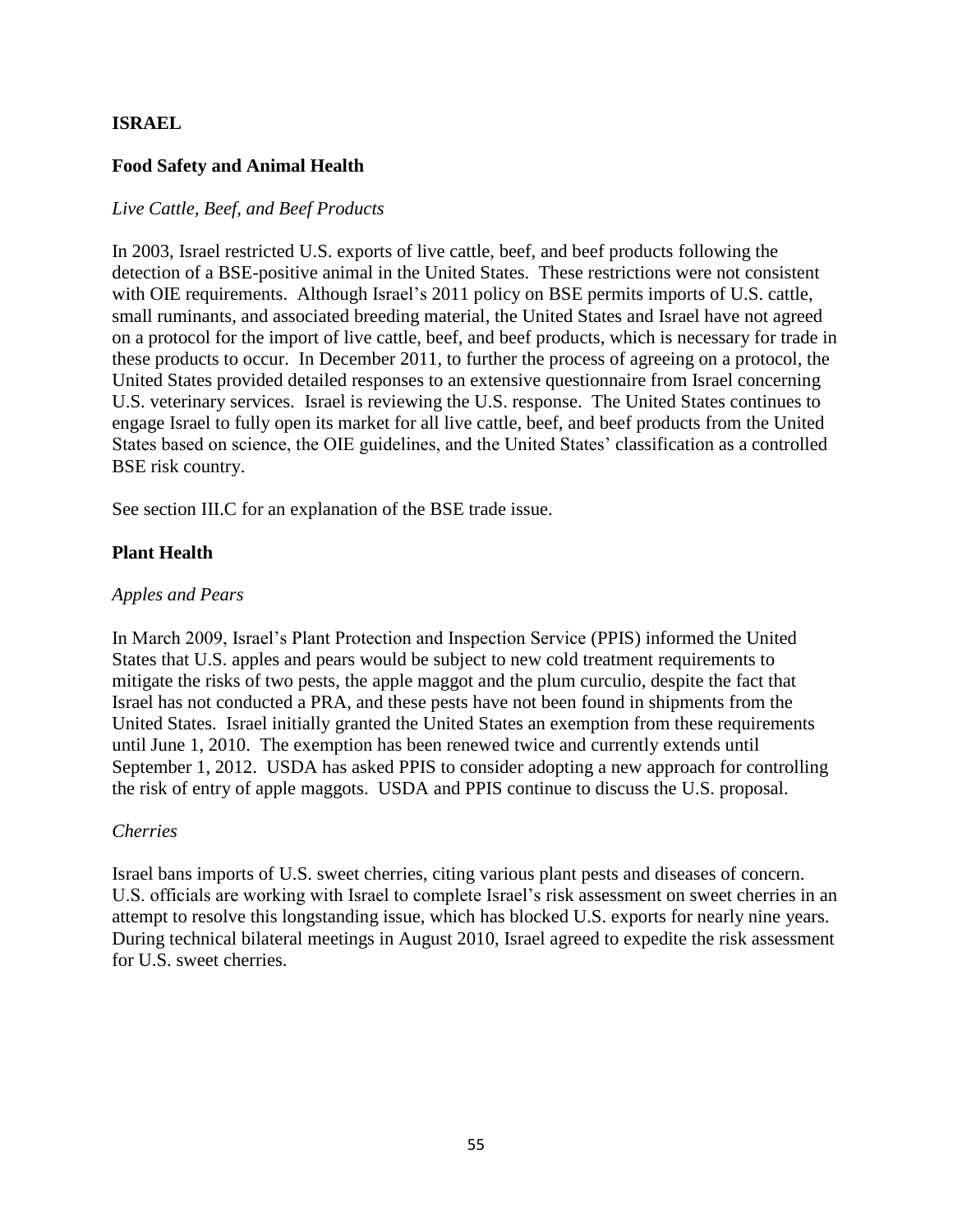## **JAMAICA**

## **Animal Health**

### *Pork*

Jamaica currently bans imports of U.S. pork due to concerns about pseudorabies, a viral disease that can affect swine. The United States has engaged Jamaica on this issue and explained that this disease was eliminated from U.S. commercial production in 2004. In August 2010, officials from USTR and USDA traveled to Kingston to meet with Jamaican government officials to discuss this issue. Jamaican officials visited the United States later that month to learn about the U.S. system for protecting animal health. Jamaica has stated that it intends to conduct a risk assessment in response to the U.S. request for pork market access. In January 2011, APHIS officials returned to Jamaica for additional consultations. Despite numerous requests from the United States, Jamaica has not provided a risk assessment. The United States will continue to press Jamaica to open its market to U.S. pork.

## **JAPAN**

### **Food Safety**

### *Beef and Beef Products*

In December 2003, Japan banned U.S. beef and beef products following the detection of a BSEpositive animal in the United States. In July 2006, Japan partially reopened its market to allow imports of some U.S. beef and beef products from animals aged 20 months or younger produced under a special program for Japan. However, conditions imposed by Japan, including certain border measures, are restrictive and have made it difficult for the United States to regain a level of trade that approaches historic levels of exports to the Japanese market.

In December 2011, Japan started a process for reassessing its BSE-related trade restrictions, which the United States views as an important step that puts the United States and Japan on a path to addressing the longstanding issue of U.S. beef trade with Japan. As the first step of the process, in December 2011, at the request of Japan's Ministry of Health, Labor and Welfare (MHLW), the Japanese Food Safety Commission initiated a risk assessment to examine raising the maximum age of the cattle from which U.S. beef can be exported to Japan, as well as revising the definition of specified risk materials. The United States will continue to press Japan on this important issue at all levels and at every opportunity and is working to open Japan's market to U.S. beef and beef products based on science, the OIE guidelines, and the United States' controlled risk status and in a manner that is commercially viable.

See section III.C for an explanation of the BSE trade issue.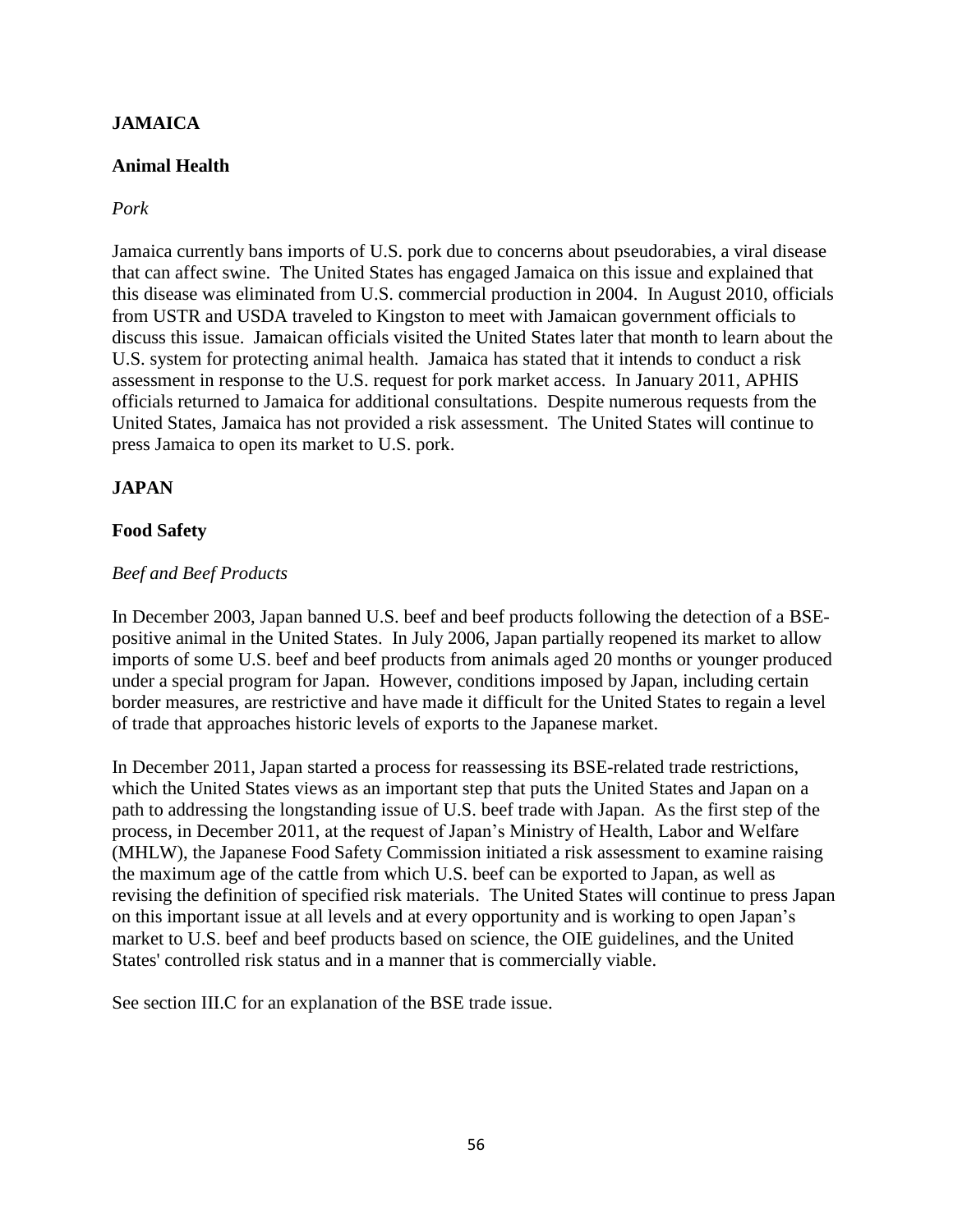### *Food Additives*

Japan's regulation of food additives has restricted imports of several U.S. food products, especially processed foods. Many additives that are widely‐used in the United States and throughout the world are not allowed in Japan. In addition, U.S. manufacturers have complained about the prolonged approval process for indirect food additives (*i.e.*, additives that do not remain on food, such as solvents).

In 2002 Japan created a list of 46 food additives that would be subject to an expedited approval process. As of March 2012, six of the 46 additives remained unapproved. The United States understands that Japan is currently reviewing the remaining six additives. The United States has urged Japan to complete work on the reviews and to develop a meaningfully expedited process for reviewing all future requests for food additive approvals. U.S. officials have also requested Japan to use such an expedited review process for additional, globally‐used additives.

In August 2010, Japan proposed to remove 80 food additives not used domestically from its official list of additives approved for use in food sold in Japan. Some of these additives are used by U.S. producers, and their removal threatened U.S. exports to Japan. The U.S. Government and U.S. industry submitted comments and supplemental information to Japan. After reviewing these comments, MHLW agreed to continue to allow the use of 25 of the 80 additives. Many of the 25 additives are used by U.S. producers. Japan's decision – which covered all additives that the United States asked Japan to retain on its list of approved additives – averted potential disruptions to U.S. exports.

### *Gelatin*

Japan banned the importation of U.S.‐origin ruminant gelatin for human consumption (along with the importation of most other ruminant origin tissues from the United States) following the detection in December 2003 of a BSE-positive animal in the United States. Although the restrictions on some ruminant‐origin products have been amended to allow for their importation, no modification has been made to the prohibition on ruminant‐origin gelatin for human consumption. This import ban appears to be inconsistent with OIE guidelines. The United States will continue to press Japan to resolve this issue based on science, the OIE guidelines, and the United States' controlled risk status.

See section III.C for an explanation of the BSE trade issue.

## *Post Harvest Fungicides*

Japan's food safety regulations require a risk assessment for the pre‐harvest application of a fungicide. However, Japan classifies fungicides that are applied post‐harvest as food additives and requires them to undergo a separate risk assessment. As a result, registrants of fungicides that may be used both pre‐ and post‐harvest must ensure that two risk assessments are performed, a process that is redundant and that can take as long six years to complete. The requirement for dual risk assessments deters registrants from pursuing approval for new and safe products.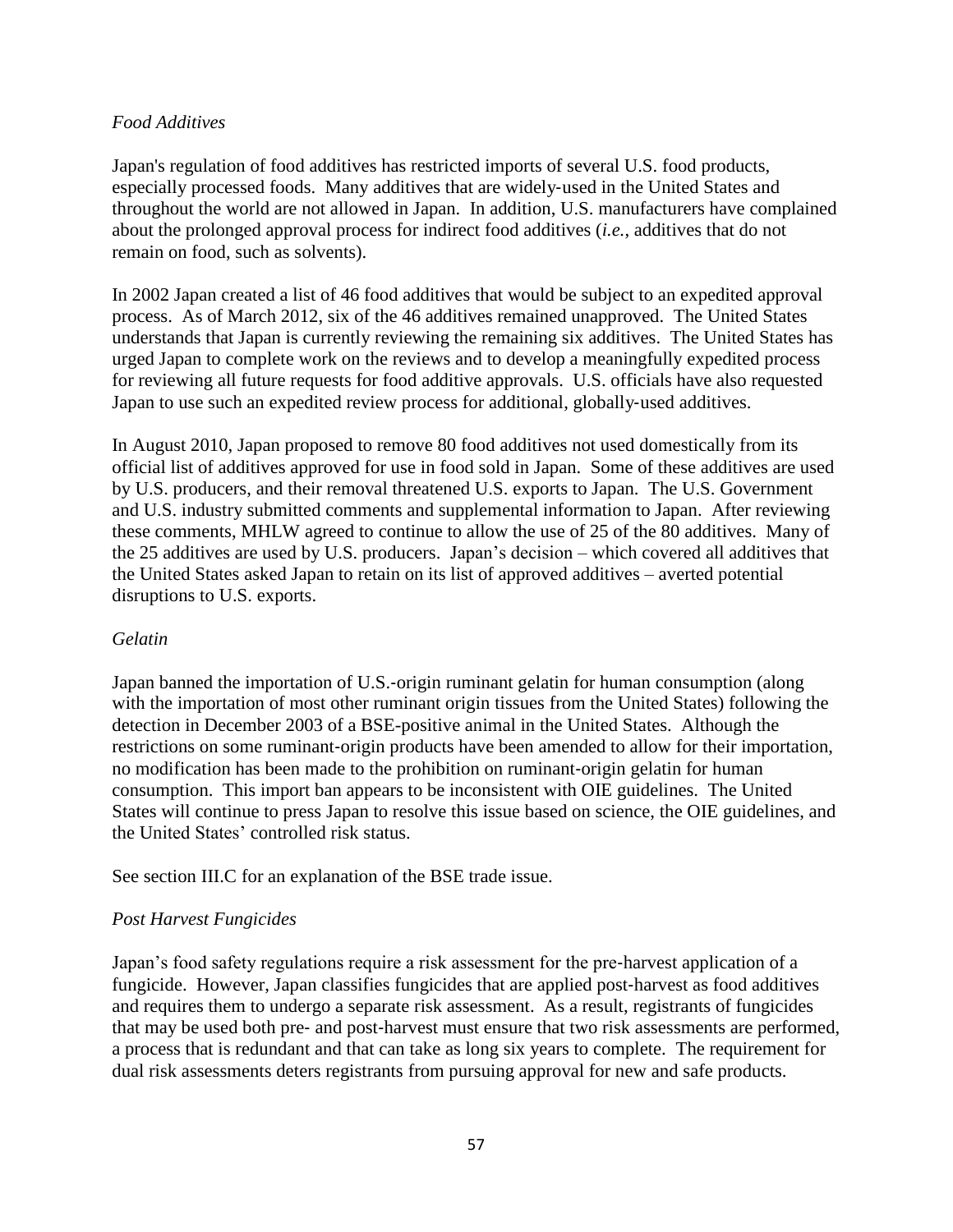Japan's dual risk assessment requirement does not have a significant impact on domestic producers, as Japanese farmers do not generally apply fungicides after harvest.

Japan's policy appears to be inconsistent with Codex standards and widely accepted procedures among countries with robust pesticide regulatory systems. Countries assessing the risk posed by a fungicide generally perform a single risk assessment, which takes into account the manner in which the fungicide is applied and focuses on the characteristics of the residue and the amount of residue present, regardless of the time of application to the crop.

In May 2010, Japan announced a decision to streamline the review process for agricultural chemicals applied both as pesticides (pre‐harvest application) and as food additives (post-harvest application). However, it remains unclear as to whether this modified process will reduce the length and duplication of the previous process. The United States will continue to monitor this process and work with Japan to eliminate duplicative review requirements.

### *Maximum Residue Limits*

In July 2009, the United States and Japan concluded an MOU on MRLs that changed the way in which MRL violations are handled by establishing a mechanism under Japan's import and food monitoring policy for U.S. shippers to address violations quickly. While there has been progress in how U.S. violations are handled, the United States remains concerned that Japan's procedures for dealing with MRL violations still place a burden of industry-wide enhanced surveillance for a given product after a single violation.

In addition, Japan's slow and burdensome review process for approving pesticides and fungicides and the lack of established MRLs continue to create risk of unnecessary trade disruptions. The United States continues to work closely with Japan on these issues, including through data exchanges aimed at assisting Japan in its approval of new MRLs.

See section III.E for an explanation of the MRL trade issue.

### *Rice*

Japan's rice import regime limits the competitiveness of U.S. rice in the Japanese market through a number of measures, including excessive testing requirements that do not appear to be based on risk. MHLW tests imported rice at the port of arrival for hundreds of chemicals. In addition, the Ministry of Agriculture, Forestry and Fisheries (MAFF), as the rice importer of record, also tests 100 percent of the rice it purchases at the pre‐loading and loading stages to comply with food safety regulations. These tests are mandatory and paid for by MAFF. However, as the importer of record, MAFF can require, at its option, an additional test for shipment insurance purposes. Although the insurance test is technically optional, MAFF is the only legal buyer of imported rice and always requires the insurance test, effectively making it mandatory. The United States will continue to urge Japan to streamline its apparently excessive testing requirements.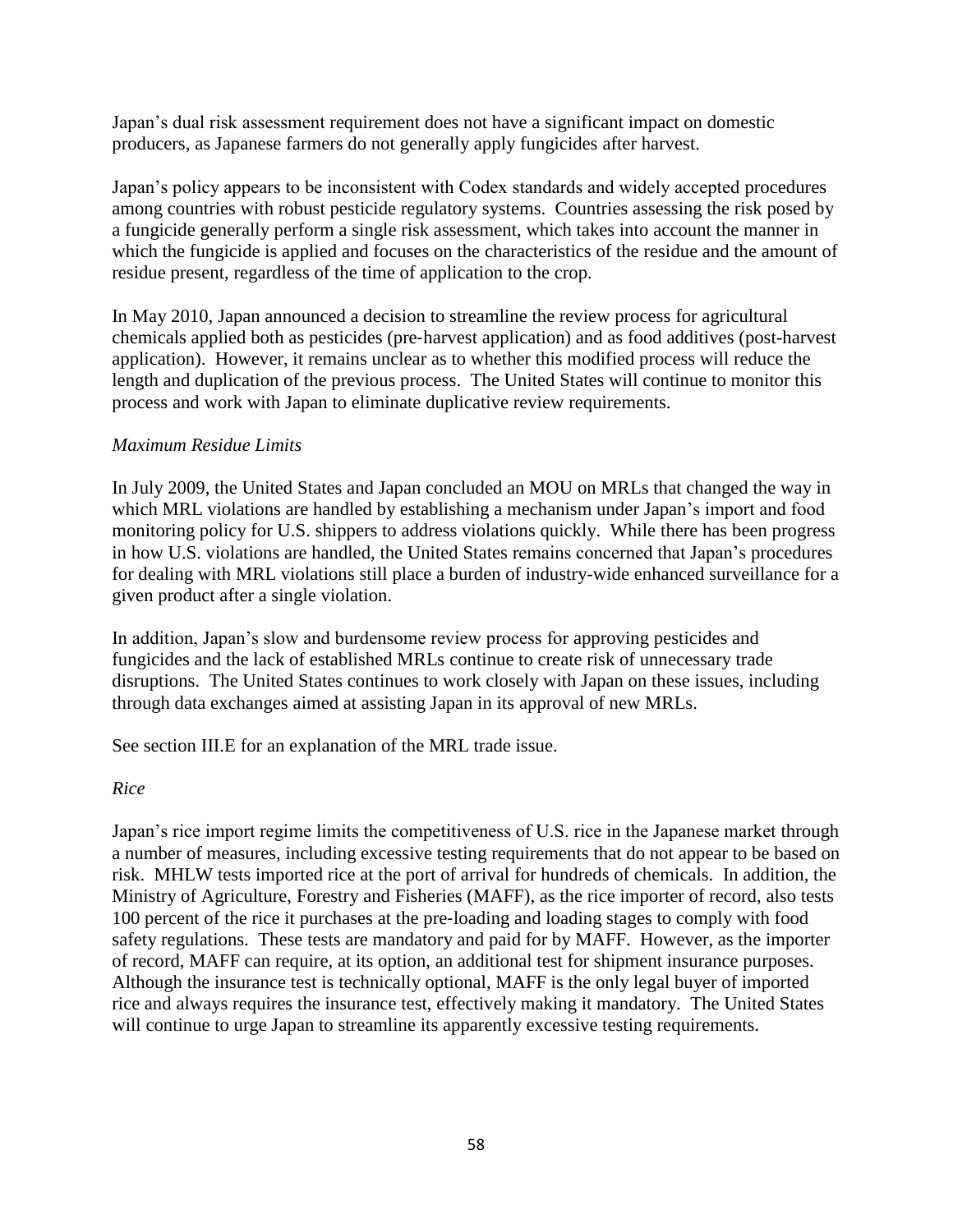## **Animal Health**

## *Poultry*

U.S. poultry meat and poultry products, including egg products, are currently exported to Japan in accordance with a 2002 animal health protocol purportedly aimed at preventing AI. Japan unilaterally implemented the protocol, which limits market access for these U.S. products in a manner that appears to be inconsistent with the OIE guidelines on AI. The United States continues to press Japan to agree to an OIE‐consistent revised protocol.

See section III.D for an explanation of the AI trade issue.

## **Plant Health**

### *Fresh and Chipping Potatoes*

Until January 2006, Japan banned all imports of fresh potatoes from the United States due to phytosanitary concerns. On February 1, 2006, MAFF and USDA reached an agreement to allow limited imports of U.S. fresh potatoes from 13 states to produce potato chips. The agreement limited shipments to a single chipping facility and provided for a shipping period of just five months (February to June).

Once the agreement was implemented, USDA began working steadily with MAFF to expand access for U.S. potatoes. This work has resulted in a \$5 million per year increase in exports. In 2010, an additional state (Washington) was added to the list of states eligible to ship chipping potatoes to Japan. In June 2011, MAFF approved a second chipping facility to process U.S. potatoes. In July 2011, MAFF extended the eligible shipping period to include July. USDA continues to negotiate with Japan for increased access for U.S. potatoes.

### *Pears*

Japan currently prohibits the importation of pears from the United States due to concerns about fire blight, a bacterial disease. The United States continues to urge Japan to acknowledge that mature, symptomless fruit produced under commercial conditions has not been shown to transmit the disease, and to allow imports of U.S. pears on that basis.

### *Requirements for New Cherry Varieties*

Japan only approves imports of new fresh cherry varieties based on individual fumigation trials. This burdensome process, which involves testing the application of pesticides for each separate variety, restricts the entry of new varieties of cherries. The United States is urging Japan to accept fresh sweet cherries as a single commodity under a single fumigation protocol, which would mean that all varieties may be imported without the need for separate testing. The United States continues to urge rapid resolution of this concern.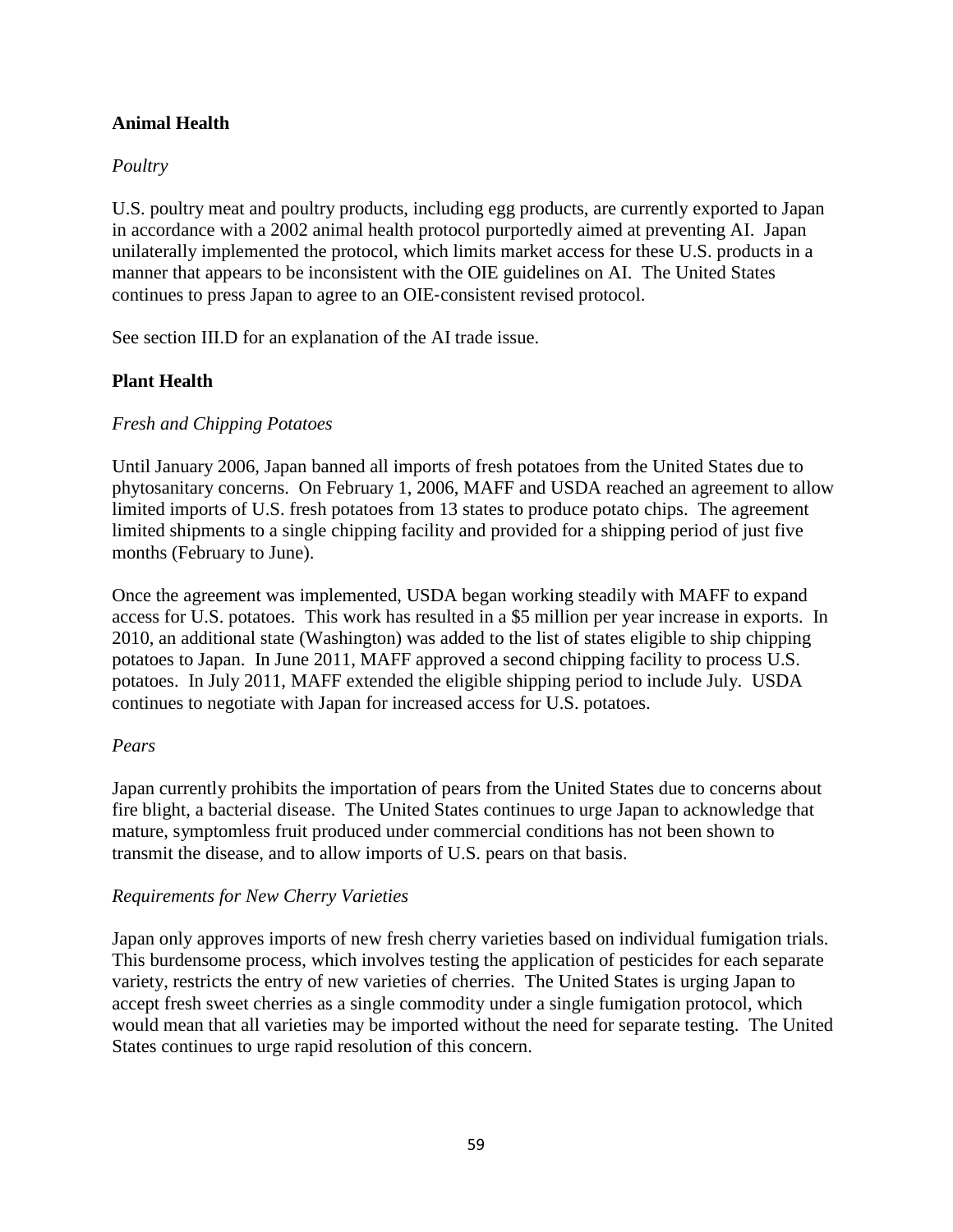# **KAZAKHSTAN**

### **Systemic Issues**

The entry into force of the Customs Union of Russia, Kazakhstan, and Belarus (the "Customs Union" or CU) has complicated trade into and among the three countries, as they harmonize and revise their SPS measures.

Kazakhstan signed the Agreement of the Customs Union on Sanitary Measures and the Agreement of the Customs Union on Veterinary and Sanitary Measures on December 11, 2009. Since April 2010, Russia, Belarus, and Kazakhstan have concluded many additional agreements that harmonize SPS measures. These agreements create a unified list of goods subject to veterinary, phytosanitary, and sanitary‐epidemiological control at the customs border and within the territory of the CU, set unified veterinary and sanitary epidemiological and hygienic requirements for those goods, and establish a single form of documentation used to confirm the safety of those goods. On July 1, 2010, the CU implemented harmonized veterinary requirements, which stipulate that imports of all veterinary-controlled products are eligible for entry only if they are from facilities on a common list approved by all three Customs Union parties. The CU's SPS measures have the potential to restrain U.S. exports.

Pursuant to those measures, Kazakhstan now requires any importer or domestic producer of certain types of goods to obtain a Certificate of State Registration before the product can be sold. In Kazakhstan, the Ministry of Health's Committee of State Sanitary and Epidemiological Supervision is responsible for issuing these certificates. Goods subject to this certification requirement include:

- mineral water, drinking water in bottles, tonic water, and alcoholic beverages;
- specialized food products produced with genetically‐modified microorganisms;
- food supplements, complex food supplements, perfumes, plant extracts, microorganisms, and cultures;
- products for disinfection (except of those used in veterinary services); and
- items designated for contact with food products (except dishes, table amenities, and microwaves).

During 2011, the CU amended several of its SPS agreements, including aligning certain SPS requirements with international standards. The U.S. Government is working with Kazakhstan to encourage improvements in the CU's SPS regime and to ensure that implementation of the CU's SPS measures is not trade disruptive.

## **Biotechnology**

Kazakhstan currently is considering a draft law to regulate the development and testing of biotechnology products in Kazakhstan. While the current draft law provides for the review and registration of biotech events for import and cultivation in Kazakhstan, it also includes rigid timelines for notification and supplementary data submissions and lacks clarity with respect to liability and the protection of confidential business information. The draft law also establishes a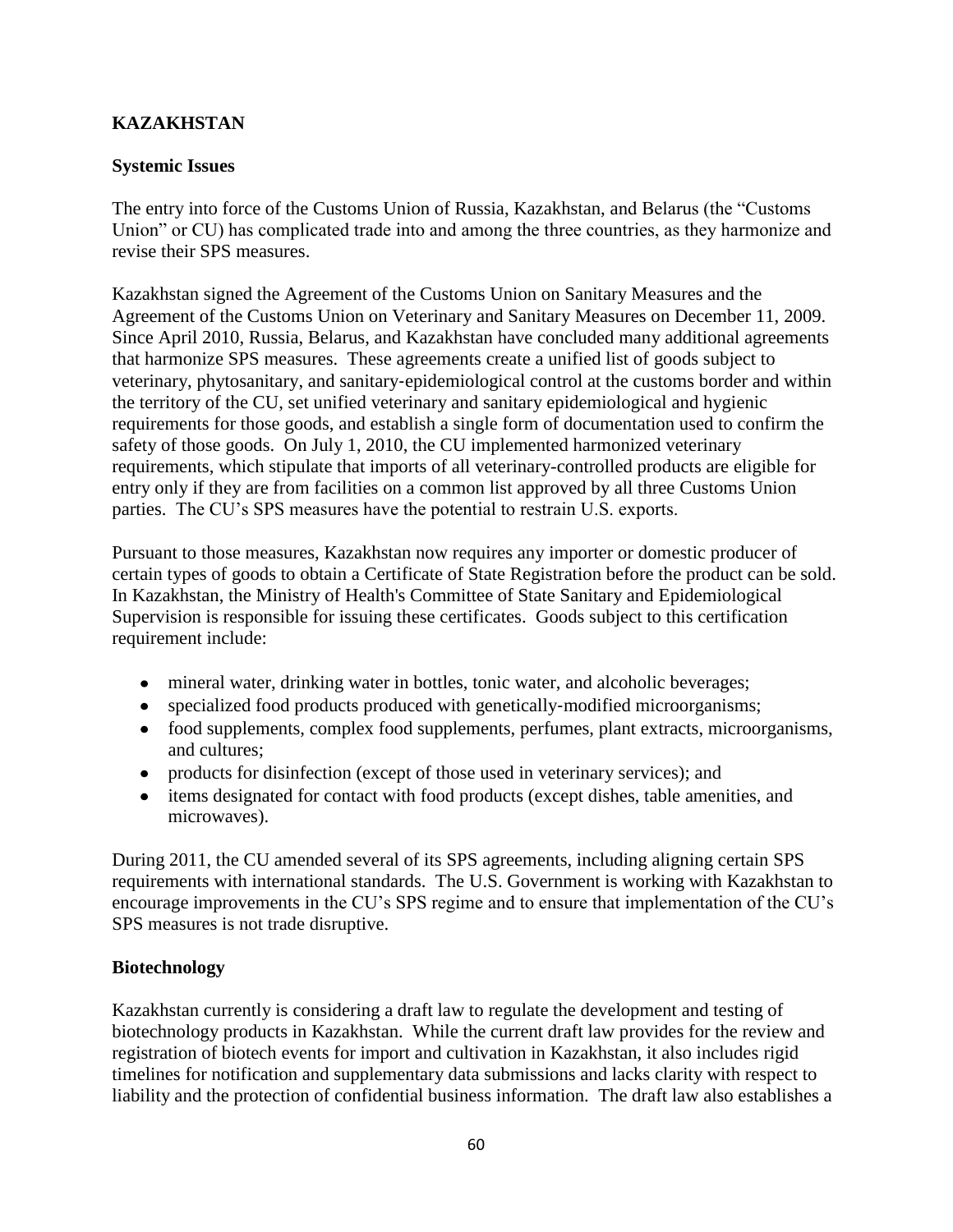ban on the use of biotech products in food for children. The United States has requested Kazakhstan to provide a risk assessment supporting the draft law, but it has not done so. The United States has raised concerns about these issues urging Kazakhstan, if it approves and implements the law, to consider an interim system for biotech approvals to avoid disrupting imports of products currently sold in Kazakhstan.

See section III.B for an explanation of the biotechnology trade issue.

# **Food Safety**

# *Pork*

Kazakhstan requires imported pork to be shipped frozen to mitigate the risk of trichinae. The United States does not consider this mitigation measure to be necessary for U.S. pork as U.S. producers maintain stringent biosecurity protocols that serve to limit the appearance of trichinae in the United States to extremely low levels. The United States will continue to work with the regulatory authorities in Kazakhstan and the CU to resolve this trade concern.

# **KUWAIT**

## **Food Safety**

## *Beef and Beef Products*

In 2006, following the detection of a BSE-positive cow in Alabama, two government offices in Kuwait – the Kuwait Public Authority for Agriculture and Fishery Affairs and the Municipality of Kuwait – banned all live cattle and beef from Oklahoma, not Alabama. USDA has worked to rectify the situation, and was able to convince both offices to remove the ban on live cattle from Oklahoma. However, the Municipality of Kuwait has refused to remove the ban on beef produced in Oklahoma, despite continued the continued engagement of USDA. Live cattle and beef from Alabama remains eligible for export to Kuwait. The United States will continue to engage with Kuwait to open fully its market to U.S. beef and beef products based on science, the OIE guidelines, and the United States' controlled risk status.

See section III.C for a discussion of the BSE trade issue.

## **KYRGYZSTAN**

## **Food Safety**

## *Pork*

Kyrgyzstan maintains a ban on U.S pork exports from several U.S. states due to concerns regarding the H1N1 virus. Kyrgyzstan instituted the H1N1-related ban on U.S. pork even though there is no evidence to indicate that the virus can be conveyed to humans through the consumption of pork. The WTO, OIE, FAO, and WTO all issued statements shortly after the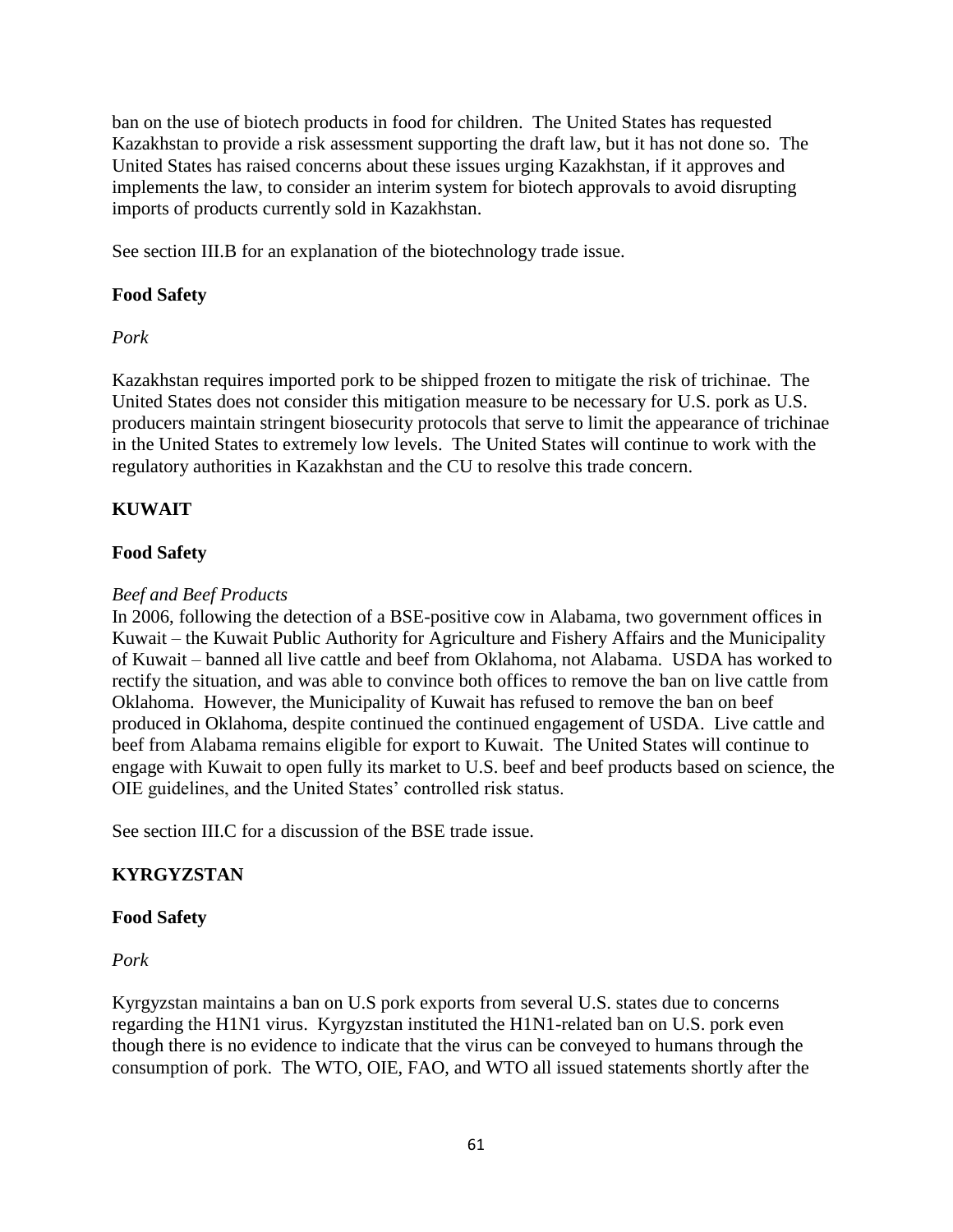H1N1 outbreak reminding countries that import bans on pork based on H1N1 concerns are unjustified in light of this fact.

## **MALAYSIA**

## **Food Safety**

Malaysia's Department of Veterinary Services (DVS) requires a permit for all pork imports, and limits imports to 10 cuts of meat. The permits are granted on a case-by-case basis and are sometimes refused without explanation. In June 2011, the DVS instituted a series of measures that further restrict imports of U.S. pork. For example, all pork exporters must complete an extensive and burdensome application form and must submit to an audit by DVS for which the producer must pay. DVS approves plants for a maximum of two years, at which time a plant must repeat the entire inspection process to obtain a new approval. The United States has raised concerns over these requirements with Malaysia on multiple occasions and is actively working towards a resolution to avoid further disruption of U.S. pork exports.

# **MEXICO**

## **Food Safety**

## *Live Cattle, Beef, and Beef Products*

In March 2004, Mexico became one of the first major markets previously closed to U.S. beef and beef products due to BSE concerns to reopen its market when it announced that it would accept imports of U.S. deboned beef from cattle less than 30 months of age. Subsequently, Mexico further opened its market to bone-in beef and beef products from animals less than 30 months of age. In October 2008, the United States and Mexico reached an agreement allowing imports into Mexico of U.S. breeding cattle born after 1999.

Mexico currently allows the importation of U.S. beef (deboned and bone-in) and selected beef products (further processed products, tripe, trimmings, hearts, kidneys, lips, diaphragms, tongue, and cheek meat) derived from animals less than 30 months of age. All other products derived from cattle of any age, including ground beef, are banned.

In August 2010, the United States hosted a Mexican technical team that conducted a verification visit to review the efficacy of U.S. BSE‐related safeguard measures. In June 2011, Mexico provided the United States with a copy of its trip report for the August 2010 visit and the draft results of its risk assessment. These documents are now the basis for continued multi-agency bilateral dialogue and negotiation on access to the Mexican market for U.S. beef and beef products based on science, the OIE guidelines, and the United States' controlled risk status.

See section III.C for an explanation of the BSE trade issue.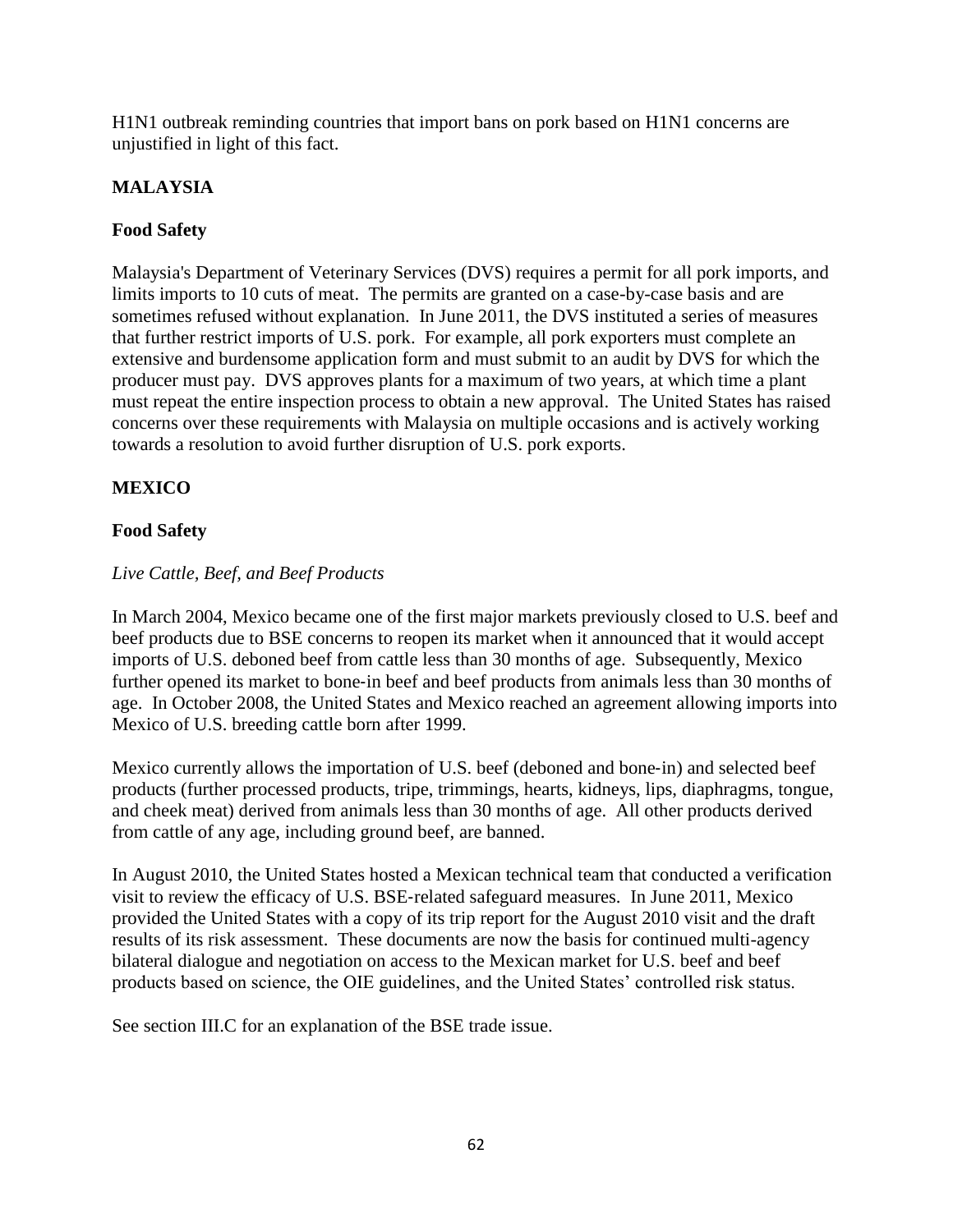#### *Pork*

The United States exports fresh chilled meats for processing to Mexico in "combo bins" or "combos" at the request of the Mexican meat processing sector. Combos are large, plastic‐lined, palletized cardboard boxes that contain a single meat product from a single establishment. As a result of U.S. engagement, Mexico has delayed the implementation of an intrusive testing requirement, under which 100 percent of combos would be tested at the border, until the publication of new regulations for combo import inspection. However, Mexico has yet to develop a risk-based inspection system for chilled meats that is not unnecessarily burdensome to trade. Uncertainty surrounding the nature of Mexico's new inspection system, as well as uncertainty about its date of implementation, has concerned U.S. meat exporters. The United States continues to monitor the development of Mexico's new inspection regime.

### **Plant Health**

### *Potatoes*

Mexico prohibits the shipment of U.S. fresh potatoes beyond a 26 kilometers zone along the U.S.-Mexico border. Although the two countries reached an agreement in 2003 that provided a process for allowing U.S. potatoes access to the whole of Mexico over a three‐year period, Mexico has been slow to implement the agreement. In late 2011, Mexico advised that it would modify the existing potato regulation as part of a technical administrative process that could take several years to complete.

The United States and Mexico have had significant engagement on this issue. USDA sent a risk mitigation proposal to Mexico in early November 2010. In December 2010, the U.S. and Mexican Secretaries of Agriculture agreed to explore alternative approaches to resolve this issue, including third‐party mediation. Subsequently, Mexico and the United States agreed to mediate this issue under the auspices of the North American Plant Protection Organization. The mediation has now concluded. The United States will continue to press Mexico for a science based solution.

### *Stone Fruit*

U.S. peach, nectarine, and apricot growers encounter problems due to Mexico's approach to controlling the oriental fruit moth and a number of other pests.

#### *California*

Under the California Stone Fruit Work Plan, Mexico imposes a high level of oversight on the operations of California stone fruit producers shipping to Mexico as a condition for access to Mexico's market. This program requires the industry to pay for a large number of inspectors representing the Mexican government to inspect their operations for the oriental fruit moth and other pests. The United States has sought to reduce the expensive and high level of Mexican government oversight of U.S. producers through on-going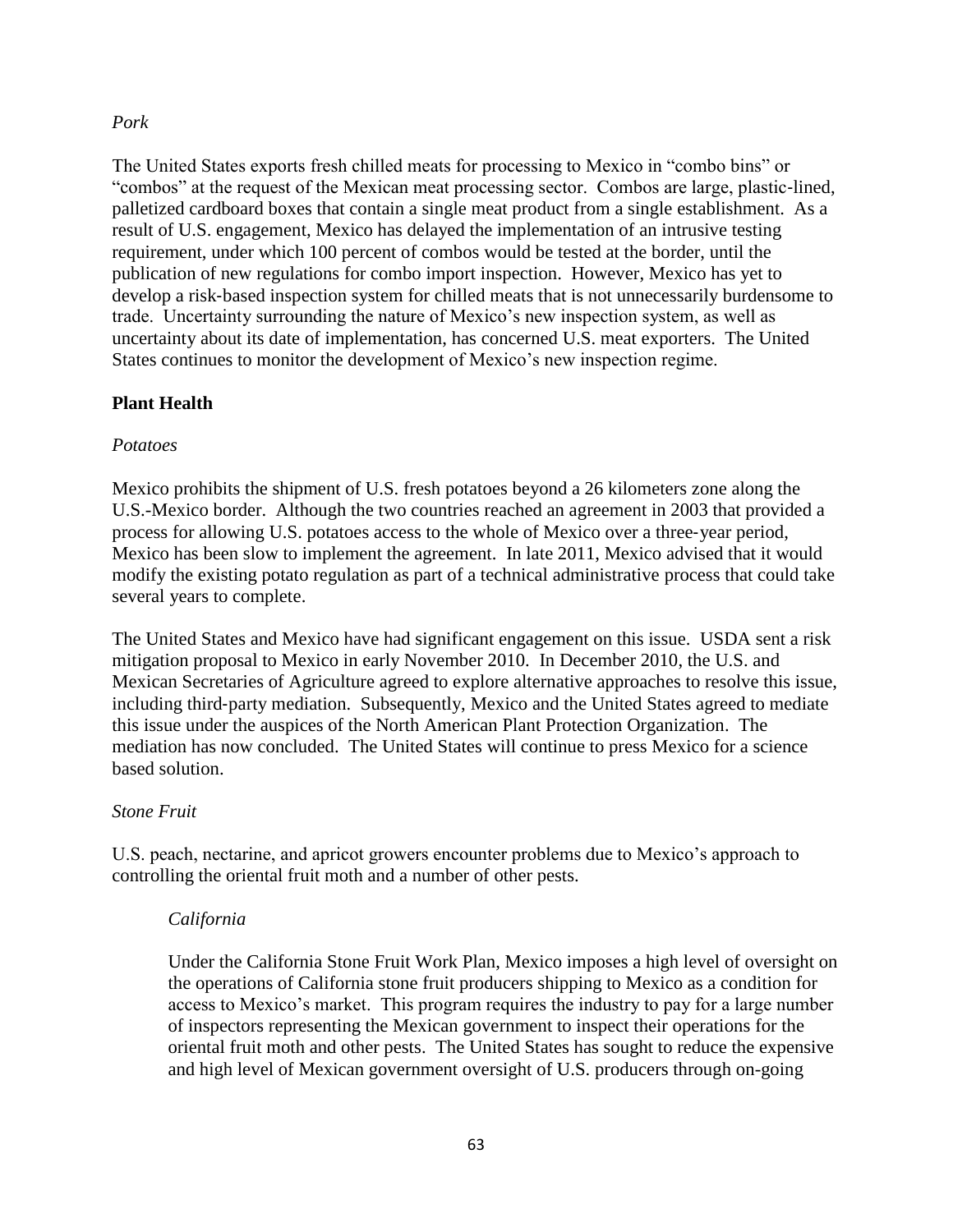bilateral discussions and meetings. A draft protocol that would reduce oversight requirements is under discussion.

### *Georgia and South Carolina*

In 2008, USDA asked Mexico to open its market for stone fruit from Georgia and South Carolina. Mexico agreed to complete a PRA in connection with the request. During technical discussions in January 2011, Mexico agreed to let Georgia and South Carolina export stone fruit in the absence of a completed PRA under a modified version of the California Stone Fruit Work Plan. Although the work plan is more stringent and expensive to implement than necessary, it allowed Georgia and South Carolina producers to begin shipping to Mexico in late summer 2011.

### *Pacific Northwest*

USDA is awaiting a PRA from Mexico to address a request to allow peaches from the Pacific Northwest to be shipped to Mexico. Mexico has stated that in the absence of the PRA, it would accept peaches from this region only if they were produced under oversight similar to that conducted in California. Pacific Northwest producers believe that due to the low risk associated with the region, any Mexican export program should require minimal oversight. The United States and Mexico met in January 2011 to discuss the issue and committed to engage in further discussion. Mexico is in the process of completing its PRA. In that regard, Mexico completed a site visit in November 2011 in the Pacific Northwest.

### **MOROCCO**

### **Food Safety and Animal Health**

Morocco restricts imports of U.S. live cattle, beef, and beef products due to concerns over BSE and growth hormones, and restricts imports of U.S. poultry and poultry products due to AI and *Salmonella* concerns. Morocco and the United States are working to reach agreement on sanitary certificates consistent with international standards that would allow U.S. producers to export these products to Morocco.

See section III.C for an explanation of the BSE trade issue, and see section III.D for an explanation of the AI trade issue.

### **NEW ZEALAND**

#### **Animal Health**

*Pork*

New Zealand restricts imports of all U.S. pork except consumer‐ready high value cuts and pork for further processing due to concern about PRRS and PMWS. In April 2009, after several years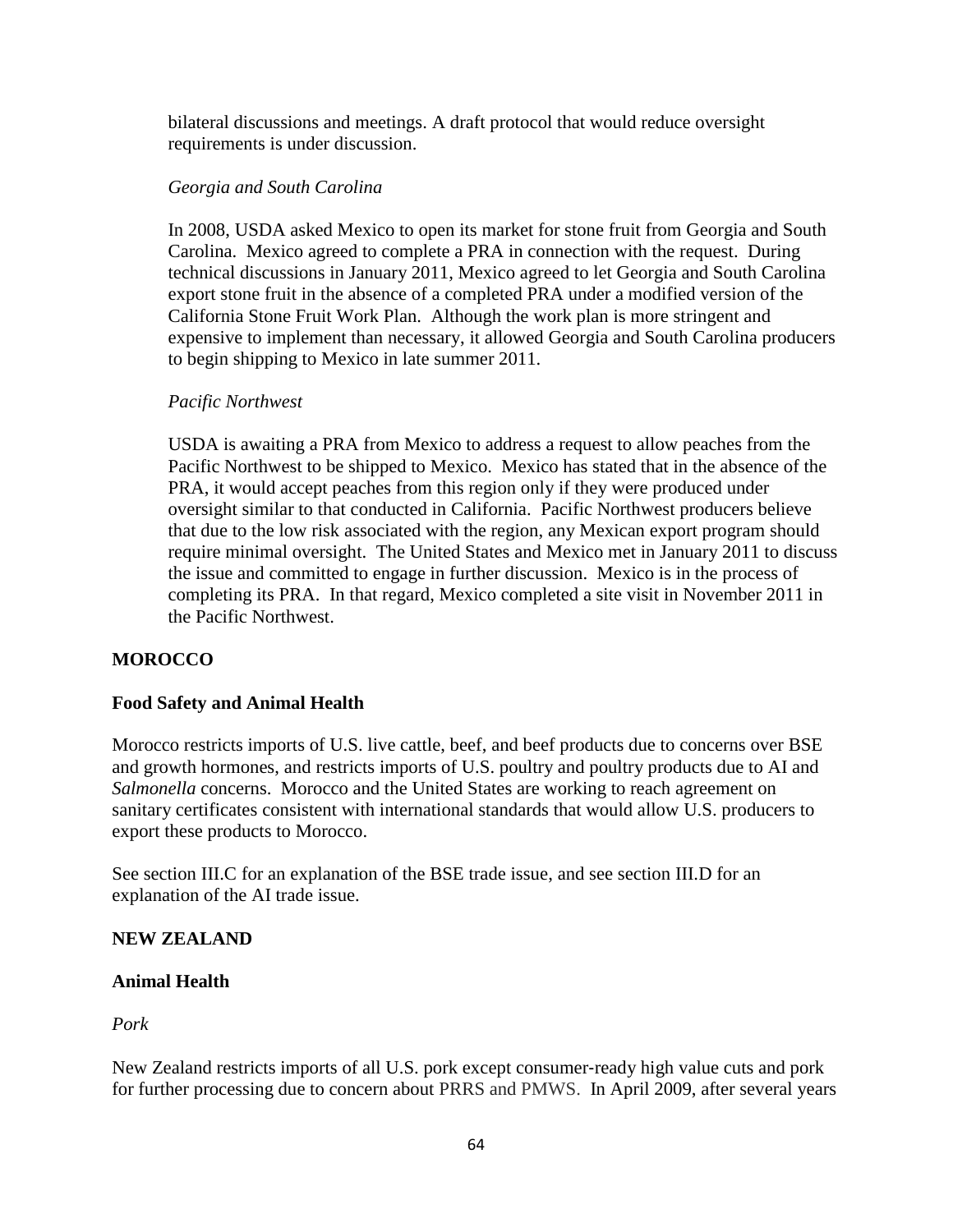of consultation and analysis, New Zealand issued four provisional import health standards for pig meat, pig meat products, and by‐products from the United States, Canada, the EU, and Mexico. If approved, the provisional standards will allow for the importation of additional cuts of uncooked pork. However, New Zealand has not yet approved these provisional standards. The United States continues to engage with New Zealand on this issue.

## **NICARAGUA**

### **Food Safety**

### *Poultry*

In 2008, the CACM Member States, including Nicaragua, notified the WTO of their intent to establish microbiological criteria for a number of foods, including zero tolerance for *Salmonella*  on poultry meat. The United States shared with CACM Members through written comments, meetings, and workshops, its concern that the proposed zero tolerance for *Salmonella* on poultry meat appeared to lack a scientific basis. The United States explained that it is generally accepted by food safety experts and scientists that this pathogen cannot be entirely eliminated from raw meat but that proper storage, handling, and cooking of raw meat reduce significantly the risk of a number of food‐borne diseases caused by *Salmonella*. The final regulation that the CACM adopted in 2009 included a zero tolerance requirement for *Salmonella*. Nicaragua formally adopted the regulation on September 10, 2009. The United States has continued to engage with CACM members on this issue through written comments and in face-to-face meetings held in September 2010, April 2011, July 2011, and February 2012.

# **NORWAY**

### **Biotechnology**

With limited exceptions, since 1996 Norway has effectively banned the importation of agricultural biotechnology products. The United States continues to press Norway to open its market to U.S. exports of those products.

See section III.B for an explanation of the biotechnology trade issue.

### **Food Safety**

### *Beef and Beef Products*

Norway applies EU regulations that ban imports of meat from animals treated with growth hormones.

See the discussion of the EU's hormone ban for more detail.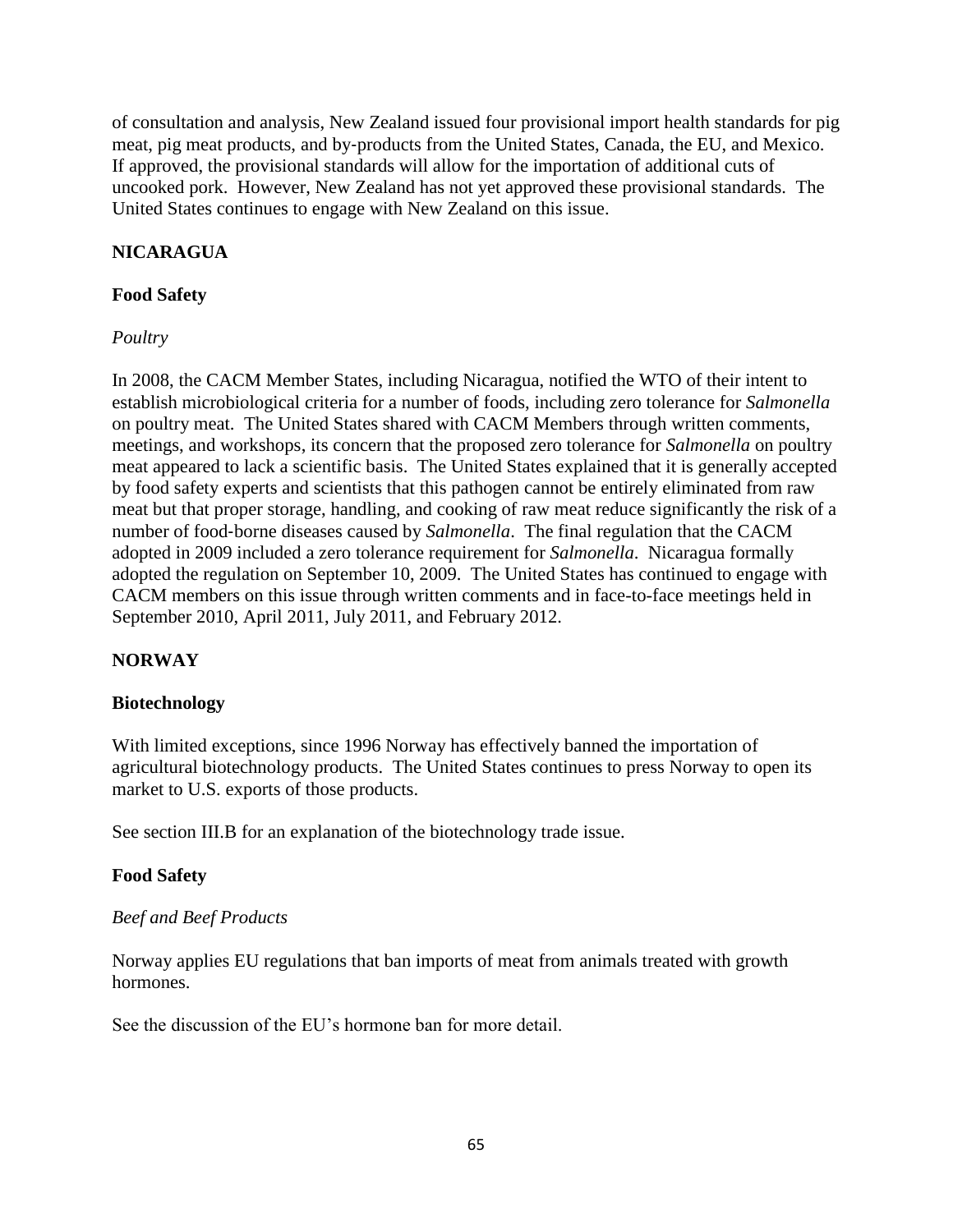### **PERU**

### **Biotechnology**

In December 2011, Peru enacted a ten-year moratorium on imports and production of GE products and animals. Although the moratorium exempts those GE products or GE-derived products for human consumption, feed, or processing for which a risk assessment has been performed, to date Peru has not conducted any GE-related risk assessments. The United States is concerned that Peru's potential lack of capacity to conduct risk assessments for GE products, as well as test for the presence of GE products in imported commodities could create uncertainty in the market and potentially disrupt U.S. exports.

See section III.B for an explanation of the biotechnology trade issue.

### **Food Safety**

### *Pork*

Peru requires U.S. pork be shipped to its market either frozen or tested due to concern over trichinae. The United States believes that this requirement is unnecessary as U.S. producers maintain stringent biosecurity protocols that serve to limit the incidence of trichinosis in the United States to extremely low levels. The United States continues to work with regulatory authorities in Peru to resolve this trade concern.

### **Animal Health**

### *Live Cattle*

Peru continues to ban all U.S. live cattle due to BSE‐related concerns following the detection of a BSE-positive animal in the United States in 2003. Until April 2010, Peru and the other three CAN Member States (Bolivia, Colombia, and Ecuador) maintained that CAN rules prevented them from lifting their BSE‐related restrictions on live cattle.

In 2009, the United States submitted comments on a proposed risk assessment published by CAN that stipulated that only live animals under 24 months of age could be imported. CAN Resolution 1314, published April 2010, stipulated that all CAN Member States could be able to elaborate their own requirements regarding the importation of live cattle from the United States in accordance with the CAN risk assessment. Peru has yet to lift its ban on U.S. live cattle.

The U.S. Government continues to engage with Peru to re-open its market for U.S. live cattle based on science, the OIE guidelines, and the United States' controlled risk status.

See section III.C for an explanation of the BSE trade issue.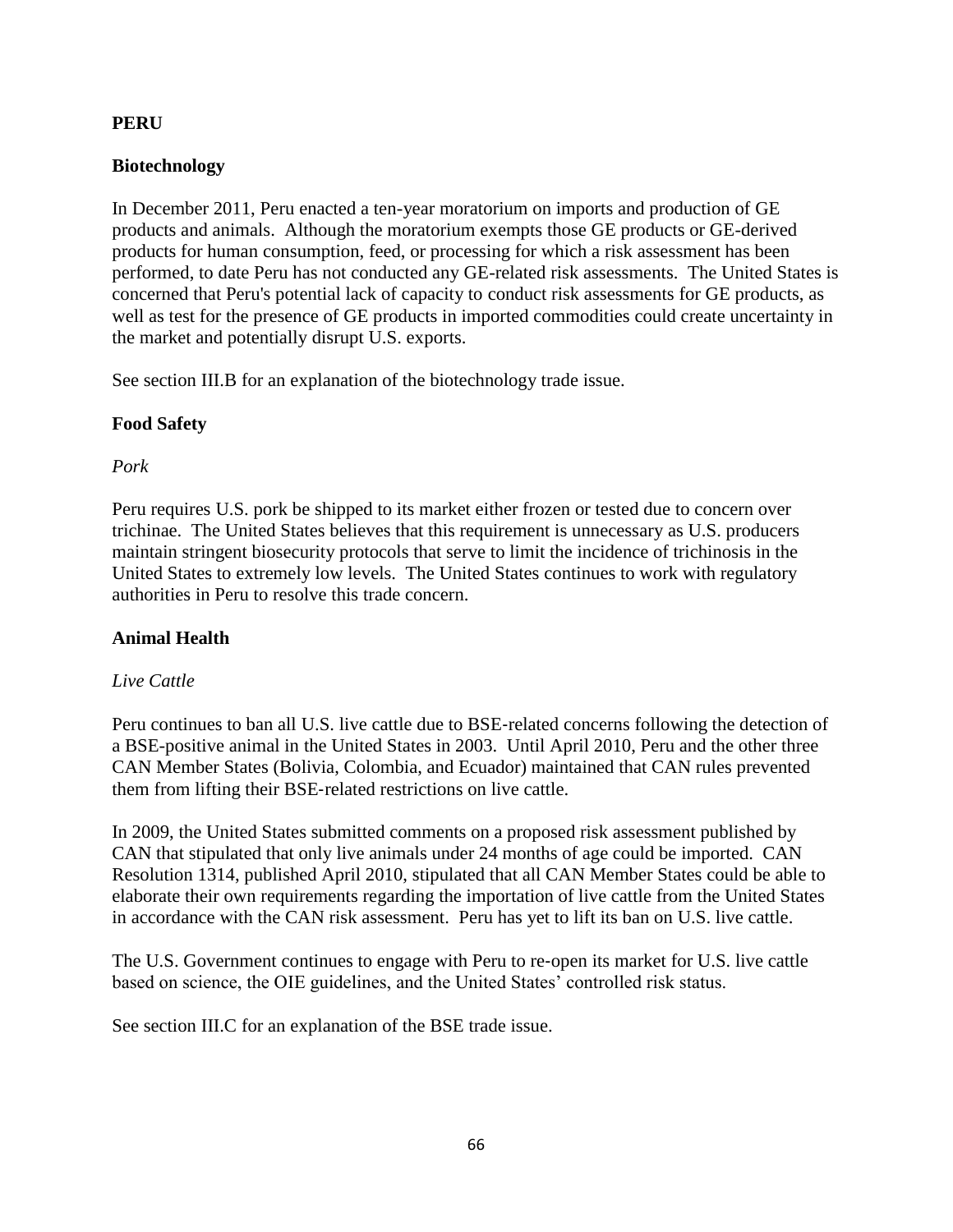### **PHILIPPINES**

### **Food Safety**

#### *Frozen and Chilled Meat and Meat Products*

The United States continues to have serious concerns about the trade consequences of SPS policies affecting sales of imported meat in the Philippines, including a two-tiered system for regulating the handling of frozen and freshly slaughtered meat in the distribution system. This system imposes very high standards on the handling of frozen meat, which is primarily imported, that do not apply to the handling of freshly slaughtered meat, which is exclusively domestic. In addition, the United States is concerned about trade disruptive test and hold policies that have been administered prior to customs clearance. The United States has raised its concerns with the Philippine government on numerous occasions and will continue to do so.

#### **Plant Health**

#### *Quarantine Clearance*

The Philippine Department of Agriculture (DA) requires a plant quarantine certificate for processed plant products (*e.g.*, frozen french fries and raisins) as well as a phytosanitary certificate issued by the exporting country's regulatory authority. This requirement appears to be duplicative, because existing Philippine Food and Drug Administration requirements already address the food safety issues associated with these products. The United States continues to engage with the Philippines on this issue.

See section III.A for an explanation of the export certification trade issue.

#### *Market Access for U.S. Vegetables*

The United States is concerned with the length of time that the Philippines takes to complete PRAs for fresh fruits and vegetables. The United States requested the Philippines to perform PRAs for U.S.-grown broccoli, cauliflower, lettuce, carrots, cabbage, and celery in 2006, and a PRA for U.S. fresh potatoes in 2009. The DA provided its PRAs for these products to the United States in May 2011, and USDA is currently evaluating them. Until the entire PRA process, including agreement on the PRA results and pest mitigations, is completed for each product, the DA will only allow a limited amount of these vegetables to enter the country, on a case-by-case basis, for "high-end markets," such as hotels, restaurants, and airline companies.

#### **RUSSIA**

#### **Systemic Issues**

On December 16, 2011, Russia was invited to accede to the WTO. When it accedes, Russia will be obligated, like all other WTO Members, to ensure that its SPS measures comply with the requirements of the SPS Agreement (*e.g.*, they are based on scientific principles, not maintained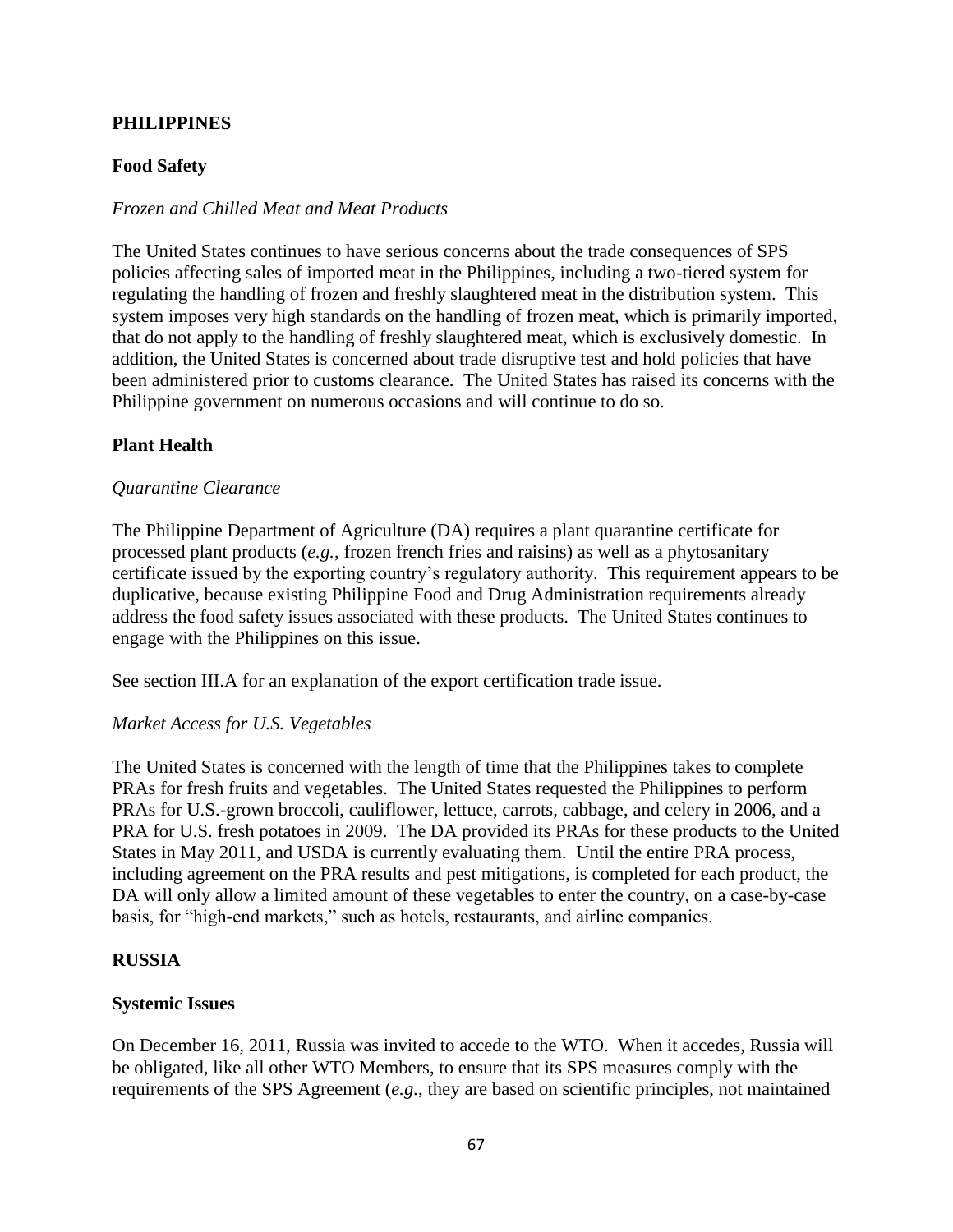without sufficient scientific evidence, and are only applied to the extent necessary to protect human, animal, or plant life or health).

The entry into force of the CU between Russia, Kazakhstan, and Belarus has complicated trade into and among the three countries as they harmonize and revise their SPS measures.

On December 11, 2009, Russia signed the Agreement of the Customs Union on Sanitary Measures and the Agreement of the Customs Union on Veterinary and Sanitary Measures. Russia, Belarus, and Kazakhstan subsequently concluded additional agreements to harmonize SPS measures and unify the list of goods subject to veterinary, phytosanitary, and sanitary-epidemiological control at the CU's customs border. These agreements also unify the veterinary and sanitary epidemiological and hygienic requirements on those goods within the CU, as well as the form of documentation importers must provide to confirm those requirements have been satisfied.

On July 1, 2010, the CU implemented harmonized veterinary requirements stipulating that imports for all controlled products subject to veterinary control are eligible for entry only if they are produced in facilities on a list approved by all three CU countries. The United States worked with Russia to remove products from the list of goods subject to veterinary control where no scientific basis supporting their inclusion was apparent, to eliminate the requirement that the United States provide a list of all facilities that meet CU requirements for goods subject to veterinary control, and to streamline the approval of U.S. facilities. In 2011, the CU countries amended the CU agreements to align some of the veterinary requirements with international standards, recommendations, and guidelines, but those efforts remain underway. In addition, the CU issued new decisions in preparation for Russia's accession to the WTO governing risk assessments and equivalence, harmonization with international standards, and inspection of facilities.

U.S. exporters continue to face systemic issues in Russia related to the certification of agricultural products. In particular, Russia requires export certificates for products for which certifications are unnecessary or are otherwise unwarranted. For example, Russian certifications require phytosanitary attestations for shipments of such processed agricultural products as soybean proteins, corn gluten, and distiller's grains, which, due to the nature of the processing process, do not present a pest risk. Likewise, Russia requests U.S. exporters to submit certifications stating that the United States is free from various livestock diseases, even where there is no risk of transmission from the product in question. To date, the United States has not received scientific justifications nor risk assessments for many of Russia's SPS requirements. The United States continues to engage with Russia to modify these requirements and supply the United States with scientific justifications, where appropriate.

In November 2006, the United States and Russia signed bilateral agreements to address SPS issues related to: trade in pork, beef and beef by‐products, biotech agricultural products, and certifications for U.S. pork and poultry establishments that export products to Russia. However, there have been implementation problems with several of these agreements. For example, under the November 2006 U.S.‐Russia agreement on inspection of meat and poultry establishments, Russia agreed to grant U.S. regulatory officials the authority to certify new U.S. establishments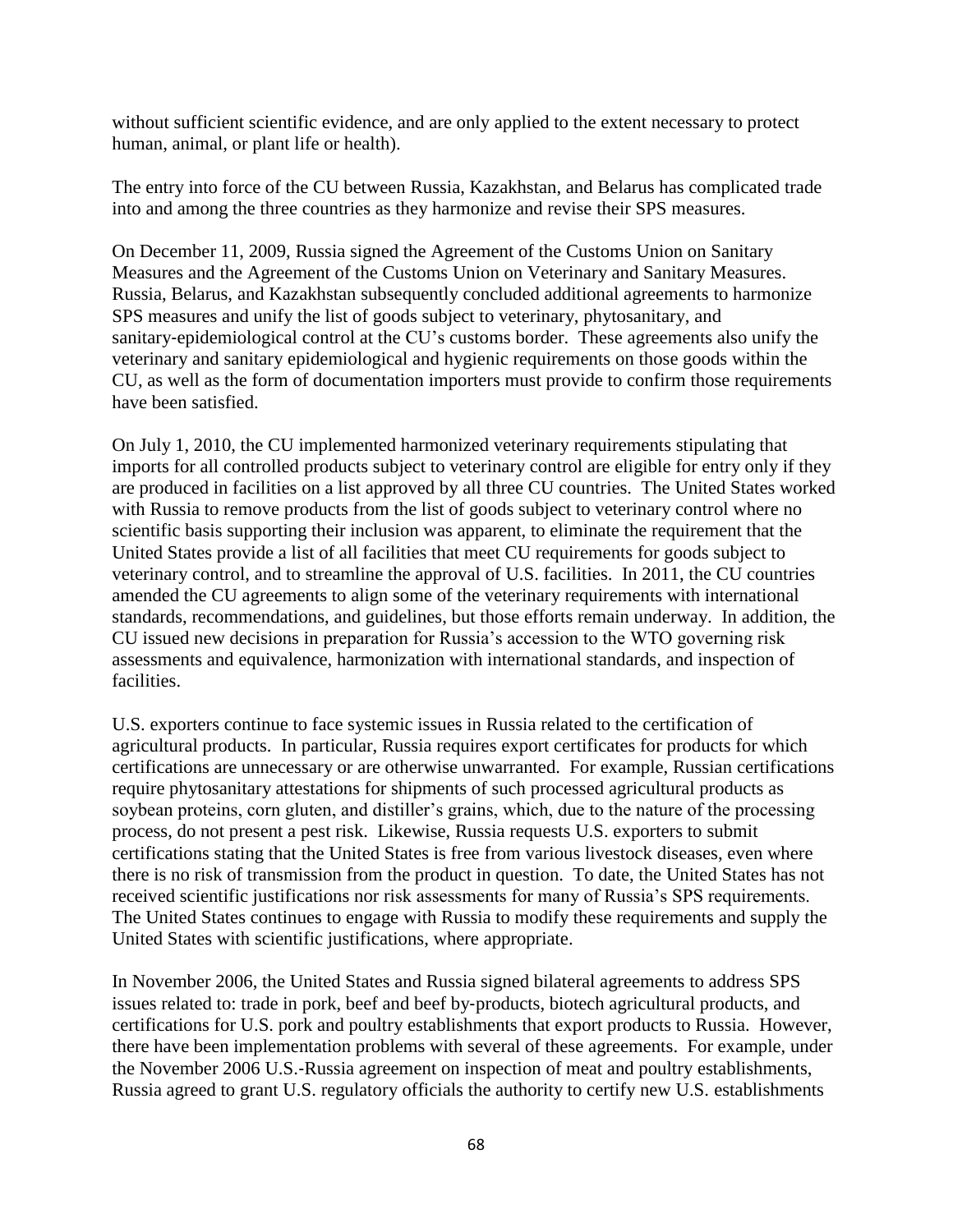and U.S. establishments that have remedied a deficiency. In accordance with the agreement, Russia also agreed to specific deadlines for responding to requests to list facilities that U.S. authorities had inspected and determined to be in compliance with the requirements to export to Russia. In practice, however, Russia has not consistently recognized the authority of U.S. regulatory officials to certify additional U.S. facilities, and there have been delays in responding to U.S. requests to update the list of approved U.S. facilities.

The Customs Union now has competence for plant inspections, and consequently, the United States is currently seeking an agreement with the CU countries regarding inspections for meat and poultry plants. The United States worked closely with Russia to negotiate a new CU inspection regulation that allows the CU to accept guarantees provided by SPS authorities in third countries that certify new establishments.

### *Veterinary Certificates*

Russia requires veterinary certificates to include broad statements by U.S. regulatory officials that the products satisfy Russia's sanitary and veterinary requirements, including meeting certain chemical, microbiological, and radiological standards. This requirement is problematic, because many of Russia's sanitary and veterinary requirements appear to lack scientific justification.

See section III.A for an explanation of the export certification trade issue.

### **Biotechnology**

Although Russia has established a system for the approval of biotechnology food and feed products, the United States continues to have concerns with the implementation of this system, including Russia's requirements for re‐registration of approved products, labeling of genetically engineered products, and the lack of an approval system for the cultivation of biotechnology crops. The United States is pursuing these specific concerns, as well as greater cooperation on biotechnology generally, with Russia through the U.S.‐Russia Biotechnology Consultative Mechanism.

See section III.B for an explanation of the biotechnology trade issue.

### **Food Safety**

### *Pathogen Tolerances*

Russia maintains a zero tolerance policy for *Salmonella, Listeria,* and *coliforms* in all food products, including raw meat and poultry. Such a policy is unwarranted, because it is generally accepted by food safety experts and scientists that these pathogens cannot be removed entirely from raw meat and that proper storage, handling, and cooking of raw meat and poultry significantly reduce the risk of a number of food‐borne diseases caused by these pathogens.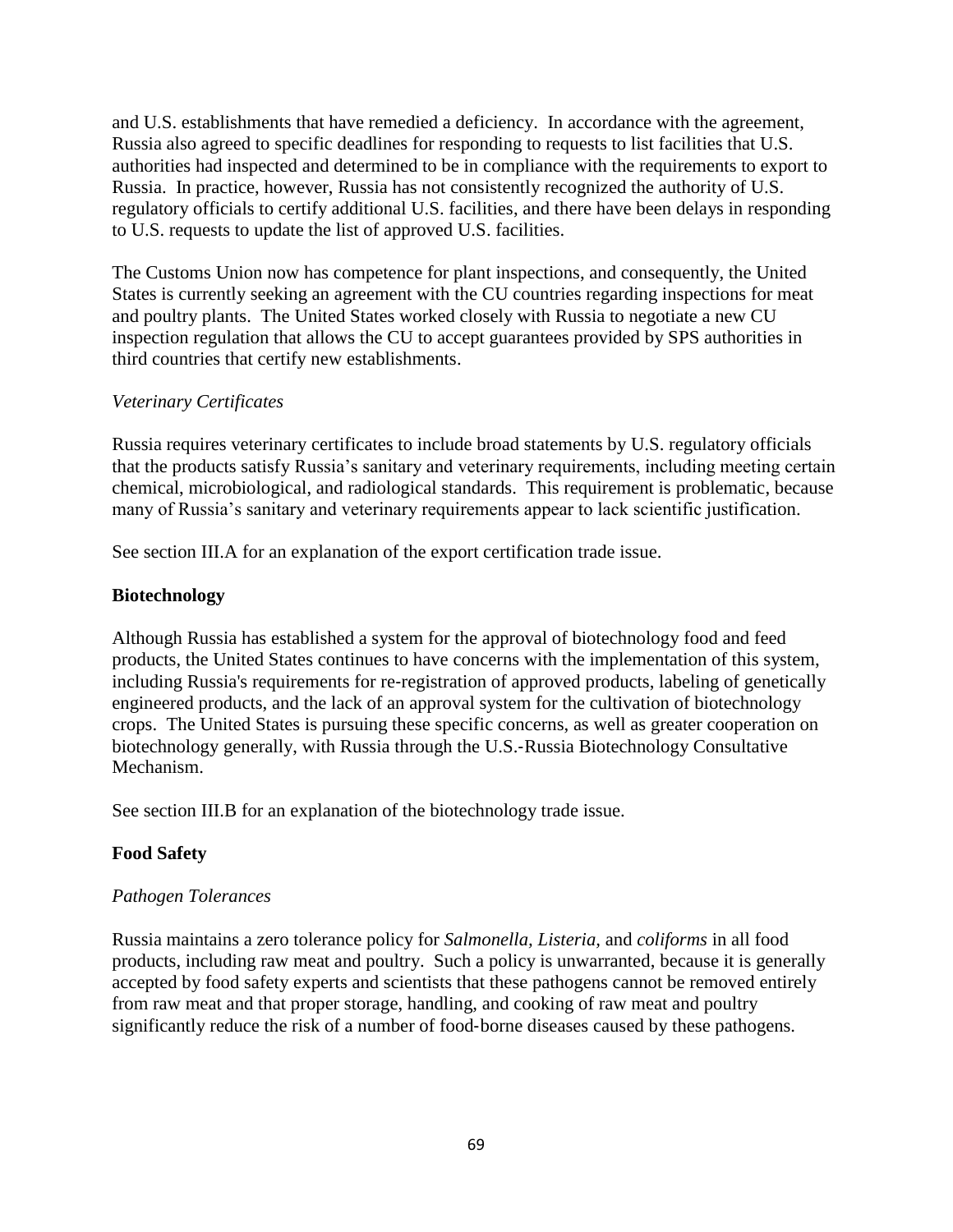### *Veterinary Drugs*

Russia maintains zero tolerances for residues of unapproved veterinary drugs, many of which are commonly used in U.S. animal production, as well as zero or near-zero tolerances for approved veterinary drugs. There have also been indications that Russia intends to begin testing and implementing a zero-tolerance policy for residues of ractopamine in 2012. Findings of such agents during Russian border inspection of U.S. products have resulted in multiple delistings of U.S. beef, pork, and poultry facilities.

### *Beef and Beef Products*

Currently, U.S. producers may export boneless and bone‐in beef to Russia from cattle under the age of 30 months and that meet the requirements set out in the U.S.‐Russia Bilateral Agreement on Trade in Beef. Following the completion of consultations regarding common CU veterinary requirements, the United States initiated with Russia and its CU partners, negotiations of a new certificate to allow for the export of U.S. deboned beef, bone‐in beef, and beef by‐products from cattle over 30 months of age will resume.

Current BSE attestations in Russia's sanitary certificate for prepared meat effectively preclude any U.S. cooked beef from qualifying to be imported into Russia. Russia also maintains a ban on imports of ground beef from cattle of any age. The United States will continue to urge Russia to open its market to the full range of U.S. beef and beef products based on science, the OIE guidelines, and the United States' controlled risk status.

See section III.A for an explanation of the export certification trade issue, and section III.C for an explanation of the BSE trade issue.

#### *Dairy*

Russia has effectively banned the importation of U.S. dairy products since September 2010, when Rosselkhoznadzor (Russia's Federal Service for Veterinary and Phytosanitary Surveillance) instructed customs officials to allow shipments only from exporters on Rosselkhoznadzor-approved lists. During WTO accession negotiations, the United States successfully obtained a commitment from Russia that it would no longer require any foreign producer to be included on Rosselkhoznadzor lists to be eligible to export dairy products. The United States is seeking to re-engage in negotiations with Russia to develop a new dairy certificate that would reopen the Russian market to U.S. dairy products.

See section III.A for an explanation of the export certification trade issue.

#### *Pork and Pork Products*

Russia maintains near-zero tolerance levels for tetracycline‐group antibiotics. The United States, in cooperation with industry stakeholders, reviewed Russia's risk assessment for tetracyclines and provided comments to Russia. Russia agreed as part of its WTO accession commitments to submit a risk assessment for tetracycline antibiotics conducted in accordance with Codex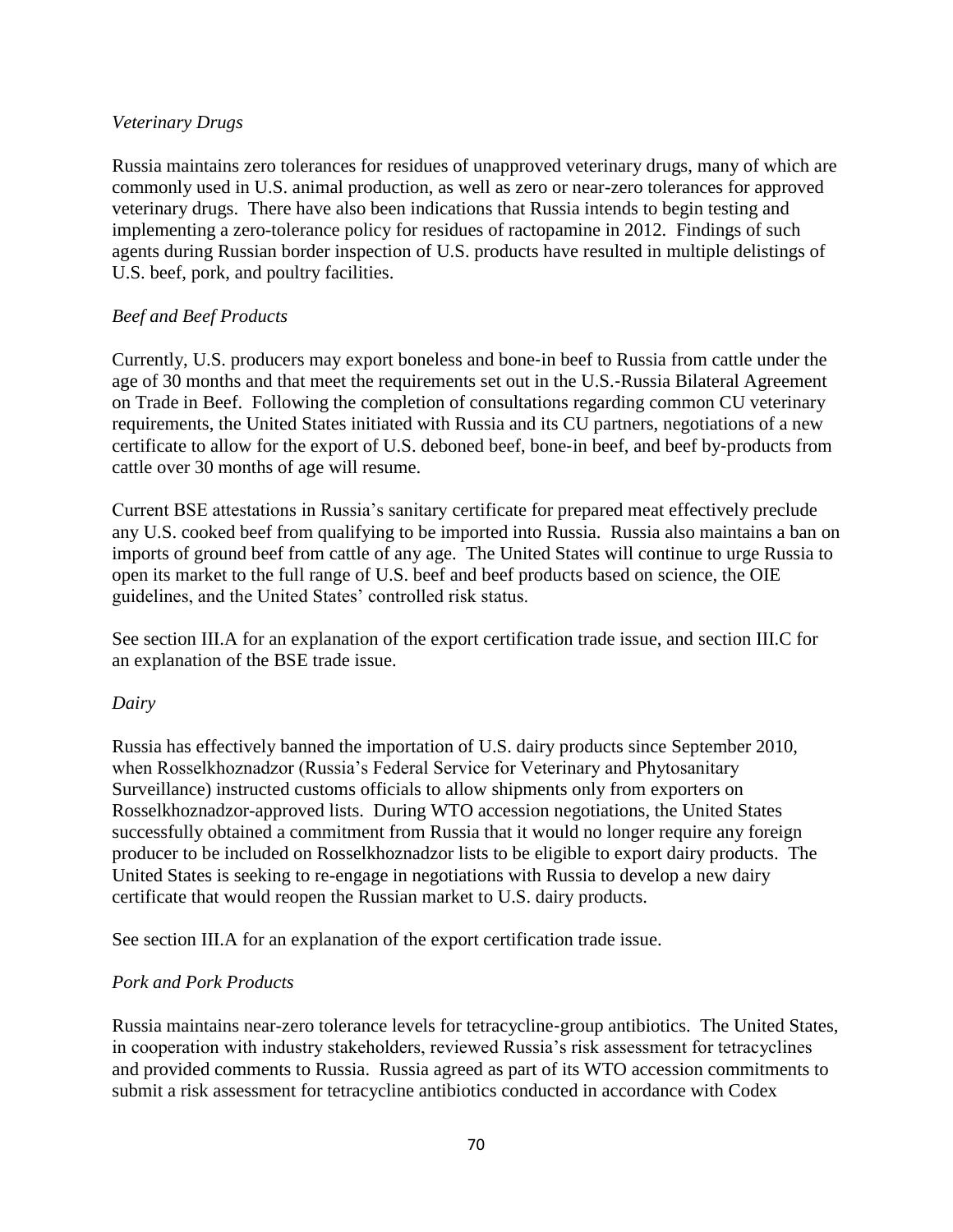methodology or align its tetracycline standards with Codex standards. The United States continues to press Russia to ensure that its measures on this subject are based on science.

Russia also requires U.S. pork to be frozen or tested for trichinosis. Russia's requirements constitute a significant impediment to U.S. fresh and chilled pork exports to Russia. The United States does not consider these requirements to be necessary because U.S. producers maintain stringent biosecurity protocols that limit the appearance of trichinae in the United States to extremely low levels. The United States will continue to work with regulatory authorities in Russia to resolve this trade concern.

### *Poultry*

On January 1, 2010, Russia banned the importation and sale of chlorine‐treated chicken, essentially halting all imports of U.S. poultry into Russia. Bilateral negotiations led to the resumption of poultry imports in September 2010 but did not resolve the chlorine restriction itself. Russian regulations also place an upper limit on the amount of water content in chilled and frozen chicken, despite calls to adopt alternative labeling requirements regarding water content. In addition, Russia continues to ban the importation and sale of certain frozen poultry for use in baby food and special diets. Russia has not yet provided the United States with risk assessments to support these various regulations.

### **Animal Health**

#### *Grains and Oilseeds*

Exports to Russia of U.S. grain and oilseed products for use in animal feed are severely limited due to Russia's requirement for producers to provide veterinary certificates warranting that their products are free of animal diseases. As part of its WTO accession commitments, Russia has agreed that it will no longer require veterinary certificates for animal feeds of plant origin.

#### *Pet Food*

Russia does not allow the importation of pet food containing U.S. beef due to alleged BSE concerns. For those pet food imports that it does allow, Russia requires heat treatment processing procedures and microbial testing that appear to be unwarranted.

See section III.C for an explanation of the BSE trade issue.

#### **SINGAPORE**

#### **Food Safety**

#### *Beef and Beef Products*

Due to BSE concerns, Singapore prohibits the importation of all U.S. beef and beef products, except for deboned beef from animals under 30 months of age. For the past several years,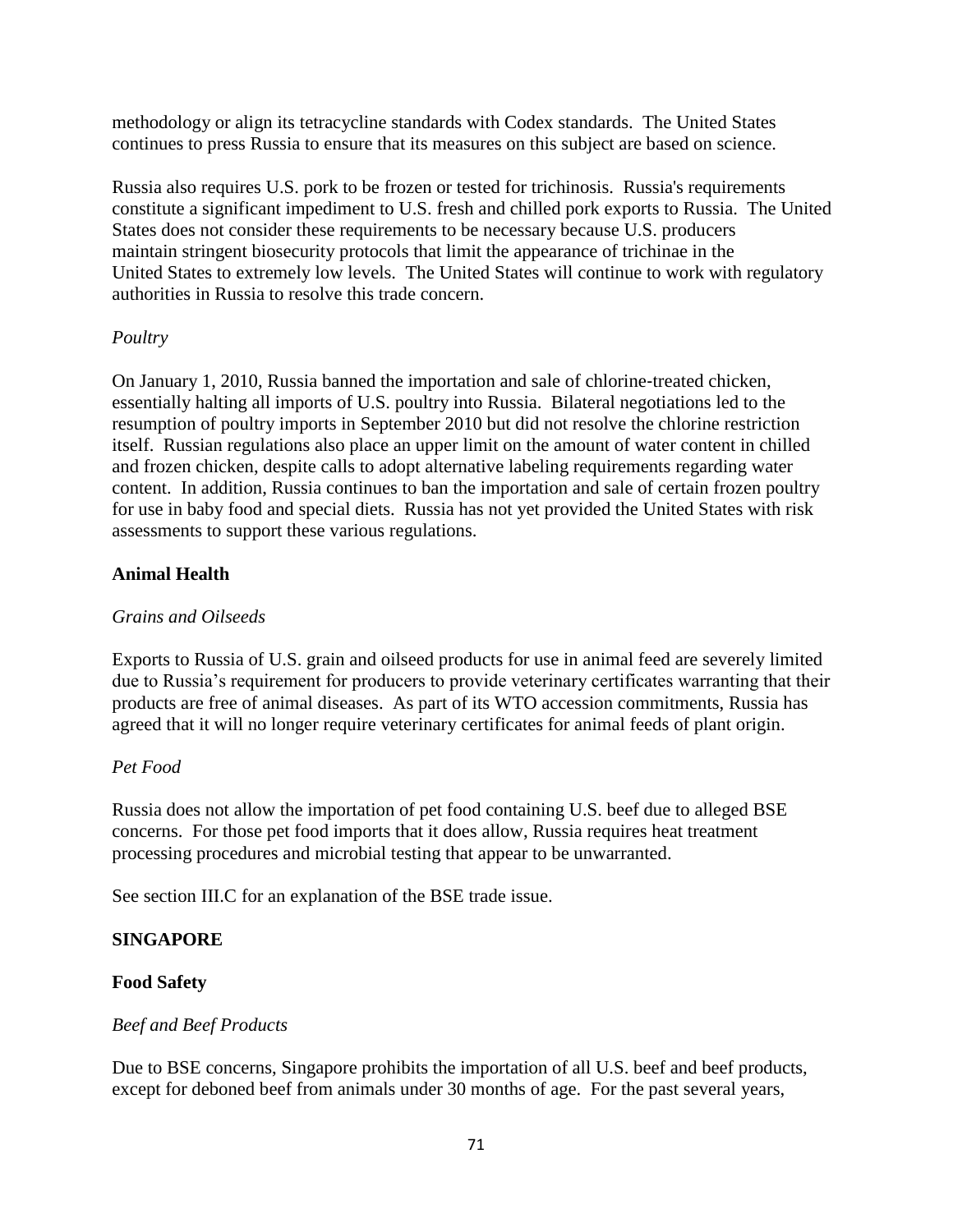Singapore has informed the United States that it is in the process of performing a risk assessment of U.S. beef and beef products. The United States continues to press Singapore to complete this risk assessment and to open its market based on science, the OIE guidelines, and the United States' controlled risk status.

See section III.C for an explanation of the BSE trade issue.

### *Pork*

Singapore currently prohibits the use of all PRTs in the production of pork and pork products. This prohibition adds significantly to the cost of exporting pork and does not appear to be based on science as pork treated by FDA-approved PRTs is safe for human consumption.

In addition, Singapore requires U.S. pork to be frozen or tested for trichinosis. The United States does not consider these requirements to be necessary since U.S. producers maintain stringent biosecurity protocols that limit the appearance of trichinae in the United States to extremely low levels. The United States will continue to work with regulatory authorities in Singapore to resolve this trade concern.

### **SOUTH AFRICA**

### **Food Safety**

#### *Beef and Beef Products*

In June 2010, South Africa opened its market to U.S. deboned beef from cattle of all ages, but continues to ban the importation of all other beef cuts and beef products, as well as other U.S. ruminant animals and products. The United States continues to engage with South Africa to fully open its market to the full range of U.S. beef and beef products based on science, the OIE guidelines, and the United States' controlled risk status.

See section III.C for an explanation of the BSE trade issue.

#### **Animal Health**

### *Pork*

South Africa currently maintains a 20‐day freezing requirement on U.S. pork to prevent the transmission of pseudorabies. The risk of transmission of pseudorabies to domestic herds through imported U.S. pork is extremely low. In 1989, the United States started a voluntary eradication program for pseudorabies and, in 2004, the United States achieved the successful eradication in commercial herds throughout all 50 states. The United States continues to work with South Africa to address the current freezing requirement for pseudorabies.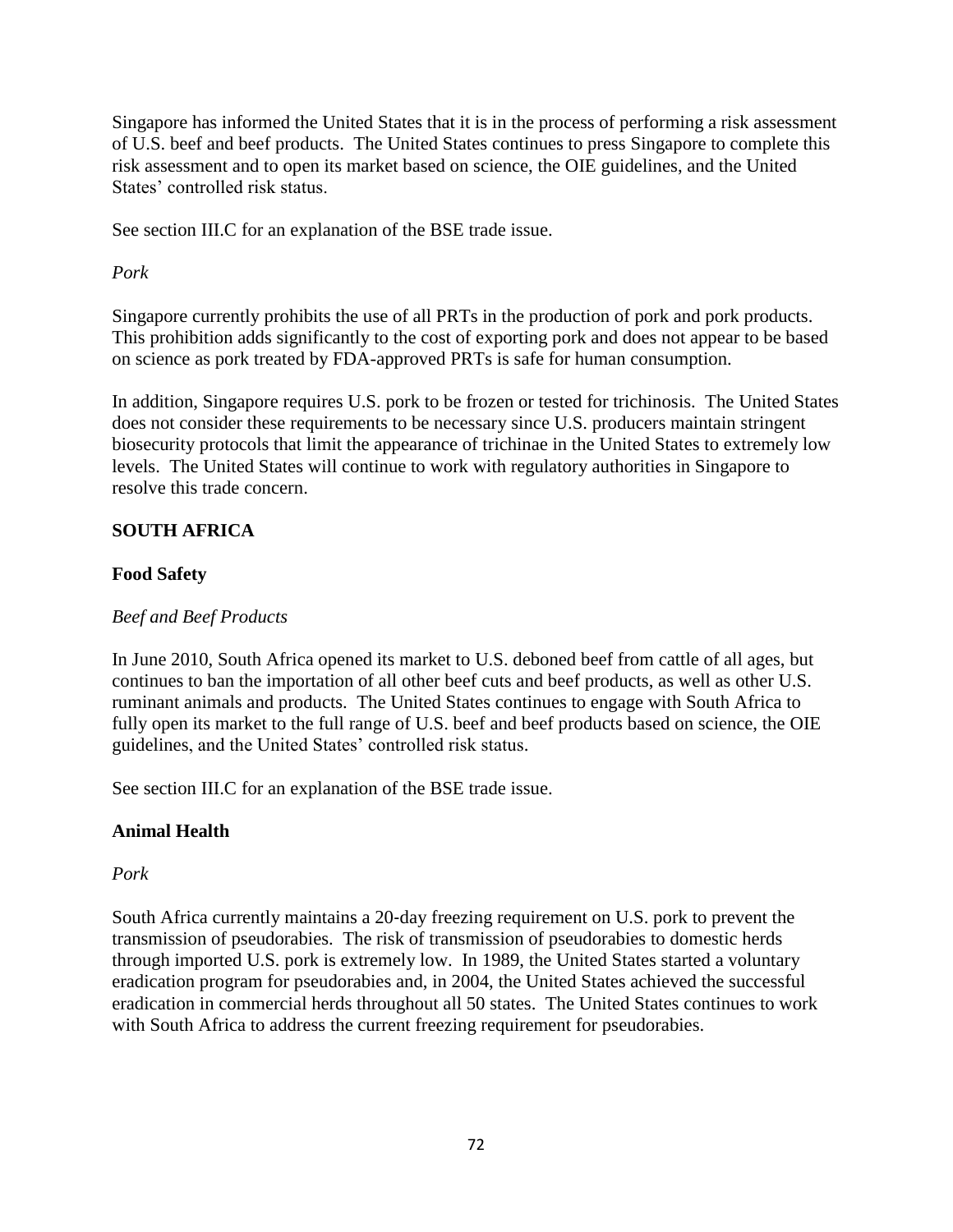### **Plant Health**

### *California Table Grapes*

South Africa suspended imports of table grapes from California due to concerns over two plant pests: the European grapevine moth and the light brown apple moth. The California Department of Agriculture and USDA have implemented comprehensive quarantine programs to prevent the dissemination of these pests in California and throughout the United States, as well as to ensure that consignments of exported table grapes are free of both pests. The United States has asked South Africa to reconsider its suspension of table grape imports from California given the phytosanitary mitigation measures currently in place.

In addition, the United States and South Africa are reviewing options to harmonize both countries' mitigation measures for mites inspection rather than using fumigation.

## **SOUTH AFRICAN DEVELOPMENT COMMUNITY**

### **Biotechnology**

South African Development Community (SADC) Member States,<sup>7</sup> with the exception of South Africa, have banned the importation of agricultural biotechnology products since 2005. Pursuant to this ban, importers of agricultural products must present documents certifying that their goods do not include agricultural biotechnology products. However, there are limited exceptions to the ban. For example, grain from biotechnology‐derived varieties can be imported for food aid, but it must be milled or sterilized so as to render the grain incapable of germinating after arriving in the country. In addition, products of agricultural biotechnology imported for scientific research may be allowed, but subject to regulations and controls to be established by the various SADC Member States. The United States will continue to engage the SADC on these issues.

See section III.B for an explanation of the biotechnology trade issue.

### **SOUTH KOREA**

### **Biotechnology**

 $\overline{\phantom{a}}$ 

Korea's regulatory system for biotechnology has generated concern in recent years with regard to its lack of predictability and transparency. In 2008, Korea implemented the Living Modified Organisms Act (LMO Act), which regulates trade in agricultural biotech products, including food and seeds for use as feed or for processing. The United States has raised a number of issues related to the LMO Act and its implementation, including concerns that certain import documentation requirements go beyond the current provisions of the Cartagena Protocol on Biosafety, and that Korea's process for reviewing the product risk assessments may be

 $7$  The SADC is a 15-country socio-economic cooperation and integration group composed of Angola, Botswana, the Democratic Republic of the Congo, Lesotho, Madagascar, Malawi, Mauritius, Mozambique, Namibia, Seychelles, South Africa, Swaziland, Tanzania, Zambia, and Zimbabwe.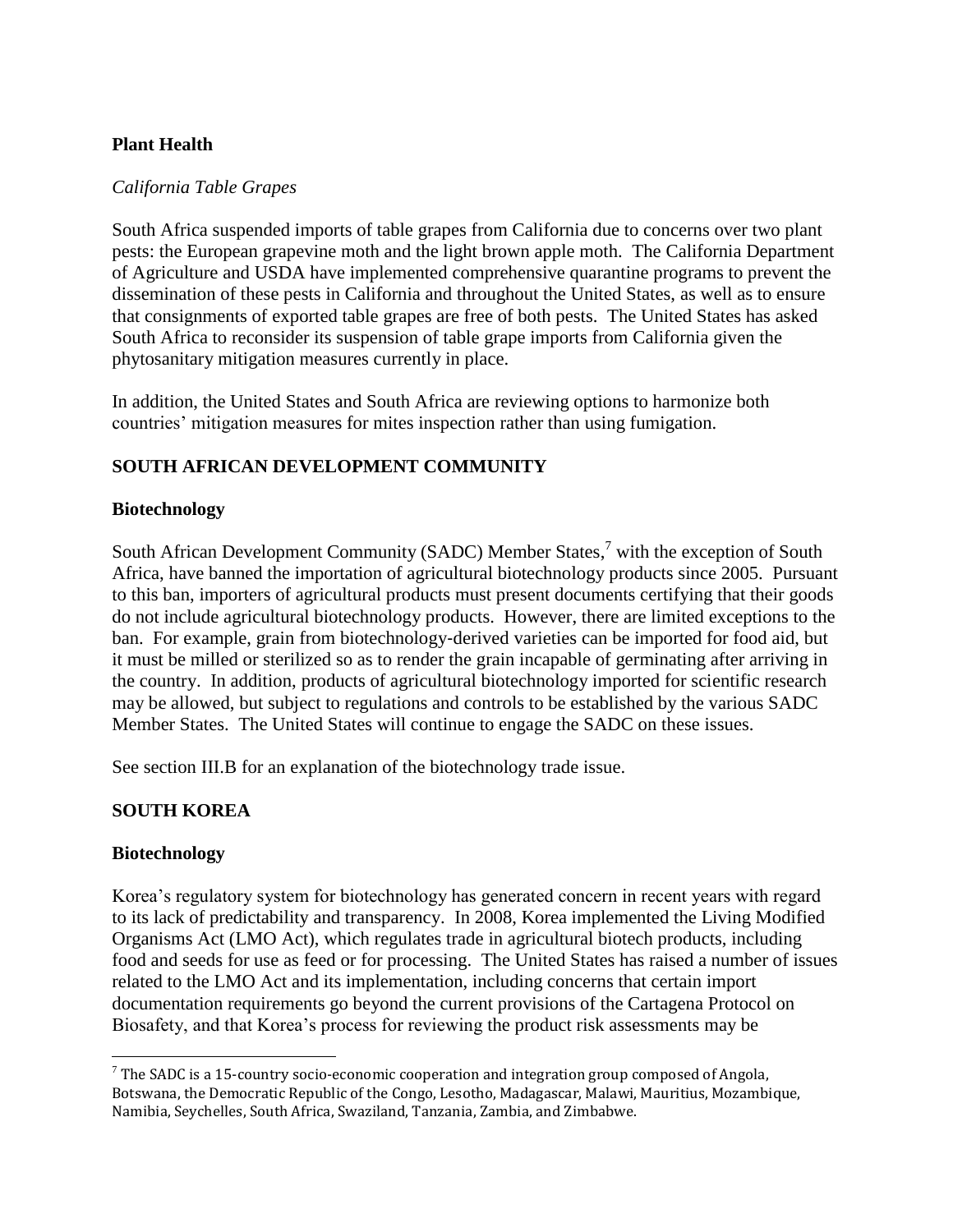redundant, lack scientific justification, and lead to delays in the approval of new products. The United States is also concerned about Korea's narrow scope of definition for "adventitious presence" which is defined in the LMO Act as "the not intended presence of a living modified organism in a non-living modified organism when the non-living modified organism is used." This definition fails to consider the possibility of unintended presence of an unapproved living modified organization present at low levels in shipments of approved living modified organisms. The United States also has noted that the LMO Act, while nominally applying to all living modified organisms (*i.e.* plants and animals), has been written solely with living modified plants in mind and thus does not readily apply to the trans-boundary movement of living modified animals. The U.S. and Korean governments are working together to address these concerns and have made some progress, including the establishment of a mechanism for regular communication between technology developers and Korean regulatory agencies during the review process.

In 2011, Korea announced draft revisions to the LMO Act to provide for greater transparency and predictability. The United States is working closely with the Korean government to provide input on the draft revisions to address U.S. concerns.

Korea completed approvals for three new GE plants in 2011. U.S. concerns continue, however, with regard to the lack of predictability in Korea's biotech review process. The United States will continue to engage with Korea to avoid significant disruptions in U.S. exports of U.S. biotech products.

See section III.B. for an explanation of the biotechnology trade issue.

### **Food Safety**

### *Beef and Beef Products*

In April 2008, the United States and Korea concluded a protocol to re‐open fully Korea's market to U.S. beef and beef products in a manner consistent with international standards and science. In June 2008, following public protests in Seoul, Korean beef importers and U.S. exporters reached a voluntary, commercial understanding that temporarily limits U.S. exports to beef and beef products from cattle less than 30 months of age, as a transitional measure, until Korean consumer confidence improves. U.S. beef sales resumed in June 2008. In 2011, exports of U.S. beef and beef products to Korea reached \$686 million, an increase of 33 percent over 2010. Now that the U.S.-Korea FTA is in force, the United States will be requesting consultations on beef under the beef protocol in the near future to discuss its full application, recognizing that the FTA and the protocol are separate agreements. The United States will continue to urge Korea to open its market fully to U.S. beef and beef products based on science, the OIE guidelines, and the United States' controlled risk status.

See section III.C for an explanation of the BSE trade issue.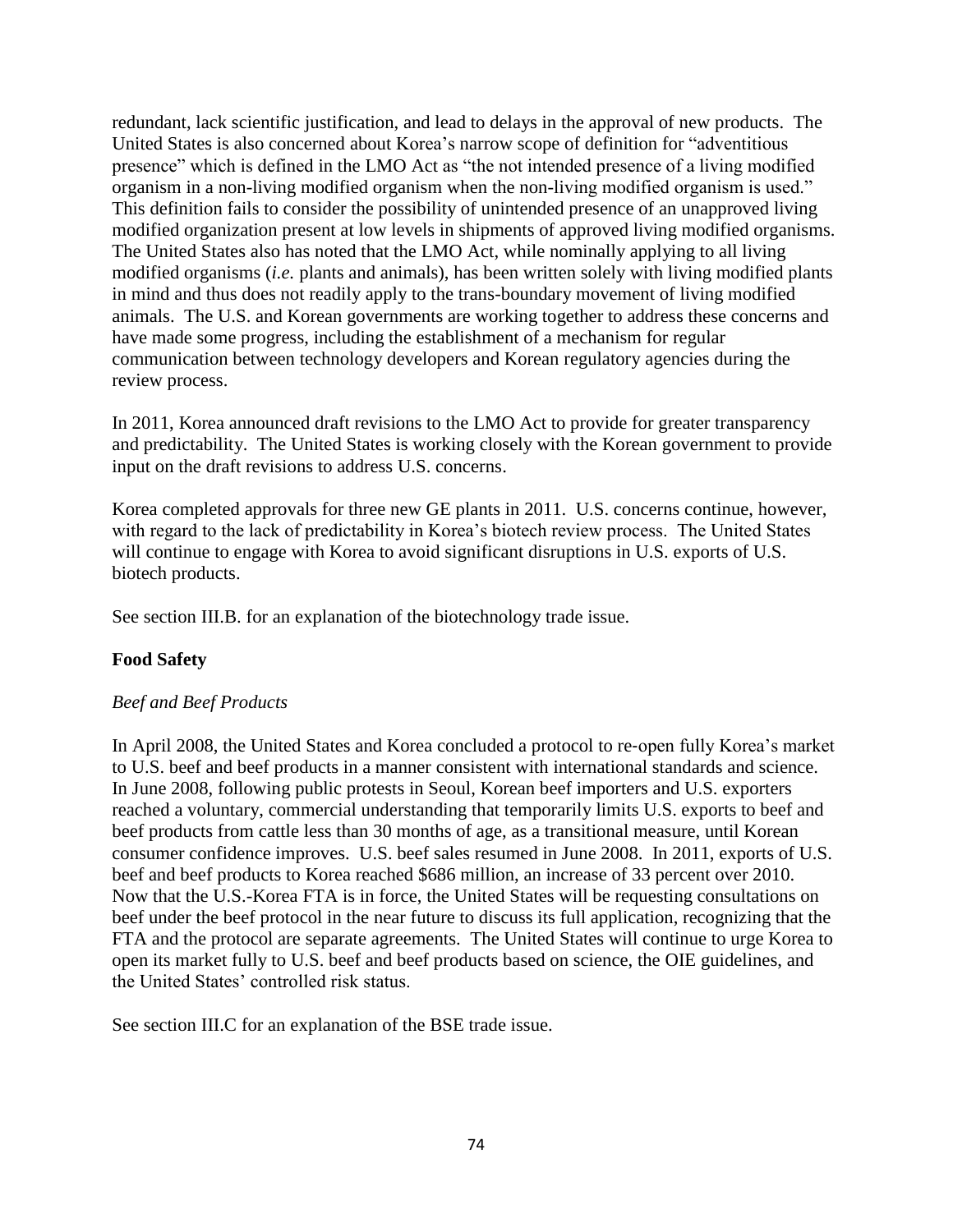#### *Maximum Residue Limits*

In June 2009, Korea notified the WTO that it would eliminate its existing MRLs for certain pesticides if those pesticides are not registered for domestic use in Korea. This elimination would include MRLs that were previously accepted by Korea and have been established as safe based on a scientific risk assessment. The United States is concerned that if Korea implements its proposal, it will block the importation of certain products treated with U.S.‐approved pesticides that Korean producers do not use. The elimination of an established MRL from the list of approved pesticides would mean that any trace of the pesticide in question would be considered a violation and could be precluded from import to Korea. The United States will continue to encourage Korea to maintain the current list of MRLs based on the most current available scientific data, or until Korea completes the appropriate risk assessments.

The United States will also continue to seek guidance from Korea on how U.S. pesticide manufacturers and registrants may submit to the Korea Food and Drug Administration relevant information and requests for the establishment of import MRLs for pesticides.

See section III.E for an explanation of the MRL trade issue.

### **Plant Health**

#### *Cherries*

Korea requires U.S. cherries to undergo fumigation with methyl bromide before shipping, on grounds that it is necessary to control various pests of quarantine concern. Removal of the fumigation requirement will increase shelf life and allow cherries to be shipped via ocean vessel rather than air freight, thus substantially reducing costs without raising phytosanitary concerns for Korea. The United States has been engaged with Korean quarantine officials since 2008 to agree on an alternative mitigation measure to methyl bromide. In July 2011, Korea agreed to send inspectors to California, Washington, Oregon, and Idaho during the 2012 growing season to evaluate the step by step process used by U.S. producers to ensure that various pests are controlled during the growing season. The United States will continue to work with Korea to identify an alternative mitigation measure to methyl bromide fumigation.

### **SRI LANKA**

#### **Biotechnology**

Sri Lanka currently prohibits the sale of GE seeds or products containing GE organisms intended for human consumption without the approval of Sri Lanka's Chief Food Authority. Sri Lanka does not appear to have a functioning approval mechanism, and thus in effect imposes a *de facto*  ban on sales of seeds and other agricultural products derived from modern biotechnology. Further, Sri Lanka requires all commodity imports to be accompanied by a certification that the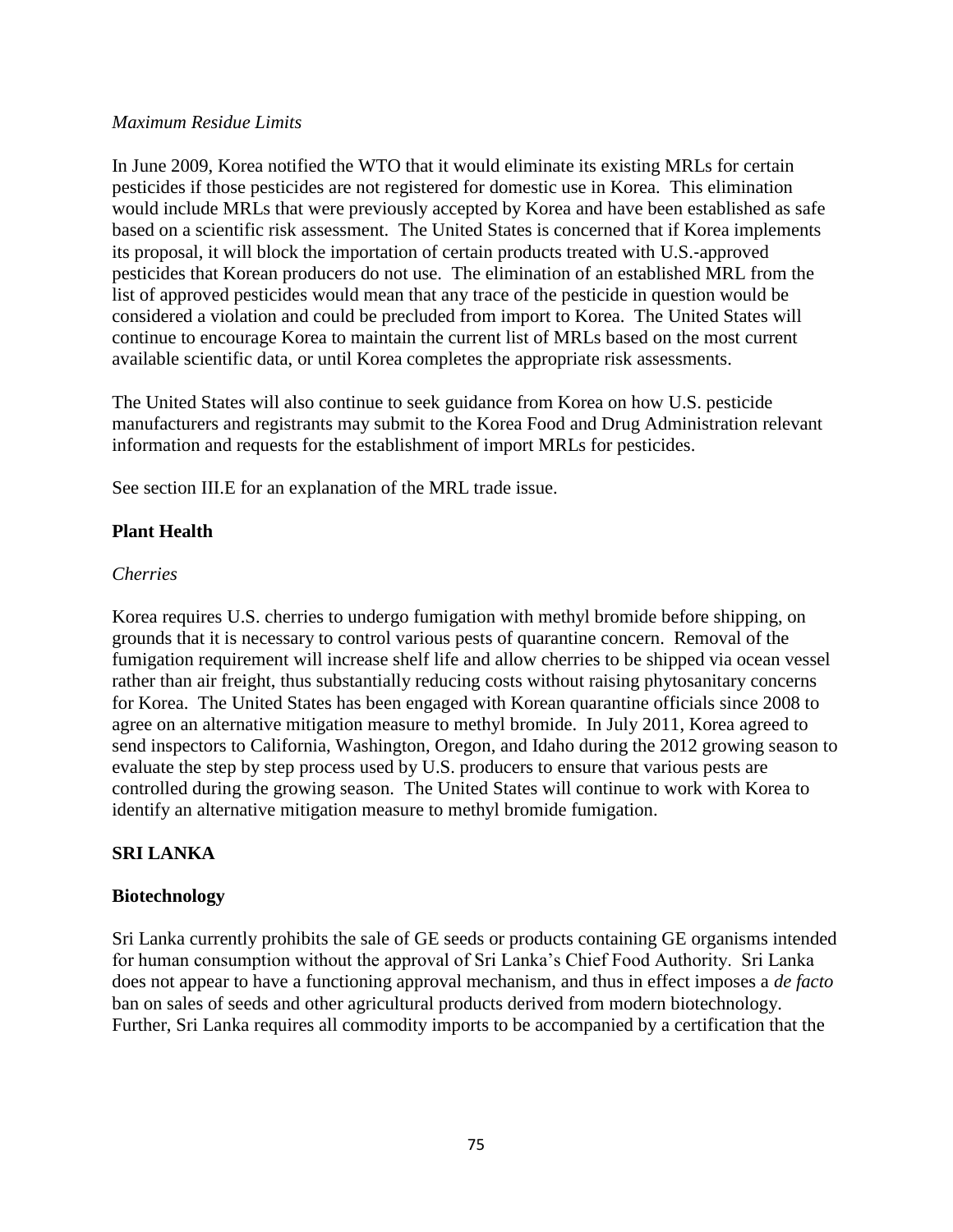commodity is "non-GE". The United States raised these issues with the Sri Lankan government during the 2011 TIFA meeting and will continue to engage Sri Lanka on these issues.

See section III.B for an explanation of the biotechnology trade issue.

## **Food Safety**

### *Beef and Beef Products*

Sri Lanka continues to ban all imports of U.S. bovine products, including beef, beef products, and beef genetics following the detection of a BSE-positive animal in the United States in 2003. The United States continues to engage with Sri Lanka, including through the U.S.-Sri Lanka Trade and Investment Framework Agreement, to open its market for all U.S. beef and beef products based on science, the OIE guidelines, and the United States' controlled risk status.

See section III.C for an explanation of the BSE trade issue.

## **SWITZERLAND**

### **Biotechnology**

Switzerland has a burdensome and slow‐moving process for approving agricultural biotechnology products for food and feed use. In addition, in November 2005, Switzerland implemented a five-year moratorium on approvals for the commercial cultivation of biotechnology crops. This moratorium has been extended by an act of Parliament until November 2013. U.S. officials will continue to urge their Swiss counterparts to address the cumbersome aspects of its regulatory review system and remove the moratorium on cultivation.

See section III.B for an explanation of the biotechnology trade issue.

# **TAIWAN**

### **Food Safety**

### *Beef and Beef Products*

Taiwan banned imports of U.S. beef and beef products following the detection of a BSE-positive animal in the United States in 2003. In 2006, Taiwan began allowing imports of U.S. deboned beef derived from animals under 30 months of age. In October 2009, the United States and Taiwan reached agreement on a Protocol expanding market access for U.S. beef and beef products (for human consumption) based on science, the OIE guidelines, and the United States' controlled risk status. The Protocol defines the conditions for the exportation of U.S. beef and beef products to Taiwan and ultimately provides for a full re-opening of the market.

However, after the Protocol entered into force in November 2009, Taiwan's legislature adopted an amendment to Taiwan's Food Sanitation Act in January 2010 that, in effect, banned imports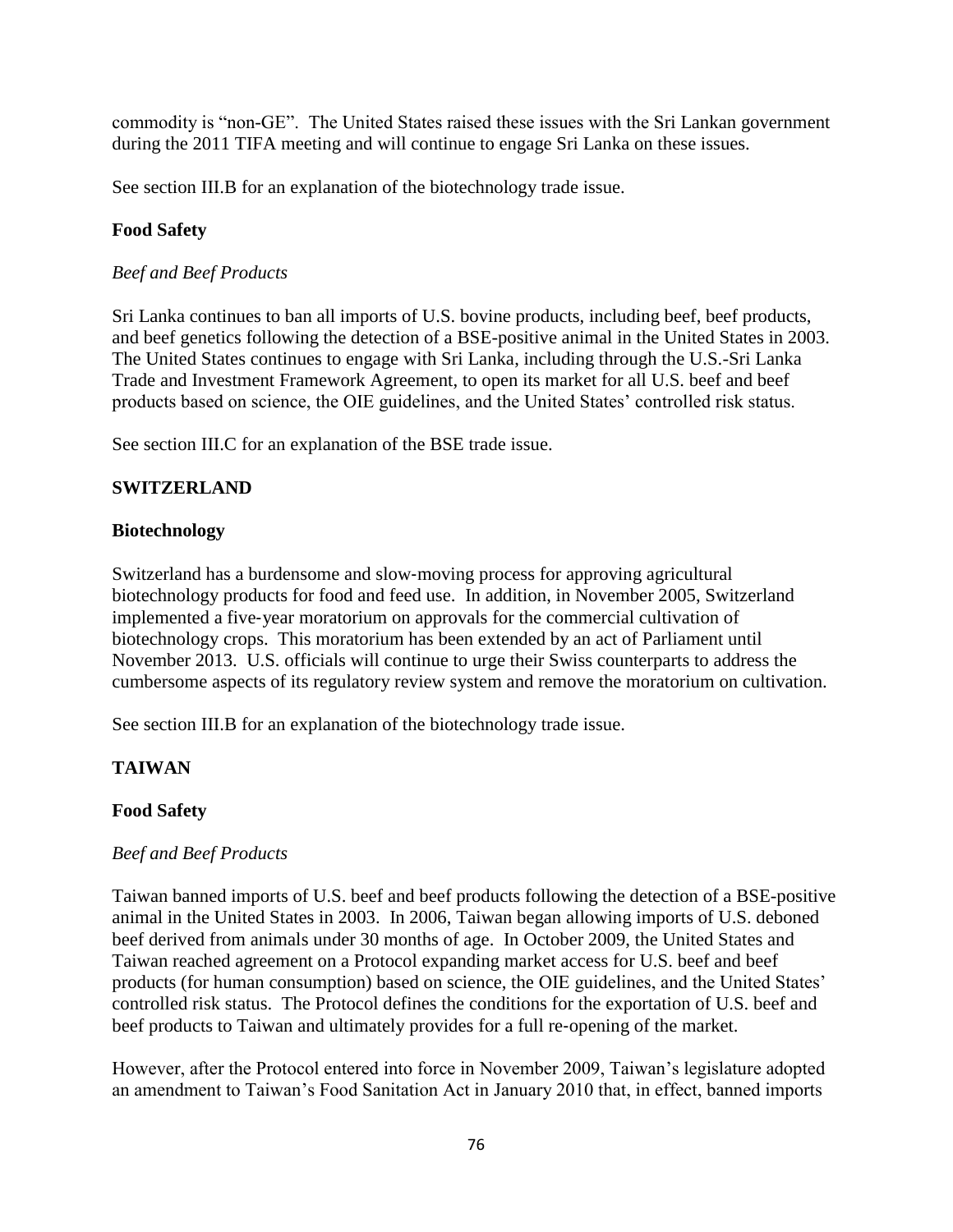of ground beef and certain offals and other beef products from the United States, contrary to Taiwan's obligations under the Protocol. Moreover, Taiwan announced additional border measures, including a licensing scheme for permitted offal. Taiwan also imposed even stricter inspection requirements for certain "sensitive" beef offals (*e.g*., tongue) that discourage imports of these products.

The United States has raised these issues with Taiwan in various venues. At each opportunity, the United States has stated that it expects Taiwan to act consistently with its obligations under the Protocol. The U.S. Government will continue to attach importance to the beef issue and urge Taiwan to open its market fully based on science, the OIE guidelines, and the United States' controlled risk status.

See section III.C for an explanation of the BSE trade issue.

### *Pork and Beef*

Taiwan has delayed the implementation of its proposed MRLs for ractopamine for both cattle and swine, which it notified to the WTO in 2007, but remain unapproved. Without approved MRLs for ractopamine, Taiwan has maintained a zero tolerance policy for ractopamine. Taiwan's lack of progress in adopting its MRL proposal has raised a significant trade concern by forcing U.S. pork producers to ship pork products selectively sourced from animals not treated with ractopamine.

Since 2007, U.S. officials have raised this issue at repeatedly at meetings of the WTO SPS Committee as well as in bilateral meetings with Taiwan, including meetings at the most senior levels. Taiwan authorities appear to have acknowledged in a number of public statements, that trace amounts of ractopamine do not present a health risk. However, Taiwan continued to maintain its zero tolerance policy for ractopamine.

In January 2011, Taiwan unexpectedly began heightened sampling, testing, and rejecting imports of U.S. beef and beef products for ractopamine residues. In addition, in January and February of 2012, some local governments and civic organizations began to test beef in retail outlets and restaurants for ractopamine. These actions caused increasing disruption to bilateral beef trade over the course of the year, and by the end of February, 2012, U.S. beef exports to Taiwan had slowed almost to a halt. In early 2012, members of Taiwan's Legislative Yuan introduced a variety of amendments to Taiwan's Food Sanitation Act, a number of which would establish a permanent ban on ractopamine in Taiwan law. On March 5, 2012, the Taiwan authorities announced a plan to implement a ractopamine MRL for beef, subject to several additional conditions, but without setting a clear timetable for establishing the MRL. Then, on March 15, 2012, the Taiwan authorities announced that they would conduct batch by batch testing of imported beef for ractopamine and other beta-agonists at the port of entry. It is unclear whether locally-produced beef and beef products would be subjected to equivalent inspections and testing for beta-agonists, one of which is ractopamine. As a result of these announcements and actions, there is considerable uncertainty about the current and future regulatory environment for U.S. beef exports to Taiwan, which continues to have a negative impact on imports of both U.S. beef and pork.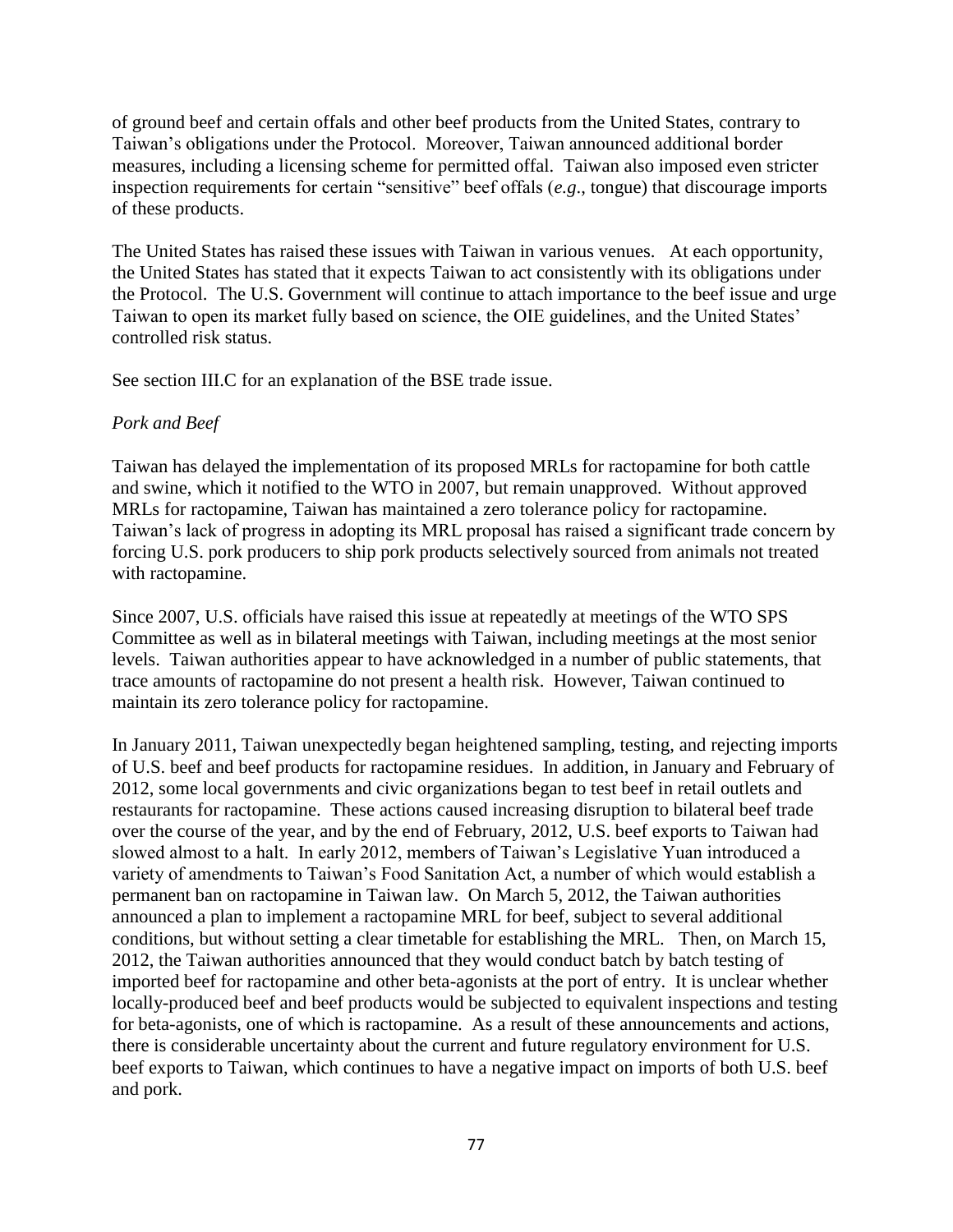The United States continues to encourage Taiwan to implement its proposed MRLs for ractopamine without further delay. As of the date of publication of this report, the United States continues to seek additional information about how the plan to establish an MRL for ractopamine use in cattle will be implemented, as well as how the increased border inspections and testing will be carried out.

### *Maximum Residue Limits*

Taiwan's slow and cumbersome process for adopting MRLs has resulted in a substantial backlog of MRL applications and is creating a significant level of uncertainty within the U.S. agricultural export industry. Since 2006, this backlog has resulted in the rejection of various U.S. agricultural shipments (*e.g.*, cherries, apples, wheat, barley, strawberries, and corn) due to the detection of pesticide or other crop protection compound residue levels that are within U.S. or Codex standards but for which Taiwan has not yet established MRLs.

While the United States is encouraged by Taiwan's ongoing efforts to work through the backlog of MRL applications, shipments of U.S. agricultural products remain at risk of rejection due to the absence of MRLs for some commonly used pesticides, which have already undergone rigorous health and safety review in the United States. U.S. agricultural products that rely on newer, safer alternatives to older pesticides that are being phased out in the United States are particularly at risk of being rejected.

The United States is working closely with U.S. stakeholders to gather appropriate data for technical engagement with Taiwan to facilitate Taiwan's establishment of MRLs for these newer, safer compounds. The United States continues to engage with Taiwan to reach a solution.

See section III.E for an explanation of the MRL trade issue.

### **Animal Health**

#### *Animal and Pet Feed*

Taiwan bans the importation of all ruminant‐origin and nearly all non‐ruminant‐origin ingredients intended for use in animal feed and pet food, such as tallow (including protein‐free tallow), lard, and porcine meal, due to BSE‐related concerns. Additionally, U.S.‐origin pet food exported to Taiwan must originate from U.S. facilities that have been visited and cleared by Taiwan's Bureau of Animal and Plant Health Inspection and Quarantine.

See section III.C for an explanation of the BSE trade issue.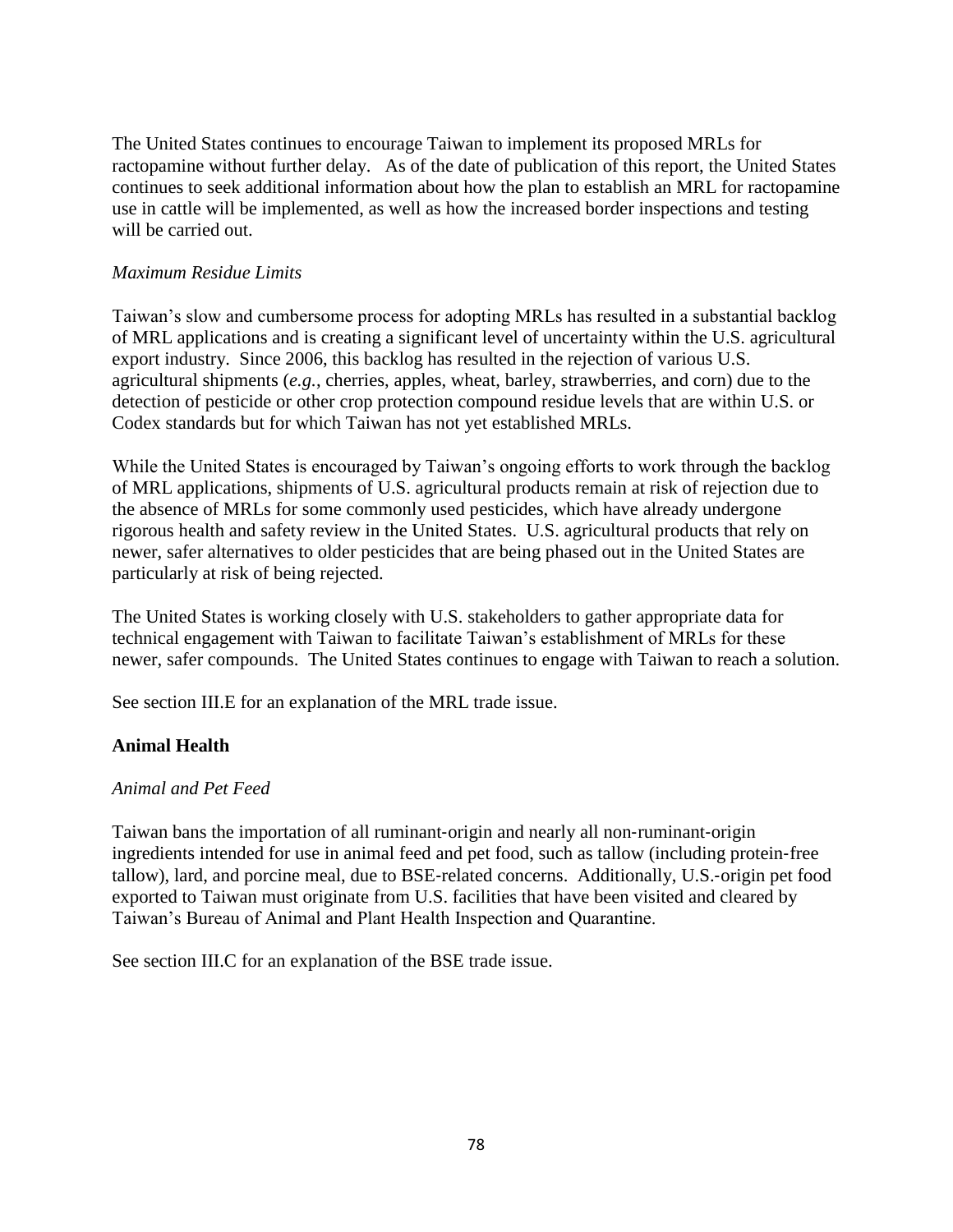### **Plant Health**

#### *Apples*

Under the current export work plan for the shipment of U.S. apples to Taiwan, the Bureau of Animal and Plant Health Inspection and Quarantine (BAPHIQ) imposes a strict "three strikes" penalty structure for codling moth (CM) detections, which can result in a complete market closure for U.S. apples for the remainder of a shipping season if there are three confirmed detections of live CMs. APHIS and BAPHIQ have met on numerous occasions to discuss this issue and the work plan has been modified to include a 2-week grace period following each CM detection. This means that any CM detections that occur within the 2-week grace period do not count as an additional "strike." However, each year the U.S. apple trade is faced with the possibility that the third largest market for U.S. apples may suddenly close, creating significant uncertainty among U.S. producers. U.S. apple exports to Taiwan totaled \$50.1 million in calendar year 2010, about six percent of total U.S. apple exports.

In October 2006, APHIS provided Taiwan with research demonstrating that the risk associated with CM transmission and establishment in Taiwan via U.S.-origin apples is extremely low. This research document was used in discussions with Taiwan counterparts in 2011 as additional modifications to the current "three strikes" penalty structure were negotiated. APHIS will continue discussions with BAPHIQ on the technical aspects of coddling moth risk and modifications to the penalty structure of the work plan to eliminate the threat of market closure in 2012.

#### *Potatoes*

Taiwan currently limits imports of fresh potatoes from the United States to those grown in Alaska, California, Idaho, Oregon, and Washington. These restrictions exclude major producing states, including Colorado. In 2002, the United States requested that Taiwan add Colorado to the list of eligible states. In 2011, Taiwan agreed to complete its pest risk assessment for Colorado potatoes. Taiwanese authorities also asked to visit the Colorado potato growing region, but that visit has yet to occur. The field inspection must be completed before Colorado potatoes can be approved for export to Taiwan.

### **THAILAND**

#### **Food Safety**

#### *Beef and Beef Products*

Thailand has banned the importation of U.S. beef and beef products due to the detection of a BSE positive animal in the United States in 2003. Currently, Thailand allows imports of U.S. deboned beef from animals under 30 months of age. The United States continues to engage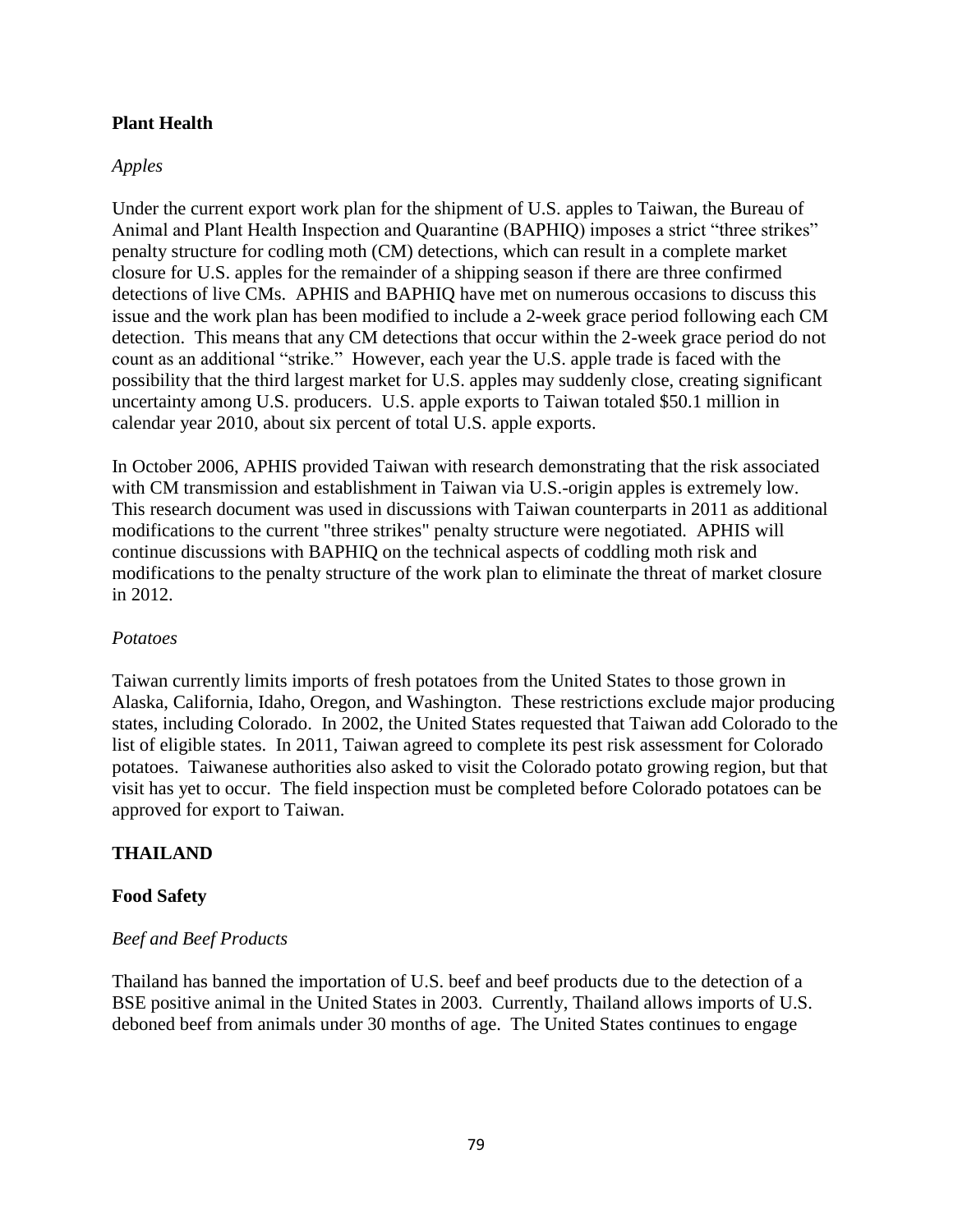Thailand to fully open its beef market to U.S. beef and beef products based on science, the OIE guidelines, and the United States' controlled risk status.

See section III.C for an explanation of the BSE trade issue.

### *Pork*

In January 2010, Thailand lifted its ban on U.S. pork and pork products that had been in place based on H1N1 concerns. However, U.S. producers have not resumed exporting unprocessed pork products and offals to Thailand due to Thailand's requirement that exporters agree to a number of burdensome requirements, including the requirement that each producer's establishment be inspected by Thai officials. The United States has urged Thailand to agree to a protocol adopting a systems-based approach that analyzes the entire U.S. food safety system relating to pork production, rather than relying on individual establishment inspections for all exporting facilities. Thailand also imposes other trade restrictions on imports of U.S. pork and pork products, including a prohibition on ractopamine residues.

### *Magnesium Silicate*

In 2009, Thailand's Food and Drug Administration (FDA) banned the use of magnesium silicate as a filtering agent to prolong the life of frying oil. The United States exports significant quantities of magnesium silicate and it is generally recognized as safe for use as a filtering agent for frying oil throughout the world. U.S. producers and their local Thai customers have provided a significant amount of data to Thailand's FDA and allowed on-site testing to demonstrate that magnesium silicate is safe when used for this purpose. The United States expects a response from Thailand's FDA later this year and will continue to work with the relevant Thai officials to resolve this issue.

### **TURKEY**

### **Biotechnology**

In 2010, Turkey implemented a new, overarching Biosafety Law, which immediately negated the approvals of GE products granted under its previous biotechnology regulation and effectively stopped all trade in products containing biotech (primarily soy and corn products). Turkey has indicated that it intends to follow EU practices in implementing the Biosafety Law, including by limiting review of biotech products, at least initially, to those already approved in the EU. In October 2010, Turkey's Biosafety Board began an expedited review of three biotechnology soybean products already grown in the United States and approved for import into the EU. The Board approved these products for feed use in January 2011. In March 2011, the Biosafety Board began non-expedited reviews of all other EU approved biotech products, including soy for food use; corn for food and feed use; and canola, sugar beets, and potatoes for feed use. In December, 2011, the Biosafety Board approved 13 biotech corn products for food use. In February 2012, the Board approved three additional corn products, but rejected six others. Imports of U.S. corn will not resume until all petitioned products are approved, since all seed varieties are planted in the United States and consignments may contain any of these corn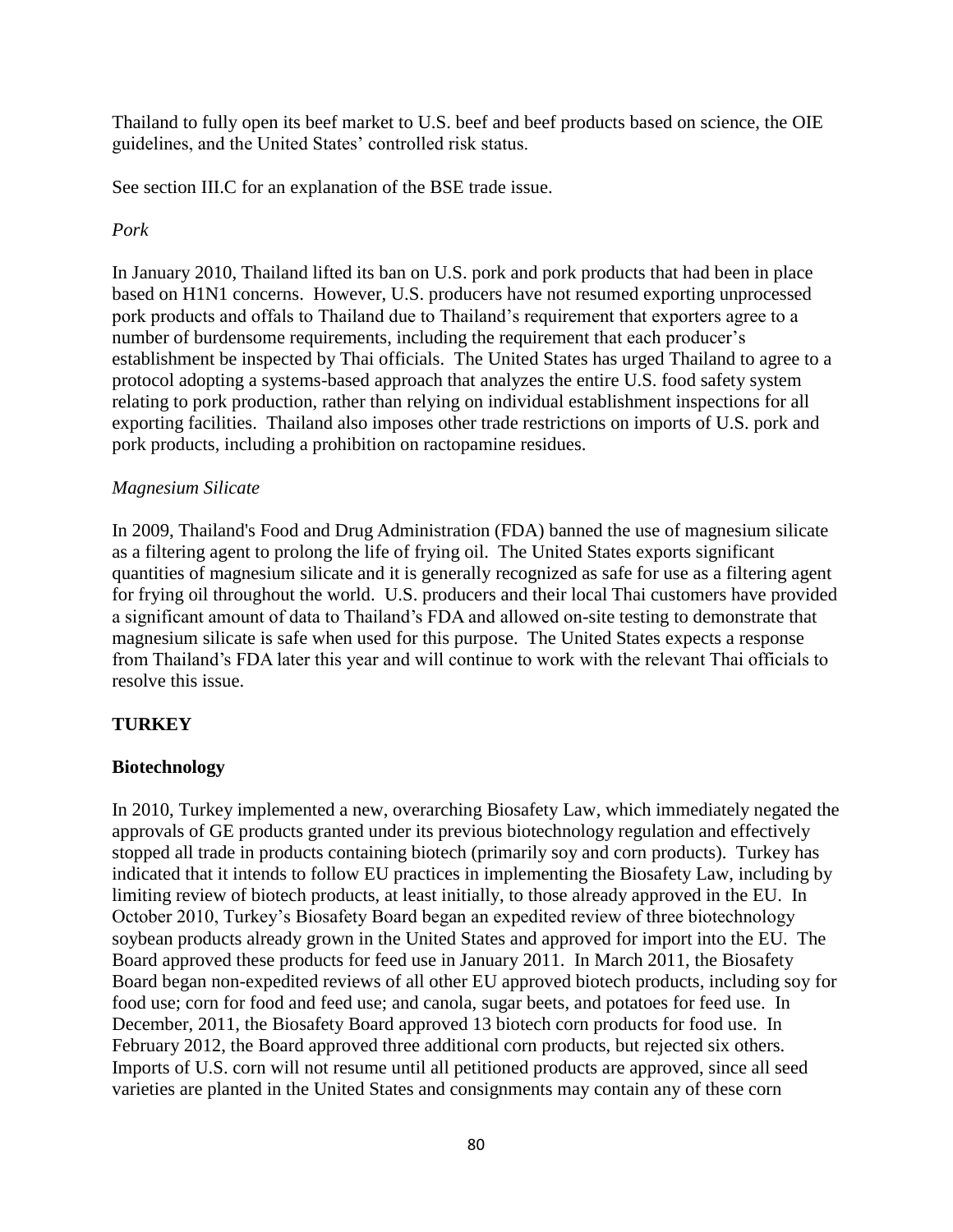products due to the commodity handling system of the United States. The United States has submitted comments and will continue to work with Turkey to obtain approvals for additional U.S. biotech products.

In April 2011, Turkey's Ministry of Agriculture and Rural Affairs (MARA) issued instructions to all port officials to begin testing imports for the presence of biotech products, including corn, soy, cotton, canola, sugar beets, potato, and tomato. This testing resulted in an immediate block of imports of U.S. cotton. Turkey subsequently allowed imports of U.S. cotton to resume, provided importers certified that the cotton was not genetically engineered.

In September 2011, Turkey adopted a measure that allows for up to 0.1% presence in animal feed of biotech products that are under review or whose approval has expired. Such a low threshold has little practical value, and the United States continues to urge Turkey to increase the 0.1% threshold and to extend the provision to food products.

The Biosafety Law also does not allow biotech products and by-products to be used in industrial goods. In 2011, Turkey began blocking the use of soybean oil produced from imported soybeans in the production of paint and other industrial goods. Following U.S. embassy-hosted educational seminars on the industrial use of biotech materials, Turkey issued an order allowing soybean oil to be used in the paint sector, but continued to bar all other uses in industrial products.

Under the Biosafety Law, MARA has pressed biotech developers to re‐apply for approval of their products. However, developers have been reluctant to do so, because a number of essential details of the approval process remain unclear, including what may constitute a failure of compliance and, in situations of noncompliance, what level and kind of penalties will apply. In September 2011, U.S. and Turkish industry representatives began a dialogue with MARA to discuss these concerns.

The United States has repeatedly raised concerns about specific provisions of the 2010 Biosafety Law and its implementing regulations with Turkish officials. In addition, the U.S. Government and the U.S. agricultural industry have held a number of consultations with the Government of Turkey and Turkish industry about biotechnology and the biotechnology‐derived products affected by this law and implementing regulations. The United States will continue to engage Turkey on this issue both bilaterally and in multilateral fora.

See section III.B for an explanation of the biotechnology trade issue.

### **Food Safety**

### *Meat*

In September 2010, Turkey expressed its intention to engage in discussions on opening its market to U.S. beef and beef products, plus cattle and sheep for feeding and slaughter. However, Turkey's proposed import conditions appear to deviate from OIE guidelines for BSE. The United States will continue to engage with Turkey to open fully its market to U.S. beef and beef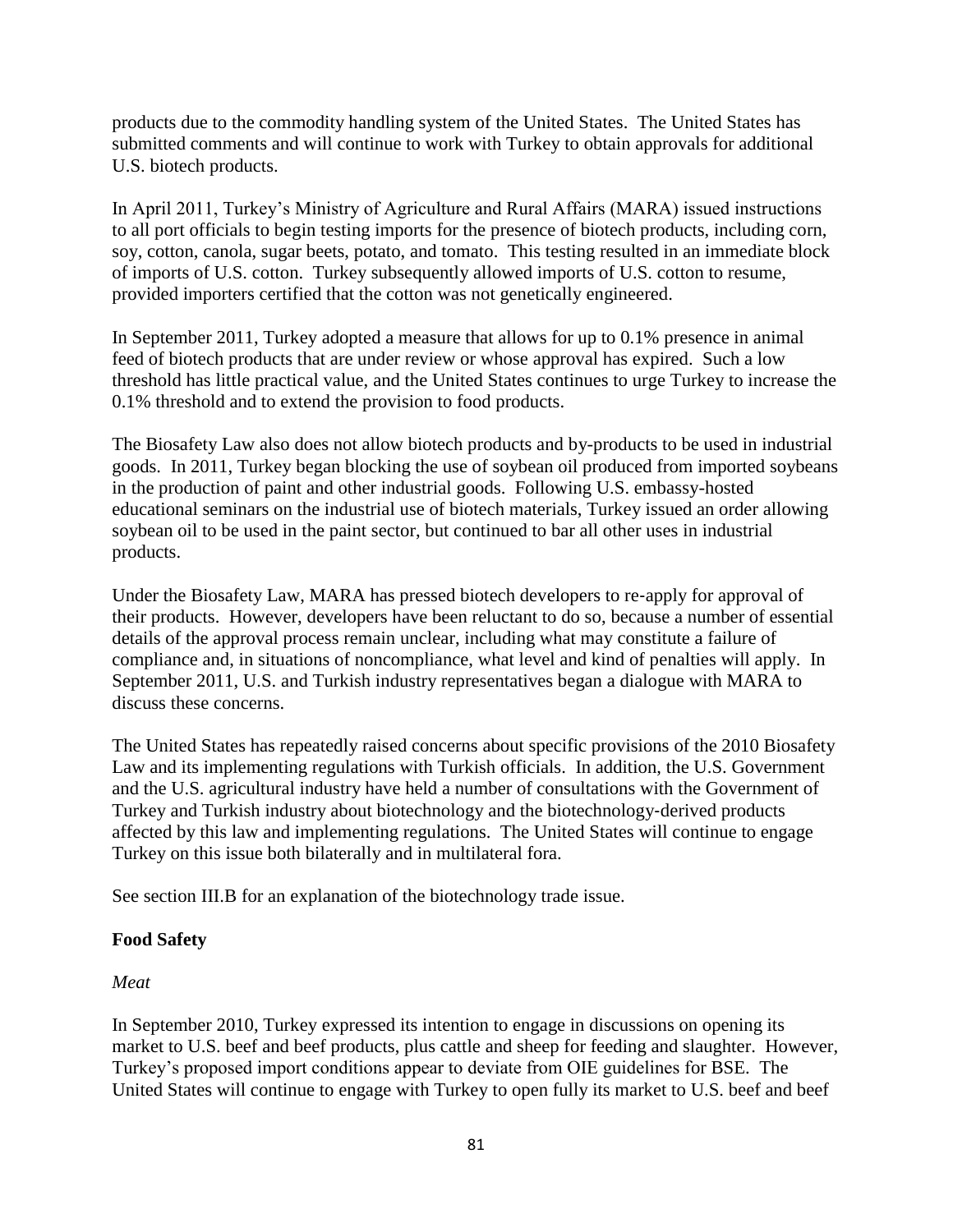products, plus live cattle and sheep, based on science, the OIE guidelines, and the United States' controlled risk status.

See section III.C for an explanation of the BSE trade issue.

# **UKRAINE**

# **Biotechnology**

In 2007, Ukraine's parliament enacted a law establishing a framework for the creation, testing, and use of products of agricultural biotechnology, but most of the implementing regulations necessary to open the market are still under development. In October 2010, Ukraine's Cabinet of Ministers approved a procedure for state registration of biotech events used in feed, feed additives, and veterinary drugs. Ukraine also recently issued a temporary approval of a soybean event to facilitate the importation of soy for animal feed. However, Ukraine continues to lack regulations permitting the use of approved biotech products for cultivation or import, which has led to unpredictable trade conditions for biotech-derived food, feed, and seed products.

In January 2011, Ukraine approved a list of food products that require testing and monitoring for GE content. In February 2011, Ukraine approved a new law that uses scientific procedures for assessing the impact of GE organisms on the environment and provided the criteria that regulators would use to develop risk assessments. Starting in November 2011, and in accordance with legislation, Ukraine began testing all planting seed imports for GE presence at the zero level tolerance. Accordingly, any seed product with GE presence is not legally allowed for commercial production or sale in the country, disrupting the food and seed industry operations in the Ukraine. The United States continues to work with Ukraine to establish a functioning and predictable biotech regulatory framework based on science.

See section III.B for an explanation of the biotechnology trade issue.

# **Food Safety**

# *Pork*

Ukraine requires U.S. pork to be shipped frozen or tested for trichinosis. Ukraine's testing requirement is costly and is a significant impediment to U.S. fresh/chilled pork exports to Ukraine. The United States does not consider such requirements to be necessary because U.S. producers maintain stringent biosecurity protocols that limit the appearance of trichinae in the United States to extremely low levels. The United States will work with regulatory authorities in Ukraine to resolve this trade concern.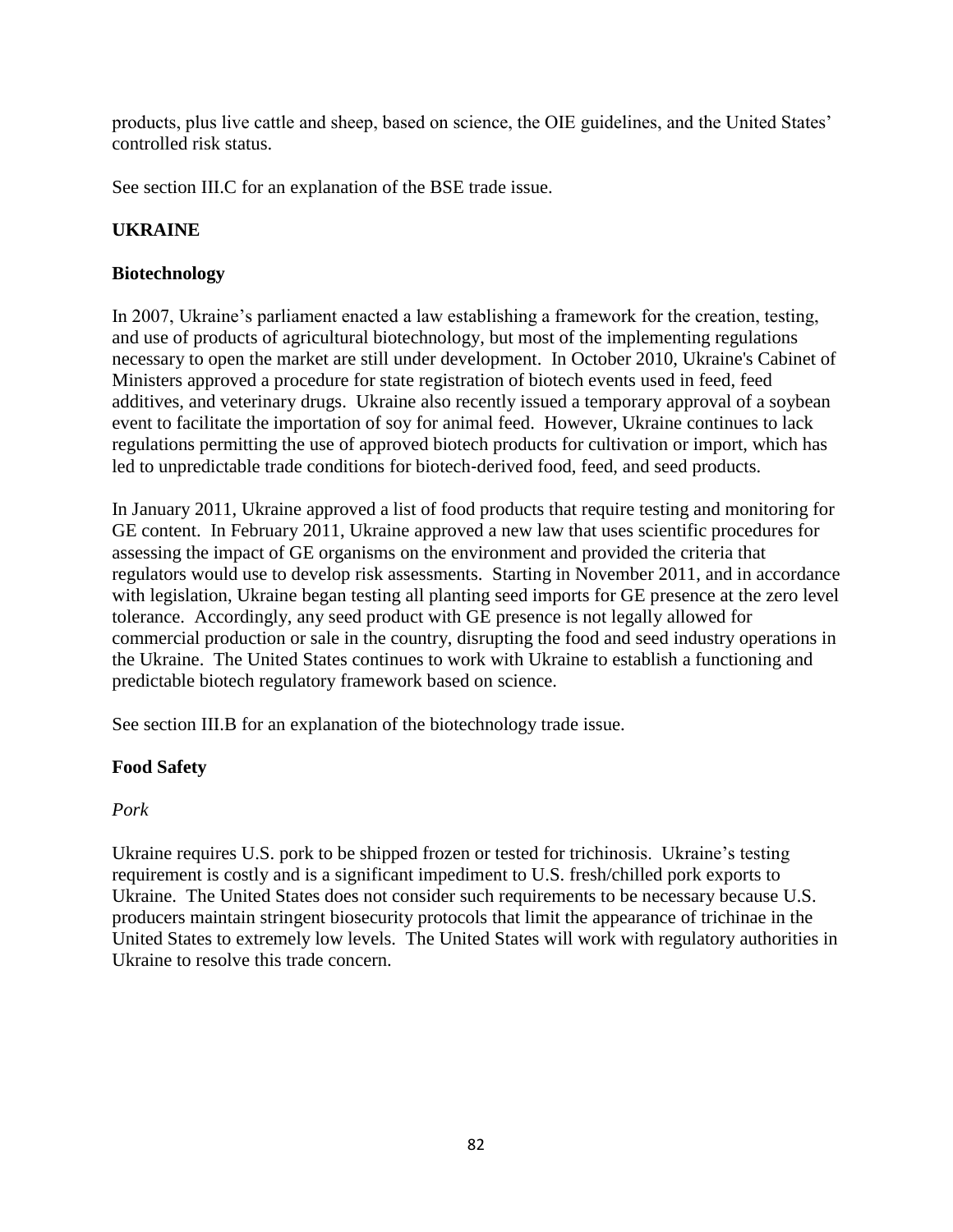### **URUGUAY**

#### **Food Safety**

#### *Live Cattle, Beef, and Beef Products*

Uruguay continues to ban imports of all U.S. live cattle, beef, and beef products following the detection of a BSE-positive animal in the United States in 2003. The United States continues to engage with Uruguay to open its market for imports of all live cattle, beef, and beef products from the United States based on science, the OIE guidelines, and the United States' controlled risk status.

See section III.C for an explanation of the BSE trade issue.

#### **Animal Health**

#### *Poultry*

Uruguay currently bans imports of many U.S. poultry products due to concerns over AI and Newcastle's disease. In October 2007, the United States and Uruguay reached an agreement that permitted imports of U.S. turkey to resume. The U.S. consent to this agreement, however, was premised on the understanding that the two countries would complete negotiations to provide market access for all poultry and poultry products, consistent with science and the relevant OIE guidelines. The United States has raised the issue with Uruguay repeatedly, including at the October 2011 Trade and Investment Council meeting.

Uruguay recently completed its Exotic Newcastle Disease evaluation of the United States. The next step is for Uruguay to review the adequacy of the U.S. food safety system as it applies to poultry. The United States continues to engage with Uruguay on this issue to pave the way for U.S. poultry producers to export all their products to Uruguay.

#### **Plant Health**

#### *Potatoes*

In January 2009, Uruguay rejected 60 containers of U.S. seed potatoes for exceeding Uruguay's tolerance level for powdery scab. Although Uruguay considers powdery scab to be a quarantine pest, it has set a tolerance level for it. (Generally, tolerances are established only for nonquarantine pests.) In July 2009, APHIS and the U.S. potato industry hosted senior Uruguayan officials in Colorado to urge Uruguay to raise its powdery scab tolerance level, which the United States considered to be inappropriately low. Uruguay committed to adjust its tolerance level and to change the classification of the pest from quarantine to regulated non-quarantine status. Despite these changes, however, Uruguay's new tolerance level remains unacceptably low, and Uruguay has yet to respond to U.S. requests for further changes. While Uruguay has allowed seed potato shipments from the United States in recent years, U.S. exporters have had to source the shipments from specific areas and some exporters have not shipped due to the lack of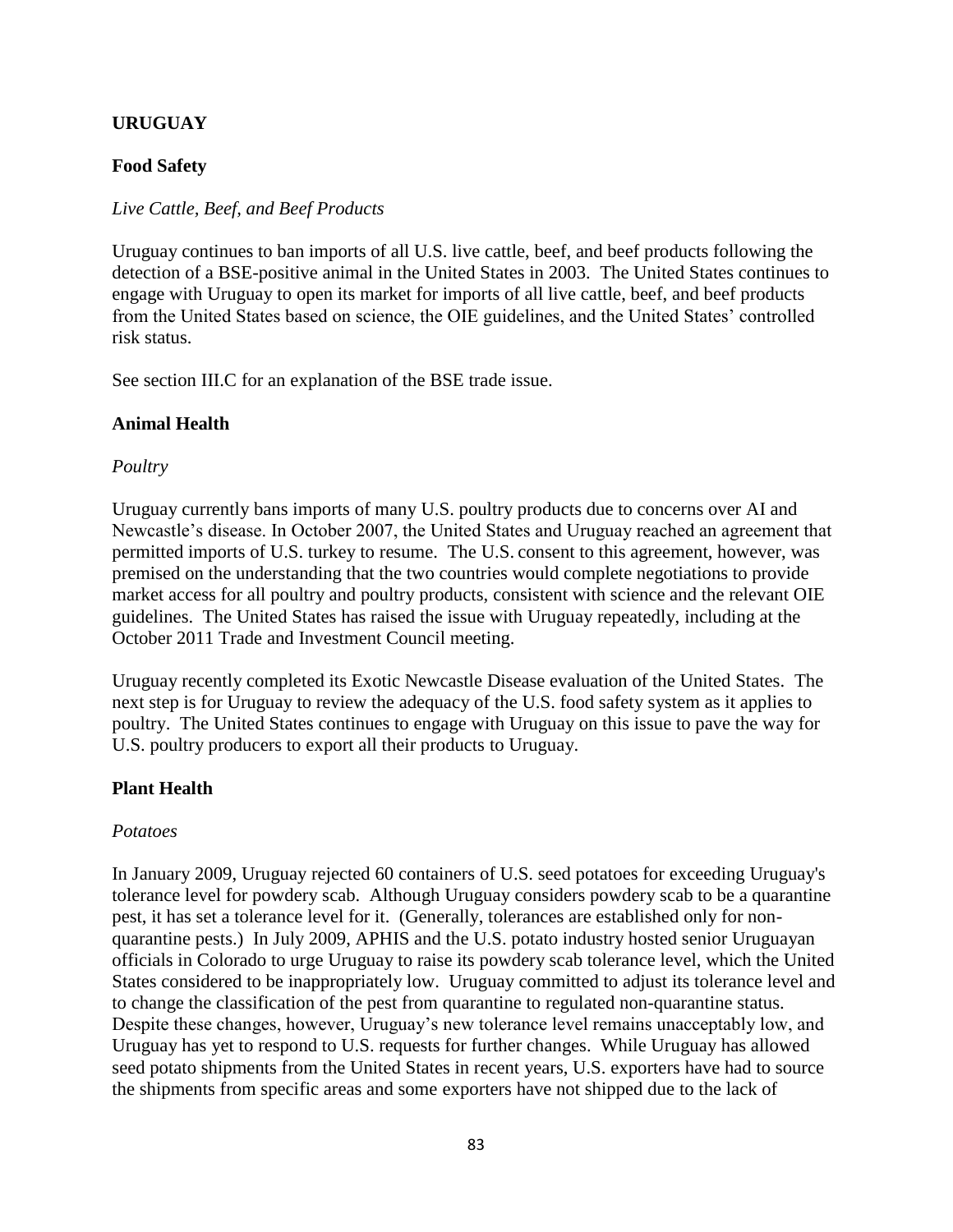resolution on this issue. The United States most recently raised the issue with Uruguay at the October 2011 Trade and Investment Council meeting, and called on Uruguay to continue to work with the United States on finding a mutually acceptable solution to this issue.

## **VENEZUELA**

### **Food Safety**

### *Live Cattle, Beef, and Beef Products*

Venezuela bans all U.S. live cattle, beef, and beef products due to the detection of a BSEpositive animal in the United States in 2003. The United States requests that Venezuela open its market based on science, the OIE guidelines, and the United States' BSE controlled risk status.

See section III.C for an explanation of the BSE trade issue.

## **Animal Health**

## *Poultry*

Venezuela bans imports of poultry and poultry products if they have not been manufactured by processes that guarantee the elimination of AI viruses. In addition, Venezuela does not issue sanitary import permits for U.S. live poultry or raw poultry meat on the basis that it may have been infected with AI. These restrictions do not appear to be consistent with OIE guidelines.

See section III.D for an explanation of the AI trade issue.

# **VIETNAM**

# **General**

Vietnam is working to ensure that its SPS regime is consistent with international standards. However, in April 2010, Vietnam proposed a series of SPS measures purportedly to address broad food safety concerns, but which appear to have unnecessarily restricted trade. The United States continues to urge Vietnam to adopt SPS measures consistent with international standards as they relate to the importation of meat and meat by‐products. In May 2006, the United States and Vietnam concluded an agreement in which Vietnam agreed to recognize the U.S. food safety and inspection systems for beef, pork, and poultry as equivalent to its own inspection system. Although granting equivalence was an important and welcome step that signaled Vietnam's commitment to developing a science‐based system for furthering trade, Vietnam does not appear to have yet adopted other food safety standards promulgated by international standard-setting organizations, such as the OIE.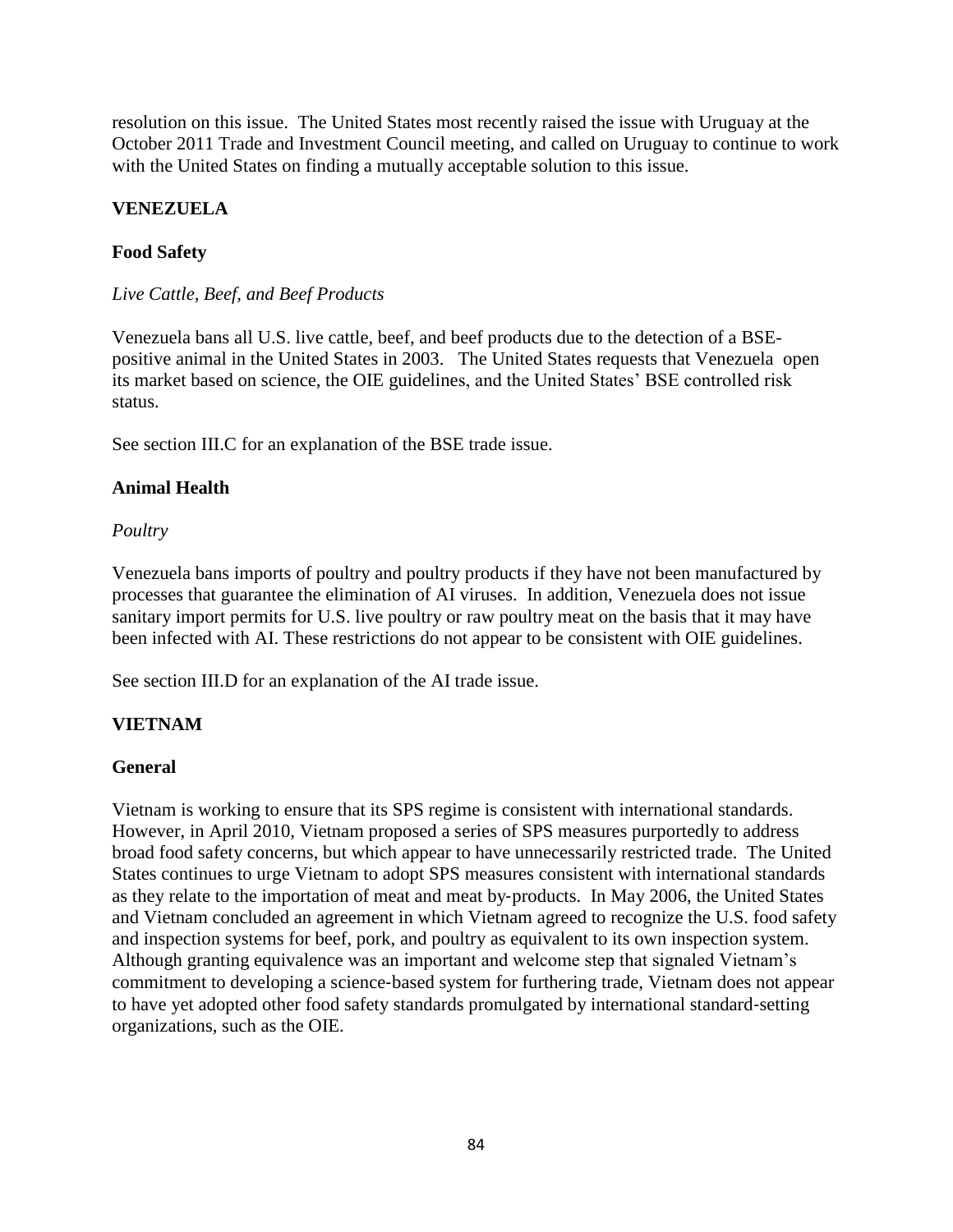### **Food Safety**

#### *Beef and Beef Products*

During bilateral negotiations with the United States over its accession to the WTO, Vietnam agreed to allow imports of U.S. beef and beef products from cattle less than 30 months old. Since 2007, the United States and Vietnam have been negotiating animal health requirements to facilitate the trade in live cattle, beef, and beef products. In July 2011, the two sides agreed on requirements for the exporting live cattle to Vietnam. The United States continues to engage with Vietnam to open its market for all beef and beef products from the United States based on science, the OIE guidelines, and the United States' controlled risk status.

See section III.C for a description of the BSE trade issue.

### *Offals*

In July 2010, Vietnam implemented a "temporary ban" on the importation of offal products from all countries. Vietnam claimed there were food safety concerns that justified implementing the ban, but, to date, has provided no scientific data to the WTO or any trading partner to support this allegation. In April 2011, Vietnam's Ministry of Agriculture and Rural Development (MARD) partially lifted the ban by allowing imports of pork and poultry hearts, livers and kidneys (what Vietnam describe as "red offals"). In May 2011, Vietnam lifted the ban with respect to imports of bovine-origin hearts, livers and kidneys. However, all other offal products (or "white offals") remain banned.

The United States raised this issue at the June 2011 WTO SPS Committee meeting and was joined by numerous other WTO Members. In response, Vietnam indicated it would conduct a risk assessment to justify the remaining ban, but to date it has not shared a risk assessment. In November 2011, Vietnam informed the United States that it would need three months to complete the internal regulatory measures necessary to lift its remaining ban; however, as of March 2012, MARD has provided no indication that the ban's withdrawal is under consideration. The United States continues to engage with Vietnam on this issue.

#### *Products of Animal Origin*

In May 2010, Vietnam issued a new regulation, Circular 25, which outlines food hygiene and safety standards for imported foods of animal origin. The regulation requires producers to provide extensive information on their individual facilities in order for foods produced in those facilities to remain eligible for exportation to Vietnam.

Vietnam has not updated its list of approved U.S. exporting establishments since August 2011, despite the fact that several U.S. producers have submitted the required application materials. The United States continues to work with Vietnam on resolving long term issues related to this regulation, including exporting company registration requirements and the need for a transparent and consistent review and approval process for new applicants.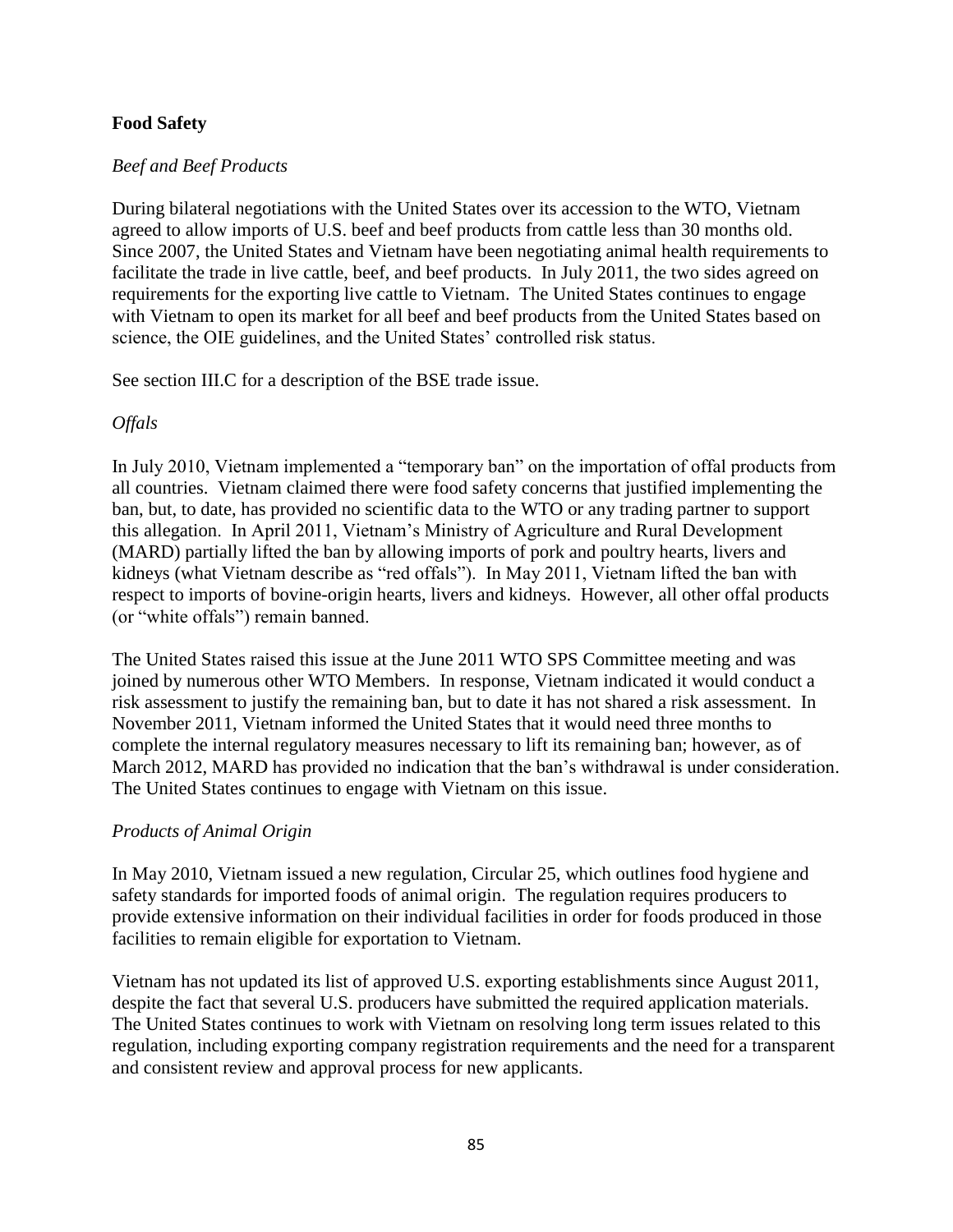#### *Products of Plant Origin*

In July 2011, Vietnam began enforcing new regulations on imported goods of plant origin. The United States has raised concerns regarding exporter registration requirements, sampling rates, and the coverage of MRLs. The United States will continue to work with Vietnam to address its concerns.

#### *Zero Tolerance Level for Salmonella*

Vietnam currently applies a zero tolerance level for Salmonella on raw poultry meat. Although Codex has yet to publish maximum allowable levels for Salmonella bacteria on raw poultry meat, it is generally accepted by food safety experts and scientists that pathogens such as Salmonella cannot be removed entirely from raw meat and that proper storage, handling, but that cooking of raw poultry meat significantly reduces the risk of a number of food‐borne diseases caused by these pathogens, including Salmonella. Vietnam, however, has not officially accepted this approach as sufficient. The United States continues to work with Vietnam on this issue.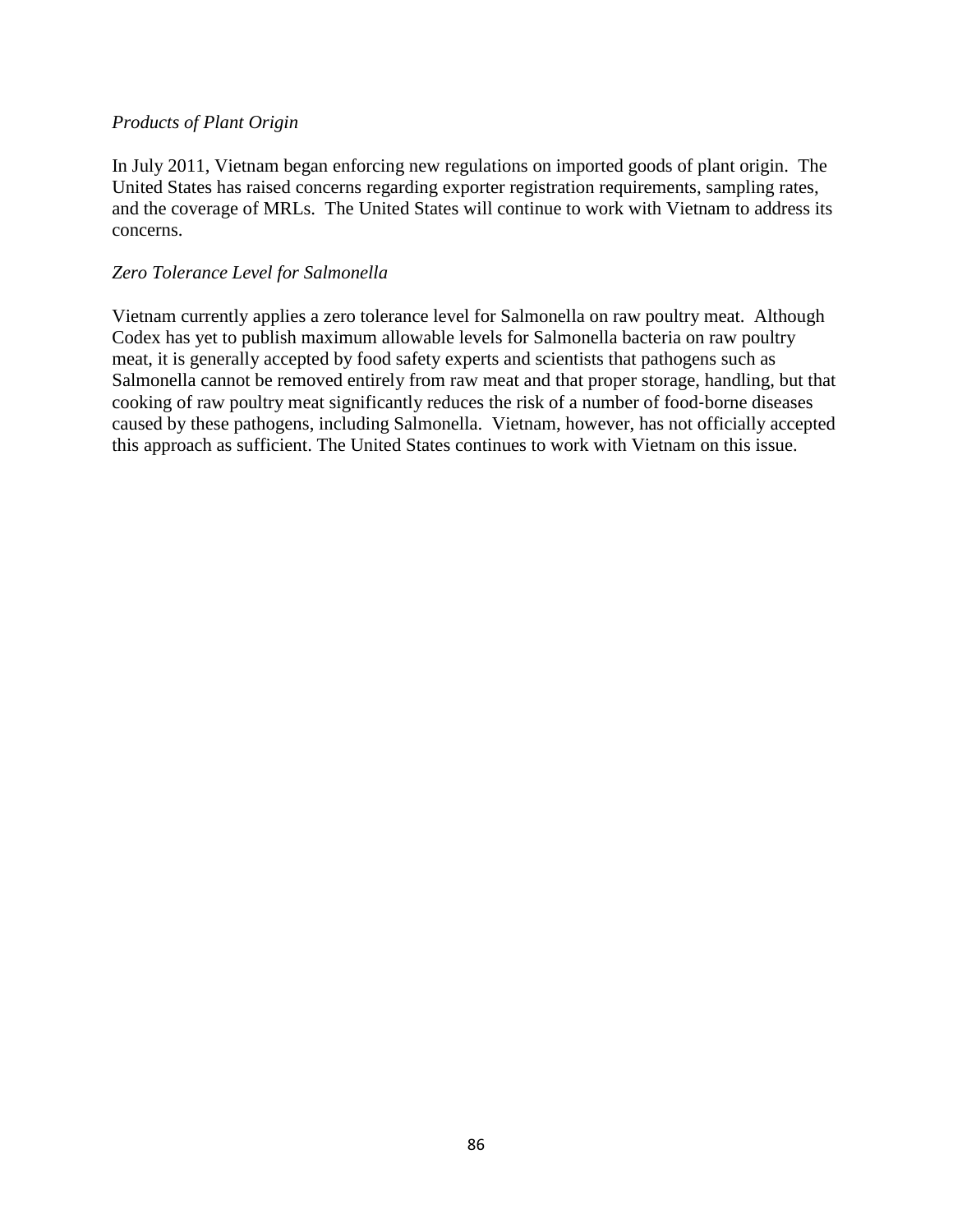## **V. TECHNICAL ASSISTANCE**

The United States seeks to ensure that governments base their SPS measures on science and risk assessments and refrain from using SPS measures as disguised restrictions on international trade. To this end, the United States is committed to cooperating with trading partners on SPS issues and to providing technical assistance, where appropriate, to help other countries meet their international obligations and facilitate trade in agricultural products. To accomplish these goals, the United States has incorporated SPS objectives into a wide variety of bilateral cooperation and assistance programs. The technical assistance provided by the United States has helped many developing countries build their SPS regulatory infrastructure, which in turn has opened new markets for U.S. agricultural products. In 2011, the U.S. Government obligated to provide funds for SPS TCB in excess of \$18.5 million.

Article 9 of the SPS Agreement provides that "Members agree to facilitate the provision of technical assistance to other Members, especially developing country Members, either bilaterally or through the appropriate international organizations." This type of assistance is intended to help Members comply with SPS measures they face in export markets. The SPS Agreement, however, does not address technical cooperation and assistance with respect to Members' efforts to implement the SPS Agreement in their own markets. For this reason, Members have raised concerns in the SPS Committee about technical constraints affecting the ability of developing countries to comply with certain provisions of the SPS Agreement. In particular, some Members have noted the substantial technical and resource demands associated with quantitative or other advanced risk assessment techniques and have requested assistance to improve the capabilities of developing countries to conduct such assessments. The United States strongly supports increased technical cooperation and assistance, including efforts in the Standards and Trade Development Facility (STDF) and the Asia Pacific Economic Cooperation (APEC) forum, to improve the risk assessment capabilities of all Members.

### **Trade Capacity Building**

U.S. trade capacity building efforts in the SPS area seek to foster a clear understanding of key SPS provisions in international and bilateral trade agreements. Programs focus on the key requirement that SPS measures be supported by science, as well as the fundamentals of risk assessment, and the most effective way to build and administer SPS regulatory programs. Forms of assistance include regional trade capacity building workshops, conferences, hands-on training programs, and site visits to U.S. research facilities.

The United States administers a number of programs to build expertise in foreign countries biotechnology, food safety, animal health, and plant health. Fostering a cadre of specialists who can advocate for science-based health and safety measures improves the safety of products imported to the United States and facilitates transparent and predictable market access for U.S. exports. For example, USDA trade and scientific exchange programs, such as the Cochran Fellowship Program and Norman E. Borlaug International Science and Technology Fellows Program, provide training and research opportunities to promote agricultural trade and to strengthen sustainable agricultural practices. Fellows selected to participate in these programs are from middle-income countries, emerging markets, and emerging democracies, and working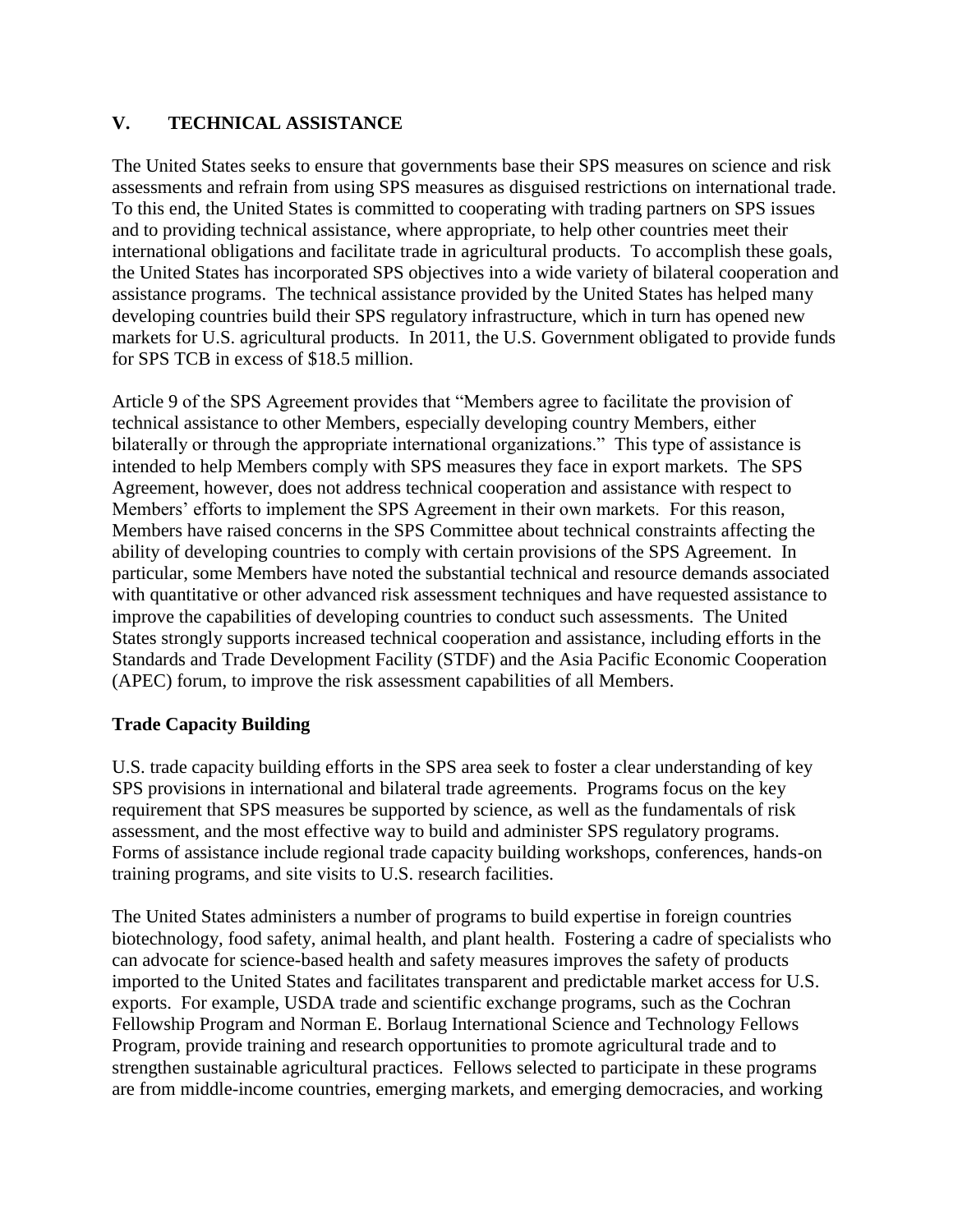in agricultural trade and policy; agribusiness development and management; animal, plant, and food sciences; extension services; agricultural marketing; and many other areas. Individuals selected for these U.S.-based programs come from the public and private sectors. Training programs are designed and organized in conjunction with U.S. universities, USDA and other government agencies, agribusinesses, and consultants.

USDA's Food for Progress program provides for the donation of U.S. agricultural commodities to developing countries that are committed to introducing and expanding free enterprise in the agricultural sector. A number of the program's agreements include SPS capacity building elements such as training farmers in animal and plant health. In 2011, USDA signed 12 agreements focusing on SPS issues in 11 countries. With the exception of the agreement concluded with the Government of Honduras, these agreements were reached with private voluntary organizations. Food for Progress supports projects and activities tailored to the SPS needs of each country and expands the reach of U.S. expertise in food safety and animal and plant health practices.

In response to multiple requests from many countries, as well as new obligations under the U.S. Food Safety Modernization Act, FDA, working with the Joint Institute for Food Safety and Applied Nutrition (JIFSAN), created a training laboratory to provide technical assistance and capacity building on food safety topics, including pesticide residues, other chemical contaminants, and food microbiology. JIFSAN also launched the International Food Safety Training Laboratory (IFSTL) with a pilot workshop on "Methods of Pesticide Residue Analysis." The goal of IFSTL is to deliver laboratory-based training to scientists suitable for monitoring food safety compliance. JIFSAN has also partnered with FDA in numerous food safety training programs on good agricultural practices, good aquaculture practices, and commercially sterilized processed foods to provide technical training to the international community. Support for this activity is part of a long-term capacity-building program aimed at strengthening the testing methods foreign government laboratories use to meet U.S. and international standards.

In fiscal year 2011, FDA coordinated and organized 78 visits for 319 foreign nationals from government, industry, academia and the public sector, seeking to learn more about FDA's food regulations and related food safety programs in order to meet U.S. food safety standards.

Trade capacity building is one way that the U.S. Government seeks to ensure that foreign governments do not use SPS measures to restrict trade. By supporting the adoption and effective implementation of science-based standards in other countries, the U.S. Government helps to lower unwarranted barriers to trade and expand market access for U.S. agricultural and food products.

The following section provides descriptions of U.S. technical assistance on SPS-related issues for various regions and countries. This list is not meant to be comprehensive, but highlights some of the most important activities in 2011.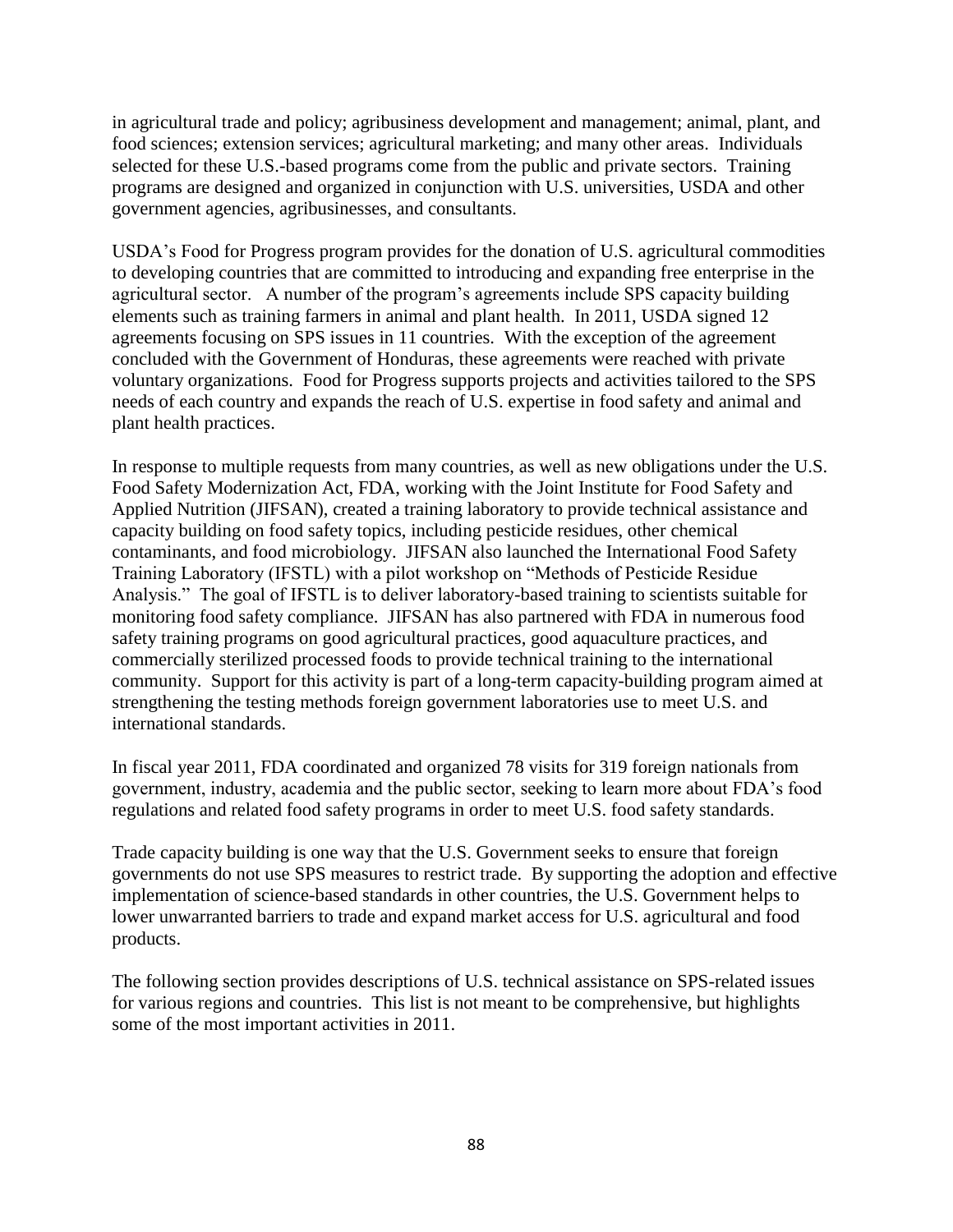### **Regional Activities**

### *Africa*

An ongoing collaborative effort between USDA and the U.S. Agency for International Development (USAID) supports four resident SPS advisors and coordinators stationed in Sub-Saharan Africa to cover the East, West, and Southern Africa regions. These SPS advisors and coordinators directly supported government SPS agencies in their respective regions to develop institutional capacity for science-based regulatory systems consistent with international standards.

In 2011, USDA and USAID collaborated with the African Union – Interafrican Bureau of Animal Resources and the International Livestock Research Institute (ILRI) to organize a workshop for East African animal health officials on Geospatial Epidemiology (*i.e*., the study of the ability of disease to spread globally). This workshop included training on using practical, low-cost technology for animal disease surveillance and to communicate relevant information effectively to veterinary and public health officials, the scientific community, and livestock importing nations. Animal health officials from the Intergovernmental Authority on Development and East African Community Regional Economic Communities participated, representing Ethiopia, Kenya, Somalia, Tanzania, Uganda, Sheikh Technical Veterinary School, and Makerere University.

In May 2011, the United States sponsored a Codex Delegates Colloquium, which brought together Codex delegates from Cameroon, Ethiopia, Ghana, Kenya, Mozambique, Nigeria, Senegal, South Africa, and Zambia to receive training on building domestic capacity for implementing Codex standards and guidelines and sharing information among domestic agencies, and to discuss enhancing regional cooperation on the adoption and implementation of science-based food safety standards. This colloquium also provided the delegates with an opportunity to coordinate regional positions in advance of Codex meetings. By more fully participating in international meetings and keeping Codex decisions grounded in science, Codex decisions will better reflect the views of all its members, protect consumers, and facilitate trade.

Also in 2011, USDA co-hosted a regional technical workshop to promote the qualitative analysis and management of biological risks associated with trade in livestock and animal products between the Horn of Africa and Arabian Peninsula. This workshop supported ongoing efforts by the GCC and the Common Market for Eastern and Southern Africa to harmonize trade standards and protocols for transboundary movements of livestock and animal products between these regions. Reducing the spread of animal disease worldwide helps contain infectious diseases and benefits U.S. animal health.

In addition, USDA funded an SPS advisor to provide technical advice in the design of the SPS Capacity Building Program in the East Africa region. Furthermore, as part of SPS capacity building efforts in West Africa, USAID and USDA have worked collaboratively to organize a cross-border meeting on Rift Valley Fever to strengthen communication between the animal health officials of Mali, Mauritania, and Senegal and to discuss reactivating the surveillance networks for Rift Valley Fever in these three countries.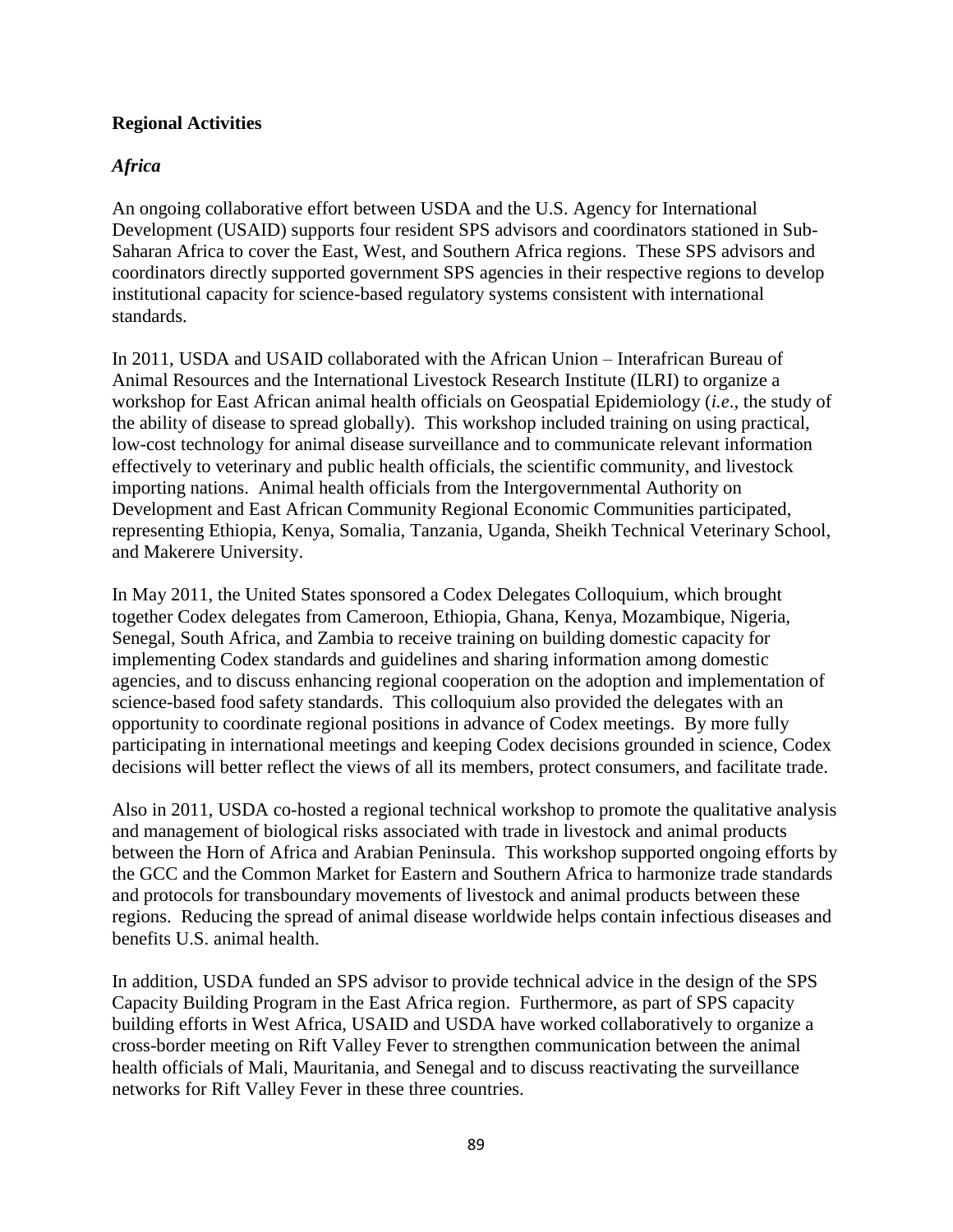The United States also funded Cochran Fellows from Ethiopia, Kenya, and Uganda to attend animal disease surveillance training focused on risk analysis, monitoring and surveillance of livestock diseases, and animal health emergency management.

### *Asia Pacific Economic Cooperation*

In November 2011, the United States pledged technical support for a new Global Food Safety Partnership Program between the Asia Pacific Economic Cooperation (APEC) and the World Bank. The objective of the fund is to support food safety training programs designed to enhance food safety and facilitate global food trade. This new public-private partnership began with initial funding of \$1 million and is expected to eventually grow to \$15-20 million. The program will begin with a pilot program in the APEC region and then be expanded globally. The Global Food Safety Fund will enhance ongoing efforts of the United States in the APEC region to coordinate technical training and share best practices, which will, in turn, increase the capacity of APEC economies to produce safe foods, regulate food safety consistent with international standards, and help ensure science- and risk-based approaches to food safety to help facilitate global trade in safe food. These programs will also enable more growers, producers, and food safety officials to understand and use preventive controls, resulting in safer food for consumers and fewer safety incidents in food trade.

Under the APEC Subcommittee on Standards and Conformance, USDA co-hosted a laboratory capacity building workshop in August 2011 in Bangkok, Thailand. The workshop's objectives were to assess areas for improvement in laboratory capacity, design training programs, and increase data sharing between laboratories to increase public health. During workshop discussions, participants prioritized the training areas most necessary to improve laboratory testing results. More accurate testing results will increase global food safety as well as increase predictable trade. The United States will provide follow-up training in this area.

In September 2011, USDA and FDA co-sponsored with other APEC economies an APEC Regional Food Defense Awareness Workshop. Food defense is the protection of the food supply from tampering or other malicious, criminal, or terrorist acts. The workshop focused on food defense awareness initiatives, the identification of vulnerabilities to deliberate contamination, and the development of food defense plans to safeguard food trade. This collaboration sought to open and strengthen the international dialogue on these issues and build vital relationships in the region to enhance food supply chain security, secure the safe trade of agricultural products, and protect consumers and businesses against intentional food contamination. The workshop promoted increased regional awareness through the adoption of food defense measures by relevant industries, development of food defense guidance by appropriate government agencies, and the development of food defense curriculum by academic institutions. The United States will continue its efforts to increase global food defense awareness through the institutionalization of measures designed to prevent incidents that would otherwise have severe and negative social, economic, and public health implications.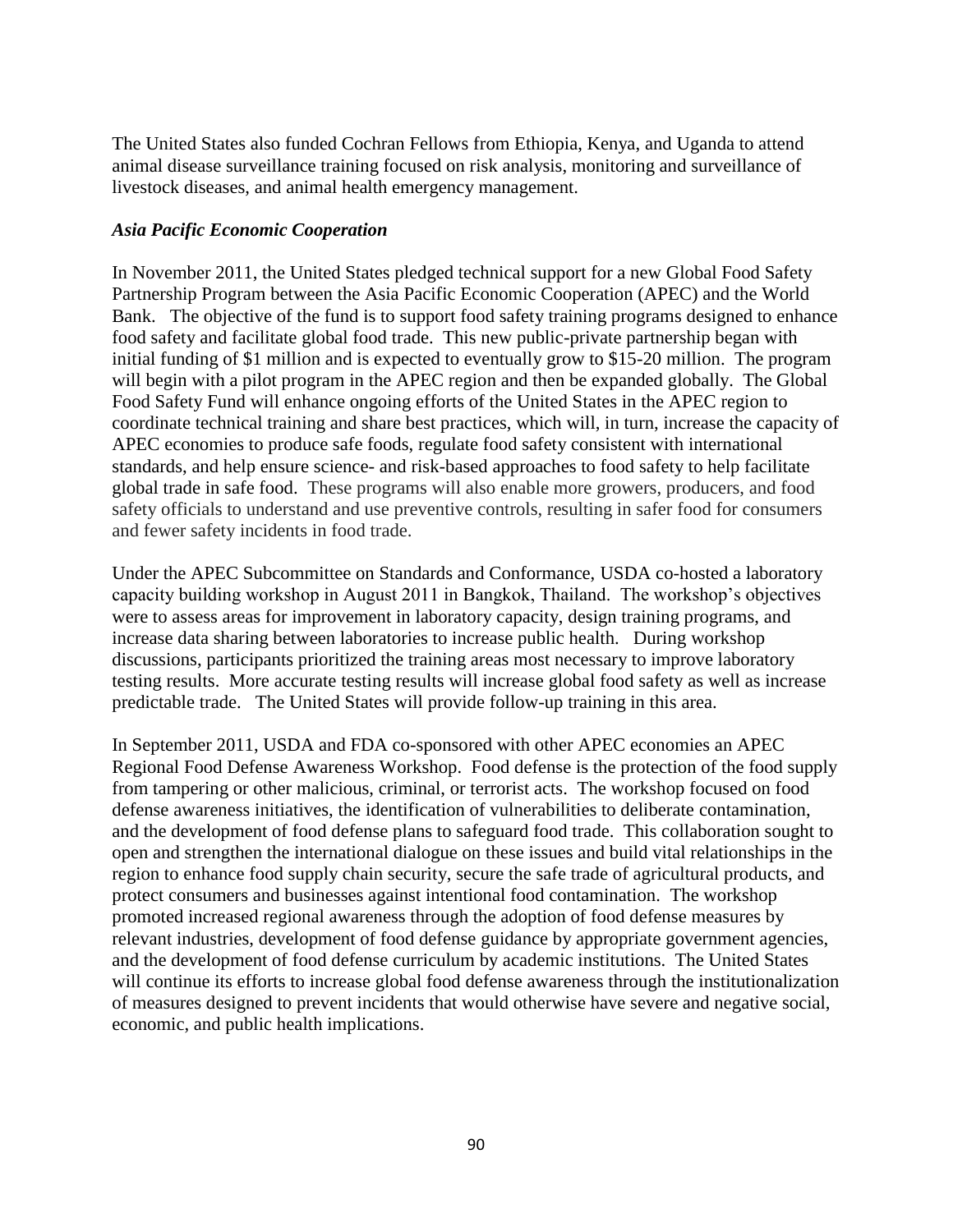## *CAFTA-DR*

The Trade Capacity Building program in CAFTA-DR countries, which is part of a broader U.S. capacity building effort in the region, includes SPS-related activities. Under this program, the United States helps CAFTA-DR countries develop their institutional capacities to implement science-based regulatory systems consistent with international standards. Such systems create a more transparent, predictable, and favorable trade environment for U.S. exports. SPS assistance to CAFTA-DR countries is based on the national and regional needs identified during the CAFTA-DR negotiations and through the ongoing work of the CAFTA-DR Trade Capacity Building Committee. The United States uses programs such as USDA's Cochran Fellowship Program and the Norman E. Borlaug International Science and Technology Fellows Program to complement the SPS program. In addition to these programs, USDA provided El Salvador, Honduras, and Guatemala with technical assistance to improve the use of testing methodologies for detecting *E-coli* and *Salmonella* in foods and the implementation of international standards for quality control and assurance of testing results.

Pursuant to a cooperative agreement with the National Association of State Departments of Agriculture Research Foundation, EPA supports the development of cooperative pesticide safety training programs in Costa Rica, the Dominican Republic, El Salvador, Honduras, and Nicaragua. The program model brings together a broad coalition of stakeholders, including government ministries, non-governmental organizations, farmer cooperatives, agricultural exporters, pesticide manufacturers, and universities, to develop training programs on the safe use, storage, and disposal of pesticides. These programs benefit Central American participants, as well as the United States, by promoting better pesticide use practices, which can help avoid restrictions on trade while enhancing human health and environmental protection.

EPA, FDA, and USDA continued their collaboration in providing technical assistance to CAFTA-DR countries to improve laboratory capacity for analyzing commodities for chemical contaminants. These efforts facilitate trade by helping to ensure that agricultural products from the region meet international safety standards.

#### *Other Latin American and Caribbean Countries*

In 2011, the United States supported a number of food safety training activities in the Caribbean. USDA sponsored a second Caribbean Veterinary Epidemiologist Para-epidemiologist Program in San Jose, Costa Rica to improve animal disease surveillance and control outbreaks. Containing the spread of animal diseases in the western hemisphere is crucial for animal health in the United States. The United States also hosted multiple Codex Delegates Colloquiums, bringing together delegates from throughout Latin America and the Caribbean for technical meetings to enhance regional cooperation on the adoption and implementation of science-based food safety standards.

FDA officials hosted a workshop for animal drug regulators from across South America to promote the safe use of veterinary drugs in food producing animals. FDA officials made presentations on regulatory management of animal drugs throughout their life cycle, monitoring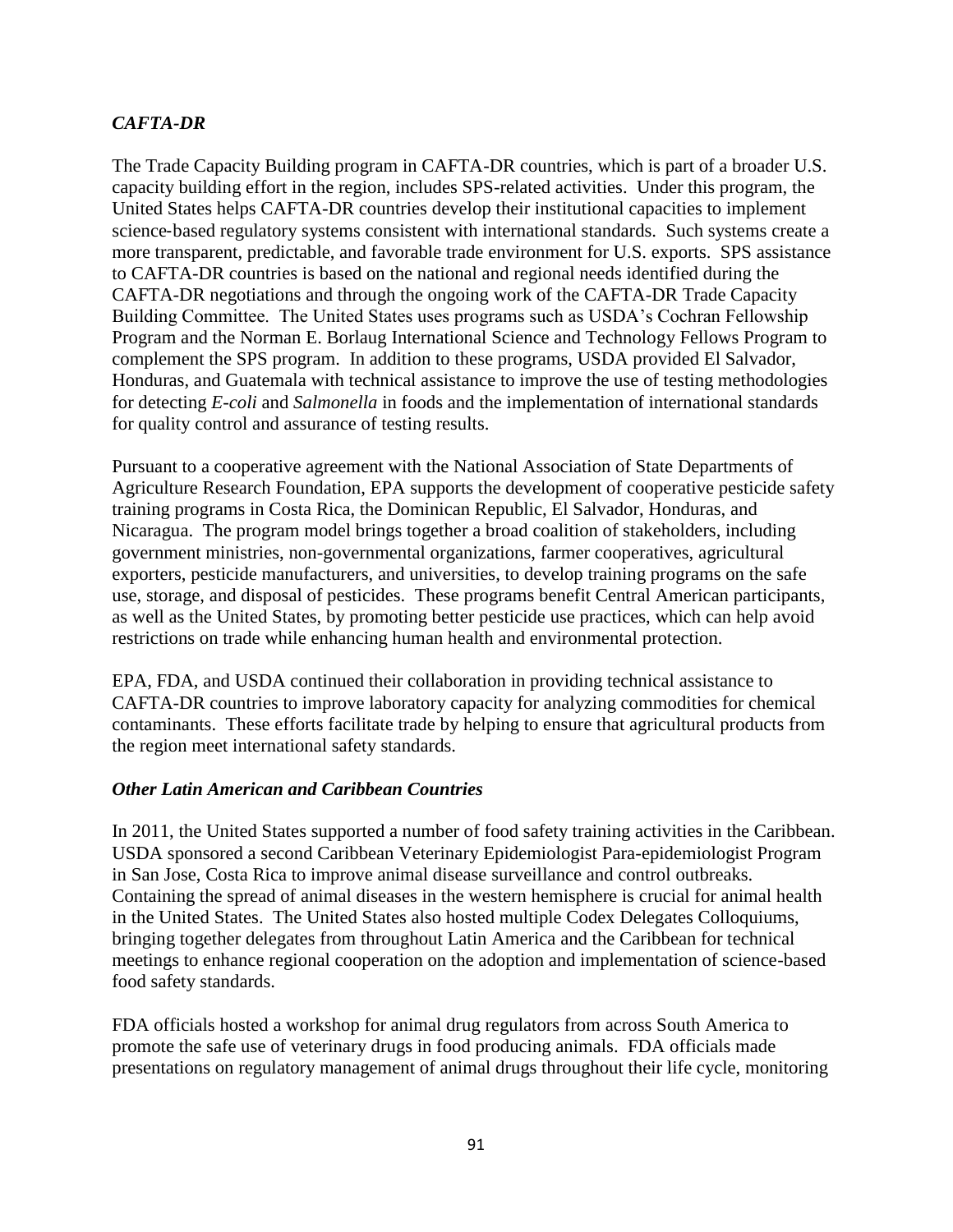the development of resistance related to the use of antimicrobials in animals, and FDA's program of drug review for limited use drugs.

USDA also provided training to national Codex contact points in the Caribbean to help them more fully participate in Codex, organize their domestic Codex offices more effectively, and improve coordination and collaboration with other countries. USDA also initiated an effort in Brazil and several other Latin American countries to facilitate the global harmonization of pesticide maximum residue levels to conform to Codex standards. USDA, in cooperation with the Food and Agriculture Organization, held a regional training workshop in Sao Paulo, Brazil on establishing pesticide residue standards and assessing risks from pesticide residues. In addition, USDA's Cochran Fellowship Program trained government officials from Barbados, Belize, Chile, Dominica, Jamaica, St. Lucia, and Suriname on food safety practices.

## **Country-Specific Activities**

## *Afghanistan*

The United States sponsored Cochran Fellows from a non-government organization in Afghanistan to participate in a veterinary training course coordinated by Colorado State University. The training program focused on preparing affordable and good quality feed to promote animal health and nutrition. In addition, USDA held a workshop to foster a greater understanding of the importance of developing SPS measures to help Afghan farmers export agricultural goods to international markets, as well as to monitor the importation of agricultural goods into Afghanistan.

### *Bahamas*

USDA provided training to Bahamian government officials from the Bahamian Ministries of Agriculture, Fisheries, Environment, and Finance on the establishment of an SPS notification authority and enquiry point to address SPS questions raised by other WTO members. This assistance also covered training on inter-agency and industry coordination, SPS Agreement rights and obligations, and provided an overview of the operation of the U.S. national notification authority. This training facilitated the Bahamas's establishment of an official SPS National Notification Authority and Enquiry Point in the Ministry of Agriculture.

# *Brazil*

USDA's Cochran Fellowship Program sponsored a training program for Brazilian Ministry of Agriculture officials on feed ingredients and additives for animal use. The program also covered U.S. regulatory procedures governing labeling, sampling, analytical testing, and mill inspections for feed production in the United States. In addition, USDA sponsored researchers from Brazil to work at USDA's Animal Parasitic Diseases Laboratory on porcine reproductive and respiratory syndrome, and on developing a vaccine for Toxoplasmosis (a disease primarily carried by cats but potentially fatal if transmitted to humans). USDA and the EPA officials also worked with their Brazilian counterparts to develop a process for establishing tolerance levels for pesticides.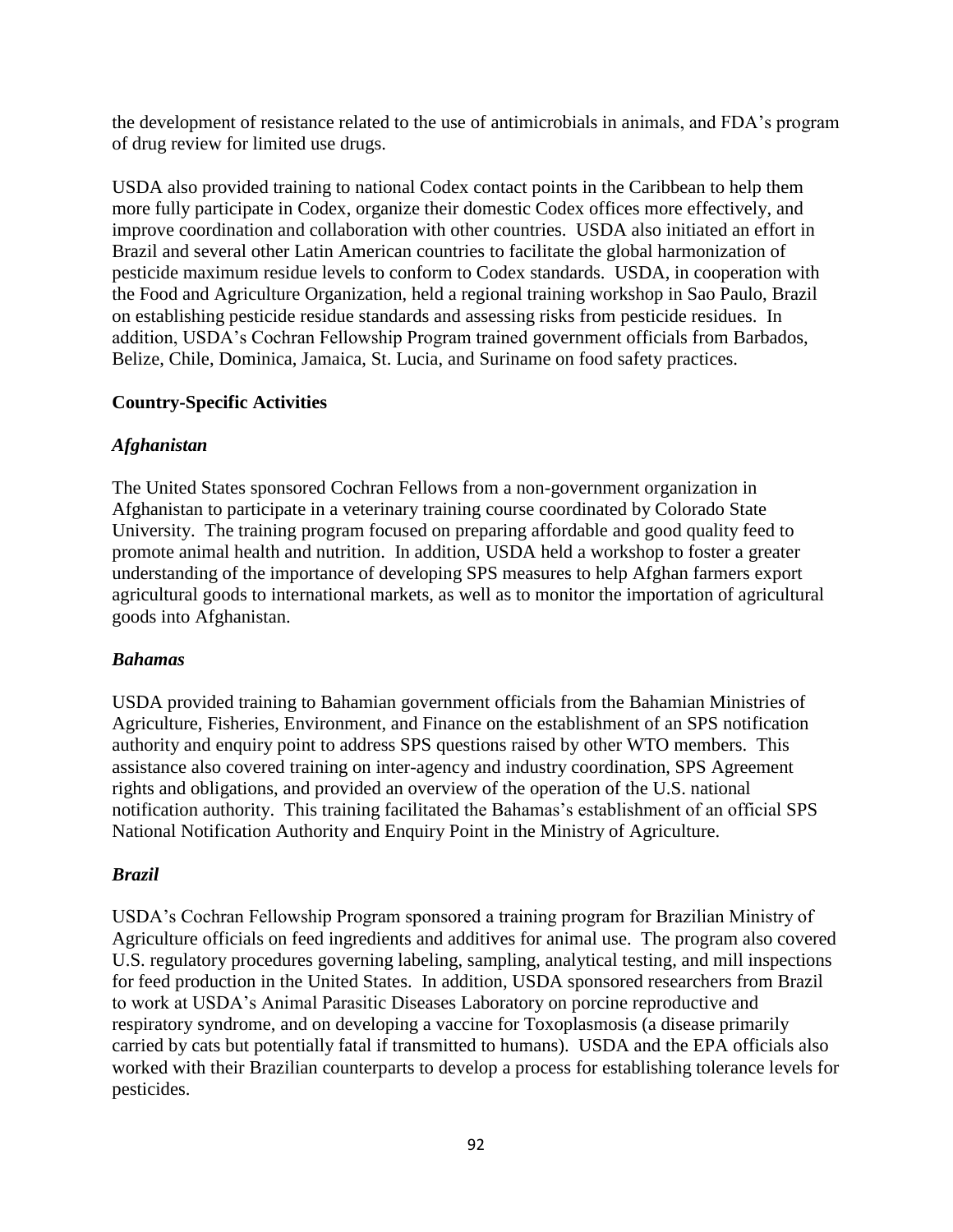### *Chile*

The United States sponsored Cochran Fellows from Chile to participate in a training program on cattle evaluation and carcass grading, implementation of Hazard Analysis and Critical Control Point (HACCP) and Good Manufacturing Practices in slaughterhouses, meat quality evaluation, and meat handling and inspection.

In addition, FDA held a seminar hosted by the Universidad Austral de Chile for 50 Chilean government officials, academics, and salmon industry representatives on good aquaculture practices, HACCP, food safety management systems, and veterinary drug residue testing to improve safety of seafood imports and exports.

#### *China*

The United States funded several programs to train Chinese officials on a wide variety of research, capacity building, and information sharing projects pertaining to risk assessment for genetically engineered vaccines and post-marketing surveillance of veterinary biological products.

The United States also sponsored Cochran Fellows from China to participate in a training program on U.S. food safety procedures, standards and regulations, including discussions on HACCP system regulations and the implementation of HACCP in the food industry. Better food handling practices will improve China's food safety for domestic and international consumers. In addition, USDA sponsored several visiting researchers from China to work at USDA's Animal Parasitic Diseases Laboratory and USDA's Dairy and Functional Food Research Unit on food safety and SPS issues, such as Animal Parasitic Disease vaccines development, soybean genomics, molecular plant pathology, citrus greening antibodies, and orange seed immunology methods.

U.S. delegations from government and academia also met with Chinese officials and scientists to discuss efforts to improve disease control and prevention programs in China, as well as differences between U.S. and Chinese food safety programs and monitoring systems.

The United States and China have established a number of collaborative programs regarding pesticide use, including programs focused on pesticide risk assessment and risk management, building capacity for participation in the international harmonization of MRLs, and reviews of new pesticides on a more global basis. These projects facilitate the exchange of technical, scientific and regulatory information on pesticide registration requirements, standards, and supporting regulatory processes to improve quality control of pesticide products sold in international trade. The programs are designed to help safeguard public health, promote environmental and trade benefits, and encourage harmonization of SPS standards based on internationally-accepted scientific norms.

In September 2011, FDA officials met with Chinese officials and hosted workshops on animal drug safety for food producing animals. The FDA officials met with representatives of China's Institute of Quality and Standards for Agricultural Products in Hangzhou to present an overview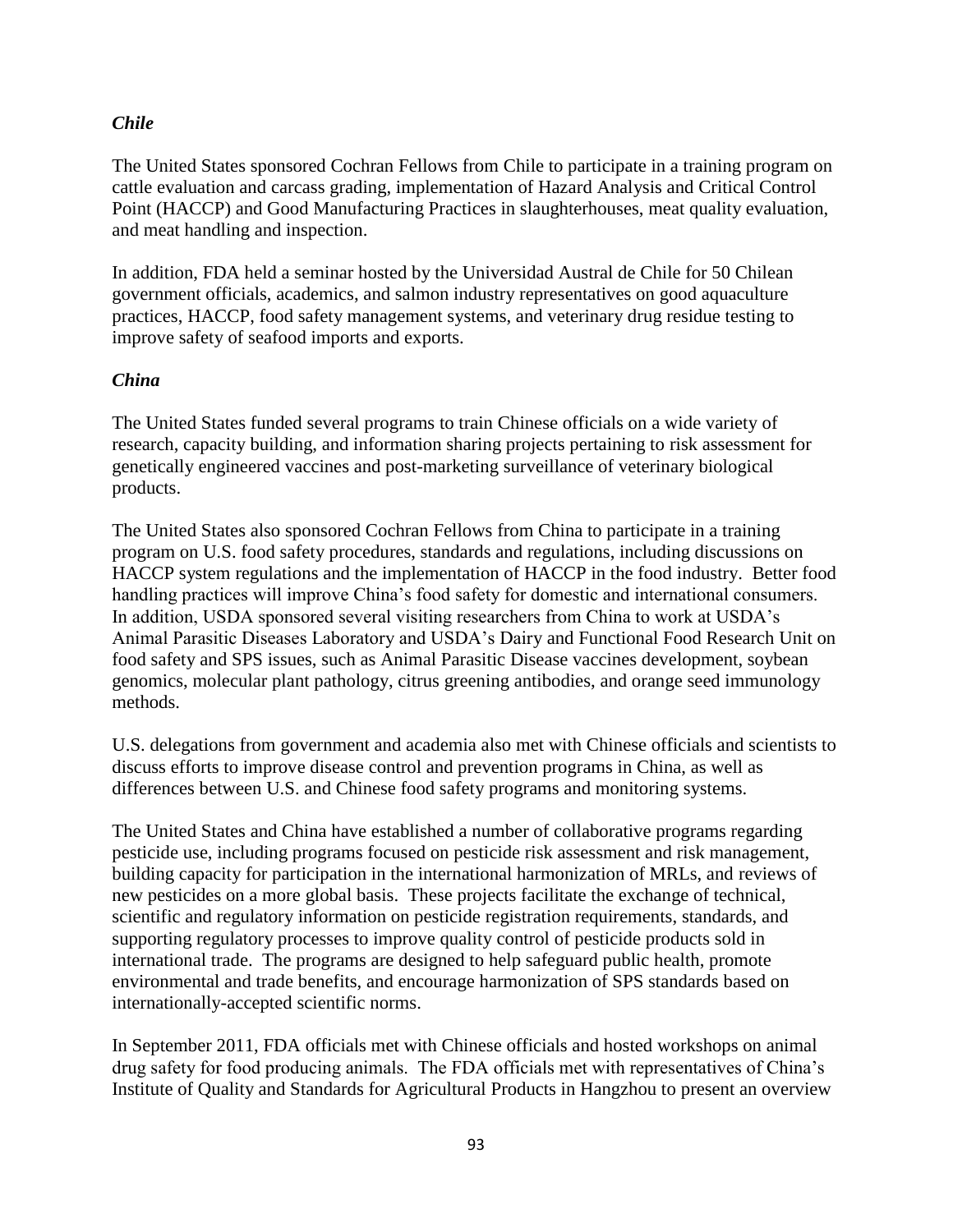of the U.S. animal drug approval process and a review of U.S. participation in the Codex on animal drug safety. The FDA officials also presented a one-day workshop in Wuhan for veterinary students on a variety of topics related to animal drugs, including international challenges, such as antimicrobial resistance. In Weifang, the FDA officials cosponsored a workshop with China's Institute of Veterinary Drug Control on several animal drug related topics. Similar presentations were made to the China Drug Approval Association in Beijing.

In early November 2011, FDA officials and technical experts traveled to China to learn about the Chinese system for overseeing food product safety, including the safety of drugs used for foodproducing animals, and to discuss FDA's plans to implement the Food Safety Modernization Act. The FDA delegation met with officials of AQSIQ's Entry-Exit Inspection and Quarantine Bureau in Guangdong, and representatives of AQSIQ's Certification and Accreditation Administration.

### *Colombia*

The United States sponsored Cochran Fellows from Colombia to participate in a training program on HACCP, food safety regulations, and inspection practices. The program provided the fellows with an in-depth understanding of the U.S. food safety regulatory system, as well as laboratory and field techniques for diagnosing exotic animal diseases and taking emergency action to respond to disease outbreaks in livestock and poultry. Training on HACCP helps to reduce food contamination and improve consumer health.

### *Croatia*

The United States sponsored Cochran Fellows from Croatia's Ministry of Agriculture and Fisheries and Institute of Public Health to participate in a training program on veterinary issues and food safety, including HACCP implementation, food processing and labeling regulations, and inspection service methodology. The training course also covered new technologies and methodologies for animal disease control and food safety used in the United States. The training program built confidence in the U.S. food safety regulatory system by familiarizing the Croatian officials with U.S. efforts to maintain animal health.

### *Dominican Republic*

The United States assessed the Dominican Republic's current animal and plant health status and targeted points in its food production where food-borne illnesses may be introduced to determine the Dominican Republic's technical assistance needs and its potential to export agricultural products to the United States and other countries. The United States also provided Dominican officials with training on plant health assessments, conducted risk assessment courses and technical status visits, and held discussions of progress made in the Dominican Republic's Central Laboratory and IIBI Pesticide Residue Laboratories.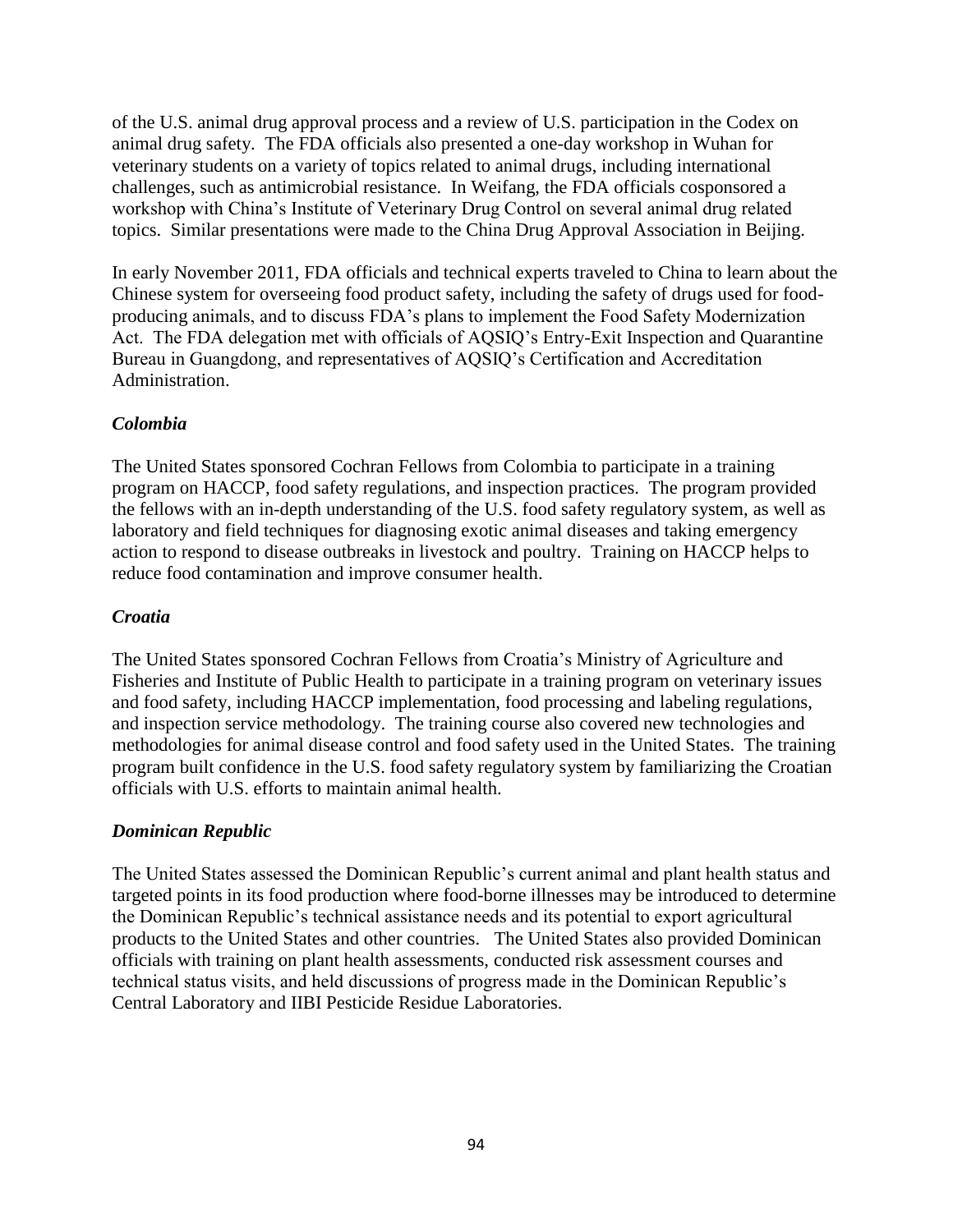## *El Salvador*

USDA sponsored technical assistance programs in El Salvador on writing slaughterhouse regulations, and provided training for government inspectors and meat producers on HACCP and post-mortem and ante-mortem techniques. These techniques will help reduce crosscontamination of carcasses and the spread of food-borne illnesses. USDA also provided Salvadoran officials with technical assistance to improve the use of testing methodologies for detecting *E. coli* and *Salmonella* in foods.

### *Grenada*

The United States sponsored an expert specializing in Caribbean regional animal health to travel to Grenada to gather and compile data on the status of animal diseases and on import and export requirements for trade in live animals and animal products in the Caribbean Basin. These data were entered into a central database and made available to regional and international stakeholders to foster a greater understanding of animal health issues in the region and how these issues may affect trade. Working with public and private sector partners, the expert also provided technical expertise and supported efforts in Grenada to strengthen food security in the region.

## *Guyana*

USDA sponsored the director of Guyana's Food and Drug Department to attend an advanced USDA workshop on the verification and validation of HACCP and food safety auditing. While at the workshop, the director developed a plan for Guyana to conduct risk assessments for pathogens of concern in commodities such as processed cheese and ready-to-eat processed meats.

USDA also sponsored the director's attendance at the Louisiana State University Agricultural Center to study analytical methodologies for determining pesticide residues in fresh fruits and vegetables.

### *Haiti*

USDA provided technical assistance to Haitian government officials on developing a comprehensive quarantine program. USDA also worked with Haitian officials to conduct an initial analysis of gaps in Haiti's plant health system. Improving the integrity of Haiti's plant health system will ensure a safe and secure food supply and facilitate Haiti's ability to export agricultural products.

In addition, pursuant to a Food for Progress agreement reached with Haiti, USDA provided assistance to the IICA to address the capacity of port inspection and quarantine systems in Haiti. This assistance included visits to a port of entry to develop linkages between the work conducted by the IICA and USDA's Food for Progress program, and visits to regional IICA offices to discuss agricultural trade priorities. USDA provided training to assist Haiti's port officials detect pests that could spread both in Haiti and to other countries, including the United States.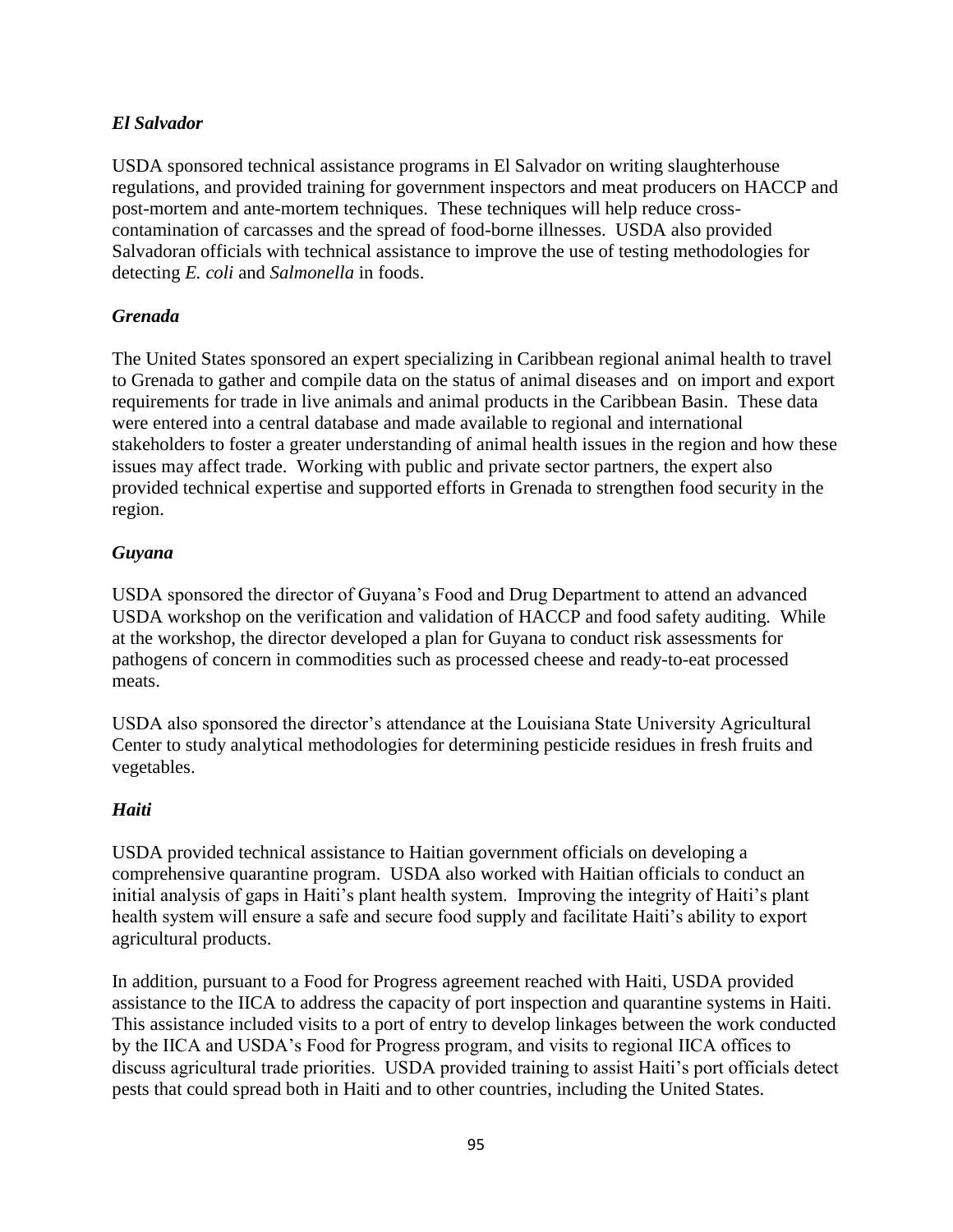Preventing the spread of pests to the United States facilitates U.S. trade by ensuring U.S. agriculture exports are not subject to trade restrictions elsewhere due to the presence of such pests.

### *Honduras*

USDA provided training in Honduras to government inspectors and meat producers on HACCP and post-mortem and ante-mortem techniques for slaughtering animals to detect signs of disease and prevent cross-contamination of disease between carcasses. The goal of this training was to provide these inspectors and producers with a better understanding of how to conduct an official audit of a meat plant to meet FSIS regulations.

## *India*

The United States sponsored several activities for Indian government officials, including training related to allergen and toxin testing of genetically engineered crops; HACCP plan development; analysis of food safety measures from the farm to the consumer; and risk analysis models for food safety and food borne pathogens. USDA also provided training to Indian government officials on advanced food safety standards, risk analysis methods, and inspection agency regulations. USDA also sponsored visiting researchers from India to study the microbial safety in fresh and fresh-cut produce, vaccines for livestock, avian influenza in poultry, and vaccines to protect against parasites.

FDA experts presented information on U.S. food safety requirements at the 2011 World Spice Congress in India. FDA experts also met with the Indian Spices Board to discuss issues associated with the microbiological contamination of spices. This discussion included a large audience of Indian farmers and regulatory officials. FDA experts also worked with the Indian Spices Board to develop international technical assistance outreach materials to improve spice safety.

FDA experts also provided a training program in India on Good Aquaculture Practices for members of the Indian industry, government, and academia. The training program included site visits to a fully integrated corporate shrimp farm and a family-owned farm to illustrate different food safety issues. The program was designed to improve safety practices and ultimately improve prospects for successful shrimp marketing by sharing information on HACCP applications for shrimp hatchery operations, aquaculture product safety, product traceability, good aquaculture practices, water quality management, and worker sanitation in shrimp production facilities.

### *Indonesia*

USDA sponsored a training course for Indonesian government officials on food safety issues through its Cochran Fellowship Program, including on the spread of food-borne disease. The training program, conducted by Michigan State University, focused on food safety policy development, risk analysis, and program implementation.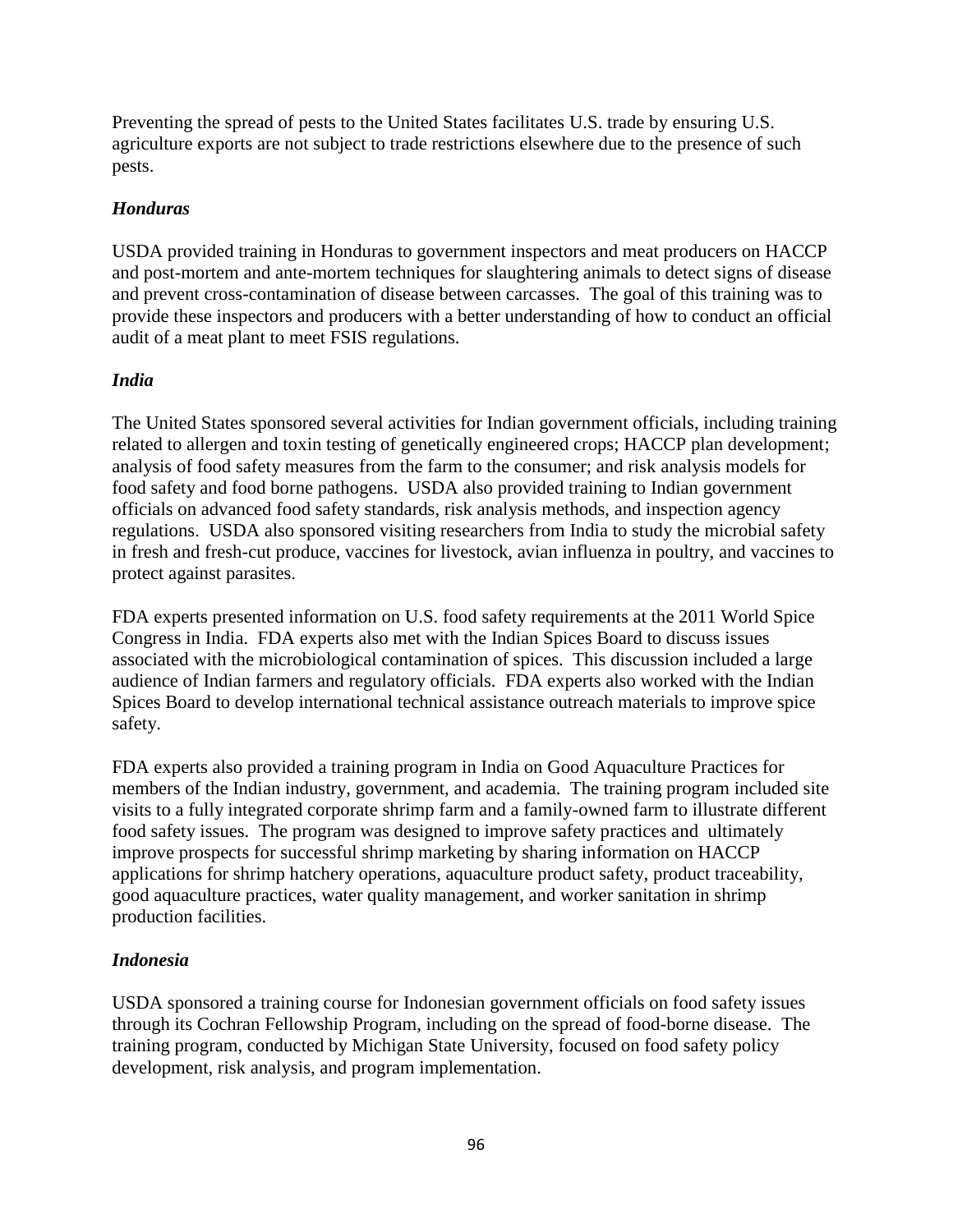### *Jamaica*

USDA sponsored various SPS-related training activities for Jamaican government officials. For example, USDA provided training to a senior veterinary specialist in Jamaica on conducting a risk assessment for American Foulbrood disease in bees. USDA also sponsored a Jamaican veterinary public health inspector to attend a USDA workshop on HACCP and develop a plan for conducting risk assessments for *Salmonella* on fresh poultry and *Listeria monocytogenes* in ready-to-eat poultry products. USDA sponsored a Jamaican scholar to study the identification of mite plant pests in Florida and Ohio. The scholar was also trained to accurately identify arthropod pests and other disease-causing organisms in plants.

## *Kazakhstan*

USDA sponsored a visit to the United States by four Kazakh officials to learn about the use of a vaccine against brucellosis in U.S. livestock. The officials met with APHIS and the Agricultural Research Service scientists to discuss technical aspects of using the vaccine in the United States, such as its safety and efficacy. USDA also hosted an international course on Introduction to Risk Analysis at the Centers for Epidemiology and Animal Health in Colorado where participants from Kazakhstan and other countries were introduced to the fundamentals of risk analysis and its use to assist in decision-making from the perspectives of both risk managers and technical risk analysts. The course also introduced participants to OIE guidelines for qualitative risk analysis and explained how risk analysis techniques can be used to help design programs for control of domestic animal diseases.

The United States also sponsored nine Cochran Fellows from Kazakhstan to participate in training courses on food safety and animal health. The food safety course addressed topics such as advanced food safety standards; HACCP regulations; certification of exports; government inspection and control; laboratory analysis at production facilities; and modern safety equipment. The animal health course examined veterinary diagnostics; animal products; import and export control systems; agricultural biosecurity; disease control; and quarantine programs. The Fellows also visited university and state veterinary diagnostic laboratories in Texas. The animal health course will assist the Cochran Fellows apply their training in veterinary medicine to address animal disease outbreaks.

### *Kenya*

USAID and USDA jointly supported a resident SPS advisor for the East Africa region based in Kenya. Under this program, USDA organized various plant health, animal health, and food safety activities, which included a training program for pesticide regulatory officials from Kenya and fourteen other Sub-Saharan African countries in good laboratory practices to strengthen the ability of these countries to meet U.S. and international SPS standards.

### *Mexico*

The United States provided training to representatives from government, industry, and academia in Mexico on SPS related issues, such as the molecular identification of the rice bacterial blight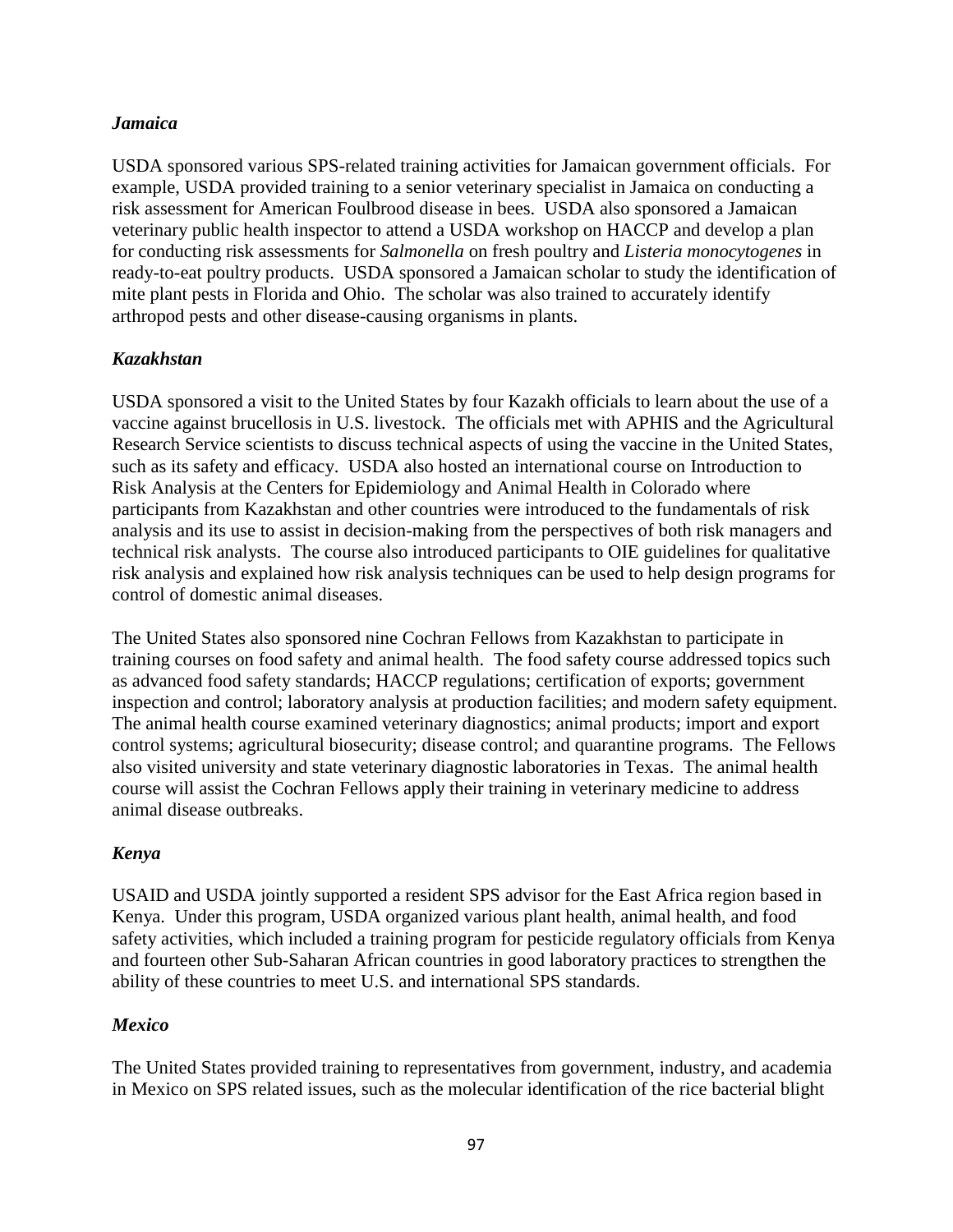disease, and the diagnosis and control of paratuberculosis in dairy cattle, a disease that reduces milk production.

Experts from FDA's Food Microbiology Laboratory conducted a training course for over 170 representatives of Mexico's private and government sectors on rapid detection methods to identify pathogens in foods.

## *Mongolia*

USDA provided funding for a scientific exchange scholar from Mongolia to conduct research on surveillance and molecular diagnosis of AI and gene sequencing of the AI virus. The scholar observed and participated in the operations of a research laboratory in the United States focused on the development of immunoassays for the early detection and rapid sub-typing of AI viruses. This research is essential to controlling outbreaks of highly pathogenic viruses and the scholar's research and experience in the United States will increase Mongolia's capability to quickly detect virulent AI strains.

# *Nigeria*

USDA continued work with Nigerian officials to identify next steps in implementing Nigeria's plan to apply HACCP procedures in food processing. USDA also sponsored an intensive, practical course addressing plant health and other SPS issues in import and export markets. The course was designed for government and private sector officials involved in the import and export of agricultural commodities, pest risk assessment, pest surveillance, detection, and border inspection.

# *Peru*

The United States funded several SPS‐related programs in Peru to improve Peru's ability to prevent contamination of its food supply and protect its agricultural sector from the spread of animal and plant diseases. USDA sponsored visits by Peruvian agricultural university instructors to the United States to improve their technical knowledge of SPS issues and develop new and revised SPS-related courses for incorporation into Peru's agricultural university curriculum. In addition, USDA sponsored the visit of Peruvian government officials to view USDA operations at U.S. ports of entry in an effort to strengthen Peru's inspection capacity. USDA also sponsored a review by U.S. specialists of port operations in Peru focusing on updating inspection manuals for all points of entry.

FDA collaborated with USDA to provide on-site laboratory training to Peruvian officials on testing methodologies for detecting pesticide residues in foods and on implementing laboratory standards for quality control and assurance.

USDA sponsored specialized training for Peruvian officials with experts from the Seafood HACCP Alliance, and provided specialized training to improve the use in Peru of testing methodologies for detecting heavy metals in seafood and assist Peru in implementing international standards for quality control and assurance. FDA provided training for Peruvian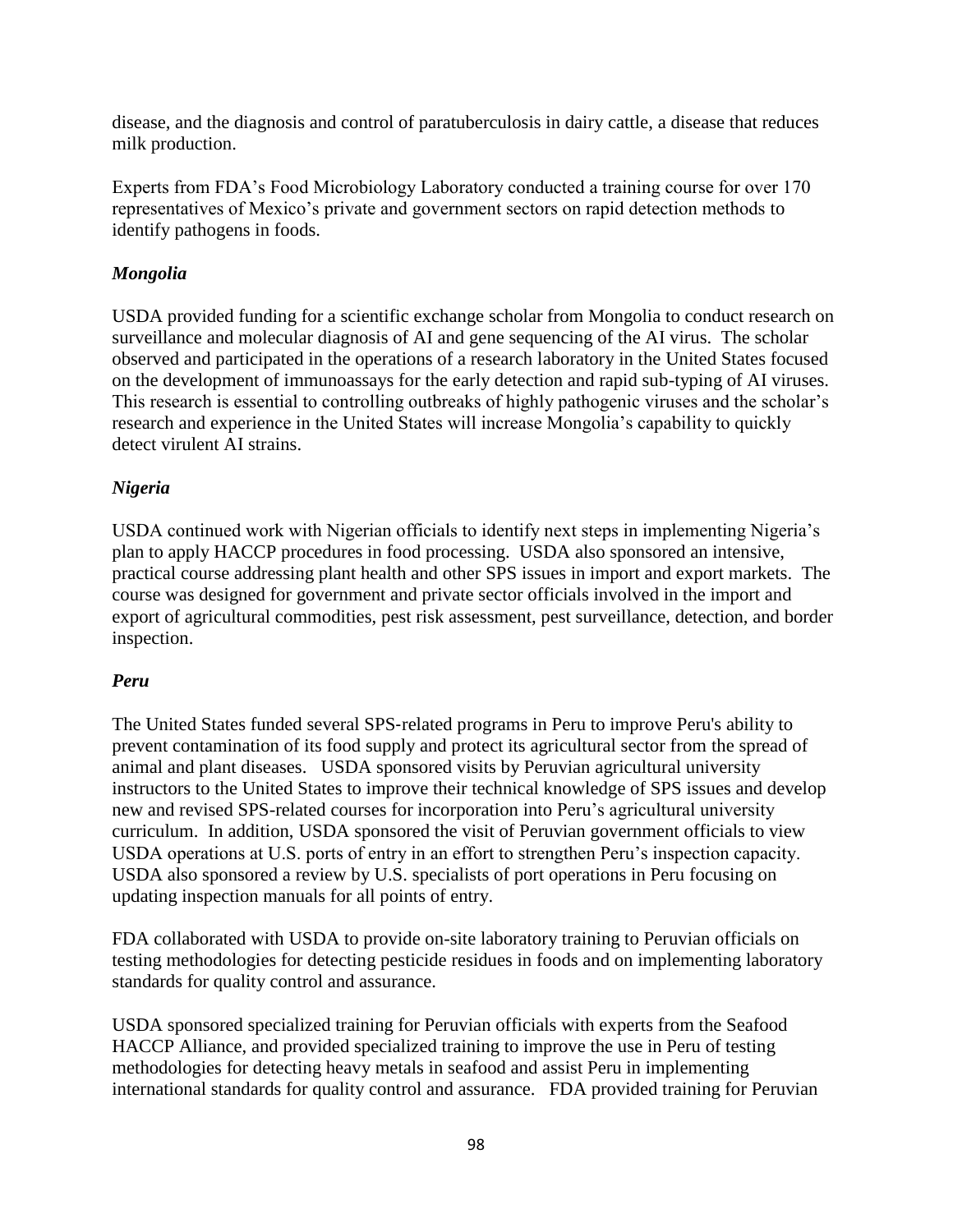officials in analytical methods for heavy metals in seafood and ocean water and food microbiology.

USDA conducted a workshop on epidemiology and risk analysis for Peruvian agricultural officials. USDA also sponsored an international course on Transboundary Animal Diseases and provided specialized training with FDA experts to help Peruvian laboratory diagnosticians and veterinary pathologists improve the use of testing methodologies for detecting *E. coli* in foods in Peru. USDA also provided technical training in Lima to Peruvian officials on EPA's pesticide registration processes.

## *Philippines*

The United States sponsored several SPS-related training activities in the Philippines. For example, USDA funded Cochran Fellows to attend training in the United States on plant quarantine, clearance, and inspection, including import procedures, inspection requirements, risk management, and pest interception techniques.

USDA and FDA sponsored a Food Defense Training Program for Philippine industry participants and a Food Defense Education Exchange Program for Philippine academic participants.

The goal of these efforts was to provide participants with the skills and understanding necessary to increase awareness of food supply vulnerabilities among food handlers, who are the first line of defense in ensuring a safe food supply, and academic researchers, who help create food defense plans to deter deliberate food contamination.

### *Russia*

USDA sponsored a collaborative research project with a Russian scientist to study the molecular mechanisms of plant-disease resistance to pathogens. This collaboration assisted in the development of new diagnostic approaches and safe control mechanisms for plant diseases.

In addition, a team of USDA animal health experts traveled to Russia to meet with representatives from Russia's Ministry of Agriculture (MOA) and discussed technical cooperation between the MOA and USDA in order to improve animal health.

# *Senegal*

The United States sponsored Cochran Fellows to attend a four-week training course on biological controls for aflatoxin. By using strains of fungi that do not produce aflatoxins, which are poisons produced by fungi, farmers can reduce aflatoxin infection rates, reduce spoilage, and increase public health.

USDA led the implementation of plant health, animal health, and food safety programs and activities in Senegal managed by USDA and USAID. These programs developed technical agendas for SPS programs, applied new and innovative approaches in planning, designing, and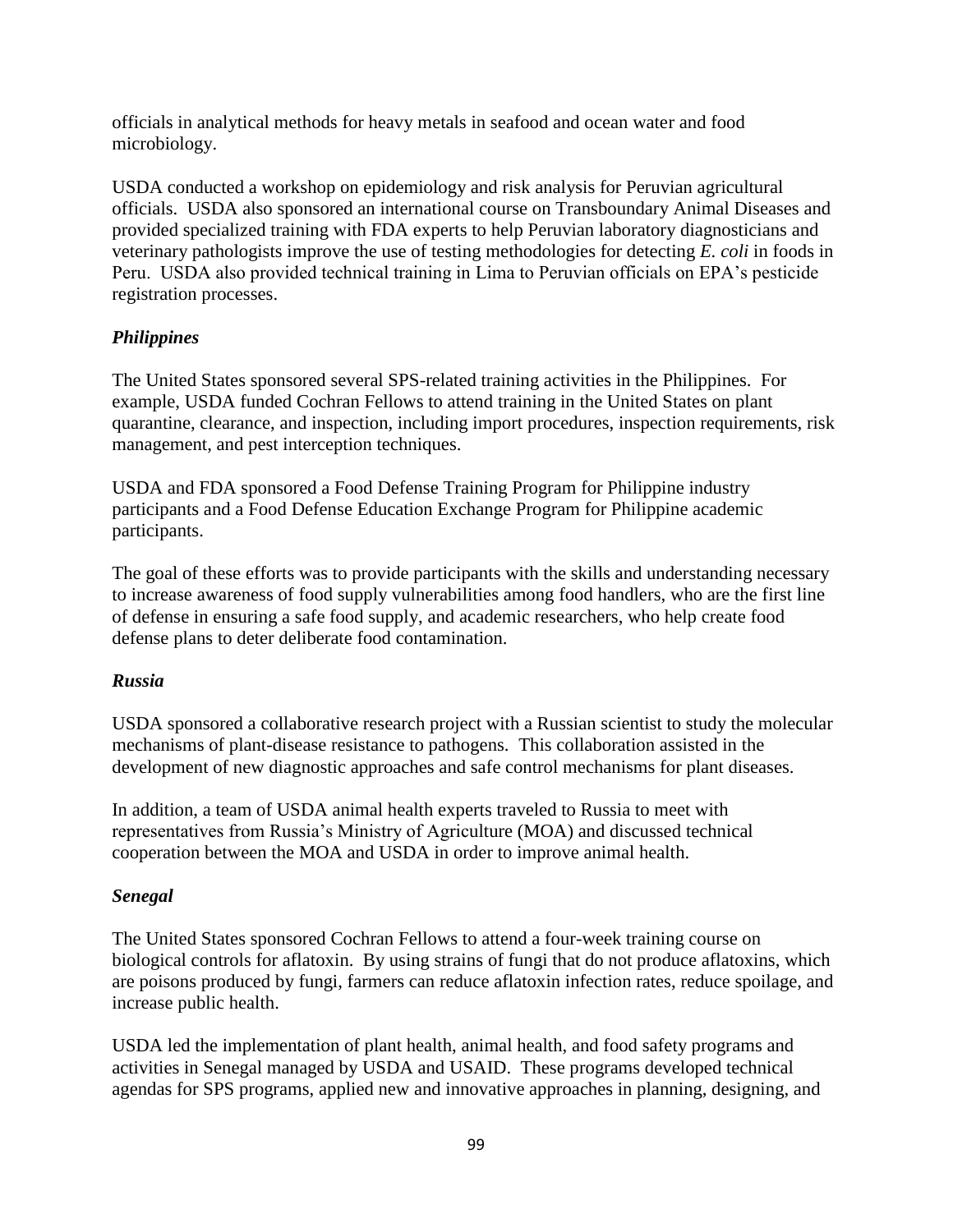evaluating SPS programs, and recommended activities and approaches to advance the accomplishments of the programs.

USDA also provided training to small mango producers in Senegal on relevant plant diseases and pests, focusing on *Fusarium wilt* and fruit flies, and while providing training to producers on monitoring and controlling these and other quarantine pests. This assistance is important, because the control of pests worldwide helps facilitate trade and avoid entry of foreign pests into the United States that could lead to bans or other restrictive measures on U.S. exports.

## *Serbia*

USDA sponsored several training activities for Serbian government officials, including a program on implementing a HACCP plan on food safety, a program for Serbian border inspectors on cut flowers, fruits and other plants for planting, and training on integrated pest management to assist Serbia in meeting international SPS standards necessary to export various agriculture products to the region and to the United States. Cut flowers and ornamental plants are potential hosts for pests, diseases, and invasive species.

In addition, USDA sponsored several visits to the United States by Serbian officials to conduct research on food quality and labeling, food sensory analysis, new methods for detecting, identifying, and controlling plant pathogenic bacteria and fungi in vegetable and ornamental crops.

USDA also provided training to 50 Serbian representatives from government, private industry, and academia on international standards for the safe use of food additives and safe slaughtering and processing practices for pork and beef. In addition, USDA Codex experts met with key stakeholders from the Serbian public and private sectors to finalize and define the responsibilities of the Serbian National Codex Committee and help Serbia participate more effectively in Codex.

Finally, USDA officials met with their animal health counterparts in Serbia's veterinary directorate and veterinary scientific institutes, and with veterinary faculty and students from universities in Belgrade and Novi Sad, focusing on building the capacity of the Serbian government to support animal health systems compatible with international norms and standards.

# *Thailand*

USDA sponsored several training programs for Thai officials on various SPS issues, including on the U.S. animal health regulatory process, with a focus on how the United States incorporates OIE guidelines in its regulatory processes, the U.S. rulemaking process, and interagency collaboration.

FDA hosted Thai officials from the Cochran Program for three training sessions on U.S. regulations governing food production and processing, including food safety, aquaculture, pesticide analysis, and inspection procedures for fresh fruits and vegetables.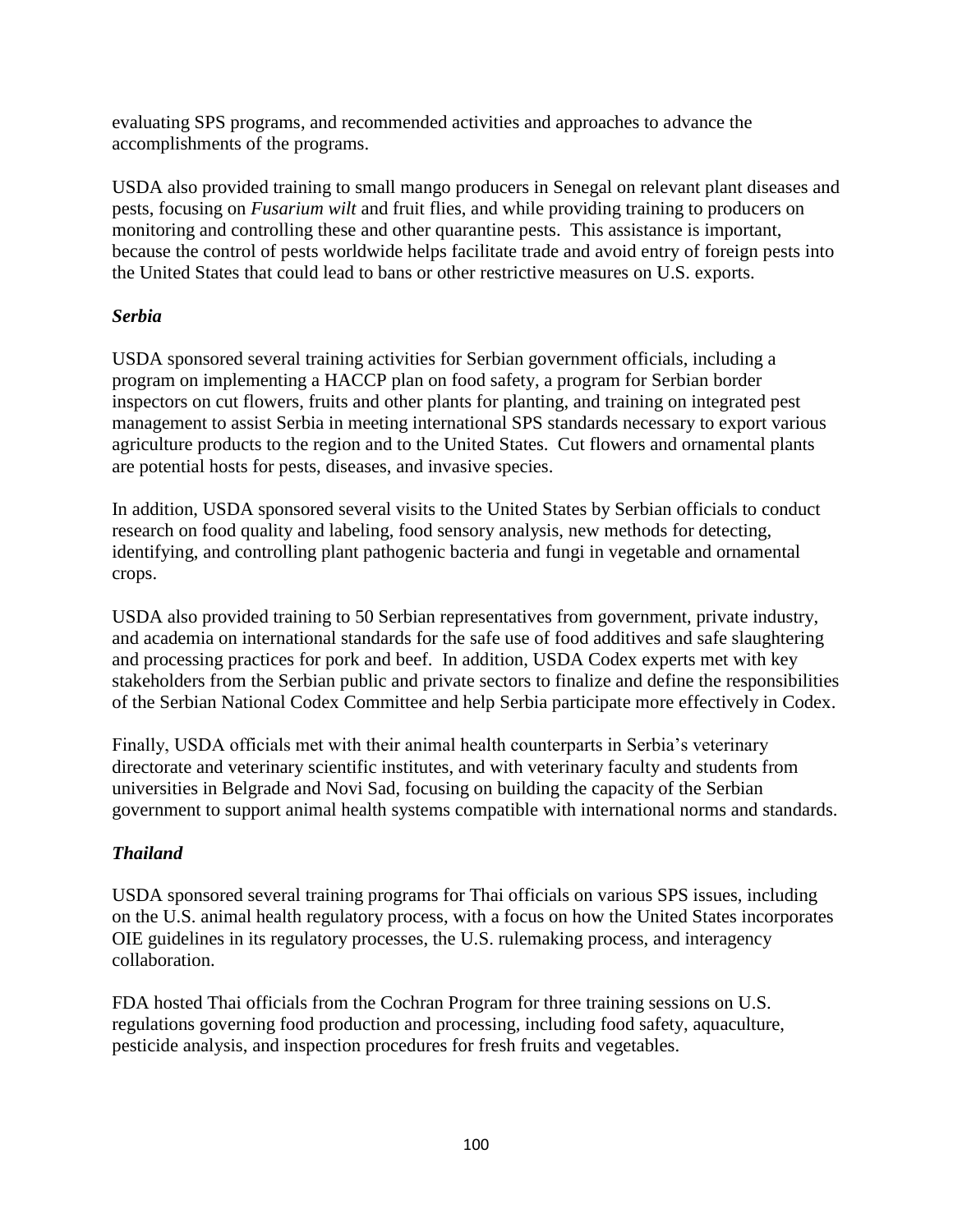## *Uganda*

USDA sponsored a pilot study on the spread of African Swine Fever in Uganda. USDA also funded capacity building efforts in Uganda focused on zoonotic disease preparedness, detection, and response capabilities. In addition, the United States and Uganda co-hosted the Codex Committee on Food Hygiene in Kampala, Uganda, bringing together delegates from around the world to discuss and adopt relevant food safety standards.

#### *Vietnam*

The United States funded visits to the United States by Borlaug Fellows from Vietnam to conduct research on biological control methods for rice pests, as well as on characterizing different strains of *E. coli* in ground beef, pork, and chicken. The Fellows also studied technical and policy issues related to food safety, with the goal of modernizing food standards and food safety risk assessments in Vietnam. In addition to their research, the Fellows also received training on the impact of U.S. food safety laws, regulations, standards, and policies on the production and processing of agricultural products in the United States, including meat, produce, fish and seafood. The Fellows also met with experts from U.S. regulatory agencies, including FDA, FSIS, and APHIS.

The United States also provided training to stakeholders from Vietnam's academia, industry, government, and trade associations as part of a pilot program on methods to deter intentional contamination of the food supply. Vietnam is the third APEC member economy to host this pilot program, the objective of which is to establish regional expertise in food defense awareness in the APEC region.